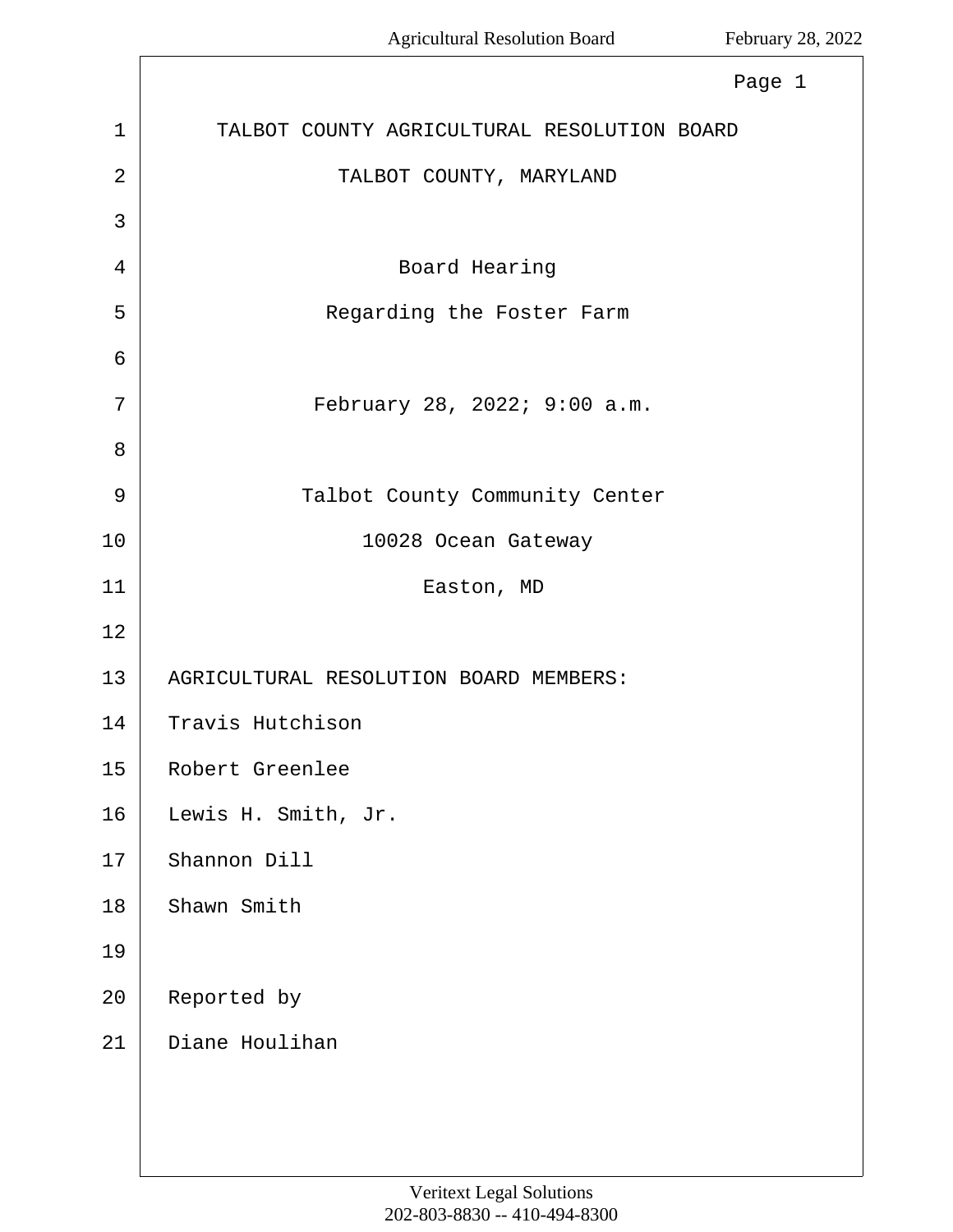|          | Page 2                                                           |                | Page 4                                          |
|----------|------------------------------------------------------------------|----------------|-------------------------------------------------|
| 1        | INDEX<br>2 ATTENDEES:                                            | 1              | vice chairman of our Board.                     |
|          | 3 Michael Duell                                                  | $\overline{2}$ | And the other party member of our Board is      |
| 4        | Talbot County Chief Code Compliance Officer                      | 3              | Mr. Lewis Smith.                                |
|          | Bill Schmidt, LEHS<br>Supervisor, Office of Environmental Health | 4              | Also with us are advisers to the Board.         |
| 5        | <b>Talbot County Health Department</b>                           | 5              | They're non-voting members. But we have         |
| 6        | Duane Gottschalk                                                 | 6              | Ms. Shannon Dill with Talbot County extension   |
| 7        | Talbot County Code Compliance Officer                            | 7              | agent, Mr. Shawn Smith, head of the Soil        |
|          | 8 Lance Young, Esq.<br>MacLeod Law Group                         | 8              | Conservation District here in Talbot County.    |
| 9        |                                                                  | 9              | Over here we have.                              |
|          | Dwight Dotterer<br>10 Maryland Department of Agriculture         | 10             | MR. YOUNG: Lance Young.                         |
|          | 11 Howard Callahan                                               | 11             | MR. HUTCHISON: Lance Young. He's our            |
| 12       | Maryland Department of Agriculture                               | 12             | attorney, our adviser, legal counsel.           |
|          | <b>Tommy Phillips</b>                                            | 13             | MR. SCHMIDT: Bill Schmidt, Talbot County        |
| 13       | Maryland Department of Agriculture<br>14 Brian Coblentz          | 14             | Health Department, Office of Environmental      |
| 15       | Maryland Department of Environment                               | 15             | Health.                                         |
|          | Mark Spencer Cropper, Esq.                                       | 16             | MR. DUELL: Mike Duell, chief code               |
|          | 16 Ayres, Jenkins, Gordy & Almand<br>17 Jimmy Mardis             | 17             | compliance officer, Talbot County.              |
|          | Denali                                                           | 18             | MR. GOTTSCHALK: Duane Gottschalk, code          |
| 18       | Chris Banks                                                      | 19             | compliance officer, Talbot County.              |
| 19       | Denali                                                           | 20             | MR. HUTCHISON: And over here, we have           |
| 20<br>21 |                                                                  | 21             | State officials to answer questions for us      |
|          |                                                                  |                |                                                 |
|          | Page 3                                                           |                | Page 5                                          |
| 1        | TRANSCRIPT OF PROCEEDINGS                                        | 1              | today that have been involved with this case.   |
| 2        |                                                                  | 2              | If you guys would like to introduce.            |
| 3        | MR. HUTCHISON: Good morning. I'd like to                         | 3              | MR. DOTTERER: I'm Dwight Dotterer. I'm          |
| 4        | welcome everybody here today for the                             | 4              | from Maryland Department of Agriculture, and    |
| 5        | resolution, Talbot Agricultural Resolution                       | 5              | I'm in charge of the nutrient management        |
| 6        | Board for a hearing about the complaints from                    | 6              | program.                                        |
| 7        | Trappe on the Foster Farm.                                       | $\overline{7}$ | MR. CALLAHAN: I'm Howard Callahan. I'm          |
| 8        | First thing, I'd like to take care of a                          | 8              | with the Maryland Department of Ag's nutrient   |
| 9        | little bit of business. We have a court                          | 9              | management program covering this region.        |
| 10       | reporter with us today that we're recording                      | 10             | MR. PHILLIPS: I'm Tom Phillips, State           |
| 11       | everything we say. So we need to keep it                         | 11             | chemist.                                        |
| 12       | fairly quiet in here so she can hear so she can                  | 12             | MR. COBLENTZ: Hi, good morning. My name         |
| 13       | record everything properly.                                      | 13             | is Brian Coblentz. I'm division chief of the    |
| 14       | Only want one person speaking at a time so                       | 14             | Maryland Department of Environment's compliance |
| 15       | it can be understood. I'd like you to speak                      | 15             | division.                                       |
| 16       | clearly and slowly.                                              | 16             | MR. HUTCHISON: All right. I thank you.          |
| 17       | First thing I'd like to do is introduce                          | 17             | First thing we're going to do is ask            |
| 18       | some of the parties involved. My name is                         | 18             | Mr. Mike Duell to present his report and        |
| 19       | Travis Hutchinson. I'm chairman of the Talbot                    | 19             | findings on the case.                           |
| 20       | Agriculture Resolution Board.                                    | 20             | MR. YOUNG: Before Mr. Duell does, since         |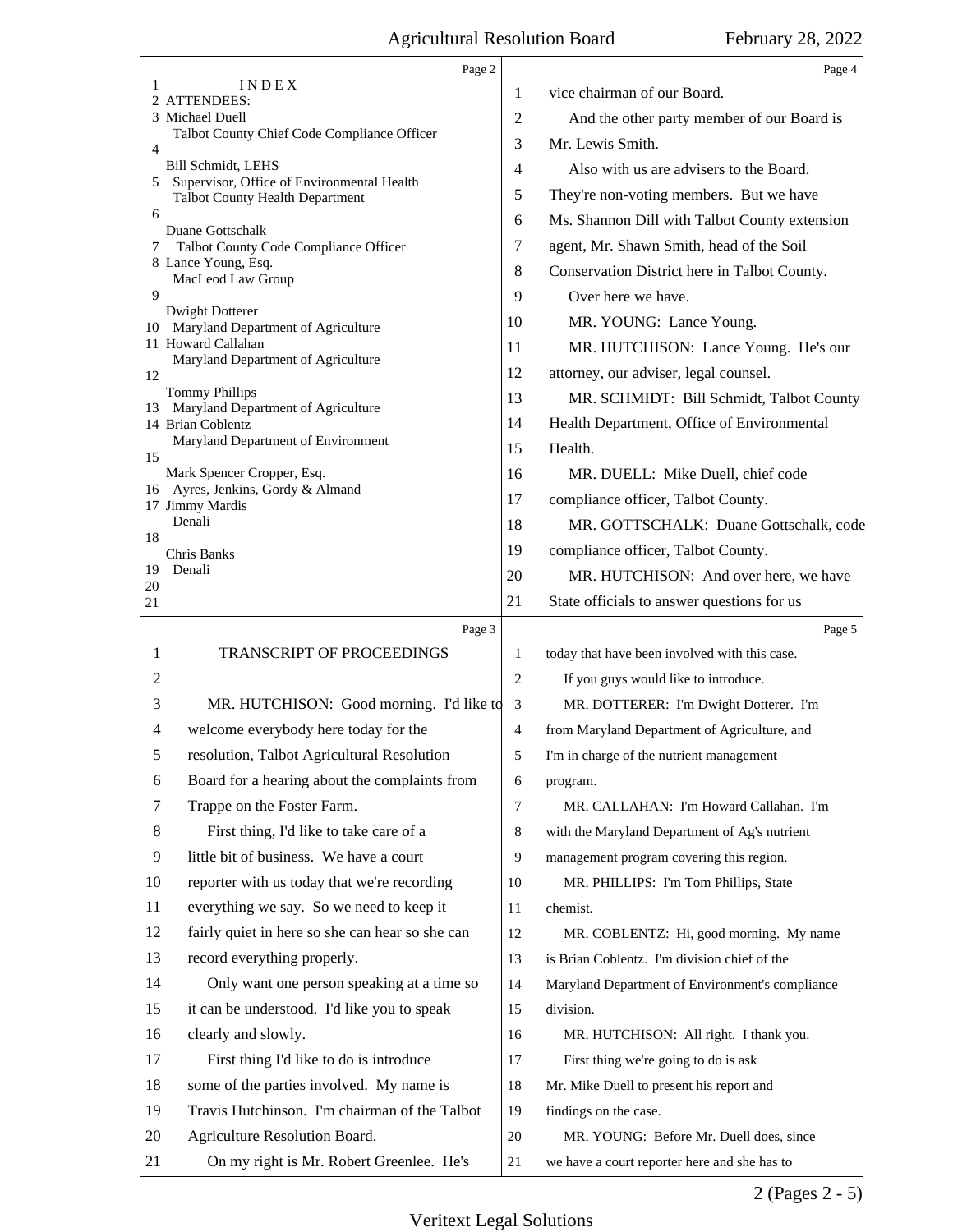|                | Page 6                                          |                | Page 8                                          |
|----------------|-------------------------------------------------|----------------|-------------------------------------------------|
| 1              | swear in everybody who is going to be           | 1              | MR. CROPPER: I do, for the record. Thank        |
| $\overline{2}$ | presenting evidence and is going to be talking  | $\overline{2}$ | you.                                            |
| 3              | before the Board today, I think it's probably   | 3              | And I would add after the February 18th         |
| 4              | easier if everybody in the room who intends on  | $\overline{4}$ | revised memorandum was sent to you, there were  |
| 5              | testifying today can raise their hand and the   | 5              | two follow-up letters that should also be part  |
| 6              | court reporter will swear everybody under oath. | 6              | of the record and considered part of that       |
| 7              | (Whereupon all witnesses were sworn in.)        | 7              | memorandum.                                     |
| 8              | MR. YOUNG: And if anybody didn't raise          | 8              | MR. DUELL: I'll verify that and make sure       |
| 9              | their hand and swear in under oath now or       | 9              | that's in there, sir.                           |
| 10             | anybody comes in late, we need to kind of make  | 10             | MR. CROPPER: I'm looking right now.             |
| 11             | sure that we swear them in under oath later     | 11             | Actually the first letter was dated             |
| 12             | when they do decide they want to talk.          | 12             | February 18th and was submitted with the        |
| 13             | MR. DUELL: Mr. Hutchison, I'd like to           | 13             | revised memorandum dated February the 18th.     |
| 14             | submit the following exhibits to you. The       | 14             | And then there was a letter of February         |
| 15             | whole Board has copies of these exhibits.       | 15             | the 23rd that was sent to Chairman Hutchinson,  |
| 16             | Also, Mr. Cropper, the defense attorney, has    | 16             | and it copied Mr. Young, yourself, Mr. Duell,   |
| 17             | them as well. I'll name them out.               | 17             | Mr. Drummond.                                   |
| 18             | Exhibit 1 is Talbot County's Planning and       | 18             | And then there was one further e-mail           |
| 19             | Zoning staff report.                            | 19             | dated February the 24th that was sent to        |
| 20             | Exhibit 2 is Talbot County citizens             | 20             | Chairman Hutchinson, it looks like Mr. Schmidt, |
| 21             | written complaints.                             | 21             | Lance Young. And that was a follow-up to an     |
|                | Page 7                                          |                | Page 9                                          |
|                |                                                 |                |                                                 |
| 1              | Exhibit 3 is photos taken by Mike Duell,        | $\mathbf{1}$   | e-mail that I received I think from Mr. Duell.  |
| $\overline{c}$ | chief code compliance officer.                  | $\overline{2}$ | So that would make all the documents that       |
| 3              | Exhibit 4 is MDE permit issued to Ocean         | 3              | I've submitted on behalf of the Fosters, who    |
| 4              | City for sewage sludge utilization, product     | $\overline{4}$ | I'm representing today.                         |
| 5              | description, and application. MDE soil          | 5              | MR. DUELL: I'll examine that file and           |
| 6              | conditioners used on the Foster Farm.           | 6              | make sure it's complete with those three        |
| 7              | Exhibit 5 is a Freedom of Information Act       | 7              | documents.                                      |
| 8              | request from MDA chemist for the three soil     | 8              | MR. HUTCHISON: We need a motion for that?       |
| 9              | conditioners used on the Foster Farm.           | 9              | MR. YOUNG: A motion to submit evidence,         |
| 10             | Exhibit 6 is copies of the MDE inspector's      | 10             | no, I don't think so.                           |
| 11             | report relative to the Foster Farm.             | 11             | MR. HUTCHISON: Just be patient with me.         |
| 12             | Exhibit 7 is Talbot County Health               | 12             | This is the first time we've had one of these   |
| 13             | Department report and photos relative to the    | 13             | hearings. So we're learning as we go.           |
| 14             | Foster Farm complaints.                         | 14             | Is that all from the county?                    |
| 15             | And the last one is Exhibit 8. It's             | 15             | MR. DUELL: Yes.                                 |
| 16             | miscellaneous support documentation to the      | 16             | MR. HUTCHISON: Now we'd like to turn to         |
| 17             | staff report, in addition to Mr. Cropper's      | 17             | the State guys. Do you have anything that you   |
| 18             | memorandum to the Board dated February 18,      | 18             | want to add to the case? Anything that you      |
| 19             | 2022.                                           | 19             | have --                                         |
| 20             | Mr. Cropper, you have all of this I             | 20             | MR. CALLAHAN: I'm not aware of anything         |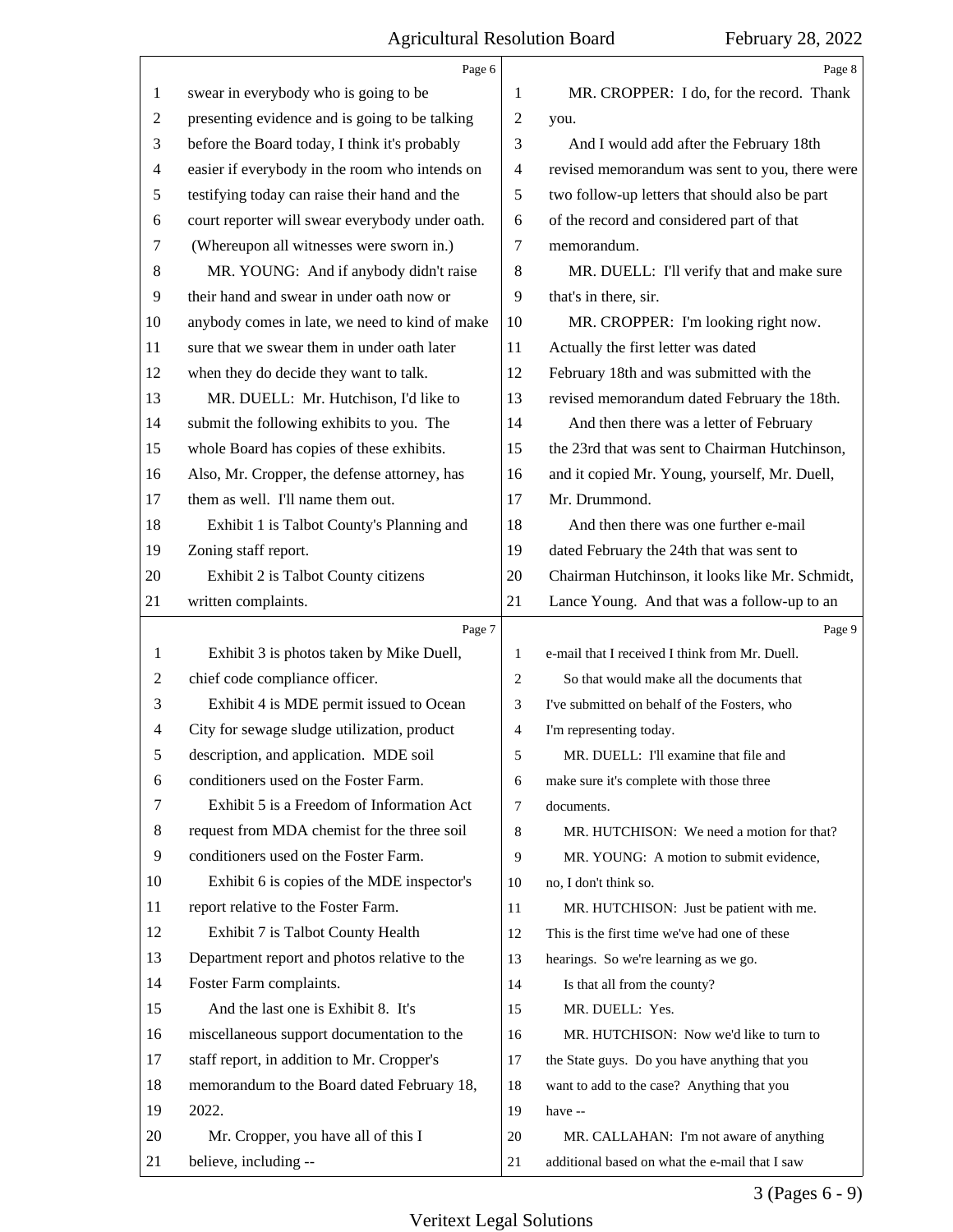|                | Page 10                                         |                | Page 12                                        |
|----------------|-------------------------------------------------|----------------|------------------------------------------------|
| 1              | a couple of days ago from Mr. Duell basically   | 1              | vermiculite, perlite, or digestate produced by |
| 2              | laying out I guess the conversations. So I      | $\overline{c}$ | anaerobic digestion that are incorporated into |
| 3              | have nothing additional to what's in there,     | 3              | the soil.                                      |
| 4              | unless you got questions for me.                | 4              | That last part was, part of that last part     |
| 5              | MR. HUTCHISON: How do they determine --         | 5              | was added in 2019.                             |
| 6              | and I'm not sure. I'm asking all of you. I'm    | 6              | But to address the question, let me see if     |
| 7              | not sure who has the right department. How do   | 7              | I understand it correctly. You want to know if |
| 8              | they determine the soil amendment versus like   | 8              | there's a difference?                          |
| 9              | the soil sludge, difference in those?           | 9              | MR. HUTCHISON: Yeah.                           |
| 10             | MR. CALLAHAN: Tom, you want to answer           | 10             | MR. PHILLIPS: Or a way that we could tell      |
| 11             | that?                                           | 11             | the difference?                                |
| 12             | MR. PHILLIPS: Could you clarify the             | 12             | MR. HUTCHISON: Yes, both.                      |
| 13             | question a little bit? Are you talking          | 13             | MR. PHILLIPS: Basically, probably no.          |
| 14             | about --                                        | 14             | Other than theirs is a more solid product than |
| 15             | MR. HUTCHISON: How to determine what            | 15             | ours.                                          |
| 16             | comes from Valley Protein and Mountaire and Sea | 16             | Typically most of the soil conditioners        |
| 17             | Watch as a soil amendment compared to what came | 17             | that we register are anywhere from 82 to       |
| 18             | out of Ocean City?                              | 18             | 95 percent moisture, which means they're a     |
| 19             | MR. PHILLIPS: One thing is they're --           | 19             | slurry, except for the cake products.          |
| 20             | well, the sludge is regulated by MDE. And the   | 20             | Those are the DAF, which is dissolved air      |
| 21             | soil amendments are regulated by my program.    | 21             | floatation. And that just brings the solids up |
|                |                                                 |                |                                                |
|                | Page 11                                         |                | Page 13                                        |
| 1              | So basically I can give you the new             | $\mathbf{1}$   | to the surface where they're skimmed off.      |
| 2              | definition of what a soil conditioner is        | $\overline{2}$ | Those are separated from the rest of the       |
| 3              | because that came out in '19. And it's the ag   | 3              | liquid.                                        |
| $\overline{4}$ | article.                                        | $\overline{4}$ | But as far as, in my opinion, no, I don't      |
| 5              | I'm not a lawyer. So I'm just a chemist,        | 5              | believe there would be a way to tell a         |
| 6              | chemist that had to learn to be a lawyer.       | 6              | difference if they were mixed together.        |
| 7              | Title 6., section-201. That's out of the        | 7              | MR. HUTCHISON: Okay. How does a company        |
| 8              | 2021 supplement.                                | 8              | go about being registered to --                |
| 9              | So basically a soil conditioner means any       | 9              | MR. PHILLIPS: Well, one of the first           |
| 10             | substance or mixture of substances intended for | 10             | things is they'll contact us because we would  |
| 11             | sale, offered for sale, or distributed for,     | 11             | prefer to talk to them on the phone instead of |
| 12             | manurial, soil enriching, or soil corrective    | 12             | trying to do everything through e-mail because |
| 13             | purposes, promoting or stimulating the growth   | 13             | e-mail just misses so much.                    |
| 14             | of plants, increasing the productivity of       | 14             | We require the nutrient content because we     |
| 15             | plants, improving the quality of crops, or      | 15             | do that for Dwight's program so the farmer     |
| 16             | producing any chemical or physical change in    | 16             | knows what they're putting on the field as far |
| 17             | soil except to commercial fertilizer,           | 17             | as nutrient wise.                              |
| 18             | unmanipulated animal and vegetable manures,     | 18             | We also require heavy metals, which is the     |
| 19             | agricultural liming material, and gypsum.       | 19             | EPA, EPA metals, the eight.                    |
| 20             | Soil conditioners includes, but is not          | 20             | And we also have started requiring             |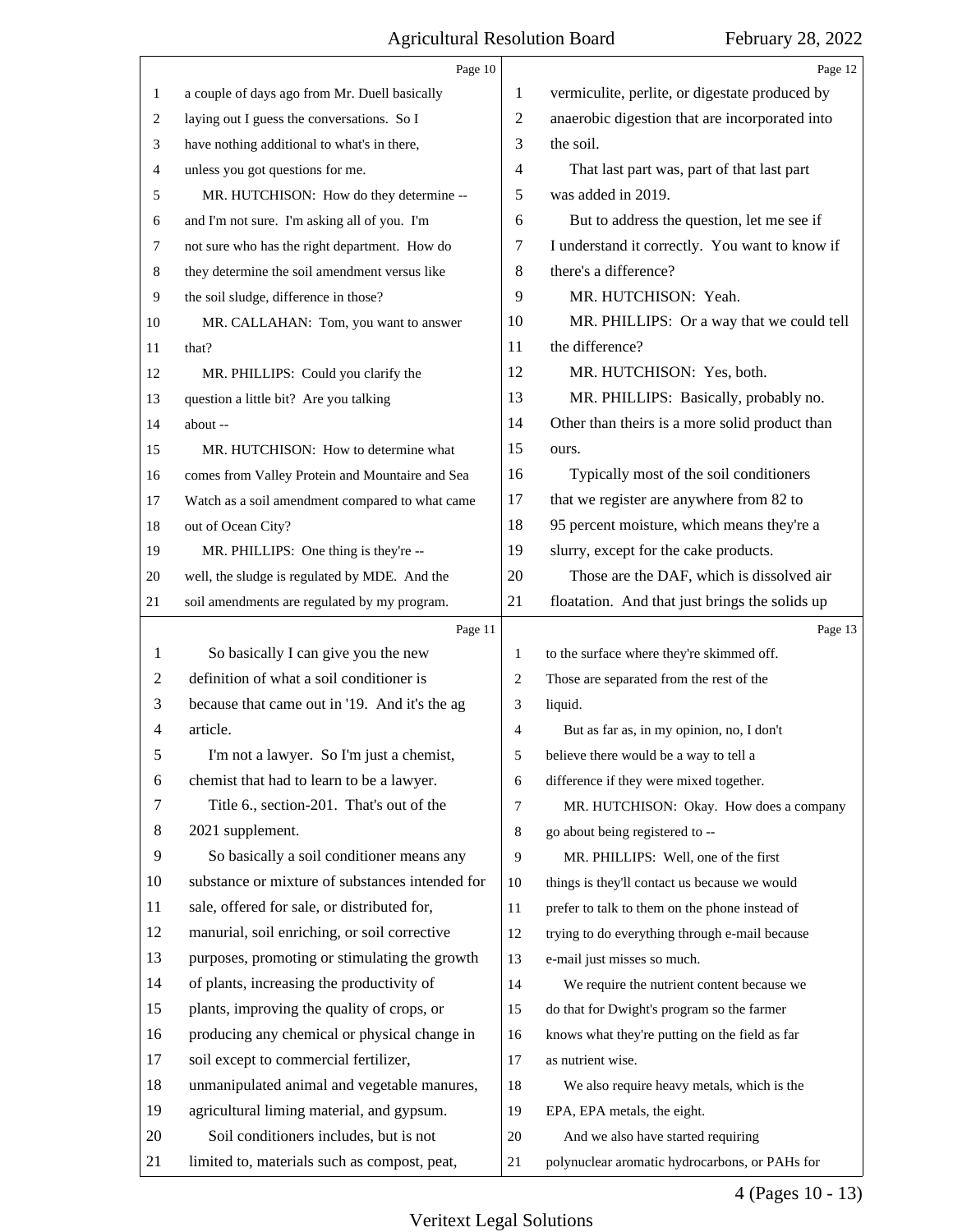|                | Page 14                                               |                | Page 16                                         |
|----------------|-------------------------------------------------------|----------------|-------------------------------------------------|
| 1              | short, because it did become a concern because        | 1              | to sludge and others sources of soil nutrient   |
| 2              | there were some products from New Jersey that         | 2              | is because of the escalating fertilizer price?  |
| 3              | people wanted to bring in. They were high             | 3              | MR. PHILLIPS: Well, it's some of that is        |
| 4              | arsenic and they were high PAHs.                      | 4              | a part of it.                                   |
| 5              | I'm not going to let that go on the shore             | 5              | But the other thing is when we register         |
| 6              | because it's just going to affect the water           | 6              | those as soil conditioners, we keep that, I     |
| 7              | table. And that's just no, it's just not going        | 7              | hate calling it a waste stream, but that waste  |
| 8              | to happen.                                            | 8              | stream out of treatment plant or landfill. And  |
| 9              | So we look at those. We evaluate those.               | 9              | it does have use.                               |
| 10             | They send us a label, like you've got in the          | 10             | There's been published papers, which I can      |
| 11             | evidence. Label has to have, it's got to have         | 11             | get the Board later if you want them, that show |
| 12             | a product brand name because that's how we            | 12             | that these things can actually improve the soil |
| 13             | register our products. And then it's got to           | 13             | health and improve the structure and also help  |
| 14             | have a purpose statement and it's got to have a       | 14             | the crops to grow.                              |
| 15             | source of what it is, and then the responsible        | 15             | MR. GREENLEE: Thank you.                        |
| 16             | party. In this case, it would be Denali.              | 16             | MR. HUTCHISON: So any other alternative         |
| 17             | MR. HUTCHISON: Okay. Thank you.                       | 17             | to soil amendments is dumping it in the         |
| 18             | You guys have any questions?                          | 18             | landfill if it's (inaudible) for fertilizer?    |
| 19             | MR. GREENLEE: At some point I'm going to $ 19\rangle$ |                | MR. PHILLIPS: That's out of my field.           |
| 20             | want to know, and maybe now is as good a time         | 20             | MR. HUTCHISON: Have any questions?              |
| 21             | as any to ask, what has happened to fertilizer        | 21             | MR. L. SMITH: The concern for these folks       |
|                | Page 15                                               |                | Page 17                                         |
|                |                                                       |                |                                                 |
| $\mathbf{1}$   | prices in the last five years?                        | $\mathbf{1}$   | is the smell from these products.               |
| 2              | MR. PHILLIPS: Well, everything has gone               | 2              | Is there any way to gauge the aromatics         |
| 3              | up. It's going to go up. I mean I've got --           | 3              | from your chemical test or is that just -- I    |
| $\overline{4}$ | we -- the program covers six commodities. So          | $\overline{4}$ | mean perfumes would be off the scale for me,    |
| 5              | we have about 2,500 registrants, the people           | 5              | but some of these materials apparently are      |
| 6              | that actually pay the fee and so they can             | 6              | pretty (inaudible).                             |
| 7              | distribute their products in Maryland.                | 7              | So any way --                                   |
| 8              | It's animal feed, pesticides, perk test,              | 8              | MR. PHILLIPS: You have to understand you        |
| 9              | fertilizers, soil conditioners, and liming            | 9              | have decomposing protein and fats and other     |
| 10             | facility.                                             | 10             | things in these. And microbes are going to go   |
| 11             | A lot of people that register say I know,             | 11             | to town on them.                                |
| 12             | some of them I have kids that farm or they'll         | 12             | I mean it would be no different than            |
| 13             | have a farm on the side or whatever. And              | 13             | people planting fish at the bottom of a tomato  |
| 14             | they're just talking about how fertilizer             | 14             | plant.                                          |
| 15             | prices are going up and up.                           | 15             | MR. L. SMITH: Right. But there's nothing        |
| 16             | MR. GREENLEE: Are we not sitting here                 | 16             | in your work that rank that?                    |
| 17             | today without rising fertilizer prices?               | 17             | MR. PHILLIPS: That part of it is out of         |
| 18             | MR. PHILLIPS: I haven't checked the price             | 18             | my expertise area.                              |
| 19             | this week.                                            | 19             | MR. HUTCHISON: Shannon or Shawn, anything       |
| 20             | MR. GREENLEE: Not necessarily this week.              | 20             | else we should be asking?                       |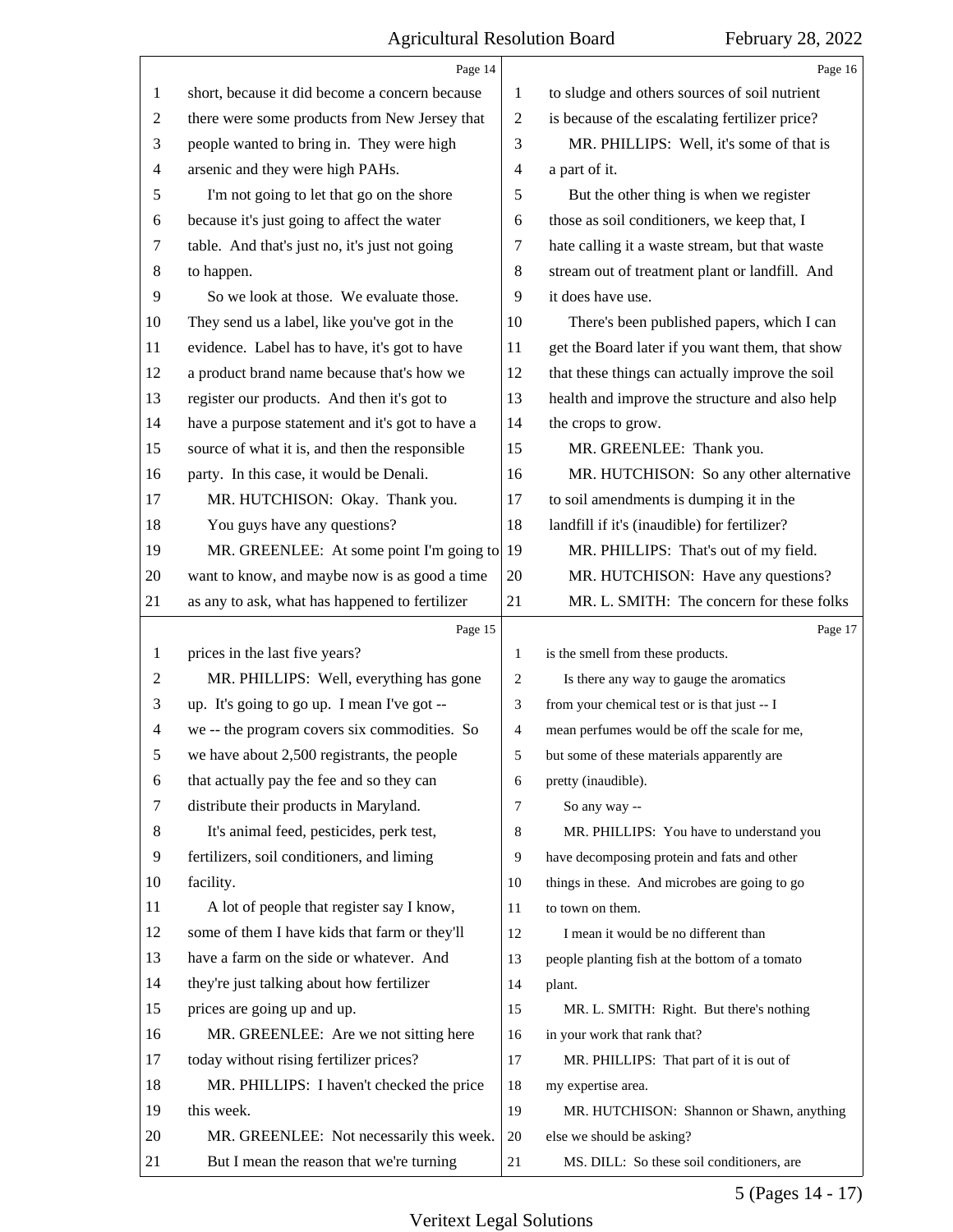|                | Page 18                                         |                | Page 20                                         |
|----------------|-------------------------------------------------|----------------|-------------------------------------------------|
| 1              | they done annually or is it a once?             | 1              | records of what was applied last fall and the   |
| $\overline{c}$ | MR. PHILLIPS: No, it's not a once and           | $\overline{2}$ | situation at happened, nothing threw up any red |
| 3              | done. It's annual.                              | 3              | flags to me out of context of what's required   |
| 4              | MS. DILL: It's annual.                          | $\overline{4}$ | under the nutrient management regulations.      |
| 5              | MR. PHILLIPS: And they have to report the       | 5              | MR. HUTCHISON: Yes, sir.                        |
| 6              | lab reports for five-year period, especially on | 6              | MR. CROPPER: Mr. Chairman, and this is          |
| 7              | the PAHs because the thinking behind that is if | $\tau$         | really in response to -- I'm sorry, sir. I      |
| $\,8\,$        | they don't have a major change in an input      | $\,8\,$        | forget your name. You just asked if there was   |
| 9              | source, then those numbers should not change.   | 9              | any additional information that may be helpful  |
| 10             | They'll fluctuate a little bit, but they        | 10             | to the hearing and THE complainants.            |
| 11             | shouldn't be going up and down forever.         | 11             | What I'm wondering is, I know recently          |
| 12             | But we're going to do that at least for         | 12             | last week there were meetings on site between   |
| 13             | the PAHs for five years. The nutrients and the  | 13             | representatives of the Foster family as well as |
| 14             | metals will be done every year. They have to    | 14             | Denali in providing the class A biosolids, the  |
| 15             | be done or they don't get renewed.              | 15             | soil amendments.                                |
| 16             | MS. DILL: And is there a guarantied             | 16             | And there have been some stipulations and       |
| 17             | analysis that goes along with those or is       | 17             | agreements reached with Talbot County health    |
| 18             | that --                                         | 18             | officials that I'm thinking the complainants    |
| 19             | MR. PHILLIPS: Yeah. These are actually          | 19             | maybe should be aware of before you begin       |
| 20             | lab reports that they send me, which we keep    | 20             | taking testimony because it may affect          |
| 21             | them as confidential. And we register, we       | 21             | something they have to say.                     |
|                | Page 19                                         |                |                                                 |
|                |                                                 |                | Page 21                                         |
| $\mathbf{1}$   | register them on that basis. As long as the     | 1              | I'm more than happy to put that on the          |
| $\overline{c}$ | metals and the PAHs aren't out the whack, then  | $\overline{c}$ | record if you would like me to do so.           |
| 3              | they'll be fine.                                | 3              | MR. YOUNG: You can do that.                     |
| $\overline{4}$ | MR. HUTCHISON: Okay.                            | $\overline{4}$ | MR. HUTCHISON: That's fine.                     |
| 5              | MR. GREENLEE: Is there any other                | 5              | MR. CROPPER: For the record, Mark Spencer       |
| 6              | background information that we should have and  | 6              | Cropper, 6200 Coastal Highway, suite 200, Ocean |
| 7              | the room should have prior to our neighbors     | 7              | City, Maryland. And I'm here on behalf of the   |
| 8              | getting up to testify?                          | 8              | Foster family.                                  |
| 9              | MR. L. SMITH: I mean I guess if, through        | 9              | So in the past week, week and a half,           |
| 10             | Foster's plan and other things, have you seen   | 10             | there were meetings on site between             |
| 11             | anything -- I mean we're here to see if the     | 11             | representatives of Talbot County. I think       |
| 12             | Right to Farm law (inaudible). We're here to    | 12             | Mr. Duell was there. Mr. Schmidt, were you      |
| 13             | see if the Talbot County Right to Farm law is   | 13             | there?                                          |
| 14             | being upheld.                                   | 14             | MR. SCHMIDT: Yes, I was.                        |
| 15             | Is there anything in your expertise that        | 15             | MR. CROPPER: Chris Banks from Denali            |
| 16             | you've seen in the Foster case that threw any   | 16             | and --                                          |
| 17             | red flags up?                                   | 17             | MR. GREENLEE: Mr. Cropper?                      |
| 18             | MR. CALLAHAN: No. Based on my visits to 18      |                | MR. CROPPER: Yes, sir.                          |
| 19             | the site and I'll say the review of the         | 19             | MR. GREENLEE: Can you kind of stand in          |
| 20             | nutrient management plan that included the      | 20             | the window and address the room?                |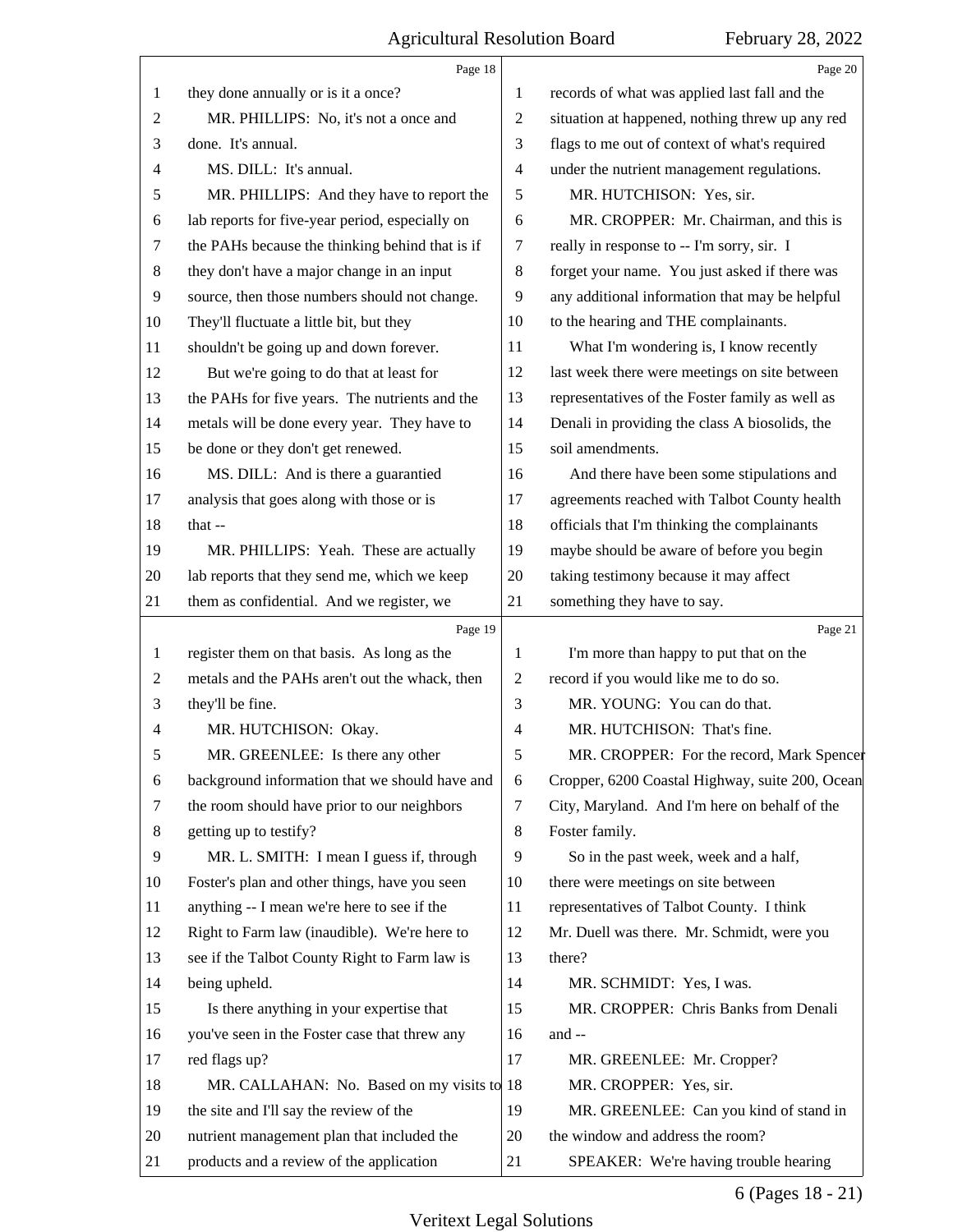|                | Page 22                                         |    | Page 24                                         |
|----------------|-------------------------------------------------|----|-------------------------------------------------|
| 1              | back here.                                      | 1  | during 2022. They will be land applied on       |
| 2              | MR. CROPPER: My apologies, my apologies.        | 2  | other properties.                               |
| 3              | So my name is Mark Cropper. I'm an              | 3  | I believe, Mr. Duell, Mr. Schmidt, does         |
| 4              | attorney with Ayres, Jenkins, Gordy & Almand    | 4  | that accurately represent what was agreed to?   |
| 5              | out of the Ocean City. I'm here on behalf of    | 5  | MR. DUELL: No, it doesn't.                      |
| 6              | the Foster family.                              | 6  | MR. CROPPER: It doesn't?                        |
| 7              | And I was aware that about a week to a          | 7  | MR. DUELL: It does not.                         |
| 8              | week and a half ago, there were meetings on     | 8  | MR. CROPPER: Okay. Tell me how it does          |
| $\overline{9}$ | site with representatives of Talbot County,     | 9  | not.                                            |
| 10             | Mr. Schmidt, Mr. Duell, and then from Denali,   | 10 | MR. DUELL: First off, there were no             |
| 11             | who is the company providing the soil           | 11 | agreements made by anybody there. I'll read     |
| 12             | amendments and the class A biosolids from the   | 12 | exactly -- can y'all hear me back there?        |
| 13             | Town of Ocean City, to discuss the concerns of  | 13 | SPEAKER: Yes.                                   |
| 14             | the complainants.                               | 14 | MR. DUELL: These were solutions that were       |
| 15             | And there were certain stipulations and         | 15 | brought. This was the first interaction we had  |
| 16             | agreements reached between the Foster family,   | 16 | with Denali and the Fosters, and we had tried   |
| 17             | Denali, and Talbot County health officials,     | 17 | to contact them several times. And Mr. Cropper  |
| 18             | which I will now put on the record because I    | 18 | I think initiated this and I thank him for      |
| 19             | think the Complainants should be aware of them  | 19 | that.                                           |
| 20             | first.                                          | 20 | The first solution was Sea Watch sludge         |
| 21             | It is believed that the greatest odor           | 21 | will no longer be accepted at the Foster Farm   |
|                |                                                 |    |                                                 |
|                | Page 23                                         |    | Page 25                                         |
| 1              | concern was coming from a material that's       | 1  | or any other farm operated by Denali.           |
| $\overline{c}$ | referred as Sea Watch, which is basically from  | 2  | Second one was no organic nutrients,            |
| 3              | the byproduct of clam processing.               | 3  | biosolids, or industrial soil conditioners will |
| 4              | And due to the timing of when that              | 4  | be land applied at the Foster Farm in 2022.     |
| 5              | particular soil amendment was applied and when  | 5  | Any additional nutrient needs for the farm will |
| 6              | the complaints were received, it's believed     | 6  | be in the form of commercial fertilizers only   |
| 7              | that Sea Watch was the greatest culprit.        | 7  | for 2022.                                       |
| 8              | The Fosters and Denali have agreed no more      | 8  | All biosolids and soil conditioners             |
| 9              | Sea Watch will be applied to any of the Foster  | 9  | conditionally stored in the concrete bunkers at |
| 10             | family properties. That's one.                  | 10 | the farm will be hauled off the site for        |
| 11             | Number two, of the remaining soil               | 11 | utilization on other farms owned by Mr. Foster. |
| 12             | conditioners, which there were two of, and the  | 12 | The farm mentioned was a farm Mr. Foster        |
| 13             | class A biosolids from the Town of Ocean City,  | 13 | owns on Chapel Hill Road and Gannon Road, north |
| 14             | there will be no further land application of    | 14 | of Easton.                                      |
| 15             | either the two soil conditioners or the class A | 15 | The fourth, Denali is proposing to              |
| 16             | biosolids for the balance of 2022.              | 16 | continue using the old bunkers and newly        |
| 17             | There will be some storage of soil              | 17 | constructed bunker at the Foster Farm for       |
| 18             | conditioners, not Sea Watch, and class A        | 18 | storage of class A biosolids and organic soil   |
| 19             | biosolids from the Town of Ocean City on the    | 19 | conditioners to be used on off-site Foster      |
| 20             | Foster Farm, but none of those materials will   | 20 | Farms.                                          |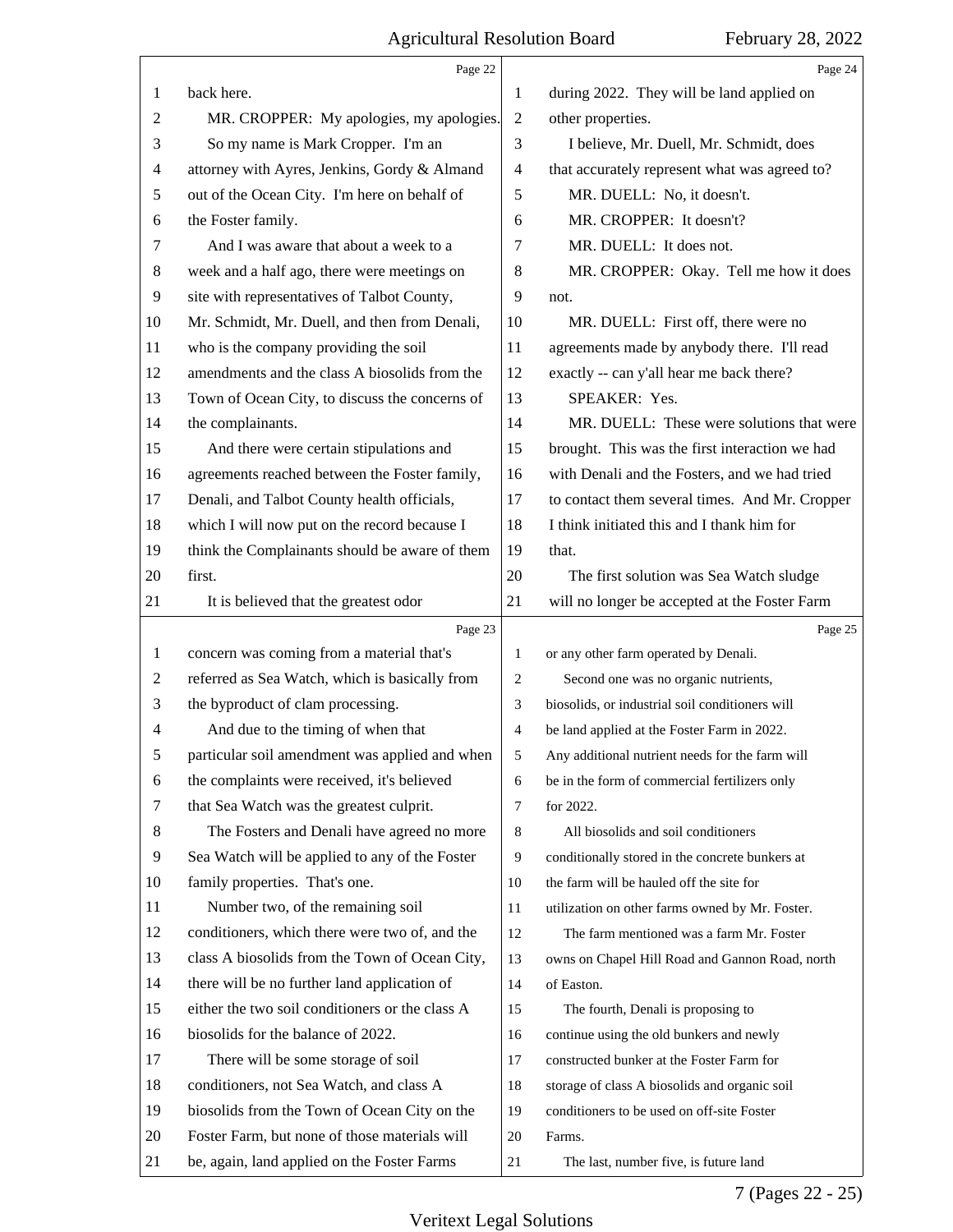$\overline{\mathsf{I}}$ 

|    | Page 26                                         |              | Page 28                                                                              |
|----|-------------------------------------------------|--------------|--------------------------------------------------------------------------------------|
| 1  | application of class A biosolids and organic    | $\mathbf{1}$ | of the Foster Farm properties during 2022.                                           |
| 2  | soil conditioners on the Foster Farm beyond     | 2            | Correct?                                                                             |
| 3  | 2022 were undecided at this time. Denali did    | 3            | MR. DUELL: Correct.                                                                  |
| 4  | not commit to whether the organic nutrient      | 4            | MR. CROPPER: To the extent that there                                                |
| 5  | sources, biosolids, or soil conditioners would  | 5            | would be in the future soil conditioners or                                          |
| 6  | or would not be land applied on the Foster Farm | 6            | class A biosolids land applied to the Foster                                         |
| 7  | in 2023 or beyond.                              | 7            | Farm in 2023 and beyond, they would be -- it                                         |
| 8  | Land application of organic nutrient            | 8            | would not be turbo tilled. It would be disked                                        |
| 9  | sources in the future, if decided, would be     | 9            | into the soil.                                                                       |
| 10 | incorporated in the soil, conventional tillage  | 10           | MR. DUELL: Worked in the soil, correct.                                              |
| 11 | disking.                                        | 11           | MR. CROPPER: Right. What else am I                                                   |
| 12 | The no-till turbo till method will never        | 12           | forgetting that you had on your list? Because                                        |
| 13 | be used when organic soil conditioners or       | 13           | I think I covered everything except you wanted                                       |
| 14 | biosolids are land applied at the Foster Farm   | 14           | a commitment from Denali beyond the Foster Farm                                      |
| 15 | in the future.                                  | 15           | with regard to Sea Watch, and they were not                                          |
| 16 | MR. CROPPER: Okay. I believe -- now, I          | 16           | willing to make that commitment for the whole                                        |
| 17 | did not mention how the soil conditioners or    | 17           | State of Maryland.                                                                   |
| 18 | biosolids will be disked, which was your number | 18           | So what did I misrepresent that you                                                  |
| 19 | five.                                           | 19           | covered?                                                                             |
| 20 | MR. DUELL: Right.                               | 20           | MR. DUELL: My language I believe was more                                            |
| 21 | MR. CROPPER: Of the other items you just        | 21           | accurate.                                                                            |
|    | Page 27                                         |              | Page 29                                                                              |
| 1  | read, I believe they are 100 percent consistent | 1            | SPEAKER: Hauling it off. I think you                                                 |
| 2  | with what I said except for number one.         | 2            | said it would be hauled off, it would be hauled                                      |
| 3  | You wanted a commitment from Denali that        | 3            | off site. Did you not say that it would be                                           |
| 4  | went beyond the Foster Farms and beyond 2022.   | 4            | hauled off site this year?                                                           |
| 5  | And Denali did not make a commitment to you or  | 5            | MR. CROPPER: Yes. It will be stored                                                  |
| 6  | Mr. Schmidt regarding anything happening beyond | 6            | there. Not Sea Watch, but the other two soil                                         |
| 7  | 2022.                                           | 7            | conditioners and the class A biosolids that                                          |
| 8  | But the other items you read, with all due      | 8            | would be stored on the Foster Farm would be                                          |
| 9  | respect, I believe were consistent with what I  | 9            | removed from the site and applied to other                                           |
| 10 | just read, which is, and I'll repeat it, there  | 10           | Foster Farm properties.                                                              |
| 11 | are no soil conditioners or class A biosolids   | 11           | So it would have to be hauled off, yes.                                              |
| 12 |                                                 |              |                                                                                      |
| 13 | land applied to the Foster Farms for the        | 12           | MR. YOUNG: Can I just remind everyone                                                |
| 14 | balance of 2022.                                | 13           | really quick, that if anybody needs to speak or                                      |
|    | MR. DUELL: Correct.                             | 14           | wants to speak, they need to have permission                                         |
| 15 | MR. CROPPER: No commitment was made             | 15           | from the chairman first.                                                             |
| 16 | beyond 2022.                                    | 16           | MR. CROPPER: So I believe you and I are                                              |
| 17 | MR. DUELL: Right.                               | 17           | in agreement.                                                                        |
| 18 | MR. CROPPER: There would be the storage         | 18           | MR. DUELL: No. You indicated there was                                               |
| 19 | of class A biosolids and the soil conditioners, | 19           | an agreement made there. And there was none.                                         |
| 20 | other than Sea Watch, on the Foster Farm during | 20<br>21     | MR. CROPPER: Okay. It was represented to<br>me that at the meeting between yourself, |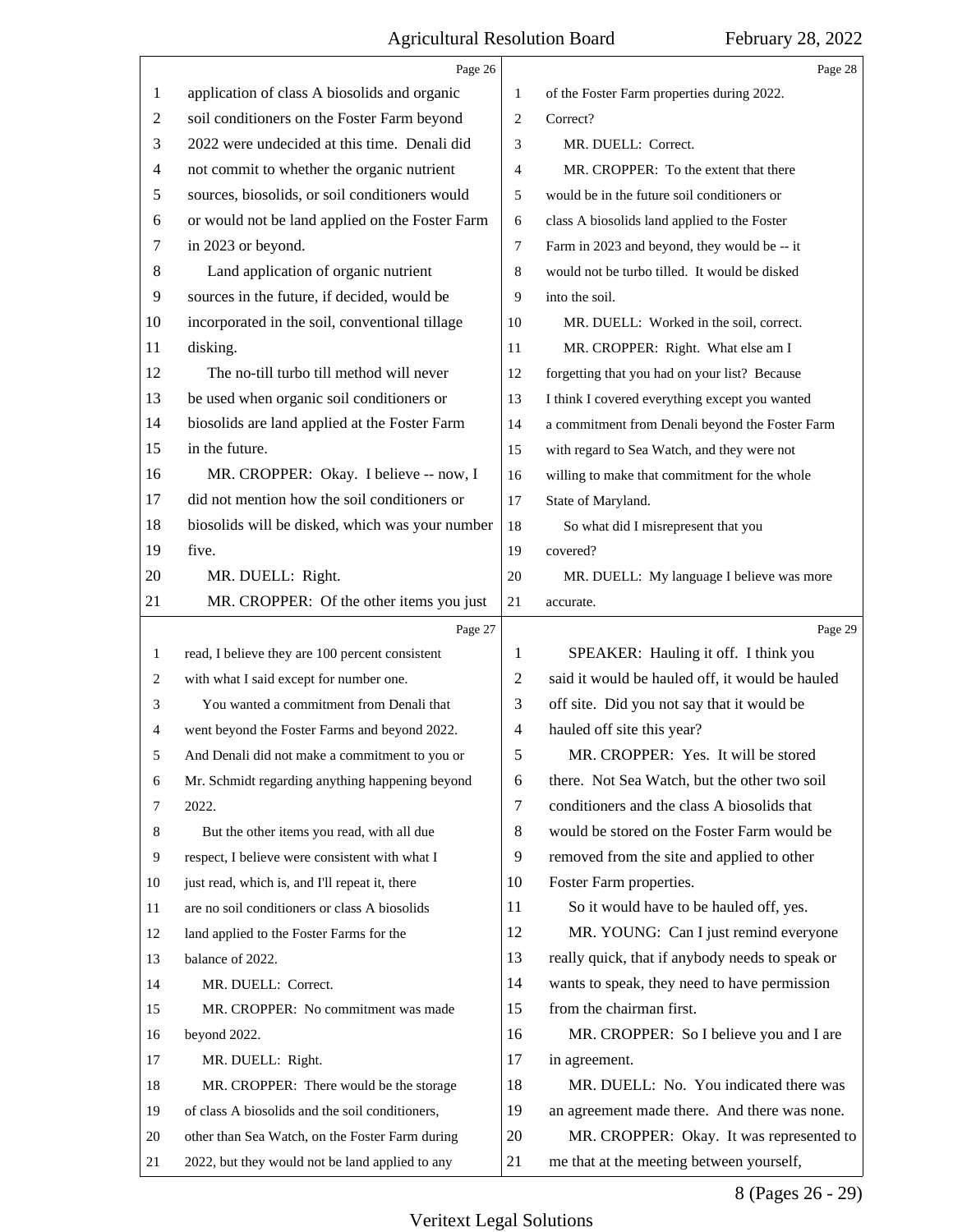|    | Page 30                                         |                | Page 32                                         |
|----|-------------------------------------------------|----------------|-------------------------------------------------|
| 1  | Mr. Schmidt, Chris Banks, and Arthur Foster,    | 1              | A biosolids, rules and regulations on storage.  |
| 2  | Jr. that requests were made, I don't know       | $\mathfrak{2}$ | Can anybody just store it? Do you have to       |
| 3  | whether it was from you or Mr. Schmidt or both, | 3              | permit? How is that handled?                    |
| 4  | with regard to these items. And I have just     | 4              | MR. COBLENTZ: So this is Brian Coblentz         |
| 5  | indicated to you and the Board and I put it in  | 5              | again with the Maryland Department of the       |
| 6  | writing on February 24th, that of the five      | 6              | Environment.                                    |
| 7  | items you listed, they agreed to everything     | 7              | Basically, the resource management program      |
| 8  | except your number one, which had to do with    | 8              | of MDE, basically they permit the generation of |
| 9  | Sea Watch beyond the Foster Farm.               | 9              | class A materials, such as Ocean City. But      |
| 10 | So if you made the request and they agreed      | 10             | once they have that approval, the distribution  |
| 11 | to it, that's why I represented to everybody in | 11             | is then given the green light to the farms how  |
| 12 | this room that had been agreed to by my         | 12             | they see fit to use it.                         |
| 13 | clients.                                        | 13             | My staff, which is the solid waste              |
| 14 | If you don't consider that an agreement,        | 14             | program, such as Brian Bombgard, who was my     |
| 15 | I'm sorry. But they believed that they were     | 15             | inspector in this case, unable to make it, I    |
| 16 | responding to your requests in a positive       | 16             | apologize, but basically his job is if we get   |
| 17 | manner. So that's why I put it on the record.   | 17             | odor complaints or if we get something that     |
| 18 | MR. DUELL: Okay.                                | 18             | someone is stockpiling it for say over a year   |
| 19 | MR. SCHMIDT: Can I mention, can I mention 19    |                | and not using it, then we might get a concern   |
| 20 | something? Do I have permission?                | 20             | or a call and say hey, look, this person got    |
| 21 | MR. HUTCHISON: Yes.                             | 21             | this material from wherever the treatment plant |
|    |                                                 |                |                                                 |
|    | Page 31                                         |                | Page 33                                         |
| 1  | MR. SCHMIDT: Bill Schmidt, Talbot County        | 1              | was and they're not using it and it's causing   |
| 2  | Health Department. I was there on the 23rd of   | $\overline{c}$ | odors. Then we investigate it, such as this     |
| 3  | February with Mike.                             | 3              | case.                                           |
| 4  | So I want you to understand that Mike and       | 4              | MR. HUTCHISON: Soil amendments.                 |
| 5  | I were not in any position to make any kind of  | 5              | MR. DOTTERER: The nutrient management           |
| 6  | an agreement. What we were there to do is to    | 6              | program allows temporary storage of manures,    |
| 7  | see what Mr. Foster and Denali was willing to   | 7              | animal manures, class A biosolids, and          |
| 8  | offer to perhaps settle this matter. So we      | 8              | stackable materials. We do allow temporary      |
| 9  | received that and conveyed that.                | 9              | stockpile, but it has to spread in spring of    |
| 10 | It's not our decision. It's the Board's         | 10             | the following year. And it comes with a set of  |
| 11 | decision on receiving that.                     | 11             | guidelines.                                     |
| 12 | So it's the word agreement that I think         | 12             | In terms of any storage, we don't look at       |
| 13 | Mike mentioned, we don't agree with that word,  | 13             | a storage and try to determine the structural   |
| 14 | and neither do I.                               | 14             | integrity of it. We are limited to looking at   |
| 15 | MR. CROPPER: Then I'll change the word          | 15             | it to make sure that it's not overflowing and   |
| 16 | agreement and say on behalf of the Fosters,     | 16             | the potential is not there for it to overflow.  |
| 17 | they have stipulated that they have accepted    | 17             | That's essentially what we would look for.      |
| 18 | what has been represented. Thank you.           | 18             | MR. HUTCHISON: Somewhere in our notes           |
| 19 | MR. HUTCHISON: All right. That brings up        | 19             | early on, somebody posed a question whether all |
| 20 | another question. I'm not sure who it's for.    | 20             | of it was used by the spring.                   |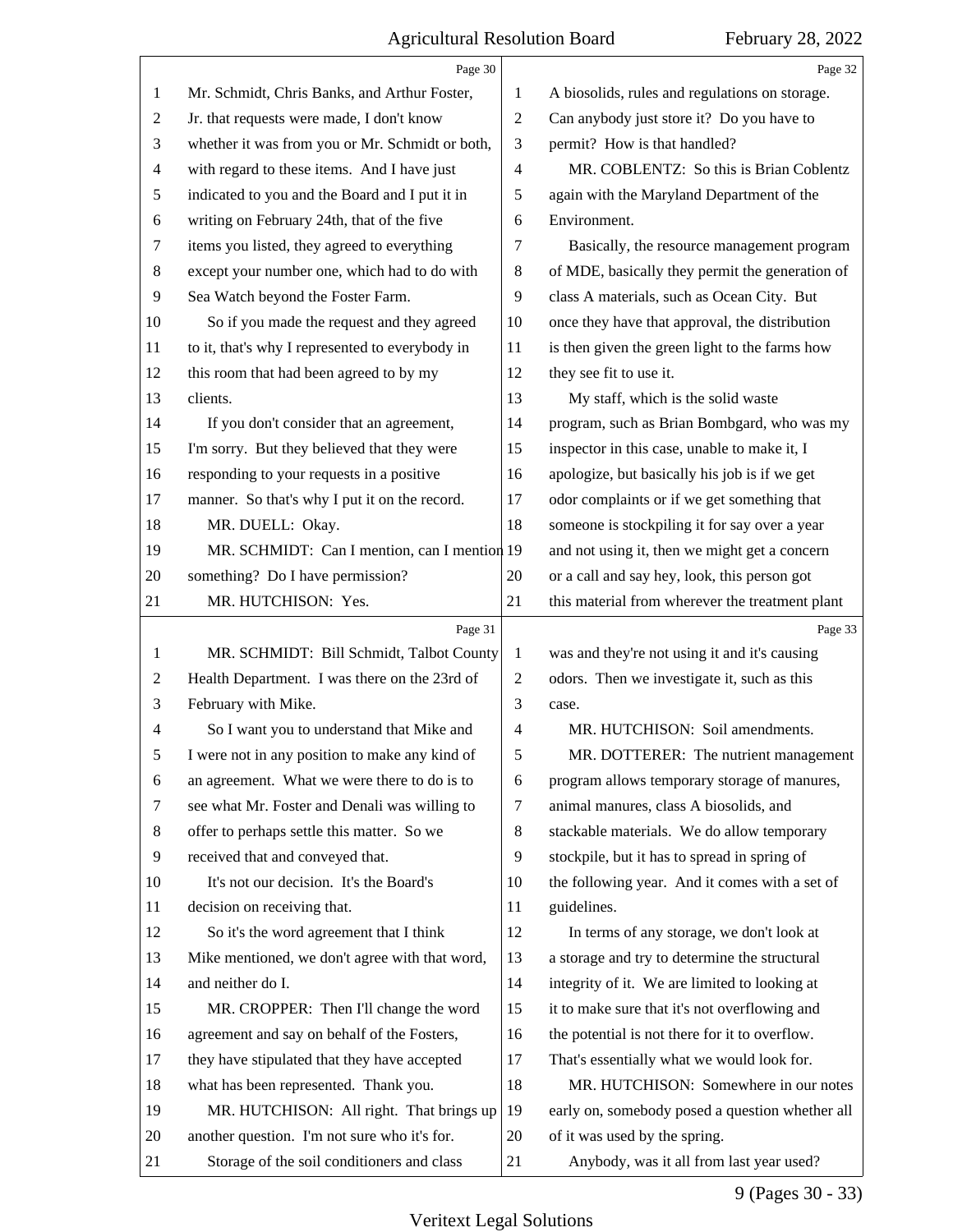|    | Page 34                                         |                | Page 36                                         |
|----|-------------------------------------------------|----------------|-------------------------------------------------|
| 1  | What was hauled in last --                      | 1              | much information in this case, I had five       |
| 2  | MR. DOTTERER: That's not temporary              | $\overline{c}$ | inches of information over there that hopefully |
| 3  | storage at that farm. That's in a permanent     | 3              | you will take the time to review this after     |
| 4  | storage.                                        | $\overline{4}$ | this meeting and before you make a decision.    |
| 5  | If it's in a permanent storage, we do not       | 5              | There are five copies here.                     |
| 6  | have that same requirement.                     | 6              | I also have a letter from a local farmer's      |
| 7  | For temporary storage, if it's temporarily      | 7              | wife. She is a school teacher so she could not  |
| 8  | stockpiled out in the field, then we need it to | 8              | be here today. She asked me to carry this in.   |
| 9  | be spread by the following year.                | 9              | I have lived in the Town of Trappe or           |
| 10 | If it's in a storage structure, a               | 10             | within the Trappe area for the last 23 years.   |
| 11 | permanent storage structure, then we don't      | 11             | I have lived within a road's distance across    |
| 12 | check for that. It's not the same rules.        | 12             | the street directly from farmland the whole 23  |
| 13 | MR. HUTCHISON: You have any questions?          | 13             | years.                                          |
| 14 | MR. GREENLEE: Not at this time.                 | 14             | I currently live on Koogler Road and have       |
| 15 | MR. HUTCHISON: Okay. I think we're ready 15     |                | lived there for the past five years.            |
| 16 | to start calling, hearing from complainants.    | 16             | I've lived near farmland for so long that       |
| 17 | MR. YOUNG: Do we want to limit them to          | 17             | I totally understand how it works, what it      |
| 18 | five minutes?                                   | 18             | smells like, the operations that take place.    |
| 19 | MR. GREENLEE: Yes.                              | 19             | And I'm not here today because of that. This    |
| 20 | MR. YOUNG: So we're going to hear               | 20             | is a totally different situation.               |
| 21 | testimony from the complainants. We're going    | 21             | I understand fertilizer. I understand           |
|    |                                                 |                |                                                 |
|    | Page 35                                         |                | Page 37                                         |
| 1  | to, because of the number of complainants that  | 1              | farming. I understand what we need to do to do  |
| 2  | we have in the room at this time, we're going   | 2              | the right thing. And we in no way want to do    |
| 3  | to ask that you limit your comments to five     | 3              | anything that is harmful to the farmers. But    |
| 4  | minutes per individual.                         | $\overline{4}$ | this is not normal, and that's why I'm here.    |
| 5  | You can come up to the front of the room        | 5              | My complaint was filed by a great deal of       |
| 6  | at this table, each person, and state your name | 6              | anguish because farmers do not do this. We do   |
| 7  | for the record and then say what you need to    | 7              | not call people out. It's not something we      |
| 8  | say and sign in on the sheet.                   | 8              | like to do, and it's not done in our community. |
| 9  | MR. HUTCHISON: State your name, but also        | 9              | What I'm getting ready to describe to you       |
| 10 | sign in so we have it for the record, please.   | 10             | was basically a nightmare, and it started in    |
| 11 | MS. LEWIS: I'm going to attempt to do           | 11             | February of 2021.                               |
| 12 | this in five minutes. My name is Cheryl Lewis.  | 12             | I want this Board to consider that the          |
| 13 | I live at 4075 Koogler Road, Trappe, Maryland.  | 13             | purpose of this meeting is for you to determine |
| 14 | I was the original letter of complaint to       | 14             | whether the procedures of the last 12 months    |
| 15 | the Talbot County Planning and Zoning           | 15             | are protected by the Maryland Right to Farm     |
| 16 | Department.                                     | 16             | Act. Are they generally-accepted practices in   |
| 17 | Because my testimony is fairly long, I          | 17             | Talbot County? Were they following local,       |
| 18 | have brought it in writing, I will try to       | 18             | State, and federal regulations? And did they    |
| 19 | summarize it as best possible. But I would      | 19             | impact the health, safety, or welfare of Talbot |
| 20 | appreciate you taking all of this into          | 20             | County residents?                               |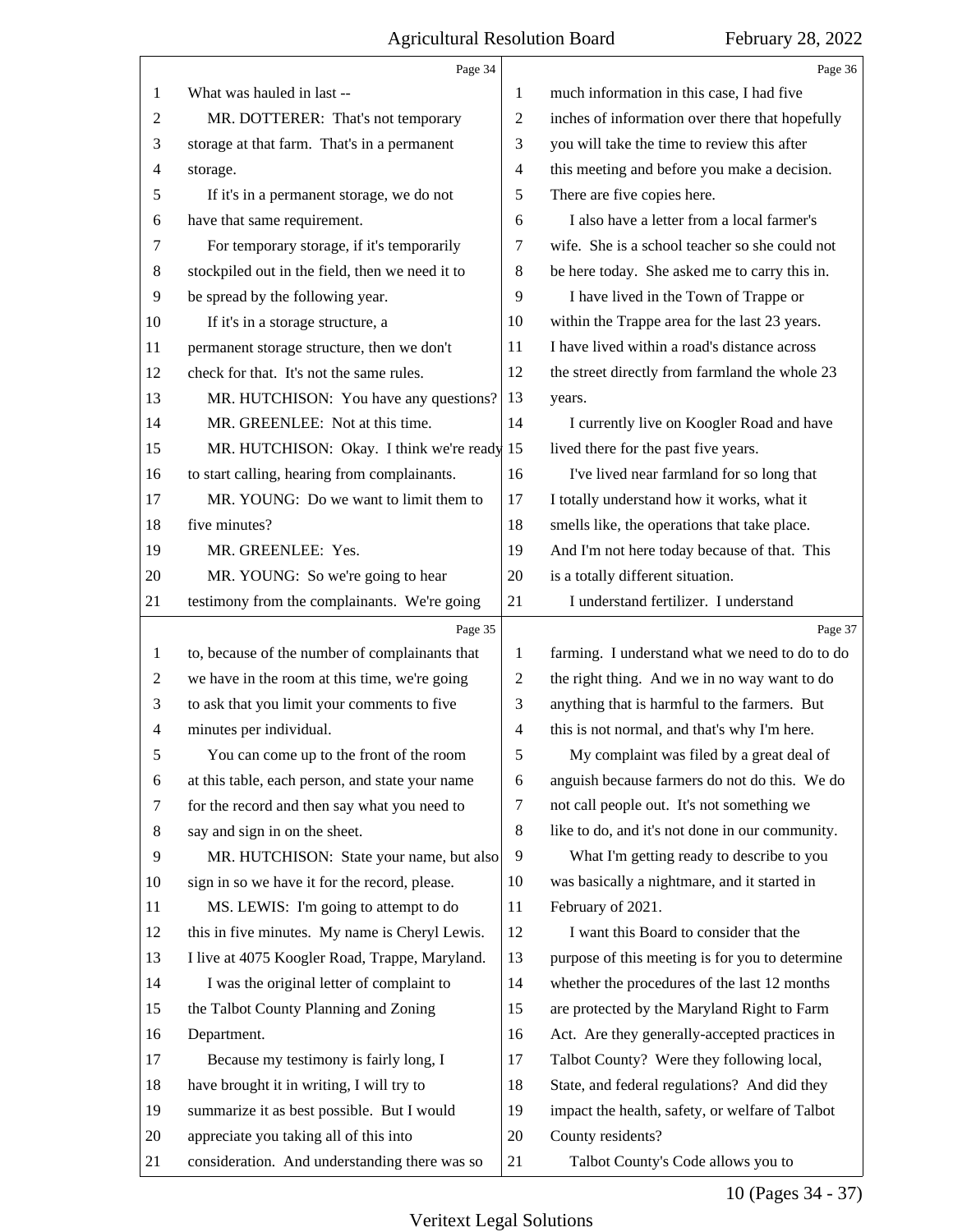|                | Page 38                                         |                | Page 40                                         |
|----------------|-------------------------------------------------|----------------|-------------------------------------------------|
| 1              | consider the health, safety, and welfare of our | 1              | available and know that it is a reasonable      |
| $\overline{c}$ | residents.                                      | 2              | means.                                          |
| 3              | I would note one of the main criteria in        | 3              | This is raw products that are being taken       |
| 4              | the Right to Farm Act for Maryland and Talbot   | 4              | from processing plants directly to farmland and |
| 5              | County is the operation needs to be underway    | 5              | being stored there for long periods of time.    |
| 6              | for a period of one year or more. And I would   | 6              | This is not a normal agricultural process.      |
| 7              | note that the new operation of storing and      | 7              | This is something different.                    |
| 8              | spreading these wastes, water, and food         | 8              | I have attached several articles to my          |
| 9              | processing plant byproducts started in January  | 9              | testimony demonstrating the issues and the      |
| 10             | of 2021.                                        | 10             | problems surrounding this specific practice in  |
| 11             | And I would further let you know that even      | 11             | this case.                                      |
| 12             | though this farm was purchased in 2020, it was  | 12             | These farmers are paid to take this             |
| 13             | currently being farmed by an operator who had   | 13             | product. This is not the same as purchasing     |
| 14             | the right to farm through the end of that year. | 14             | fertilizer. There is a difference. To say       |
| 15             | So I would state for the records, I don't know  | 15             | that fertilizer is expensive so now we're going |
| 16             | that this, in fact, has been in operation for   | 16             | to pay farmers to take it for free does not     |
| 17             | 12 months, seeing as how the first complaints   | 17             | make business sense. I think any farmer can     |
| 18             | to the County Health Department were in         | 18             | see the difference between purchasing product   |
| 19             | September and the formal complaints to Planning | 19             | for farming and being paid to receive           |
| 20             | and Zoning was in November of 2021.             | 20             | something.                                      |
| 21             | I also would like to point out in Talbot        | 21             | This is land dumping of waste. It's a           |
|                | Page 39                                         |                | Page 41                                         |
| 1              | County's Right to Farm Act it clearly states    | 1              | means for people to move waste products         |
| 2              | that this chapter shall in no way restrict or   | $\overline{2}$ | someplace else at a less cost to them. It's     |
| 3              | impede the authority of the State or the county | 3              | profitable for everyone involved except for the |
| 4              | to protect the public health, safety and        | $\overline{4}$ | land owners and the people that are living      |
| 5              | welfare. And that's really important because    | 5              | around this practice.                           |
| 6              |                                                 |                |                                                 |
|                | this is why we're all sitting here today, not   | 6              | In the early months of 2021, we started         |
| 7              | because we have a problem with farming, but     | 7              | $to --$                                         |
| 8              | because we have a problem with our ability to   | 8              | (Timer sounding.)                               |
| 9              | survive where we live.                          | 9              | MS. LEWIS: Afraid that would happen.            |
| 10             | The protection of our public health,            | 10             | MR. HUTCHISON: I have a question for you.       |
| 11             | safety, and welfare is very relevant in this    | 11             | MS. LEWIS: Yes, sir.                            |
| 12             | hearing. And we've been told numerous times     | 12             | MR. HUTCHISON: What would you like to see       |
| 13             | that it's a right to farm and we have no say.   | 13             | us, what would you like to see out of this      |
| 14             | And that's why we're here today, because we do. | 14             | committee? What are you looking for?            |
| 15             | The practice of diverting waste to rural        | 15             | MS. LEWIS: I have a list of quick               |
| 16             | areas is occurring across our county and is now | 16             | questions, if you'll let me just ask the        |
| 17             | occurring in Talbot County under the guise of   | 17             | questions. You can answer them later.           |
| 18             | generally-accepted farm processing.             | 18             | MR. GREENLEE: Can we give you another           |
| 19             | This is not waste that has been processed       | 19             | five minutes?                                   |
| 20             | or pelletized or fertilized and stuff that      | 20             | MS. LEWIS: I would be pleased to take it.       |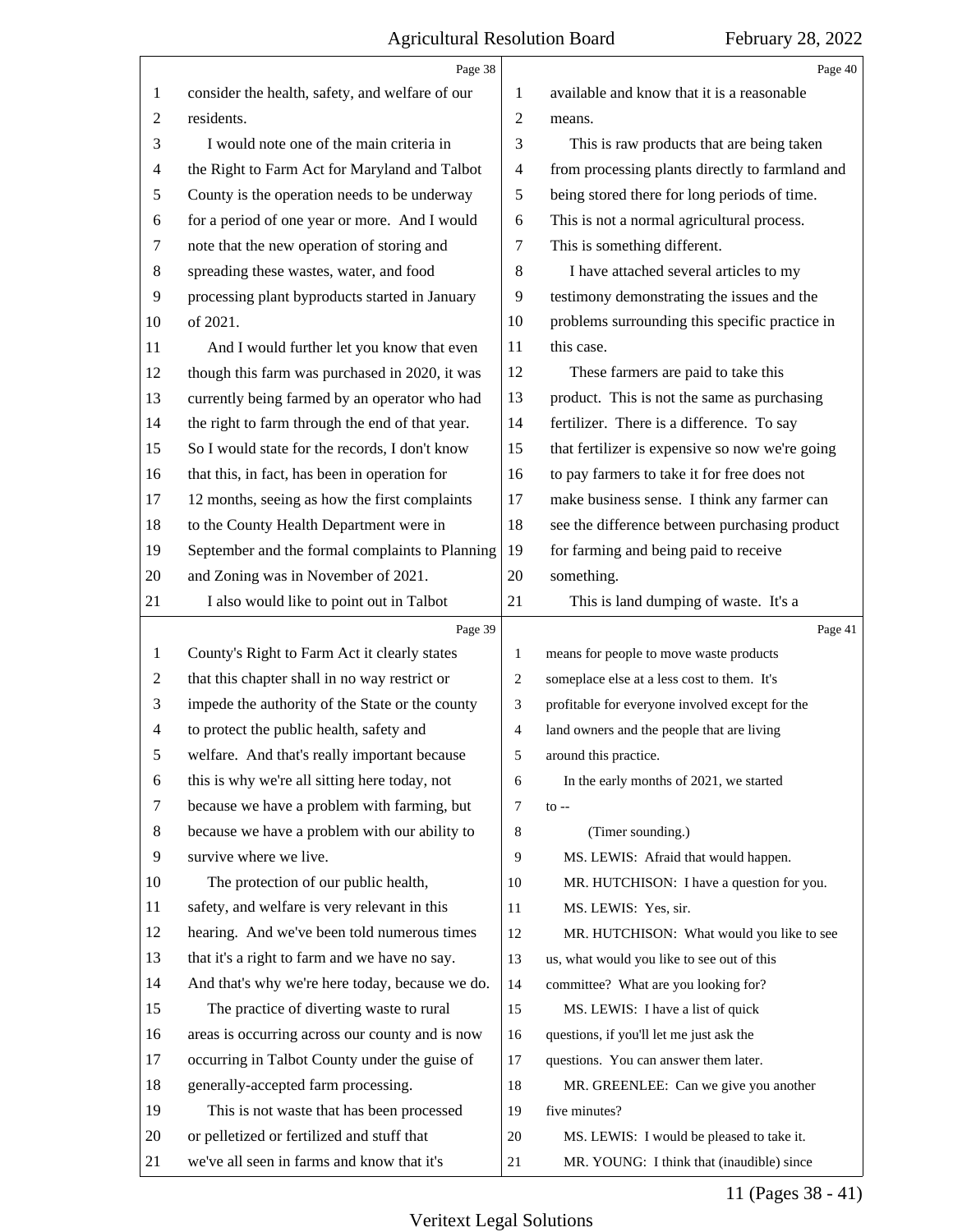|                          | Page 42                                          |                | Page 44                                         |
|--------------------------|--------------------------------------------------|----------------|-------------------------------------------------|
| 1                        | she's the original complainant.                  | 1              | this didn't go away, it just moved in a circle  |
| $\overline{2}$           | MS. LEWIS: Thank you, sir.                       | $\overline{2}$ | as far as Oxford and Easton. There are people   |
| 3                        | MR. GREENLEE: Okay with that?                    | 3              | in this room that literally smelled it in those |
| 4                        | MR. HUTCHISON: Yes.                              | $\overline{4}$ | towns because they knew that smell when they    |
| 5                        | MS. LEWIS: The main reason we're here            | 5              | left their homes.                               |
| 6                        | today is because of the smell, which began in    | 6              | Make sure I didn't miss anything before I       |
| 7                        | the early months of 2021 when this product       | 7              | go to these questions.                          |
| 8                        | started to be stored on this farm.               | $\,8\,$        | And I think it's important to note that         |
| 9                        | This is a product that is unbelievable.          | 9              | that September 10th complaint was prior to this |
| 10                       | Unless you live through this, there is no way    | 10             | application. And that distinguishes the         |
| 11                       | any of us can explain to you how bad it is.      | 11             | difference between it being applied on the      |
| 12                       | In March, they spread it for the first           | 12             | field improperly, which we already know is what |
| 13                       | time. In most records, I have seen nothing       | 13             | they testified to, but also that it just, it's  |
| 14                       | about it being spread in March. I hadn't seen 14 |                | there. It doesn't go away. And we're all        |
| 15                       | that. I remember talking to Howard Callahan 15   |                | sitting here dreading summer because we know    |
| 16                       | and him not remembering it being spread in       | 16             | it's coming.                                    |
| 17                       | March. This started in March. So we were         | 17             | And to understand, it's not just a smell        |
| 18                       | subjected to this in March.                      | 18             | that you can go outside and it upsets you a     |
| 19                       | It takes months for it to go away. They          | 19             | little bit. You can't breathe, you can't        |
| 20                       | spread it again in September. But between        | 20             | think, you can't eat, you can't function. It's  |
| 21                       | March and September, this product sat in the 21  |                | in your house, it's in your clothes, it's in    |
|                          |                                                  |                |                                                 |
|                          | Page 43                                          |                | Page 45                                         |
| 1                        | field in 90, 95 degree days festering and        | 1              | your hair. It does not -- you can't shower      |
| 2                        | fermenting and it's an unbelievable odor. We     | 2              | this stuff off.                                 |
| 3                        | lived through it all summer. We just kept        | 3              | I don't know how anybody can say it's           |
| $\overline{\mathcal{A}}$ | thinking if someone could drive by and say       | 4              | normal because it is not. It's as if you've     |
| 5                        | something is terribly wrong and it would be      | 5              | been introduced to something that you cannot    |
| 6                        | fixed, but that never happened.                  | 6              | remove from your physical body.                 |
| 7                        | In September 10th, the first call to the         | 7              | I'll tell you the tape -- I had a               |
| 8                        | Health Department was prior to the September     | 8              | girlfriend send me a video of her son and it    |
| 9                        | land application. It was so bad this young       | 9              | was most disturbing because it was how we all   |
| 10                       | lady called prior to that application, which     | 10             | felt. The child, on November 15th, had left     |
| 11                       | tells you this smell was there long before       | 11             | his car to go in his house and he was choking.  |
| 12                       | anybody applied it. Storing of this product in   | 12             | He was holding his throat and he was crying.    |
| 13                       | the sun in open fields on open pads is not       | 13             | It was how we all felt. We didn't know          |
| 14                       | acceptable. We are living next to a land dump    | 14             | how to verbalize that. But he, just standing    |
| 15                       | right now.                                       | 15             | there, it just clearly made -- he didn't know   |
| 16                       | The odor was incredibly bad and it               | 16             | why he was choking. We all know why. We just    |
| 17                       | depended on the wind. If we were subjected to    | 17             | don't know how to stop it.                      |
| 18                       | it, then our neighbors were relieved. If they    | 18             | The questions I have:                           |
| 19                       | were subjected, we were relieved. We literally   | 19             | Does this operation warrant protection          |
| 20                       | text each other daily going I'm sorry, I know    | 20             | from the Right to Farm Act?                     |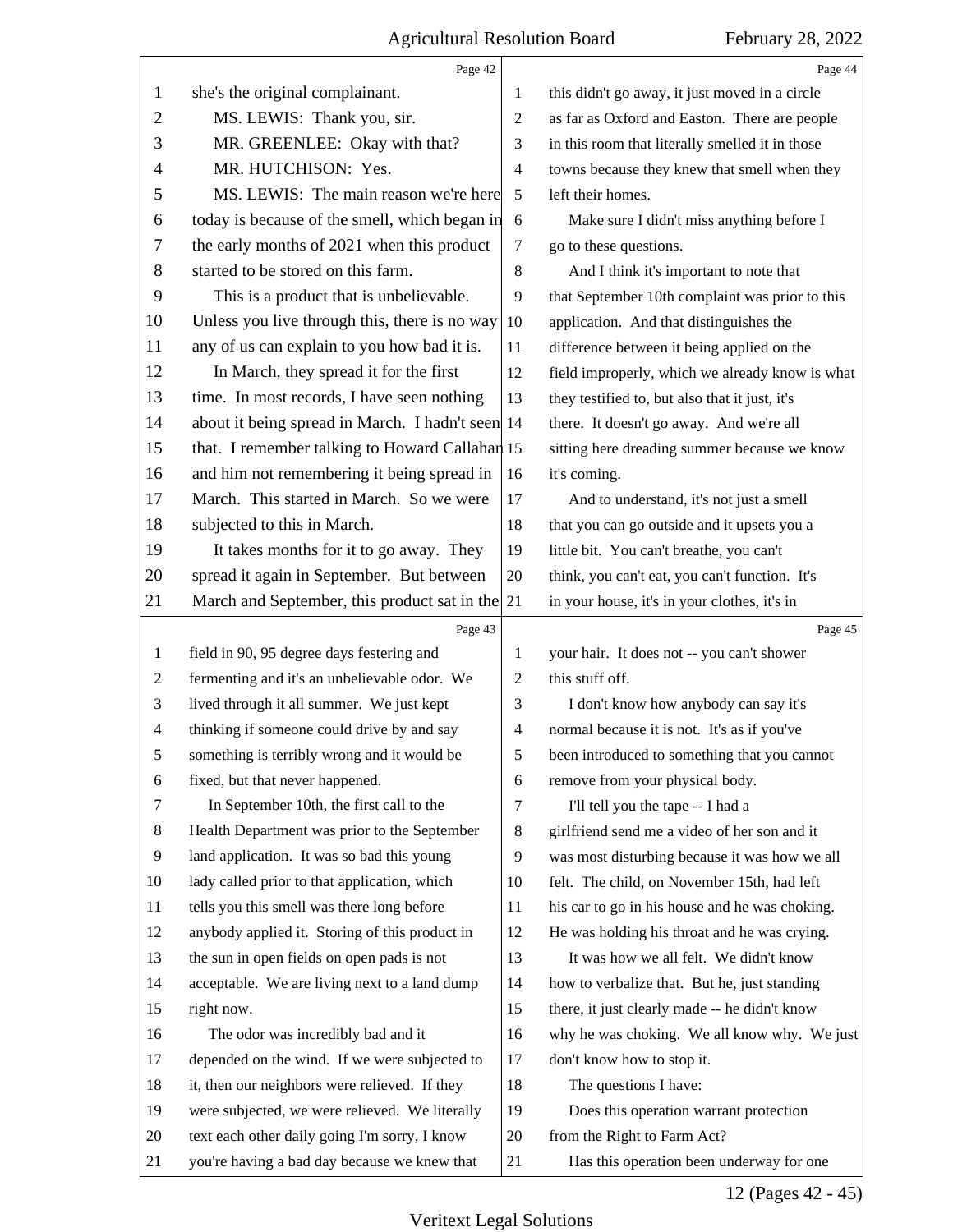|                | Page 46                                         |                | Page 48                                         |
|----------------|-------------------------------------------------|----------------|-------------------------------------------------|
| 1              | year or more?                                   | 1              | And I will tell you what struck me when I       |
| 2              | Was the nutrient management plan in place       | 2              | had the opportunity to read the documents from  |
| 3              | prior to receiving these products in January,   | 3              | other people, neighbors I had not met before    |
| 4              | prior to spreading these products in March?     | 4              | just because we really haven't had reasons to   |
| 5              | Were the proper authorities aware prior to      | 5              | have to get together and talk, was we all had   |
| 6              | March?                                          | 6              | the same physical reaction. The descriptions    |
| 7              | Is allowing seepage and runoff from             | 7              | in the original complaints, and I think it's    |
| 8              | bio-waste an accepted agriculture practice? We  | 8              | really relevant that you read every single one  |
| 9              | have documented photos that this was happening. | 9              | of those original phone calls to the county and |
| 10             | Why are no steps in place to prevent the        | 10             | the letters to the county because they all were |
| 11             | seepage of runoff from this waste into the      | 11             | so similar. Different words, different          |
| 12             | creek on this property until authorities        | 12             | descriptions, but we were all suffering,        |
| 13             | requested that it be done? Why were they not    | 13             | literally suffering.                            |
| 14             | responsible for this product when it was a      | 14             | And it's an unbelievable situation to wake      |
| 15             | problem? Anybody who does business knows the 15 |                | up one day and find that the only way you can   |
| 16             | thing you do is the right thing from the        | 16             | remove yourself from the situation is to leave  |
| 17             | beginning, not after you've been caught.        | 17             | your home and not come back.                    |
| 18             | Was there a Talbot County-issued zoning         | 18             | We don't all have the option. You have          |
| 19             | certificate in place for the construction of    | 19             | farmers that have owned land there for over 70  |
| 20             | the large cement bunkers on December 6th? Is    | 20             | years, third generation farmers. They can't     |
| 21             | this construction in compliance? I'm well       | 21             | even farm in their own area because of this     |
|                |                                                 |                |                                                 |
|                | Page 47                                         |                | Page 49                                         |
| 1              | aware that it requires a permit. Is there a     | 1              | practice.                                       |
| $\overline{c}$ | permit? Has anybody seen the zoning             | $\overline{2}$ | Please accept these. I thank you for your       |
| 3              | certificate? There was not one posted on the    | 3              | patience.                                       |
| 4              | property.                                       | $\overline{4}$ | MR. HUTCHISON: You guys have any                |
| 5              | Has this operation been conducted               | 5              | questions for Ms. Lewis?                        |
| 6              | substantially in accordance with                | 6              | MR. GREENLEE: (Inaudible.) Thank you            |
| 7              | generally-accepted agricultural practices? I    | $\tau$         | very much.                                      |
| 8              | would argue in this testimony that it has not.  | 8              | MR. HUTCHISON: Thank you.                       |
| 9              | Is the practice of dumping and long-term        | 9              | MR. BURCH: Good morning. My name is             |
| 10             | storage of large quantities of industrial       | 10             | Michael Burch, 3821 Koogler Road. My wife Jan   |
| 11             | byproducts on farmland a generally-accepted 11  |                | is here with me.                                |
| 12             | agricultural practice?                          | 12             | I prepared a statement. It's only going         |
| 13             | Is year-round open storage of these waste       | 13             | to take about six minutes, if that's okay. And  |
| 14             | byproducts an accepted agricultural use in      | 14             | then I'm just going to ask a couple of          |
| 15             | <b>Talbot County?</b>                           | 15             | questions to a few of the officials here.       |
| 16             | A generally-accepted agriculture practice       | 16             | MR. HUTCHISON: Do your statement as quick       |
| 17             | does not violate public health, safety, and     | 17             | as you can. You got about five minutes. We      |
| 18             | welfare. Was the health, safety, and welfare    | 18             | got a lot of people who want to talk.           |
| 19             | of the public affected by this practice? Are    | 19             | MR. BURCH: Okay. My wife and I have             |
| 20             | there numerous reports of the same health       | 20             | lived here for 19 years, and this home has been |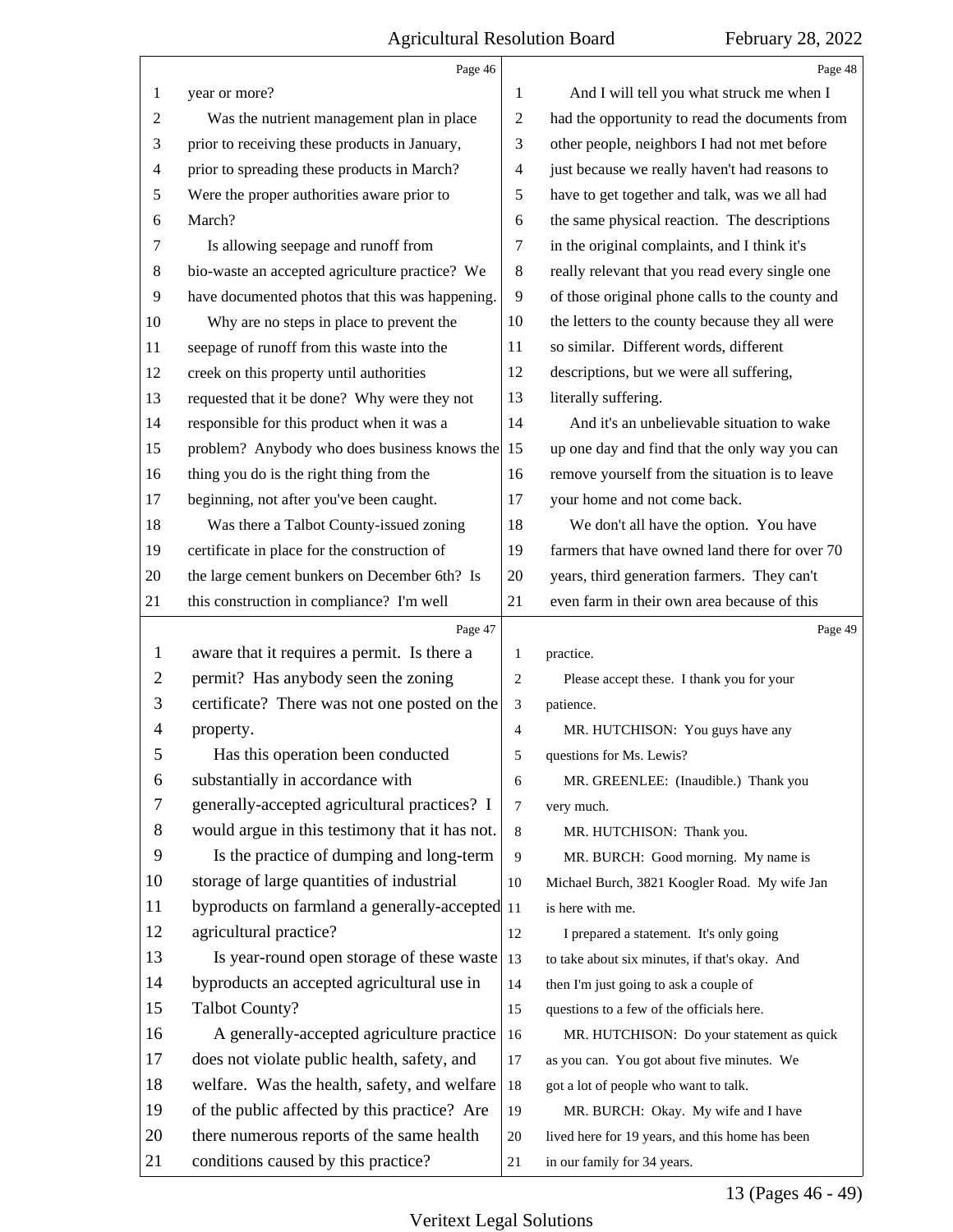|                | Page 50                                         |                | Page 52                                         |
|----------------|-------------------------------------------------|----------------|-------------------------------------------------|
| 1              | Before we purchased our home in 2003 from       | 1              | new. Her reply was it was God awful.            |
| 2              | my brother and sister-in-law, we were here on   | 2              | The next day, the odor started to               |
| 3              | many occasions for family functions and         | 3              | penetrate into our home. We had to try and      |
| 4              | visitations and have never experienced anything | $\overline{4}$ | seal up our sunroom with towels and try to keep |
| 5              | of this nature. We've always admired just how   | 5              | the smell from entering our dining room,        |
| 6              | beautiful and serene this area was.             | 6              | kitchen, living room, and the rest of our       |
| 7              | Beginning in September 2021, we stated          | 7              | house.                                          |
| 8              | noticing some different odors depending on      | $\,8\,$        | My wife immediately started feeling             |
| 9              | which way the wind was blowing. They were       | 9              | nauseous, burning throat, eyes, and headache,   |
| 10             | offensive at times but were tolerable. They     | 10             | exactly what I was experiencing.                |
| 11             | persisted through the next several months.      | 11             | We couldn't escape the odor even within         |
| 12             | Though this was a little odd, they were         | 12             | our home. We had to leave our home for most of  |
| 13             | lingering for so long and haven't experienced   | 13             | the third day just to try to get some relief.   |
| 14             | this in the past 19 years.                      | 14             | We felt like something was terribly wrong       |
| 15             | On November 15, 2021, I was working in the      | 15             | with what Mr. Foster had used in causing this   |
| 16             | yard. It was very windy, approximately          | 16             | extremely pungent odor. We started talking to   |
| 17             | 20-mile-an-hour sustained winds blowing out of  | 17             | our neighbors and found out they were           |
| 18             | the west northwest and gusting above 30 miles   | 18             | experiencing the same health issues we were     |
| 19             | an hour.                                        | 19             | having.                                         |
| 20             | From very early in the morning lasting to       | 20             | This deeply concerned us and weren't sure       |
| 21             | approximately six p.m., I noticed a tractor     | 21             | which way to turn.                              |
|                |                                                 |                |                                                 |
|                | Page 51                                         |                | Page 53                                         |
| 1              | broadcast spreading what I assumed to be        | 1              | The smell was so bad that one of our            |
| 2              | fertilizer on the field across from our home.   | 2              | neighbors with small children told us that      |
| 3              | I noticed it was going airborne due to the wind | 3              | their youngest son was waiting for the school   |
| $\overline{4}$ | and a large cloud blowing in our direction and  | $\overline{4}$ | bus in the morning and came running into the    |
| 5              | it was being thrown halfway into the road,      | 5              | house crying because he couldn't stand the      |
| 6              | large black chunks.                             | 6              | smell, and his mother had to drive him to       |
| 7              | As the spreader was nearing our home, I         | 7              | school.                                         |
| 8              | immediately noticed how strong and pungent the  | 8              | We also had a conversation with our mail        |
| 9              | smell was. I can only describe it as smelling   | 9              | carrier Jenny, who is here today, that she was  |
| 10             | like rotting meat or death. This was unlike     | 10             | delivering mail at the time the product was     |
| 11             | anything I have ever experienced before.        | 11             | being spread and she felt physically ill and    |
| 12             | The smell was so strong, it was burning my      | 12             | nauseous and wasn't sure she was going to be    |
| 13             | eyes and my sinuses. I immediately started      | 13             | able to complete her route.                     |
| 14             | feeling nauseous like I was going to throw up.  | 14             | In speaking with many of our neighbors, we      |
| 15             | I ran for the house to get away from it. I      | 15             | learned that all of them felt the same issues.  |
| 16             | almost immediately started to get a headache    | 16             | There were just too many similarities that we   |
| 17             | and it seemed to be singed into my sinus        | 17             | were all experiencing for this just to be a     |
| 18             | passages.                                       | 18             | coincidence.                                    |
| 19             | My wife asked what the smell was. And I         | 19             | We also learned from our neighbors that         |
| 20             | told her the farmer across the road was         | 20             | this was being discussed on Facebook, and we    |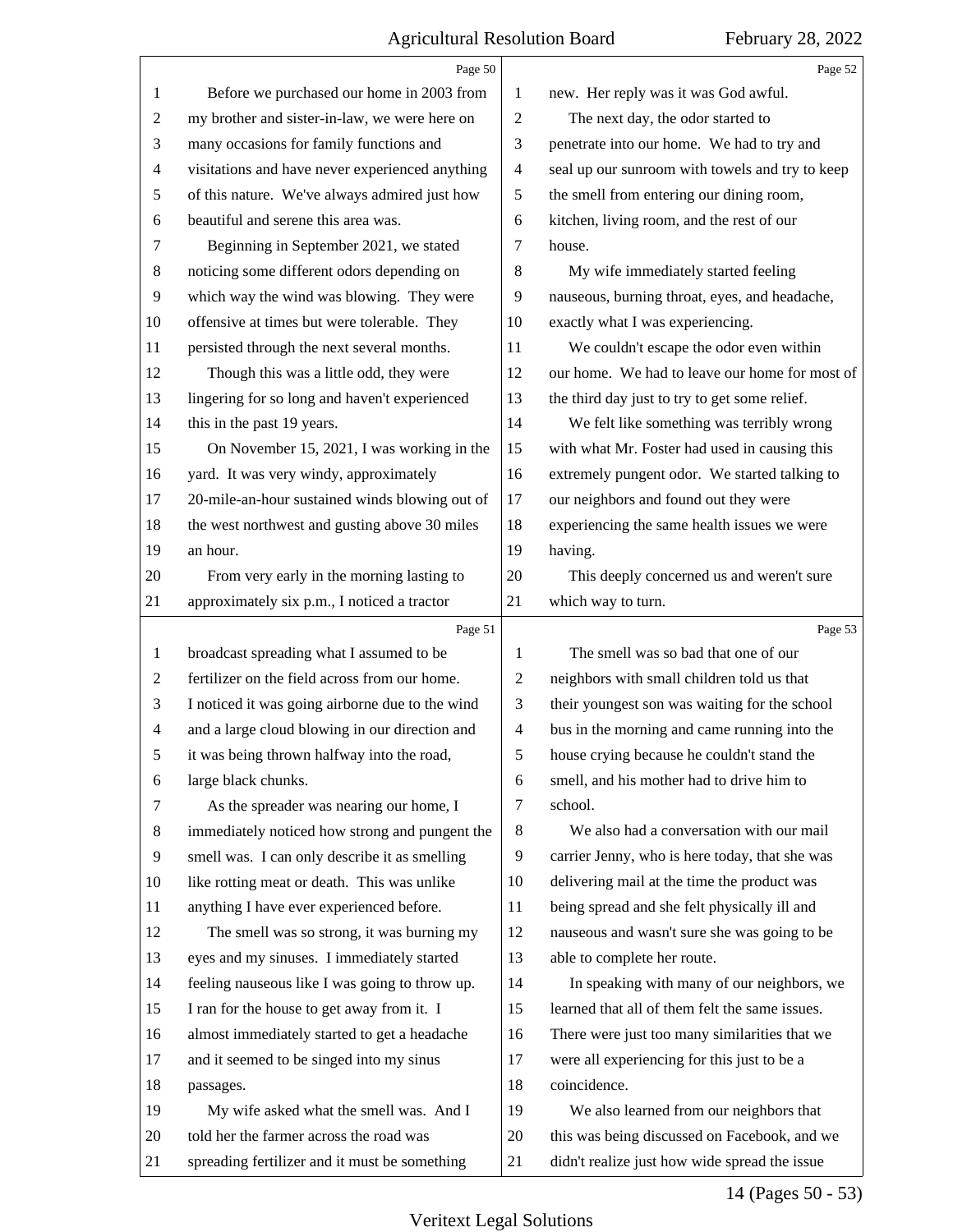4

|                | Page 54                                         |                          | Page 56                                         |
|----------------|-------------------------------------------------|--------------------------|-------------------------------------------------|
| 1              | was, being that we don't belong on Facebook.    | 1                        | He then asked us if we knew about the           |
| $\overline{c}$ | We also learned that a company Mr. Foster       | $\mathbf{2}$             | Right to Farm Act. We told him we don't wish    |
| 3              | contracted to spread the fertilizer was Denali  | 3                        | to take away the farmer's rights, we just want  |
| 4              | Water Solutions. I contacted Lauren Miller      | $\overline{\mathcal{A}}$ | our clean air and be able to enjoy our home.    |
| 5              | from Denali Water Solutions to try to           | 5                        | We also explained to him that we were not       |
| 6              | understand just what was being spread on the    | 6                        | going to be able to have our children or new    |
| 7              | field across from our home and possibly get a   | 7                        | grandchildren here for Thanksgiving due to the  |
| 8              | safety data sheet outlining just what was used. | $8\,$                    | awful pungent odor that was present inside      |
| 9              | Our son-in-law's father owns and operates       | 9                        | (sic.) and now inside our home in fear of not   |
| 10             | an air analysis company out of the Baltimore    | 10                       | knowing just what was used or how it might      |
| 11             | area and told us he would have to know what was | 11                       | impact their health.                            |
| 12             | used on the fields so he could know what to     | 12                       | Chris Banks offered us Thanksgiving dinner      |
| 13             | test for.                                       | 13                       | out on him. We explained Thanksgiving is not    |
| 14             | Lauren Miller told us she would have to         | 14                       | about the dinner, but family. He also offered   |
| 15             | speak to their attorneys and couldn't provide   | 15                       | us a gift card to cover the cost we might lose  |
| 16             | us any further information at this time.        | 16                       | on the dinner for our inconvenience, which was  |
| 17             | Lauren did, however, ask if she could send one  | 17                       | a nice gesture. But we explained we're not      |
| 18             | of her representatives by to discuss the        | 18                       | looking for any monetary gain or financial      |
| 19             | situation with us. We agreed. And within an     | 19                       | gain. We just want to coexist with your         |
| 20             | hour, Chris Banks stopped by our home to talk   | 20                       | neighbors. Even though Mr. Foster doesn't live  |
| 21             | with us. He's like a general manager or         | 21                       | here, we still consider him our neighbor.       |
|                |                                                 |                          |                                                 |
|                | Page 55                                         |                          | Page 57                                         |
| 1              | whatever for this area for Denali Water         | 1                        | We knew right away this wasn't any kind of      |
| 2              | Solutions.                                      | 2                        | normal farming practice we have ever            |
| 3              | We were hoping that Chris could provide us      | 3                        | experienced before and the smell was so         |
| 4              | with the information we were requesting. He     | $\overline{4}$           | horrible.                                       |
| 5              | tried to explain what the process were on the   | 5                        | At this point, we wrote to the county           |
| 6              | products that were being used, but he couldn't  | 6                        | officials a formal complaint about what we were |
| 7              | provide us with any more information other than | 7                        | experiencing, Mike Duell and Bill Schmidt, who  |
| 8              | his explanation on the products used.           | 8                        | immediately responded to our concerns. We felt  |
| 9              | We asked him about disking or liming the        | 9                        | like our concerns had some merit and they got   |
| 10             | field to help minimize or diminish the odor.    | 10                       | right on with the investigation with daily      |
| 11             | And he explained he couldn't do that due to the | 11                       | trips out to the farm and kept us informed on   |
| 12             | field had already been seeded.                  | 12                       | what was being done to resolve the situation.   |
| 13             | We also asked him why would he use such an      | 13                       | And we really appreciate their hard work.       |
| 14             | awful and offensive product on that field,      | 14                       | We were informed by Mike and Bill that          |
| 15             | explaining that we never experienced that in    | 15                       | Denali was going to disk the field on or about  |
| 16             | the past 19-plus years from the previous        | 16                       | December 14th through the 15th, which should    |
| 17             | farmer. His answer was do you know how much it  | 17                       | help diminish the odors.                        |
| 18             | cost to fertilize an acre of land? Well,        | 18                       | The pungent odors finally started to            |
| 19             | multiply that times 600.                        | 19                       | dissipate around the first of the year, which   |
| 20             | We explained that this was unbearable and       | 20                       | was a blessing. But we had to forego another    |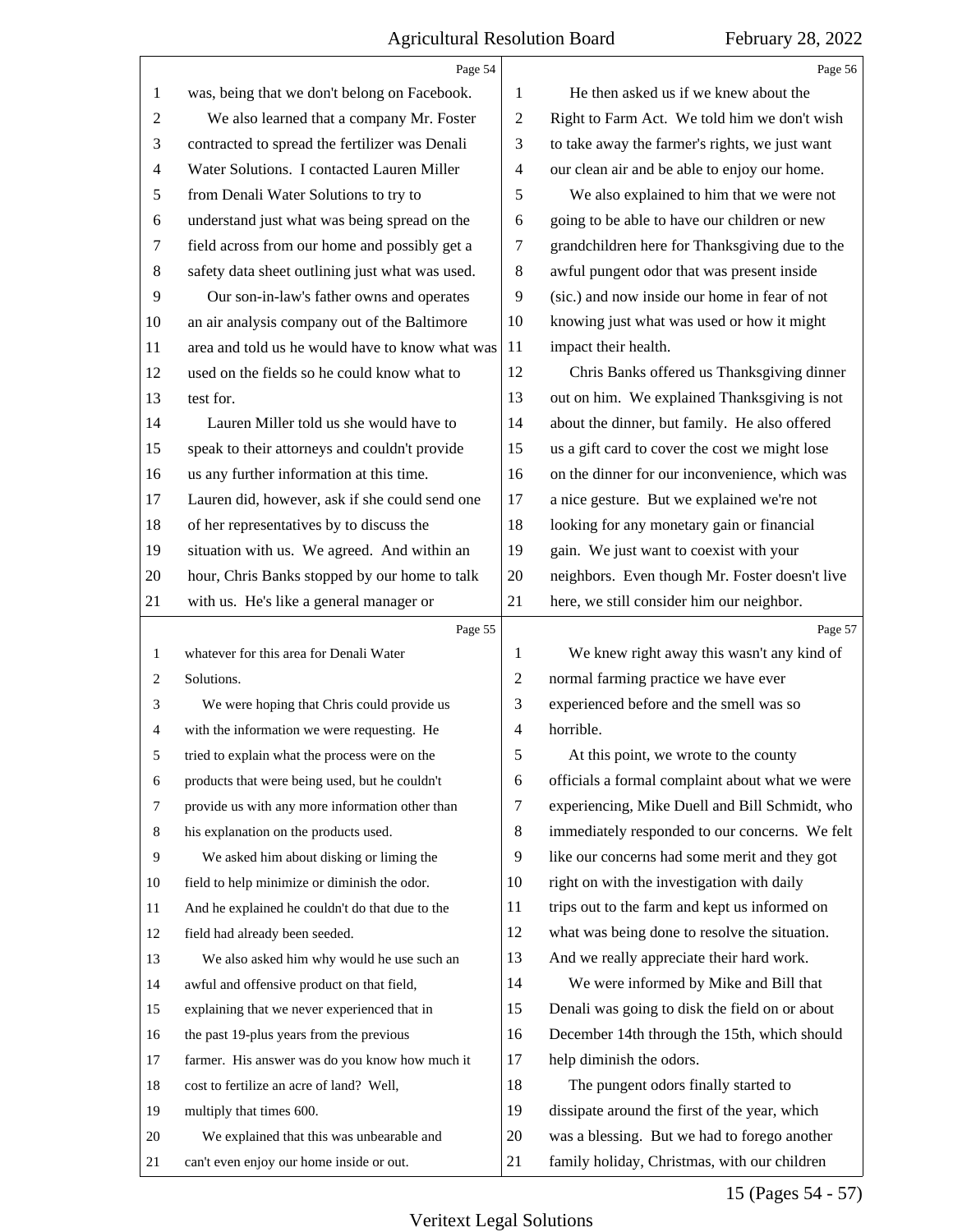|    | Page 58                                             |                | Page 60                                                                                        |
|----|-----------------------------------------------------|----------------|------------------------------------------------------------------------------------------------|
| 1  | and new grandchildren due to the uncertainty of     | 1              | So do you have questions to follow up?                                                         |
| 2  | what the air quality was going to be and the        | $\overline{2}$ | MR. BURCH: I have just a few questions to                                                      |
| 3  | fears of how it might impact them, which was        | 3              | ask.                                                                                           |
| 4  | very hard to bear another holiday loss since        | 4              | First is for either the State chemist, or                                                      |
| 5  | COVID.                                              | 5              | no. State official from MDE for the State                                                      |
| 6  | In closing, we would like to inform this            | 6              | registered class A biosolids. Who would that                                                   |
| 7  | committee on just how this impacted our lives       | 7              | be? Sir, on the biosolids amendment product                                                    |
| 8  | and welfare. This was such a nightmare with         | $\,8\,$        | report, the page listed restrictions on usage.                                                 |
| 9  | the awful smells and apparent health concerns       | 9              | States that (inaudible) class A biosolids, you                                                 |
| 10 | that we and our neighbors experienced that it       | 10             | should avoid injection or inhalation.                                                          |
| 11 | was too much to only be a coincidence as we         | 11             | Do you know that? You're aware of that,                                                        |
| 12 | were all experiencing the same issues that          | 12             | right?                                                                                         |
| 13 | persisted for months. This seems to be a bit        | 13             | MR. COBLENTZ: I'm not familiar with that                                                       |
| 14 | excessive to ask anyone to endure.                  | 14             | (inaudible).                                                                                   |
| 15 | We could not enjoy our property outside,            | 15             | MR. BURCH: I have that here with me if                                                         |
| 16 | our home inside, the Thanksgiving holiday or        | 16             | you would like. It's right here, the Town of                                                   |
| 17 | Christmas holiday with our family. We felt          | 17             | Ocean City (inaudible).                                                                        |
| 18 | like we were being run out of our home on the       | 18             | And on, highlighted here. (Inaudible)                                                          |
| 19 | Eastern Shore of Maryland, which we have grown 19   |                | says it should be -- avoid reach of children                                                   |
| 20 | to love and enjoy for the past 19 years. We're      | 20             | and avoid ingestion or inhalation. That's your                                                 |
| 21 | very proud of our home and hope to enjoy it for     | 21             | paper. I obtained a copy of that from Ocean                                                    |
|    |                                                     |                |                                                                                                |
|    | Page 59                                             |                | Page 61                                                                                        |
| 1  | many more years to come, God willing.               | 1              | City biosolids.                                                                                |
| 2  | MR. HUTCHISON: Thank you.                           | $\overline{2}$ | What are the health risk concerns with                                                         |
| 3  | MR. GREENLEE: Thank you. What was the               | 3              | inhalation?                                                                                    |
| 4  | date that you first                                 | $\overline{4}$ | MR. COBLENTZ: I'm not the expert on that.                                                      |
| 5  | MR. BURCH: Excuse me?                               | 5              | That would be the permitting program, which                                                    |
| 6  | MR. GREENLEE: What was the date of that             | 6              | would be --                                                                                    |
| 7  | experience that you just relayed?                   | 7              | MR. BURCH: -- something that we should                                                         |
| 8  | I think you said on -- I had 11/15, but it          | 8              | all know about.                                                                                |
| 9  | was --                                              | 9              | And then also what I was going to ask is                                                       |
| 10 | MR. BURCH: November 15th.                           | 10             | should this product be applied while it's                                                      |
| 11 | MR. GREENLEE: It was 11/15.                         | 11             | windy?                                                                                         |
| 12 | MR. BURCH: When they were spreading the             | 12             | MR. GREENLEE: Sir, can you leave those                                                         |
| 13 | product that was overwhelming, yes,                 | 13             | questions with us? It sounds like we're                                                        |
| 14 | November 15th.                                      | 14             | going --                                                                                       |
| 15 | And I also have, if you'd like, a report            | 15             | MR. BURCH: Absolutely.                                                                         |
| 16 | from the weather survey for that day explaining     | 16             | MR. GREENLEE: -- deliberate after this                                                         |
| 17 | how hard the winds were.                            | 17             | hearing. And therefore, the questions that you                                                 |
| 18 | I guess our feeling was we didn't know              | 18             | provided and these will be helpful.                                                            |
| 19 | what --                                             | 19             | MR. BURCH: Okay. The other question I                                                          |
| 20 | MR. GREENLEE: I think you made a good<br>statement. | 20<br>21       | was going to ask this gentleman was should the<br>neighbors be informed when planning to apply |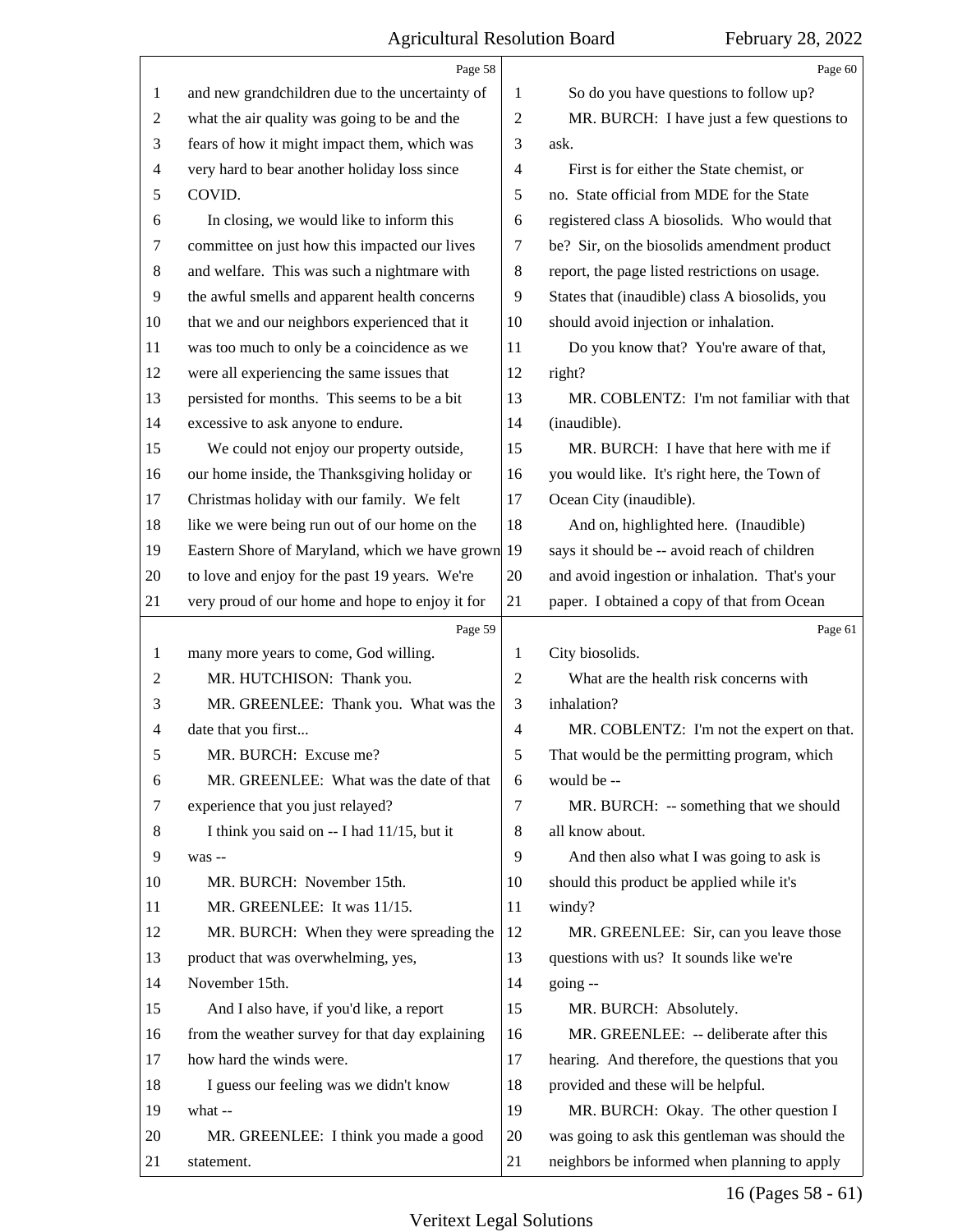|                | Page 62                                         |                | Page 64                                         |
|----------------|-------------------------------------------------|----------------|-------------------------------------------------|
| 1              | this product so we can be prepared if we have   | 1              | We get that this was a horrific                 |
| $\overline{c}$ | to go inside, close the window, doors,          | 2              | experience.                                     |
| 3              | whatever?                                       | 3              | I would ask, just in the interest of time,      |
| 4              | And I couldn't find anything else on the        | $\overline{4}$ | that unless you have something to add to two    |
| 5              | other product, the land applied amendments that | 5              | very strong presentations, let us kind of move  |
| 6              | they were using, the chicken waste and stuff    | 6              | on. But if you have something to add, we want   |
| 7              | like that. Is that something when it gets in    | 7              | to hear it. But otherwise, let's not just go    |
| 8              | the air --                                      | 8              | down the same road time and time and time       |
| 9              | (Cross talk.)                                   | 9              | again.                                          |
| 10             | MR. BURCH: -- and buy Roundup --                | 10             | MR. HUTCHISON: Gentleman, come on up,           |
| 11             | MR. GREENLEE: Let's stop there for now.         | 11             | sir.                                            |
| 12             | You're well over the time. But thank you.       | 12             | MR. WILLIAMS: My name is David Williams.        |
| 13             | MR. BURCH: May I ask a question, one            | 13             | Live on 3599 Brummell Drive in Trappe. We       |
| 14             | question for Bill Schmidt and Mike Duell, just  | 14             | moved here four and a half years ago.           |
| 15             | one question?                                   | 15             | Before we moved here, our attorney, our         |
| 16             | MR. HUTCHISON: Hurry.                           | 16             | local attorney advised make sure you're not     |
| 17             | MR. BURCH: Huh?                                 | 17             | anywhere close to a chicken farm because that   |
| 18             | MR. HUTCHISON: Hurry, please.                   | 18             | will -- you will not enjoy that. All right.     |
| 19             | MR. BURCH: Thank you. For Mike Duell.           | 19             | We investigated. The attorney even came         |
| 20             | Considering what you experienced during the     | 20             | out, drove the property three or four weeks     |
| 21             | time of your investigation, would you want or   | 21             | before we finalized our purchase.               |
|                |                                                 |                |                                                 |
|                | Page 63                                         |                | Page 65                                         |
| 1              | consider yourself, your family, children,       | 1              | We've lived here for four and a half            |
| 2              | grandchildren living in this environment if     | $\overline{2}$ | years. And until last year have never           |
| 3              | this practice were allowed to continue?         | 3              | experienced anything like this.                 |
| 4              | MR. GREENLEE: We're not going to have           | $\overline{4}$ | The smell will permeate say, stay in your       |
| 5              | that kind of question. Please. We have some     | 5              | vehicle. You drive all day, go to another --    |
| 6              | substantive -- I hear you. Let's carry on.      | 6              | went down to Norfolk, got up the next morning,  |
| 7              | MR. BURCH: It's just an opinion about           | 7              | opened my car door, and the smell just spewed   |
| 8              | what they experienced.                          | 8              | out of my car.                                  |
| 9              | MR. GREENLEE: I understand. Thank you           | 9              | But the reason I'm up here right now is         |
| 10             | very much.                                      | 10             | because I heard some of these solutions, and I  |
| 11             | (Cross talk.)                                   | 11             | appreciate all the effort everybody has put     |
| 12             | MR. HUTCHISON: (Inaudible.) what the            | 12             | into this, but it sounds like we're going to    |
| 13             | smells down there. So we're well aware of what  | 13             | try to put this off for a year. Wait. We're     |
| 14             | their opinions are.                             | 14             | not going to put in down in '22, but there's no |
| 15             | MR. BURCH: That's all. I was just trying        | 15             | guaranty it's not going to be there in '23.     |
| 16             | to bring it up. Thank you so much.              | 16             | And also sounds like the product is going to be |
| 17             | This is what they asked for. Thank you.         | 17             | continued to be stored right down the road from |
| 18             | MR. GREENLEE: Thank you. So all of you,         | 18             | us for an indefinite period of time, this nasty |
| 19             | we're really trying to figure out how to        | 19             | stuff.                                          |
| 20             | resolve. That's in our name, the Agricultural   | 20             | So I'd like, as you guys are considering        |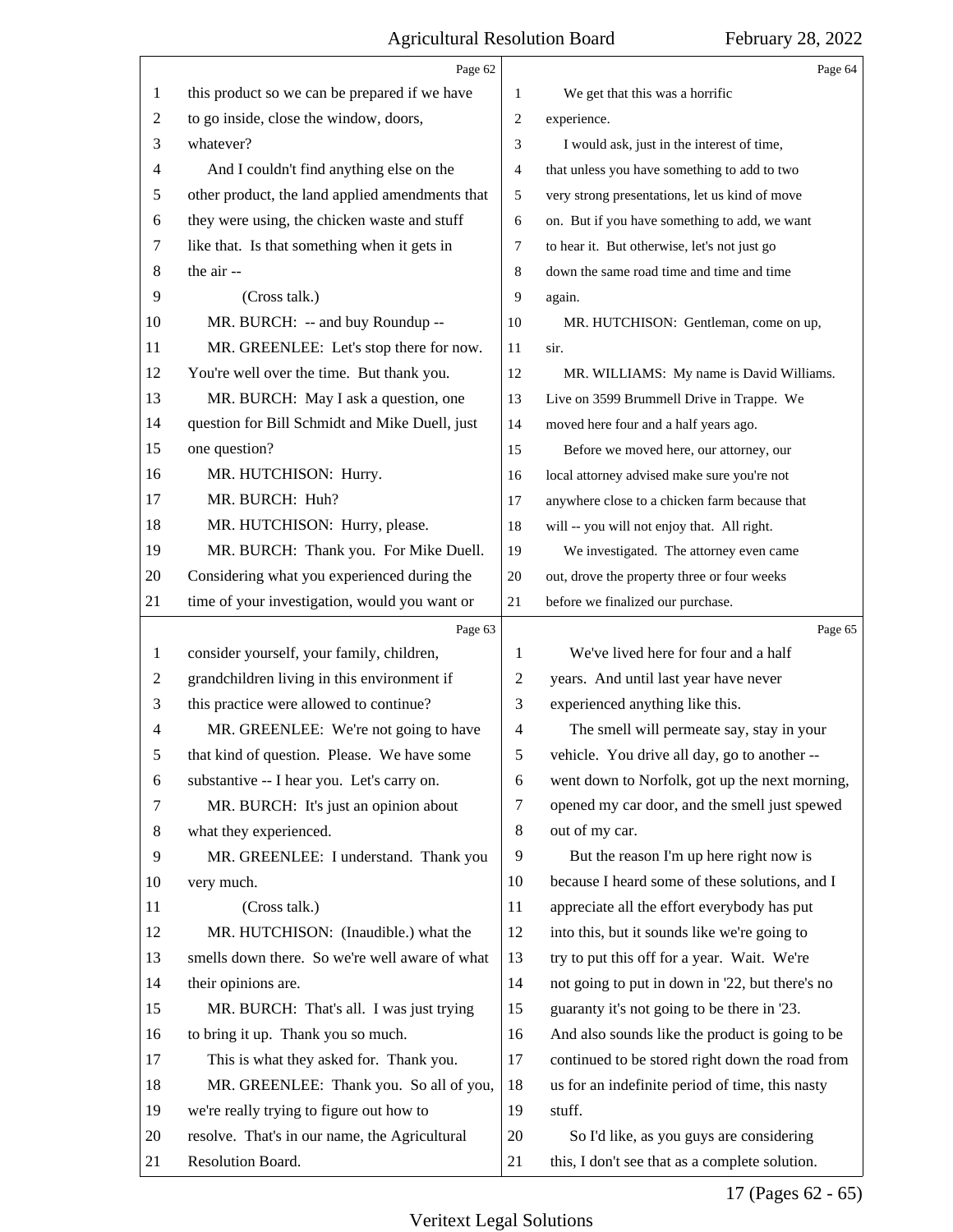|              | Page 66                                                                                     |                | Page 68                                                                                         |
|--------------|---------------------------------------------------------------------------------------------|----------------|-------------------------------------------------------------------------------------------------|
| $\mathbf{1}$ | So please, I'd like to enter that into                                                      | 1              | stand it. It was just like it was raw from                                                      |
| 2            | testimony.                                                                                  | $\overline{2}$ | that smell.                                                                                     |
| 3            | MR. HUTCHISON: Thank you. Some of these                                                     | 3              | So I just want everybody to know that if                                                        |
| 4            | things you're asking for are above our, what                                                | 4              | they going to still stockpile it, if they got                                                   |
| 5            | we're allowed to do. So just remember, we're                                                | 5              | any water puddles or anything around it, that                                                   |
| 6            | only allowed to do certain things.                                                          | 6              | we're still going to have the fly and the gnat                                                  |
| 7            | MR. WILLIAMS: Well, appreciate the fact                                                     | 7              | problem. You know, that's not going to                                                          |
| 8            | that you're considering it and hopefully will                                               | 8              | eliminate that. So that's all.                                                                  |
| 9            | end this awful practice.                                                                    | 9              | MR. HUTCHISON: Thank you.                                                                       |
| 10           | MR. HUTCHISON: We can make                                                                  | 10             | MS. GALLAMBERT: My name is Dory                                                                 |
| 11           | recommendations, but we can't change laws or                                                | 11             | Gallambert.                                                                                     |
| 12           | anything.                                                                                   | 12             | This is one of my four sons, Landon. He's                                                       |
| 13           | MR. GREENLEE: Who is next? Mr. Foster.                                                      | 13             | 11 years old. He's attending today along with                                                   |
| 14           | MR. PHIL FOSTER: I ain't no public                                                          | 14             | me to answer any questions you may have about                                                   |
| 15           | speaker, but I want to talk to you here.                                                    | 15             | the physical impact that he has been                                                            |
| 16           | $Im -$                                                                                      | 16             | experiencing, and he's also here to represent                                                   |
| 17           | MR. HUTCHISON: Please state your name                                                       | 17             | the children of the area as far as the children                                                 |
| 18           | first.                                                                                      | 18             | that ride bus 217.                                                                              |
| 19           | MR. PHIL FOSTER: Phil Foster, 4079                                                          | 19             | Our home is situated on a property                                                              |
| 20           | Koogler Road.                                                                               | 20             | adjacent to the farm field. My husband and I                                                    |
| 21           | We -- I was come home born where we live,                                                   | 21             | have lived at this residence since July of                                                      |
|              |                                                                                             |                |                                                                                                 |
|              | Page 67                                                                                     |                | Page 69                                                                                         |
| 1            | and I figure on dying where I live.                                                         | 1              | 2001.                                                                                           |
| 2            | But I got a part that nobody else has                                                       | $\overline{2}$ | What is happening on the farm field                                                             |
| 3            | touched. Every time during the summer we go to                                              | 3              | currently is not farming and should not be                                                      |
| 4            | the house, open the door, the flies was                                                     | $\overline{4}$ | allowed.                                                                                        |
| 5            | terrible. They just swarmed right in and                                                    | 5              | We have lived on this property for almost                                                       |
| 6            | little tiny gnats.                                                                          | 6              | 21 years. And when the previous farmers, the                                                    |
| 7            | Yesterday morning, and this was yesterday                                                   | 7              | Foster brothers, Phil, Billy, and John, who are                                                 |
| 8            | morning, I went out to get the paper. And my                                                | 8              | separate from the Foster family we're currently                                                 |
| 9            | pickup was yellow and green with these gnats.                                               | 9              | discussing, were leasing the property, we never                                                 |
| 10           | And we never had no problems.                                                               | 10             | had any issues whatsoever. What they do is                                                      |
| 11           | Last summer we couldn't even work in the                                                    | 11             |                                                                                                 |
| 12           |                                                                                             | 12             | true Eastern Shore farming.                                                                     |
| 13           | shop the flies were so bad.                                                                 | 13             | They've applied fertilizer seasonally and                                                       |
| 14           | And I said you go in the house, and you                                                     | 14             | have always respected our presence. And quite                                                   |
| 15           | have to put a fly swatter in every room. And                                                | 15             | frankly, they're very good at what they do. It                                                  |
| 16           | the grandkid playing there with toys. He got                                                | 16             | has always been a pleasure to be their                                                          |
| 17           | to put it in his mouth. And they've been all                                                | 17             | neighbor.<br>I fully understand that when you choose to                                         |
| 18           | through that stuff. It's got to be bad for                                                  | 18             |                                                                                                 |
| 19           | your health.                                                                                | 19             | move next to a farm field, you are accepting a                                                  |
| 20           | I tell you you go down to the mailbox to<br>get the paper, and your nose and inside of your | 20             | certain level of activity, including spreading<br>of fertilizer. I expect there to be some odor |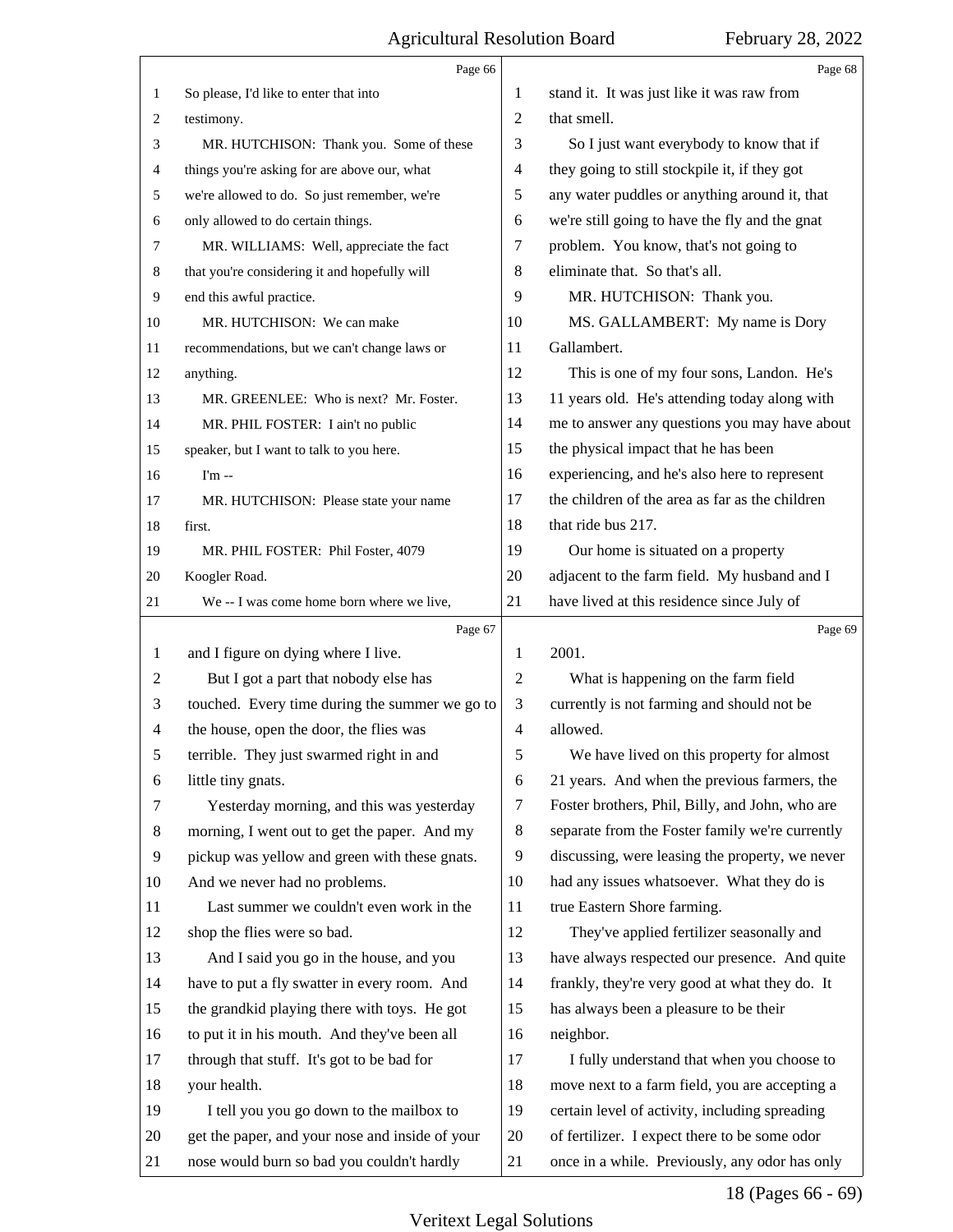|                | Page $70\,$                                     |                | Page 72                                         |
|----------------|-------------------------------------------------|----------------|-------------------------------------------------|
| 1              | lingered for a couple of days.                  | 1              | our well over time? What is the likelihood of   |
| $\overline{2}$ | Beginning in the spring of 2021, the            | 2              | chronic lung disease in the future after        |
| 3              | sludge was applied to the portion of the farm   | 3              | breathing this in for literally months on end?  |
| $\overline{4}$ | that is right next to our property. It was      | $\overline{4}$ | Not to mention any other significant concerns   |
| 5              | applied again this past fall, the fall of 2021. | 5              | of illnesses.                                   |
| 6              | To reiterate, it was applied in both the spring | 6              | I find it very hard to believe that anyone      |
| 7              | and the fall.                                   | 7              | can say that this is safe for adults, but       |
| $8\phantom{1}$ | The odor lasts approximately two months         | 8              | especially not safe for our children or adults  |
| $\overline{9}$ | each time. And then it was applied to a         | 9              | with compromised immune systems. There are too  |
| 10             | portion of the field further to our south in    | 10             | many uncontrolled factors.                      |
| 11             | between, also lasting approximately two months. | 11             | You can say that the waste is treated           |
| 12             | The length of time that this odor remains is no | 12             | properly, but is it really when it is stored    |
| 13             | exaggeration.                                   | 13             | combined with several products and ferments in  |
| 14             | The noxious odor from the sludge has had,       | 14             | various temperatures and conditions?            |
| 15             | and will continue to have if allowed to         | 15             | There are bus stops along various points        |
| 16             | continue, a significant impact on our quality   | 16             | of the field and the neighboring communities.   |
| 17             | of life and health. And I know you've already   | 17             | Bus 217 for White Marsh Elementary School       |
| 18             | heard this, but I do have some other things     | 18             | transports the children five days a week, two   |
| 19             | that are a bit different.                       | 19             | times a day. The bus driver has complained to   |
| 20             | The odor is so strong that going outside        | 20             | me multiple times about how he is nauseous by   |
| 21             | for any activities at all is not possible       | 21             | the time he finishes his run and "can hardly    |
|                |                                                 |                |                                                 |
|                | Page 71                                         |                | Page 73                                         |
| 1              | without feeling nauseous. Our children cannot   | 1              | stand it".                                      |
| $\overline{c}$ | play outside, we cannot work or play in the     | 2              | My son, Landon, reports that the children       |
| 3              | yard, and there is certainly no ability to      | 3              | all have to cover their noses with their        |
| 4              | enjoy being outside on the most beautiful days  | $\overline{4}$ | clothing, in addition to the masks that they    |
| 5              | of the year.                                    | 5              | are already wearing. This is absolutely         |
| 6              | The odor permeates our home. We can smell       | 6              | unreasonable and, honestly, quite scary for our |
| 7              | it in our bedrooms and living room. While this  | 7              | children. They deserve better, and we owe them  |
| 8              | is a nuisance, and it truly is a significant    | 8              | protection.                                     |
| 9              | nuisance, it is also impacting our health. My   | 9              | I feel the need also just as importantly        |
| 10             | children have complained of daily headaches and | 10             | to mention, and I do have some photos to share  |
| 11             | dizziness. He's complained of the dizziness.    | 11             | with you when I'm finished, that the farm field |
| 12             | And my 18-year-old has additionally complained  | 12             | is within 200 feet of the Miles Creek. The      |
| 13             | of daily congestion and difficulty sleeping.    | 13             | runoff that is most definitely positioned to    |
| 14             | My husband and I have also experienced the      | 14             | enter the creek is of great concern for the     |
| 15             | headaches and congestion.                       | 15             | health of the already ailing Choptank River, as |
| 16             | Breathing outside after it has been             | 16             | the Miles Creek flows directly into it.         |
| 17             | applied literally burns your nose and throat.   | 17             | This is also a playground for my children.      |
| 18             | I am also extremely concerned about the         | 18             | So once again, another concern for the health   |
| 19             | long-term effects on our health. What is the    | 19             | of my children, splashing and playing in a      |
| 20             | long-term effect on my children experiencing    | 20             | waterway contaminated by these waste products.  |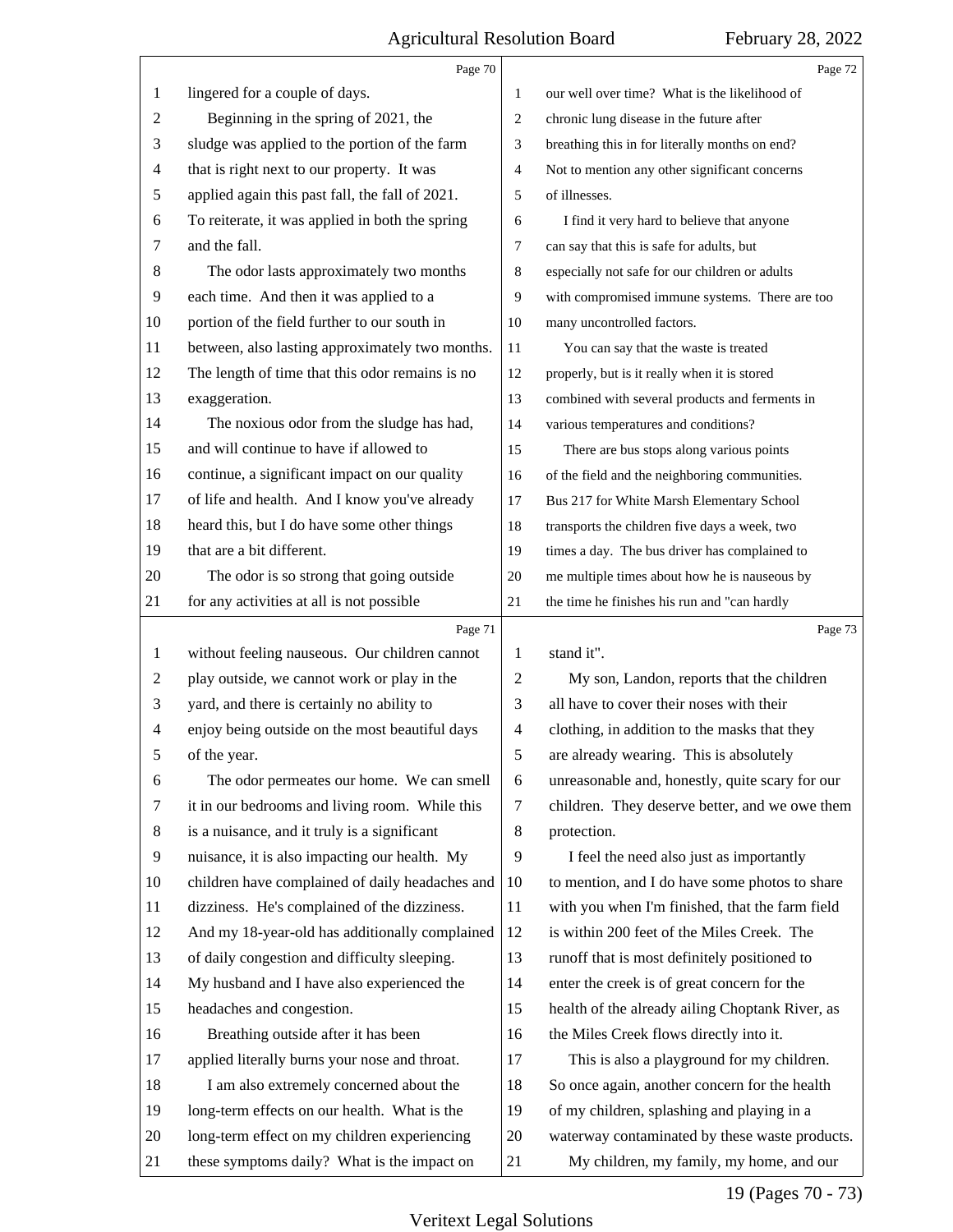|                | Page 74                                         |                | Page 76                                         |
|----------------|-------------------------------------------------|----------------|-------------------------------------------------|
| 1              | local waterways, as well as the value of our    | 1              | attack on farming. I commend a lot of the       |
| $\overline{2}$ | property, are depending on you to make the      | $\overline{2}$ | farmers who are doing the right thing in Talbot |
| 3              | right decision today.                           | 3              | County. But what we're here talking about       |
| 4              | I would like to share these, if I could.        | $\overline{4}$ | today is industrial waste management. And I     |
| 5              | And I'll just tell you really quickly what they | 5              | think there's a difference that needs to be     |
| 6              | are. And then you can look at them a little     | 6              | spelled out and hopefully corrected in the way  |
| 7              | bit later.                                      | 7              | that we manage this moving forward.             |
| $\,8$          | This one is the corner of my property and       | 8              | So hearing a lot of talk about the              |
| 9              | shows the farm field, and the entire length of  | 9              | solutions that were discussed and the way       |
| 10             | our six-acre property does adjoin the farm      | 10             | storage is managed and oversight is provided on |
| 11             | field.                                          | 11             | that storage, I just want to share some         |
| 12             | I stood in the same spot and took that          | 12             | experiences.                                    |
| 13             | photo. And then the second photo, I'll keep     | 13             | So we talk about the, one of the solutions      |
| 14             | them in order, I just turned to the right.      | 14             | being moving this material to somewhere else.   |
| 15             | This one you can see the drop-off that          | 15             | And I think what we have here is an issue with  |
| 16             | goes -- it's a significant drop-off that goes   | 16             | the seafood waste and these byproducts in       |
| 17             | straight down to the creek. So you can see how  | 17             | general, no matter where they're being used.    |
| 18             | close the field and that drop-off are.          | 18             | If we move them up to the northern part of the  |
| 19             | I took six steps to my right, and you can       | 19             | county, we're going to be right back here       |
| 20             | see the creek at that point.                    | 20             | dealing with this.                              |
| 21             | This one shows where the runoff goes.           | 21             | And my experience is, comes from a farm in      |
|                |                                                 |                |                                                 |
|                | Page 75                                         |                | Page 77                                         |
| 1              | It's like a cutout in the land that goes        | 1              | Ridgely, Maryland, who is also using this Sea   |
| 2              | straight down.                                  | 2              | Watch product on their fields. And we learned   |
| 3              | And then the final two pictures are just        | 3              | a couple of years ago that they were storing it |
| 4              | to kind of prove my point that my children do   | 4              | and applying it. Well, they were improperly     |
| 5              | play in this water.                             | 5              | storing it, which wasn't addressed by MDA at    |
| 6              | Thank you so much for your time and             | 6              | the time. And so we were able to get out and    |
| 7              | consideration.                                  | 7              | collect water samples in the stream just down   |
| 8              | MR. GREENLEE: Thanks for providing those        | 8              | from where this area is being, where this       |
| 9              | pictures and your testimony.                    | 9              | material is being stored.                       |
| 10             | MR. HUTCHISON: Thank you.                       | 10             | And one of the things we test for when we       |
| 11             | MR. PLUTA: Good morning. My name is Matt        | 11             | are testing industrial waste impacts is BOD,    |
| 12             | Pluta. I work as the Choptank riverkeeper.      | 12             | biological oxygen demand. It's how much         |
| 13             | And I thought it would be adequate to follow    | 13             | organic material is in the water that consumes  |
| 14             | that statement so I could bring up some issues  | 14             | oxygen and that needs to consume oxygen.        |
| 15             | about water quality, which haven't been         | 15             | And I'll share some photos with you. But        |
| 16             | addressed up to this point.                     | 16             | essentially, it's this goo that ends up in the  |
| 17             | MR. GREENLEE: Excuse me. What's your            | 17             | waterways when you have a lot of this. There's  |
| 18             | name again?                                     | 18             | more of it right here if you want to see.       |
| 19             | MR. PLUTA: Matt Pluta, Choptank                 | 19             | And the results from our tests show that        |
| 20             | riverkeeper, with Shore Rivers.                 | 20             | the BOD levels in this stream where this stuff  |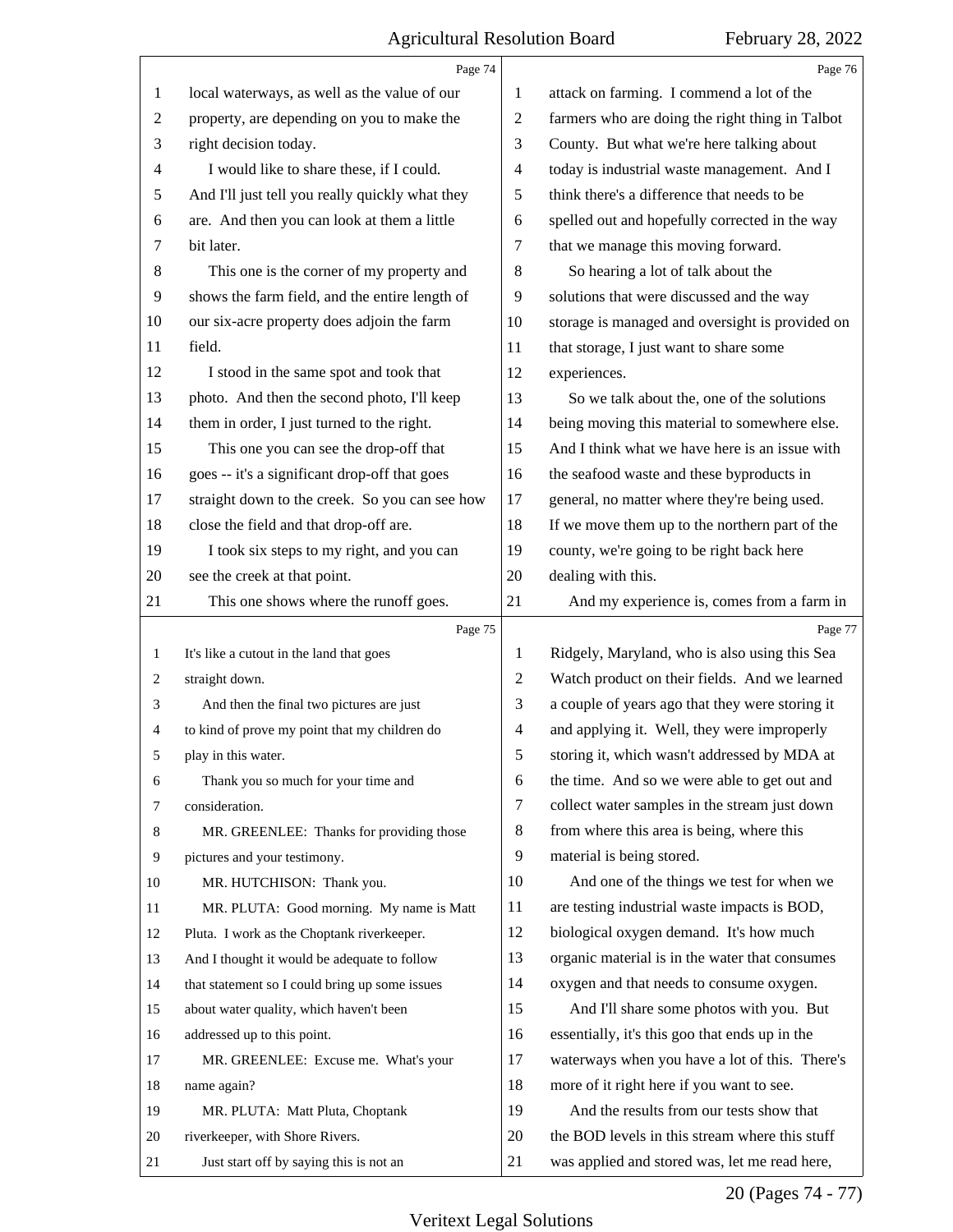|                          | Page 78                                         |                          | Page 80                                         |
|--------------------------|-------------------------------------------------|--------------------------|-------------------------------------------------|
| 1                        | 625 milligrams per liter.                       | 1                        | point out, Denali is the common denominator on  |
| $\overline{c}$           | Put that into perspective, a wastewater         | 2                        | all of these operations that I've seen.         |
| 3                        | treatment plant is required to regulate their   | 3                        | There's about three or four where the Seafood   |
| 4                        | BOD anywhere between ten and 30 milligrams per  | $\overline{4}$           | Watch is being applied.                         |
| 5                        | liter. So this is 625 milligrams per liter,     | 5                        | Who are they reporting to? Who is making        |
| 6                        | compared to what a wastewater treatment plant   | 6                        | sure that they're doing what's proper and       |
| 7                        | is required.                                    | 7                        | what's required under the law, to not be giving |
| 8                        | So I just want to point out that --             | $\,8$                    | more than they should to certain farmers or to  |
| 9                        | MR. HUTCHISON: Was that the place in            | 9                        | certain areas? And so I'd like that question    |
| 10                       | Ridgely or is this the place in Trappe you      | 10                       | to be answered.                                 |
| 11                       | pulled this from?                               | 11                       | Then Valley Proteins is something we've         |
| 12                       | MR. PLUTA: This is the place in Ridgely.        | 12                       | been working on for the past several years.     |
| 13                       | This is an example to share with you --         | 13                       | And I know this material is being applied here  |
| 14                       | MR. HUTCHISON: That's what I thought.           | 14                       | as well with the cakes. But Valley Proteins     |
| 15                       | MR. PLUTA: -- the impacts.                      | 15                       | has been in significant non-compliance of their |
| 16                       | MR. HUTCHISON: You didn't pull a sample         | 16                       | wastewater discharge permit for at least the    |
| 17                       | in Trappe?                                      | 17                       | last seven years. And what does that say when   |
| 18                       | MR. PLUTA: No. We weren't able to do            | 18                       | the processes that you're using to treat this   |
| 19                       | that in time unfortunately.                     | 19                       | material is in non-compliance? You can only     |
| 20                       | So to point out, this is industrial waste       | 20                       | imagine that the material itself, that the      |
| 21                       | management, and it needs to be seen as such.    | 21                       | product of that is not to compliance, either,   |
|                          |                                                 |                          |                                                 |
|                          | Page 79                                         |                          | Page 81                                         |
| 1                        | And I think when we're dealing with this        | 1                        | is not to standard of what is being expected.   |
| $\overline{c}$           | material, we need to recognize that it's not    | 2                        | So I urge you to look at Seafood Watch and      |
| 3                        | just the nutrients but there are other things   | 3                        | these other places and what is their compliance |
| $\overline{\mathcal{A}}$ | in there that are causing problems.             | $\overline{\mathcal{A}}$ | history with actually treating and managing     |
| 5                        | I'll go on to say that just recently there      | 5                        | this waste on site before it's even given out   |
| 6                        | was a report that was put out about the vape    | 6                        | to the farmers?                                 |
| 7                        | program and all of our efforts to reduce        | 7                        | And so I want to say that's it with my          |
| 8                        | nutrients from agricultural wastewater in urban | 8                        | testimony. But in general, it concerns me that  |
| 9                        | sectors. And that whole model had to be         | 9                        | these nutrients and the impacts are being       |
| 10                       | recalculated because there was new data that    | 10                       | hidden under the nutrient management plan.      |
| 11                       | was omitted up to this point. Specifically      | 11                       | And so if I had to answer the question          |
| 12                       | about fertilizer application and how much       | 12                       | what would be a good resolution of this, I      |
| 13                       | nutrients are being applied.                    | 13                       | think the State needs to stop accepting seafood |
| 14                       | And I think a lot of it has to deal with        | 14                       | waste as a soil amendment. And anybody who      |
| 15                       | this industrial waste that is being covered     | 15                       | wants to use it, should be required to do so    |
| 16                       | under a nutrient management plan and not fully  | 16                       | under an individual permit, not a general       |
| 17                       | seeing the scope of what exactly is being put   | 17                       | permit, which offers general protection for     |
| 18                       | on the fields or being stored.                  | 18                       | everybody.                                      |
| 19                       | So I'll submit those documents for you          | 19                       | With that, I'll close my testimony.             |
| 20                       | guys to consider as you're reviewing this.      | 20                       | MR. GREENLEE: Do you have a map and             |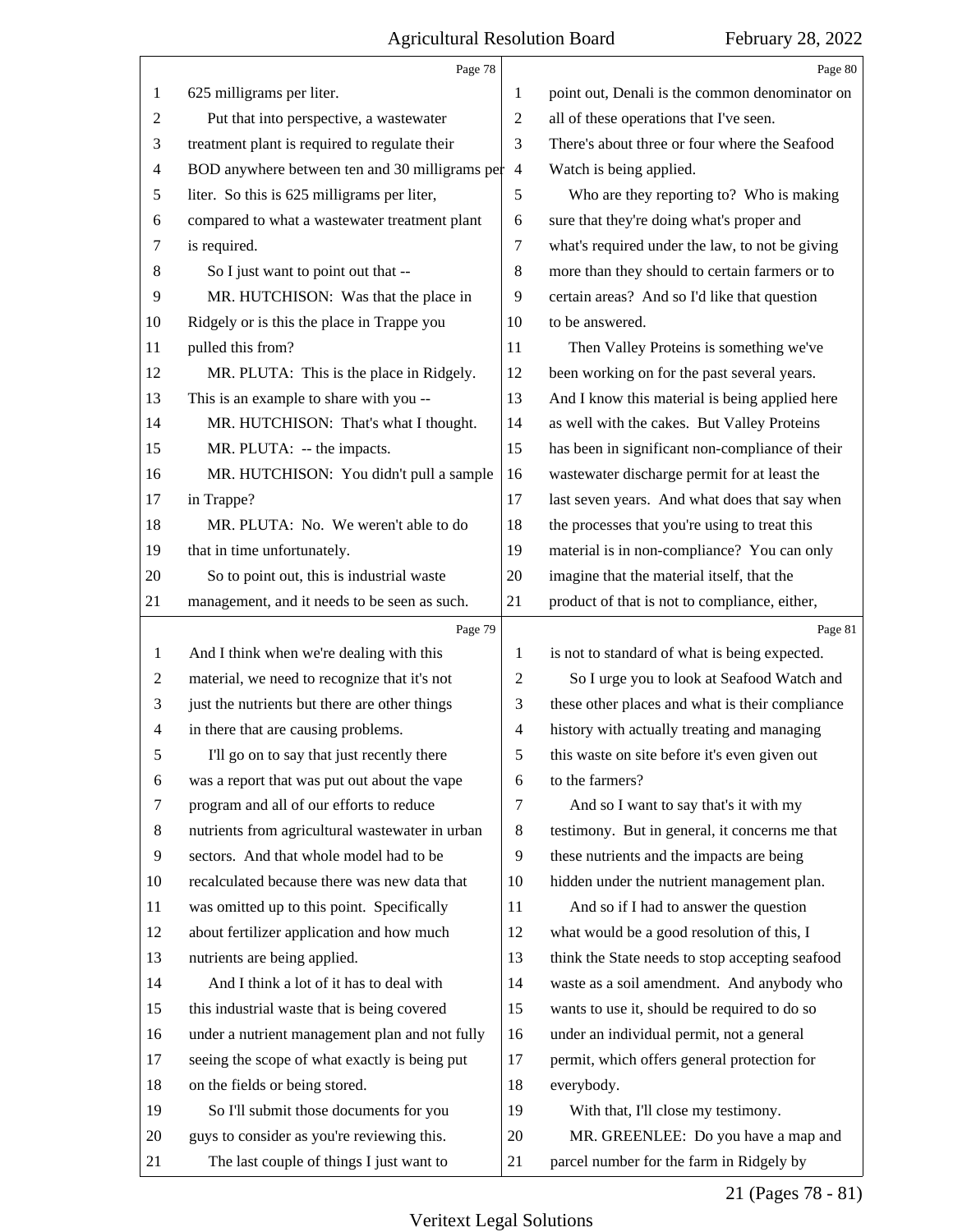|                | Page 82                                         |                | Page 84                                        |
|----------------|-------------------------------------------------|----------------|------------------------------------------------|
| 1              | chance?                                         | 1              | Those children are suffering riding on that    |
| $\overline{c}$ | MR. PLUTA: I sure do. Not offhand. But          | 2              | bus.                                           |
| 3              | I had it over in these documents. I don't have  | 3              | My daughter got off the bus one day and        |
| $\overline{4}$ | the parcel number, but there's a map that's     | 4              | literally walked to the side of the curb and   |
| 5              | included in there.                              | 5              | vomited because of the smell she had to endure |
| 6              | MR. GREENLEE: That would be fine. Thank         | 6              | going on that bus ride. It's ridiculous.       |
| 7              | you.                                            | 7              | Second part is our property lines Miles        |
| 8              | Who is next?                                    | 8              | Creek. I am extremely concerned about the      |
| 9              | MS. COLLIER: My name is Brittanie               | 9              | water contamination. We hunt, we fish, my      |
| 10             | Collier. I live at 30720 Taylor Road in         | 10             | children, my pets play in that water. They     |
| 11             | Trappe.                                         | 11             | should not have to experience the nasty murky  |
| 12             | My husband and I are born and raised on         | 12             | gunk that is going to come out of here.        |
| 13             | the Eastern Shore, originally from Queen Anne's | 13             | Thirdly, the population of wildlife. Deer      |
| 14             | County, but we've been in Trappe for the last   | 14             | feed in that field. We all know that. Most     |
| 15             | 15 years.                                       | 15             | people around here hunt, including us. We use  |
| 16             | We own and operate a 124-acre farm right        | 16             | that deer meat to feed our family. What is     |
| 17             | across from the Foster Farm. We fully           | 17             | going to happen to the deer meat?              |
| 18             | understand the Right to Farm. We do it every    | 18             | There's been articles I found that in          |
| 19             | day. But the impact that this has had on our    | 19             | Virginia where that deer meat is contaminated  |
| 20             | lives is out of control.                        | 20             | and then the people are eating it and getting  |
| 21             | I have two small children, one being six        | 21             | sick.                                          |
|                |                                                 |                |                                                |
|                | Page 83                                         |                | Page 85                                        |
| 1              | and one being 22 months. Having a child who     | 1              | This is inhibiting our way of life and our     |
| 2              | was born during COVID and having another small  | 2              | ability to enjoy our families.                 |
| 3              | child who doesn't understand COVID and the      | 3              | I, again, have no problem with farming,        |
| $\overline{4}$ | ability to be able to go outside with your      | $\overline{4}$ | owning one myself. But we have to draw a line  |
| 5              | children when they can't go anywhere else.      | 5              | and protect our families. We should be able to |
| 6              | They're masked at school. Luckily that changed  | 6              | go outside and open our windows on a nice day  |
| 7              | today, thank goodness. But they can't           | 7              | and enjoy it. And right now, that is not       |
| 8              | experience normal experiences they should have  | 8              | happening.                                     |
| 9              | been able to do.                                | 9              | And again, I am encouraged that the            |
| 10             | My son couldn't be celebrated. There was        | 10             | Fosters finally answered after all the times   |
| 11             | no baby shower. There was no celebration of     | 11             | they tried to be contacted, and I appreciate   |
| 12             | him coming home.                                | 12             | you guys for reaching out to them so much. But |
| 13             | So the ability to go outside and spend          | 13             | their lack of respect for their community and  |
| 14             | time with your family is extremely important.   | 14             | their neighbors is not acceptable.             |
| 15             | So the ability to do that was inhibited by this | 15             | They don't live here. They live in             |
| 16             | awful, horrendous smell.                        | 16             | Cordova. They live at least 20 miles away from |
| 17             | My daughter rides the school bus, as one        | 17             | this smell. That is not something that's       |
| 18             | of the other mothers stated. The ability to     | 18             | affecting them. It's affecting us, and we are  |
| 19             | ride a bus in the summer, you all know, you     | 19             | the ones who need to be heard.                 |
| 20             | have to put the windows down. Can't ride with   | 20             | Thank you.                                     |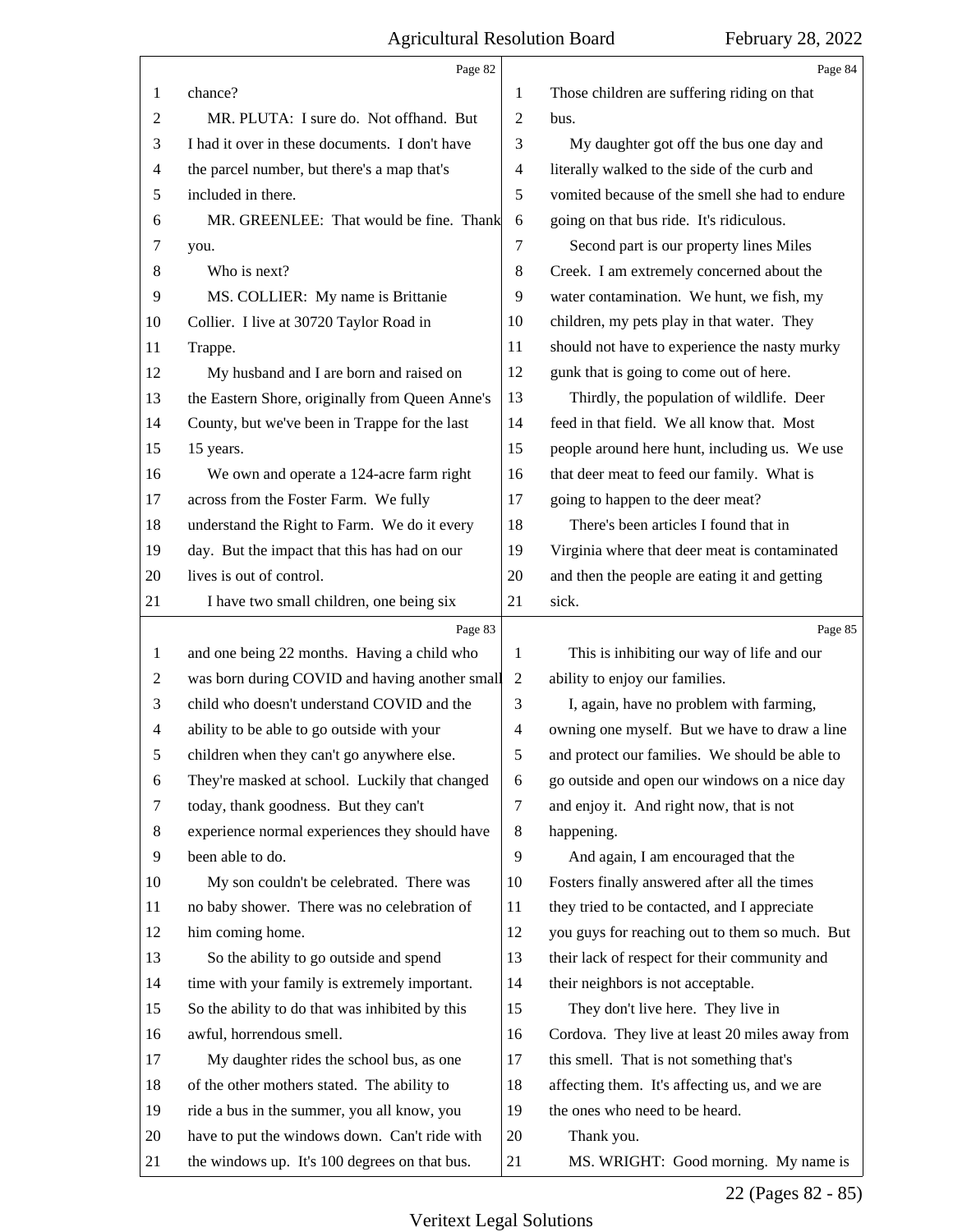|                | Page 86                                        |                | Page 88                                         |
|----------------|------------------------------------------------|----------------|-------------------------------------------------|
| 1              | Marti Wright. My husband and I are here today. | 1              | lived on farms. My husband is a caretaker on a  |
| 2              | We live at 3745 Koogler Road. I am directly    | $\overline{c}$ | farm in Tunis Mills. So we do understand what   |
| 3              | across the field that we are talking about     | 3              | farming is about.                               |
| 4              | today.                                         | 4              | So no one from the Foster family or Denali      |
| 5              | I'm not going to read a lot of what it --      | 5              | approached any neighbors to explain what they   |
| 6              | because it's all been said before, but I do    | 6              | would be doing and how we could be affected by  |
| 7              | want to point out that how would you feel if   | 7              | this. So surely, you knew about it before it    |
| 8              | this application was near your home. I'm sure  | 8              | was applied. But we are neighbors, even though  |
| 9              | that you wouldn't like it. I have often        | 9              | you do not -- even though the Fosters do not    |
| 10             | wondered if this would be spread along Oxford  | 10             | physically live there, we are still neighbors.  |
| 11             | and St. Michael's roads.                       | 11             | So my questions were I want to know why         |
| 12             | The Eastern Shore is full of farmland.         | 12             | the Fosters did not apply this on their home    |
| 13             | There are not many homes that are not near     | 13             | farm on Church and Brooks Lane. And I can tell  |
| 14             | farmland unless you live in the middle of a    | 14             | you why. It's because that's where they live.   |
| 15             | large city.                                    | 15             | So they don't want to smell this stuff. And     |
| 16             | Do any of you know what this smell is          | 16             | that's where their children live and their      |
| 17             | really like? Believe me, if you did, I'm sure  | 17             | grandchildren live. So they don't want their    |
| 18             | most of you have the resources to stop it.     | 18             | family to smell this.                           |
| 19             | So I want to read to you an excerpt from       | 19             | So I'd really like to know why if this is       |
| 20             | it's called the fact sheet, Right to Farm fact | 20             | so productive on the farm in Trappe, why wasn't |
| 21             | sheet. Just a small thing. Although Right to   | 21             | it applied towards the Church and the Brooks    |
|                | Page 87                                        |                | Page 89                                         |
|                |                                                |                |                                                 |
| 1              | Farm laws provide an affirmative defense       | 1              | Lane residence?                                 |
| 2              | against nuisance suits, all Right to Farm      | 2              | And I also want to know when this               |
| 3              | legislation's underlying theme is prevention.  | 3              | application is being applied on Chapel Road,    |
| 4              | Good relations between neighbors may limit the | $\overline{4}$ | are the county and Health Department going to   |
| 5              | number and types of complaints ever occurring. | 5              | be monitoring that to make sure that smell is   |
| 6              | Farmers can work with their neighbors and have | 6              | not there?                                      |
| 7              | open lines of dialogue to ensure the farmer is | 7              | I understand it coming from the Sea Watch,      |
| 8              | the first person hearing about questions and   | 8              | but I swear, I really worry about the biosolids |
| $\overline{9}$ | concerns from the neighbors, which may limit   | 9              | from Ocean City because that's what it smells   |
| 10             | the disputes. Thus, improving communication    | 10             | like, you know.                                 |
| 11             | between farmers and neighbors, helping new     | 11             | I -- once it subsides, you know, and we         |
| 12             | neighbors understand how farming works, and    | 12             | don't smell it anymore, it's in the car. I      |
| 13             | resolving issues effectively are the first     | 13             | mean I have people getting in my car            |
| 14             | lines of defense.                              | 14             | smelling -- telling me the car stinks. And I    |
| 15             | I'll have you know that no one from the        | 15             | say well, what do you think it smells like.     |
| 16             | Arthur Foster family or Denali approached      | 16             | And they tell me it smells like poop, really.   |
| 17             | anyone in our area letting us know that this   | 17             | So it's just horrible.                          |
| 18             | application was going to be being applied.     | 18             | And also I want to know what happens in         |
| 19             | So I'm not a newbie to farming. I've been      | 19             | 2023 because yes, you can stop it for 2022, but |
| 20             | around farming all my life. I mean I don't     | 20             | yet is it going to be applied again in 2023?    |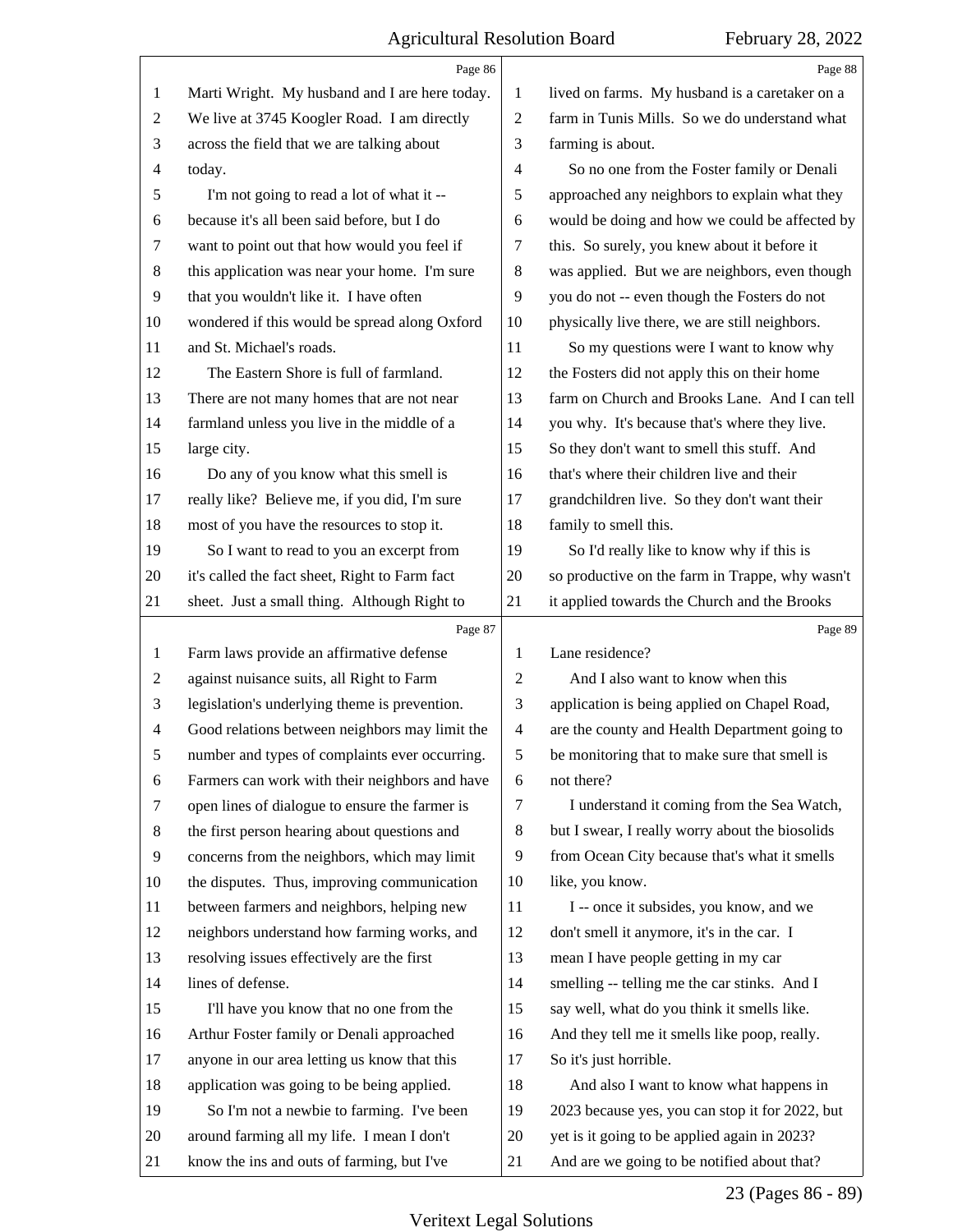|                | Page 90                                         |                | Page 92                                         |
|----------------|-------------------------------------------------|----------------|-------------------------------------------------|
| $\mathbf{1}$   | And also, they have been stockpiling this       | 1              | cooler of ice water. And just as soon as I get  |
| 2              | stuff on this farm for there's like three       | 2              | close to the area, so when I get that first     |
| 3              | tractor-trailer loads that bring this stuff in  | 3              | whiff, I put the water dripping down, which     |
| 4              | almost daily. How do you know that Sea Watch    | $\overline{4}$ | isn't real cool at wintertime when it starts to |
| 5              | is not in that stuff that's still back there    | 5              | get cold, but it's the best that I have found,  |
| 6              | that's going to still be applied? It's been     | 6              | is by putting something wet over my face, while |
| 7              | back there for months.                          | 7              | trying not to get my mail wet.                  |
| 8              | But I really want to thank Mike and Bill        | 8              | The flies. I have carried bug spray and         |
| 9              | for all your hard work and your team. You've    | 9              | sprayed. And that's not good, either, to be     |
| 10             | been on top of it. You know what it smells      | 10             | inhaling. But the flies that just won't let up  |
| 11             | like. You know what we've been going through.   | 11             | and that I can't get rid of. Because you see,   |
| 12             | And I really, really appreciate, as all of our  | 12             | I can't ride around with my windows completely  |
| 13             | neighbors do, appreciate all of your work on    | 13             | down because everybody's mail would be who      |
| 14             | this. And I'm sure it's going to get resolved.  | 14             | knows where because it would just fly out of    |
| 15             | So thank you very much.                         | 15             | the truck.                                      |
| 16             | MS. CHANCE: Hi. My name is Jenny Chance.        | 16             | Most of these people are here from around       |
| 17             | And while I don't live in Trappe, I am the mail | 17             | Wrights Mill, Koogler, and Barber Road. But I   |
| 18             | carrier in Trappe. I have delivered since 2004  | 18             | can tell you that the first time I was exposed  |
| 19             | in Trappe. And most of these people here are    | 19             | to this where I literally got out of my truck,  |
| 20             | my mail customers.                              | 20             | training a fellow, it was down Parks Wharf. It  |
| 21             | And I wasn't sure whether or not to come,       | 21             | was blowing in that direction. And the smell    |
|                |                                                 |                |                                                 |
|                | Page 91                                         |                | Page 93                                         |
| 1              | but I've got great concerns about returning to  | 1              | was so horrific, I'm in the back and I'm        |
| $\overline{2}$ | work there because the first time I was         | $\overline{2}$ | starting with the whole, the noise. And the     |
| 3              | training somebody back in I want to say it was  | 3              | guy is like man, we got to stop this. He        |
| $\overline{4}$ | late summer, early fall, I was training a       | $\overline{4}$ | wanted me to take him back to Cambridge, which  |
| 5              | fellow. And I was sitting in the back. You      | 5              | is where I'm stationed out of.                  |
| 6              | see unlike them, I can't accept it. I have a    | 6              | As you can see, I'm on oxygen. There's a        |
| 7              | window down, no air conditioning. It's hot as   | 7              | lot going on. I don't know all the ins and      |
| 8              | Hades, and I'm stuck in that truck. I have a    | 8              | outs. So I'm not going to play that card. But   |
| 9              | job to do. I have duties to perform.            | 9              | I can tell you going back in, I've got lung     |
| 10             | Mr. Foster, Mr. Phil Foster is correct in       | 10             | damage. I don't know that I can finish my       |
| 11             | talking about the flies. The flies are so       | 11             | career delivering in this area if this keeps up |
| 12             | horrendous.                                     | 12             | because I can't escape it. I can't go into my   |
| 13             | The smell, I can't tell you how many times      | 13             | house and close the doors.                      |
| 14             | I have had to get out of my mail truck and      | 14             | I'm going to spend between six and seven        |
| 15             | vomit, and vomit until I have dry heaves. And   | 15             | hours every day, and it has been because of the |
| 16             | I have to get back in my truck and I have to    | 16             | COVID, we don't have enough help, seven days a  |
| 17             | deliver to these people sick as a dog, going    | 17             | week. There's no escape for me. So I'm ten,     |
| 18             | back to my office with my ribs so sore from dry | 18             | 12 hours. This time of year, it was busy,       |
| 19             | heaving because I have nothing else that will   | 19             | having to go back and go make another run. And  |
| 20             | come up.                                        | 20             | I tried to work.                                |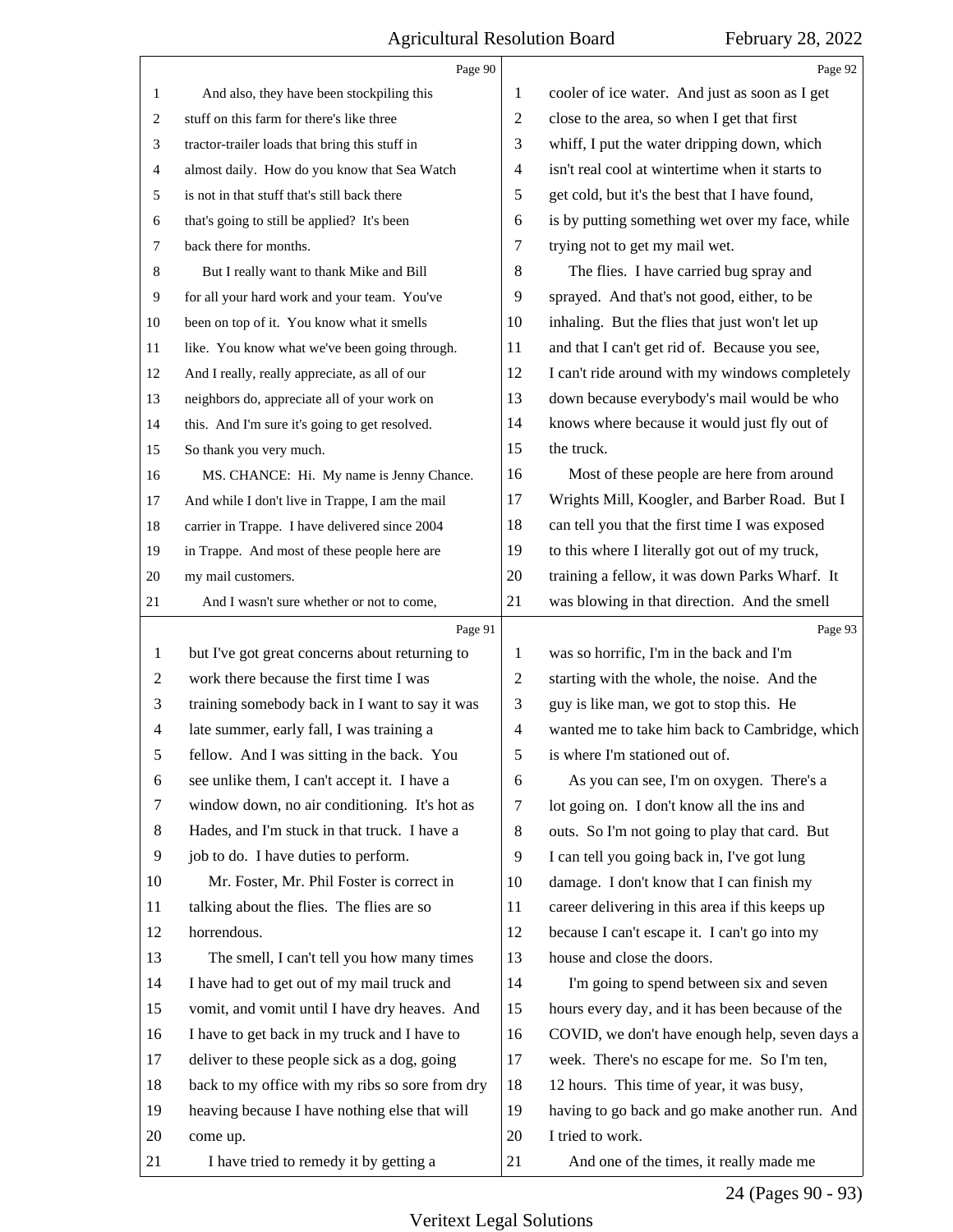|                | Page 94                                         |                | Page 96                                         |
|----------------|-------------------------------------------------|----------------|-------------------------------------------------|
| $\mathbf{1}$   | really upset, was it was at nightmare, it was   | 1              | I'm just wondering. I think there needs to be   |
| $\overline{2}$ | blowing a gale. I had my window down. I'm       | $\overline{2}$ | more looked into it.                            |
| 3              | putting mail in a box, and that crap flies in   | 3              | The flies. I have been on this route            |
| 4              | my window and lands on me. That is not cool.    | 4              | since 2004. So this is something that I can     |
| 5              | That's not all right because what they're       | 5              | tell you is very different. I don't know        |
| 6              | saying -- first of all, I don't even know       | 6              | what's in it, what's not in it.                 |
| 7              | what's in it. Okay.                             | 7              | I've tried to just avoid it. If I can go        |
| $8\,$          | I just know that whatever is going on, I'm      | 8              | deliver my mail, which is why some of you guys  |
| $\overline{9}$ | not a farmer and I'm not a chemist, all I know  | 9              | get your mail at different times, if it's       |
| 10             | is that what's ever is going on has made me     | 10             | blowing, if I see them out on that field, I do  |
| 11             | extremely ill. And I can attest to everything   | 11             | everything in my power to go around because I   |
| 12             | that's being said.                              | 12             | do everything from Buck Brian all the way down  |
| 13             | And this is not just in that area. I have       | 13             | to Swan (Inaudible).                            |
| 14             | smelled it down to Bruceville and Windy Hill.   | 14             | And by the way, out at Wellington, that         |
| 15             | I smelled it at Clark's Wharf, Kate's Point,    | 15             | nice development out on Lloyd's, Lloyd's Wind,  |
| 16             | Barber Road, Beaver Dam Road, Chancellor's      | 16             | Lloyd's Crest, you can smell it all the way out |
| 17             | Point, Jamaica Point. It just really depends    | 17             | there from Chestnut Ridge all the way. It's     |
| 18             | on -- I have smelled it in town on Rumsey,      | 18             | all over where I deliver. There's no escaping   |
| 19             | Marble, Seymour. It really just -- Tiny Hill.   | 19             | it. So it's not just in one small area is what  |
| 20             | I mean the list goes on and on. It just         | $20\,$         | I'm saying.                                     |
| 21             | depends on the direction.                       | 21             | I don't know what the solution is, but I        |
|                | Page 95                                         |                | Page 97                                         |
| 1              | But I can tell you, I don't like to stuff       | $\mathbf{1}$   | can tell you I don't know how much longer I'm   |
| 2              | (inaudible) on me.                              | 2              | going to be able to do it if this keeps up      |
| 3              | Maybe if one of the solutions is not to         | 3              | because it's going to put me into early         |
| 4              | spread it when it's blowing a gale because I    | $\overline{4}$ | retirement.                                     |
| 5              | can tell you I wouldn't want my child outside   | 5              | MR. GERARD: Hey, everybody. Alan Gerard,        |
| 6              | playing with this mess spread.                  | 6              | eastern shore director of the Chesapeake Bay    |
| 7              | And it is solid. It wasn't liquid. It           | 7              | Foundation.                                     |
| 8              | was a solid.                                    | 8              | Compelling testimony you're hearing from        |
| 9              | Then you go home, and I have to ride an         | 9              | folks today. And just in the spirit of the      |
| 10             |                                                 |                |                                                 |
| 11             | hour to where I live with this stuff on me. I   | 10             | relationship building that the Right to Farm    |
|                | can't get the smell out. I have to go get a     | 11             | Law Act is intended to help promote, I just     |
| 12             | shower and take my clothes and go put them in   | 12             | wanted to provide some additional context       |
| 13             | the washer to get rid of the smell, that's      | 13             | related to removed substances and how those are |
| 14             | really not rid of it because, you see, I've     | 14             | regulated in the State of Maryland.             |
| 15             | just ridden from Cambridge, where I'm stationed | 15             | It's a little unclear which removed             |
| 16             | out of, to Bozman, where I live, with that in   | 16             | substances or the sources of those substances   |
| 17             | my car. So the smell is always really never     | 17             | are in play here. Our partners at Shore         |
| 18             | gone.                                           | 18             | Rivers, Dorchester Citizens for Planned Growth, |
| 19             | And then I'm raising three grandkids that       | 19             | and others are investigating compliance         |
| 20             | I've got to pile into that same car that has    | 20             | failures at the Valley Protein's plant in       |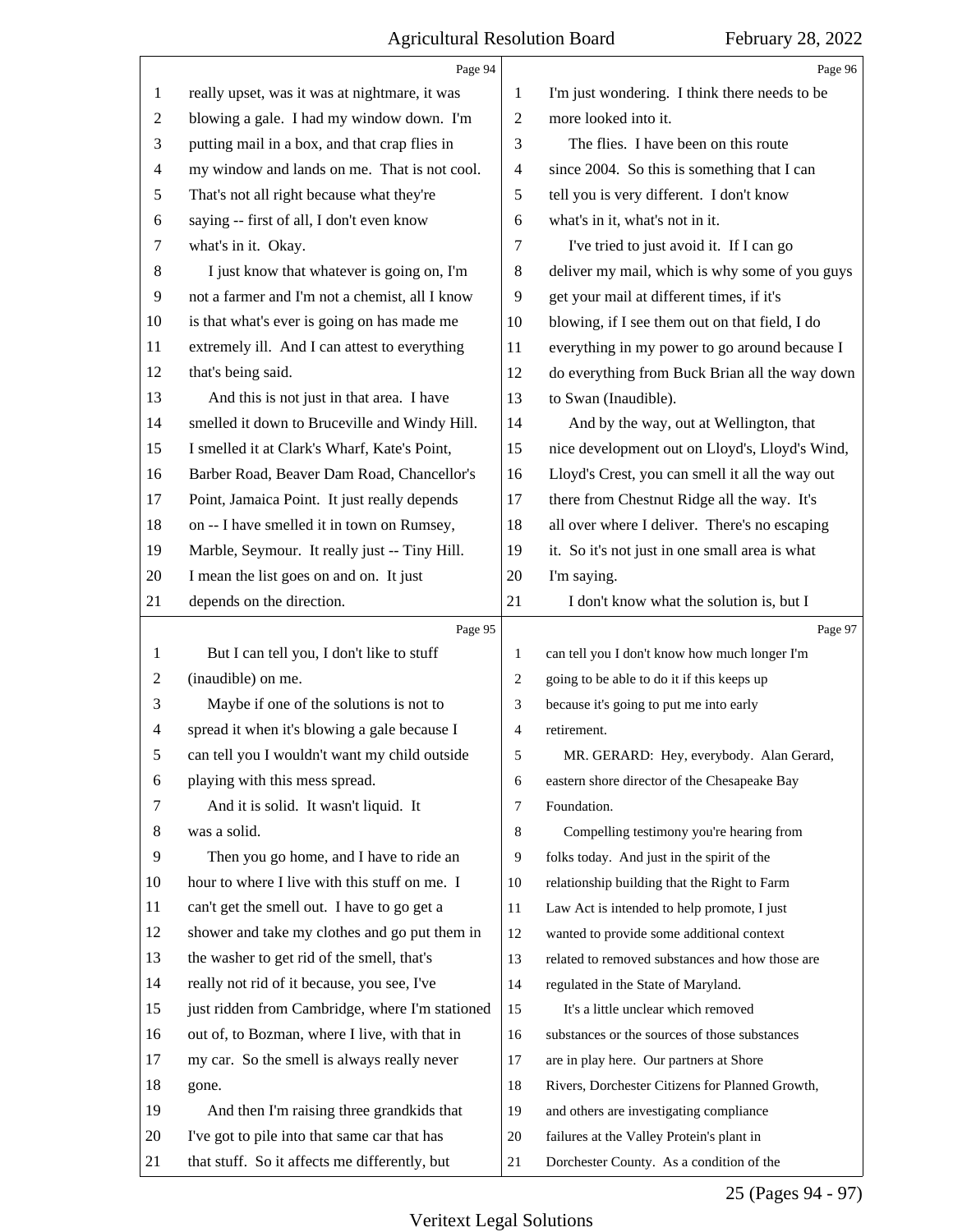|                | Page 98                                           |    | Page 100                                        |
|----------------|---------------------------------------------------|----|-------------------------------------------------|
| 1              | discharge permit under which that plant           | 1  | and there are substances removed off site from  |
| $\overline{c}$ | operates, it is required that removed             | 2  | that facility, in this particular instance, the |
| 3              | substances be fully accounted for through         | 3  | permit requires those remove substances to be   |
| $\overline{4}$ | nutrient management plans.                        | 4  | accounted for as a condition of the State       |
| 5              | The substances used under a nutrient              | 5  | discharge permit.                               |
| 6              | management plan under receiving farms are to be   | 6  | What is the receiving farms? Is nutrient        |
| $\tau$         | reported to the Maryland Department of            | 7  | management plan active and accounting for the   |
| 8              | Environment under the conditions in its State     | 8  | removed substances on that farm? And is that    |
| 9              | discharge permit.                                 | 9  | information being adequately reported to the    |
| 10             | Our investigations have found that dozens,        | 10 | Maryland Department of Environment, again, as a |
| 11             | if not hundreds, of failures to do that           | 11 | permit condition?                               |
| 12             | reporting exists. And so there is a regulatory    | 12 | And we have found that that accounting has      |
| 13             | failure at the State Department of Environment    | 13 | not been happening.                             |
| 14             | and the Maryland Department of Agriculture        | 14 | MR. GREENLEE: Are they particulate rather       |
| 15             | related to adequately accounting for and          | 15 | than liquid?                                    |
| 16             | tracking removed substances in Maryland.          | 16 | MR. GERARD: These are solids.                   |
| 17             | This is not an isolated incident with             | 17 | MR. GREENLEE: Okay. Thank you.                  |
| 18             | Valley Proteins. This is happening around the     | 18 | Yes, sir.                                       |
| 19             | state. Something the Chesapeake Bay Foundation 19 |    | MR. ROBERTS: Good morning. For the              |
| 20             | and our members and supporters are                | 20 | record, Eddie Roberts. I live on 3633 Barber    |
| 21             | significantly concerned about.                    | 21 | Heights Road in Trappe.                         |
|                | Page 99                                           |    | Page 101                                        |
| $\mathbf{1}$   | And it is context for you in Talbot County        | 1  | First and foremost, I want to thank             |
| 2              | in terms of administering the Right to Farm Law   | 2  | Mr. Schmidt and Mr. Duell for keeping us in the |
| 3              | to be very concerned with. And you can expect     | 3  | loop on what is going on. They've been real     |
| 4              | hearings like these to continue to the extent     | 4  | diligent. I've seen them down there looking     |
| 5              | that these failures of compliance occur at the    | 5  | around. And I received the e-mail               |
| 6              | local, State, and federal levels. So just         | 6  |                                                 |
| 7              |                                                   |    | correspondences back and forth.                 |
| 8              | added a little bit more context for your          | 7  | I'll keep it brief. I'll keep it short.         |
|                | consideration.                                    | 8  | My biggest concern probably is a couple of      |
| 9              | Thank you.                                        | 9  | things. One is health issues. I am asthmatic.   |
| 10             | MR. GREENLEE: Before we go to the next            | 10 | It is uncontrolled. I've been doing pretty      |
| 11             | one, I'd like to ask whomever a question.         | 11 | good with it throughout the years.              |
| 12             | But I think that's the first we've heard          | 12 | However, the last year, I probably used my      |
| 13             | of removed substance. Can you give us some        | 13 | asthma pump more than I ever used it. The       |
| 14             | context about removed substances?                 | 14 | quantity of the air is very bad with this       |
| 15             | Mr. Gerard, can you perhaps go a little           | 15 | stuff. I'm not going to beat a dead horse       |
| 16             | deeper, then?                                     | 16 | because I know you've heard it enough, but just |
| 17             | MR. GERARD: Sure, yeah. It's about what           | 17 | to give you an idea, putting your mask on is    |
| 18             | the Maryland Department of Environment requires   | 18 | just not enough.                                |
| 19             | in its State discharge permit relative to this    | 19 | So I'm having to use my asthma pump after       |
| 20             | example of the Valley Proteins. If Valley         | 20 | cutting grass, after doing weeding or whatever  |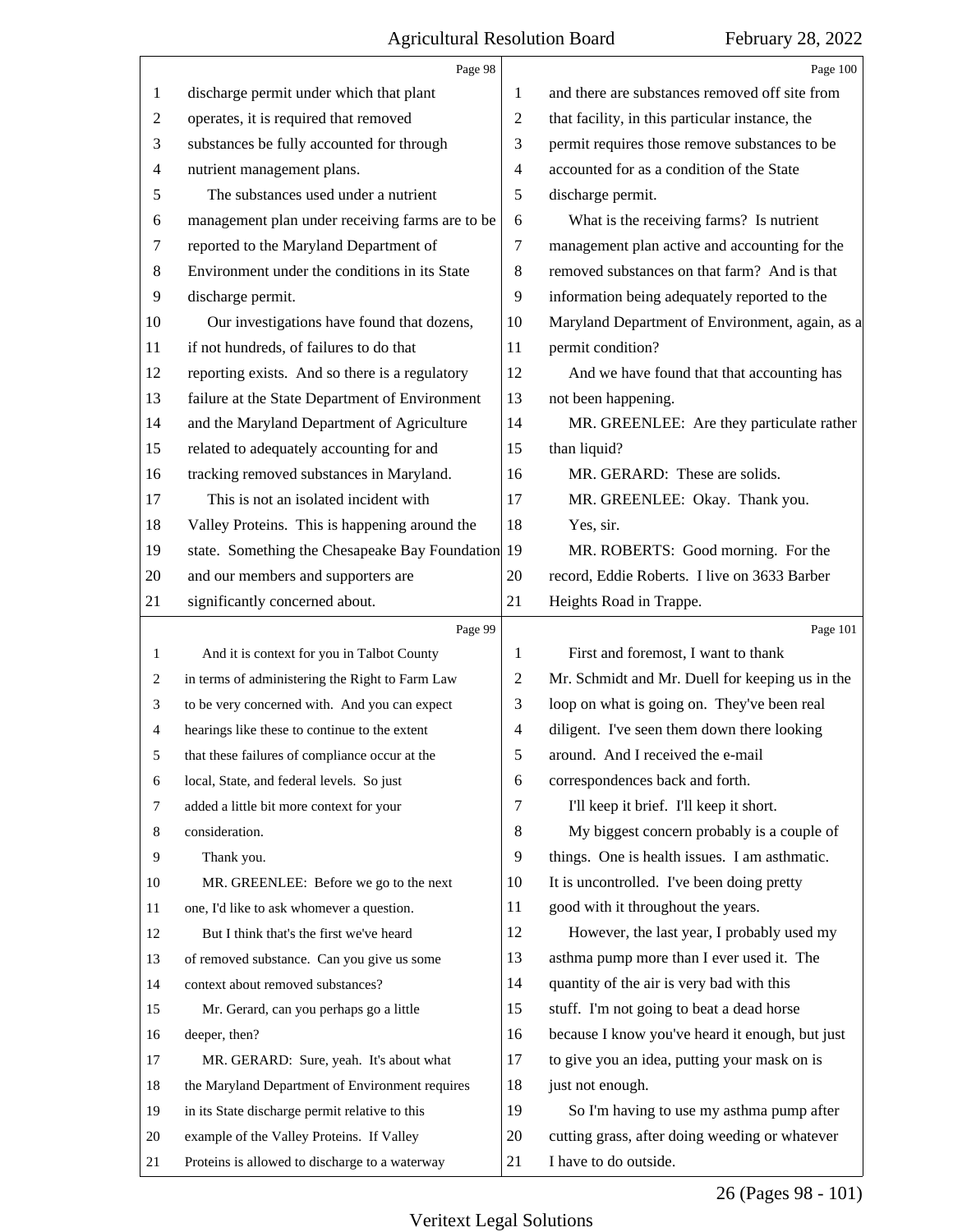|                | Page 102                                        |                | Page 104                                        |
|----------------|-------------------------------------------------|----------------|-------------------------------------------------|
| 1              | Some of my grandchildren have come in the       | 1              | generation. But what if I give my home to my    |
| $\overline{c}$ | fall of '21 and experienced some I wouldn't say | $\sqrt{2}$     | grandkids somewhere down the road and they      |
| 3              | respiratory issues, but some problems breathing | 3              | start drinking this water and start having some |
| 4              | and wanted to know, Poppy, what is that awful   | $\overline{4}$ | issues. So there's great concern.               |
| 5              | smell.                                          | 5              | And I know you know this by now with all        |
| 6              | We had to forego family events that we          | 6              | the testimony, but my question is does it       |
| 7              | wanted to do in the fall because of it because  | 7              | really have to be used? I understand you cut    |
| 8              | we just wasn't going to tolerate it or ask      | 8              | out the Denali part of the Sea Watch. Again, I  |
| 9              | anybody else to tolerate it. That is uncalled   | 9              | like what the one lady said who is holding them |
| 10             | for. To have to change your way of life,        | 10             | accountable, Sea Watch. What are they using?    |
| 11             | especially post COVID when we all been shut up  | 11             | What are they doing before it's given to the    |
| 12             | enough.                                         | 12             | farmers?                                        |
| 13             | We want to get out. We live in the              | 13             | So with all that, I ask that you really         |
| 14             | country where when my grandkids, some of those  | 14             | take more than just a consideration of this     |
| 15             | who live on the western shore, want to come to  | 15             | matter. And I understand, Mr. Chairman, when    |
| 16             | the Eastern Shore and enjoy the great outdoors, | 16             | you said you can't change laws and all, but we  |
| 17             | get on the trampoline, whatever it is that they | 17             | greatly appreciate all you can do for us. And   |
| 18             | like to do outside, ride their bikes, but this  | 18             | not only just in Trappe, but in the county,     |
| 19             | is a problem.                                   | 19             | because they may just move this to another      |
| 20             | So I, along with a bunch of my neighbors        | 20             | portion.                                        |
| 21             | who are here today, including Mr. Williams who  | 21             | One thing we do know is that Mr. Foster in      |
|                |                                                 |                |                                                 |
|                | Page 103                                        |                | Page 105                                        |
| $\mathbf{1}$   | gave his testimony earlier, would really like   | 1              | Cordova is not putting it next to his home.     |
| 2              | for you not only just to consider what we can   | $\overline{c}$ | Why? Because of the smell. It's awful. It's     |
| 3              | do going forward about it, but really consider  | 3              | really health problems.                         |
| $\overline{4}$ | does it have to be used. Does it really have    | $\overline{4}$ | So I thank you for your time.                   |
| 5              | to be used? Is there alternatives to what they  | 5              | Going forward what I would like is that         |
| 6              | can use?                                        | 6              | correspondence, if there's some kind of way     |
| 7              | I in no way want to get in the way of           | 7              | that we all, citizens of Trappe, can go to      |
| 8              | farming. I respect farming. I've known          | 8              | maybe one spot and follow up with               |
| 9              | farmers all my life. I'm friends with some of   | 9              | correspondence because I've had neighbors who   |
| 10             | the farmers here today. They do a great job.    | 10             | came to a meeting when we had a big meeting on  |
| 11             | They have need to do it, and they have to feed  | 11             | the issue that said they did not receive any of |
| 12             | their family. And I understand a lot about      | 12             | the information that you, Mr. Duell and         |
| 13             | farming.                                        | 13             | Mr. Schmidt, sent to me. And I understand if    |
| 14             | I've looked at the Farm Act that everyone       | 14             | they didn't give you an e-mail, but some said   |
| 15             | is speaking of today. I've spoken several       | 15             | they did give e-mails and did not get anything  |
| 16             | times with Ms. Lewis back and forth on this     | 16             | in return.                                      |
| 17             | issue.                                          | 17             | So if there's somewhere we can do               |
| 18             | And I have another concern. What will it        | 18             | correspondence where overall citizens of Trappe |
| 19             | do in the long haul to our water supply. We     | 19             | maybe can go to look on a link or somewhere and |
| 20             | are on wells down there. This stuff starts to   | 20             | follow everything, because I know you all can't |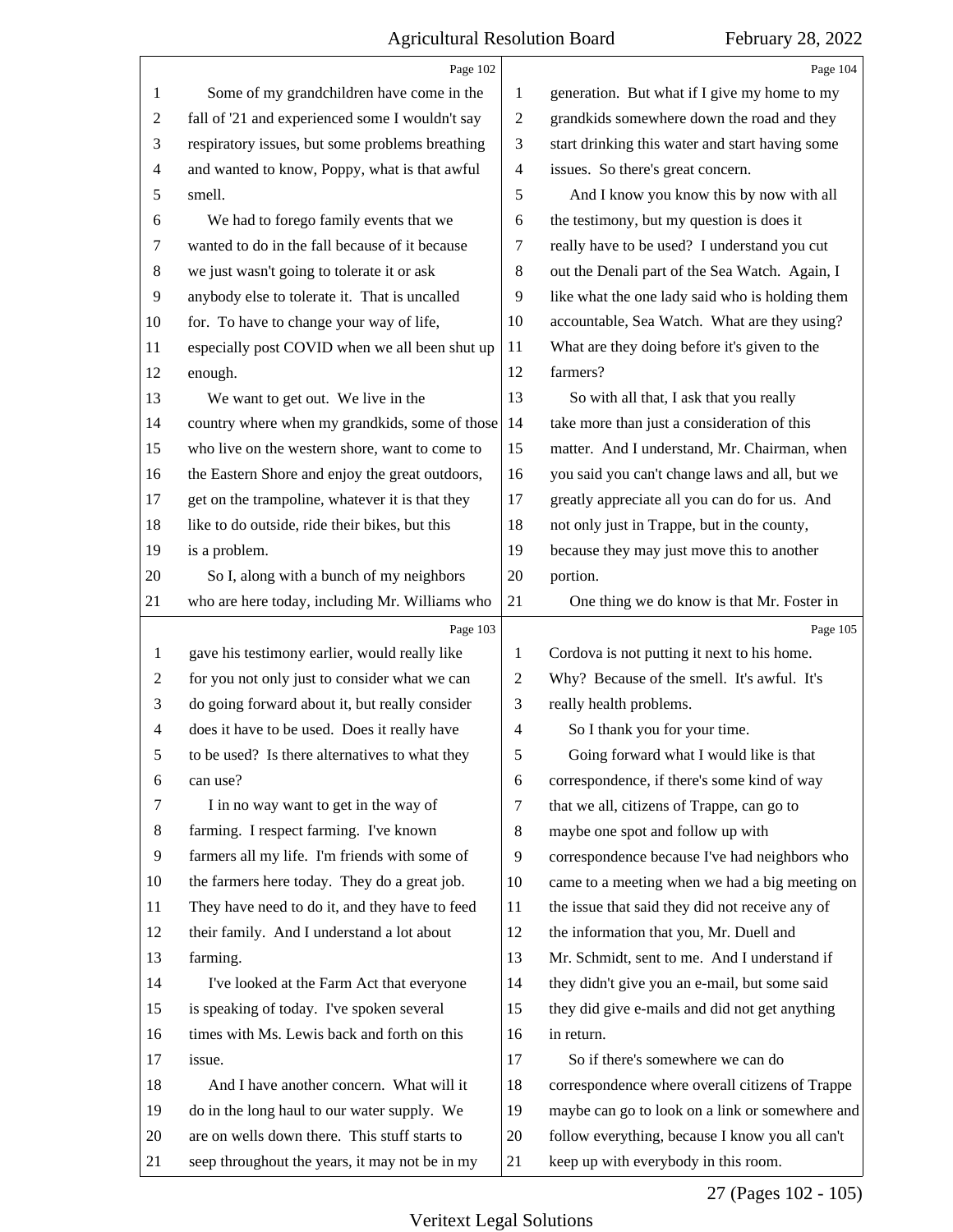|                          | Page 106                                        |                | Page 108                                        |
|--------------------------|-------------------------------------------------|----------------|-------------------------------------------------|
| 1                        | And if you could have another meeting, if       | 1              | the field across the street from us. And on     |
| $\overline{c}$           | we have to have another meeting, sometime in    | $\overline{2}$ | the 15th, the odor was really bad.              |
| 3                        | the evenings because there was other people who | 3              | And then on the 18th, I went out and I was      |
| $\overline{4}$           | wanted to be here but because of work           | 4              | like oh, I don't smell it. Then I got to my     |
| 5                        | situations, could not be here. And I            | 5              | office on Route 50 in Trappe, and you could     |
| 6                        | understand you guys want to go home at the end  | 6              | smell it there. It was because the wind had     |
| 7                        | of a tiring day, just like we all do. But       | 7              | changed, it was going in towards the town.      |
| 8                        | sometimes you got to accommodate those who      | $\,8\,$        | I notice the days that I did leave the          |
| $\overline{9}$           | can't make it nine a.m. Monday morning.         | 9              | house and didn't smell it, that's where I would |
| 10                       | Thank you.                                      | 10             | smell it. It didn't get into the office or the  |
| 11                       | MS. DOTY: Hello. My name is Marty Doty.         | 11             | buildings in Trappe, but you could smell it     |
| 12                       | My husband and I are here because we purchased  | 12             | when you were standing on the sidewalk and you  |
| 13                       | the home on 30319 Kate Point Road back in May.  | 13             | knew where it was coming from.                  |
| 14                       | And then we modeled and we did not move in      | 14             | On the 19th, it was raining and the smell       |
| 15                       | until November.                                 | 15             | got worse because of the rain.                  |
| 16                       | Some of this stuff I won't go into.             | 16             | And then I've been making notations on my       |
| 17                       | The dates the neighbors have complained         | 17             | calendars. And on the 28th, the odor was bad,   |
| 18                       | about are the exact same dates that I have of   | 18             | but it got worse on the 29th because it rained  |
| 19                       | when the odors were the worst.                  | 19             | again.                                          |
| 20                       | But when we first moved in, it was so bad       | 20             | And we didn't smell the odor again until        |
| 21                       | that we started looking around our yard because | 21             | February 2nd. And I'm assuming because it got   |
|                          |                                                 |                |                                                 |
|                          | Page 107                                        |                | Page 109                                        |
| 1                        | we thought our septic had failed. It just       | 1              | warmer that day and as soon as it started       |
| $\overline{c}$           | smelled like human feces at our front door.     | $\overline{c}$ | heating up outside, it was like oh, my God,     |
| 3                        | And then like they said, in November, it        | 3              | there's that smell.                             |
| $\overline{\mathcal{A}}$ | was the week after we moved in, I literally --  | $\overline{4}$ | So as you can see, it still hasn't gone         |
| 5                        | the odor was so bad that when you got out of    | 5              | away and it's never been put on the field since |
| 6                        | your car, you just ran into the house. And      | 6              | November.                                       |
| 7                        | then it got worse and worse.                    | $\tau$         | And they're going to reapply and it's           |
| 8                        | And I came home one day and I literally         | 8              | already still smelling from last year.          |
| 9                        | sat in the living room and just cried because   | 9              | So in closing, I'd just like to reiterate       |
| 10                       | it was so bad in the house.                     | 10             | that how bad the odor is and that it does -- I  |
| 11                       | And it's a split level house. So we             | 11             | think there's two neighbors here of my          |
| 12                       | basically stayed in the basement area for       | 12             | daughter's. And she's all the way over on       |
| 13                       | probably about ten days to two weeks because    | 13             | Chestnut Ridge Road, and that's off of Landing  |
| 14                       | that part did not have the central heating      | 14             | Neck Road. And they smell it out in their       |
| 15                       | system. So that was the only place that we      | 15             | yards at their homes.                           |
| 16                       | could even get away from the odor.              | 16             | But we're still very concerned about our        |
| 17                       | But I wrote this complaint on December the      | 17             | health and well-being. I understand that they   |
| 18                       | 7th because I was very concerned about our      | 18             | said they won't do it this year, but they're    |
| 19                       | well-being, but it has continued to affect our  | 19             | going to come back in 2023 and do it and we're  |
| 20                       | well-being in a negative manner.                | 20             | all in the same spot again.                     |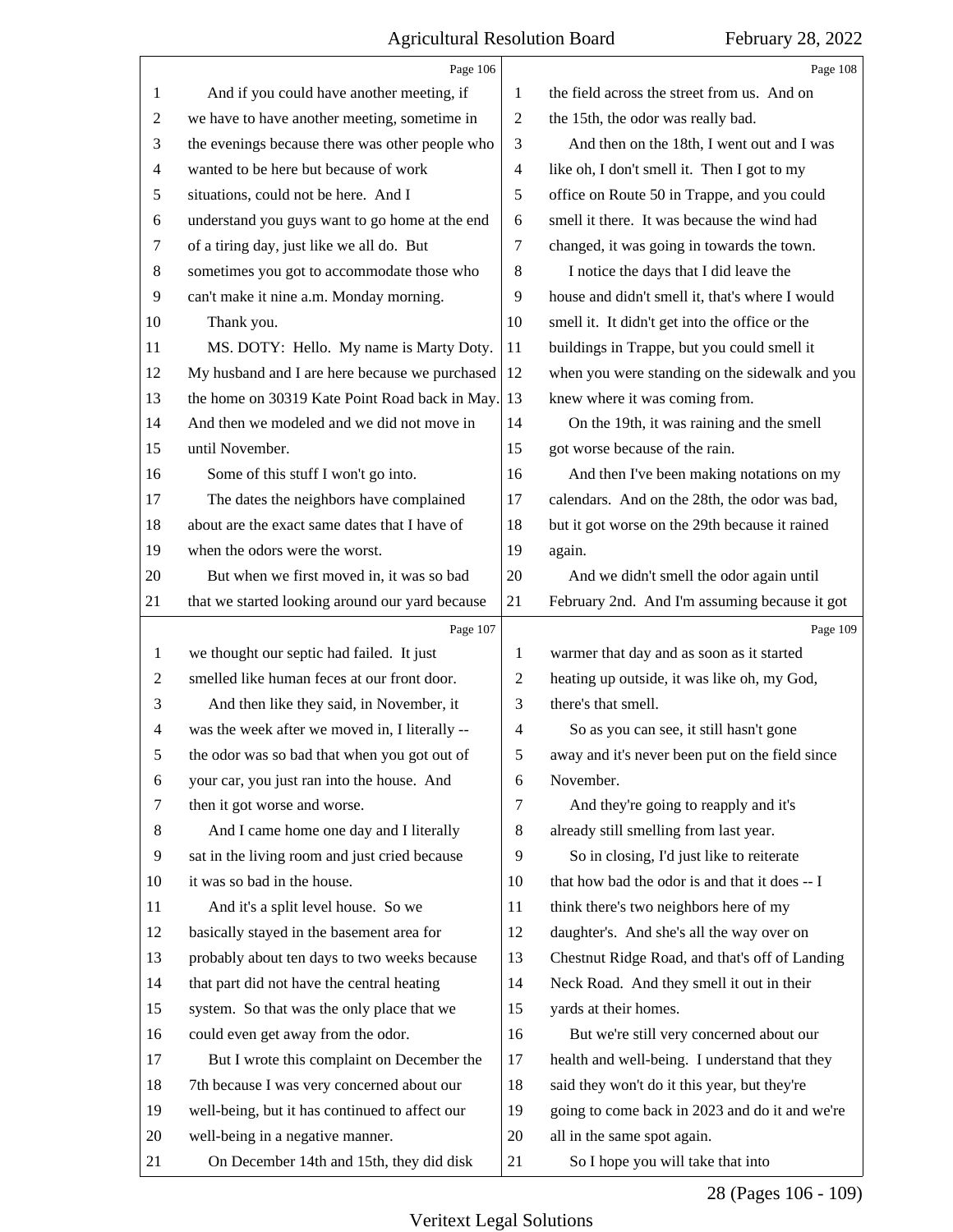|                | Page 110                                        |                | Page 112                                        |
|----------------|-------------------------------------------------|----------------|-------------------------------------------------|
| 1              | consideration because you certainly wouldn't    | 1              | matter would have to agree to that. And I       |
| 2              | want it in your front yard.                     | $\overline{c}$ | don't believe that any of the complainants here |
| 3              | Thank you very much.                            | 3              | have even gotten terms of that agreement. And   |
| 4              | MS. RYAN: Good morning. My name is              | $\overline{4}$ | they would certainly have to be parties to      |
| 5              | Lyndsey Ryan. I represent a neighboring         | 5              | that.                                           |
| 6              | property owner.                                 | 6              | With that, I would consider enforcement         |
| 7              | I'm not going to get into the smells.           | 7              | action because if you don't have enforcement,   |
| 8              | Luckily, I don't live nearby this farm.         | 8              | then what's the point of having an agreement.   |
| 9              | I just want to raise a few points for you       | 9              | I would also include in there who is going      |
| 10             | all. And first, I would ask that anyone here    | 10             | to regulate that. Is it going to be by          |
| 11             | that wants to comment, please comment because   | 11             | complaints of the neighbors? Are these          |
| 12             | an appeal of this will be confined to the       | 12             | neighboring property owners going to have to go |
| 13             | records going forward. So it's important that   | 13             | back again and regulate this farm basically     |
| 14             | everyone put their testimony on the record here | 14             | themselves to make sure it complies with this   |
| 15             | today.                                          | 15             | agreement or is the county going to have        |
| 16             | Second, I would ask that you all consider       | 16             | oversight of it?                                |
| 17             | whether you have jurisdiction over this matter. | 17             | And with that, I don't have anything else.      |
| 18             | As they have testified and her testimony and    | 18             | Thank you.                                      |
| 19             | it's included in the record, this farming       | 19             | MR. HUTCHISON: Can I ask who you                |
| 20             | operation had not continued for one full year   | 20             | represented today?                              |
| 21             | prior to receiving the first complaints.        | 21             | MS. RYAN: Cheryl Lewis.                         |
|                |                                                 |                |                                                 |
|                | Page 111                                        |                | Page 113                                        |
| 1              | Second, I would raise attention to the          | 1              | MR. HUTCHISON: Okay. Thank you.                 |
| 2              | fact that many have said they believe it's Sea  | $\overline{c}$ | Anybody else?                                   |
| 3              | Watch causing the stench. No one has testified  | 3              | MR. WHEATON: Good morning, everyone. My         |
| $\overline{4}$ | to that. No one can confirm that. You heard     | $\overline{4}$ | name is Craig Wheaton. I live at 5354           |
| 5              | even the chemist say they couldn't confirm when | 5 <sup>5</sup> | Wellington Drive, Trappe. We've been living     |
| 6              | it was mixed with something else.               | 6              | there about since 2006. My wife was born in     |
| 7              | Based on the testimony you've heard, these      | 7              | Oxford. I moved here in 1992.                   |
| 8              | neighbors can't rely on a belief. They need to  | 8              | I live about five miles from ground zero,       |
| 9              | know.                                           | 9              | because that's what it is. It's horrible.       |
| 10             | Third, I would add that just because these      | 10             | And I think -- I've served in the               |
| 11             | practices either aren't regulated or are in     | 11             | military. I'm a veteran. I've been overseas     |
| 12             | compliance with MDE and MDA, it doesn't mean    | 12             | in a lot of third world countries. And that's   |
| 13             | that they don't violate the public health,      | 13             | what we're producing down the road. It's        |
| 14             | safety, and welfare. And if they're found to    | 14             | horrible I think for your mental health. I      |
| 15             | violate the public health, safety, and welfare, | 15             | mean you have smell to realize something is     |
| 16             | it is not a generally-accepted agricultural     | 16             | wrong. And it's just God awful. We're not       |
| 17             | practice.                                       | 17             | talking about mayflies here or sitting at the   |
| 18             | Last, I would add that you've heard             | 18             | red light up at Chesapeake College.             |
| 19             | testimony that there was potentially an         | 19             | You asked what you can do. I think you          |
| 20             | agreement reached or stipulations. I would add  | 20             | should consider this an experimental farming    |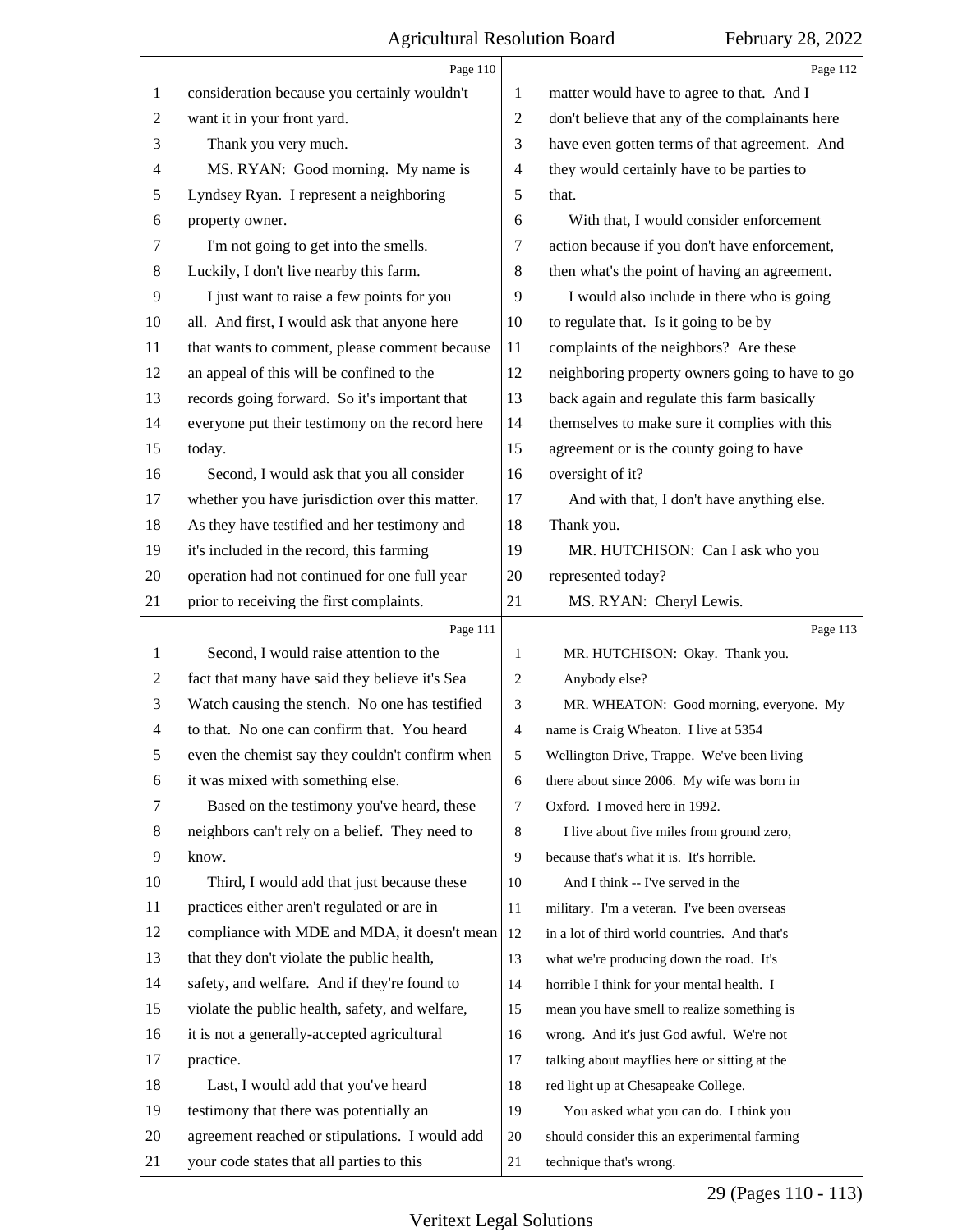|                | Page 114                                        |                | Page 116                                        |
|----------------|-------------------------------------------------|----------------|-------------------------------------------------|
| 1              | I mean for the record, this is a Monday         | 1              | transplant called graft-versus-host disease.    |
| $\overline{2}$ | morning at nine a.m. and there was standing     | $\overline{c}$ | My oncologist at Johns Hopkins informed me      |
| 3              | room only when it's not even being spread.      | 3              | that chemicals can seriously aggravate my GVHD. |
| $\overline{4}$ | Honestly, I thought I hadn't smelled it in a    | $\overline{4}$ | And when I informed them of this situation,     |
| 5              | while. So I thought you guys got rid of it. I   | 5              | they strongly recommended I avoid as much       |
| 6              | mean this is ridiculous.                        | 6              | exposure as possible. The biggest concern for   |
| 7              | People expect their government to do the        | 7              | them was fungal infection, since I am immune    |
| 8              | right thing, and you can't expect citizens to   | $\,8\,$        | compromised, and I already had a very serious   |
| 9              | live like this. It's absolutely horrible. It    | 9              | fungal infection for about nine months.         |
| 10             | really is.                                      | 10             | If needed, I could request documentation        |
| 11             | And do any of you live near the farm or         | 11             | from John Hopkins that would describe my        |
| 12             | ten miles away? I mean it is ridiculous.        | 12             | particular situation if it's necessary.         |
| 13             | And this will not go away. If you held          | 13             | But there's no need to repeat what I            |
| 14             | this meeting in the middle of summer in the     | 14             | stated in my letter. I think we're all in       |
| 15             | evening, you would pack the parking lot.        | 15             | agreement that the situation was unacceptable.  |
| 16             | I think that I read through Chapter 128         | 16             | From my property, it wasn't until after         |
| 17             | the other night, and it's not very thick, a     | 17             | the second snow storm at the end of January and |
| 18             | couple of pages really.                         | 18             | early February and after it melted that I could |
| 19             | And I'm pro farming. We need farmers.           | 19             | no longer detect significant odor.              |
| 20             | Farmers are awesome. But come on, this is       | 20             | I will add that my family members that          |
| 21             | ridiculous and y'all know it.                   | 21             | have lived here for years agree that it's not   |
|                |                                                 |                |                                                 |
|                | Page 115                                        |                | Page 117                                        |
| 1              | Even the farmer knows it. He's trying to        | 1              | really a chicken product smell. And also, I     |
| 2              | make compromises. But I think he's just         | $\overline{c}$ | did not get a compassionate visit from anybody. |
| 3              | invested in it and now that stuff has someplace | 3              | So if I'm allowed to ask some questions,        |
| $\overline{4}$ | to go. I don't know. But it's just              | $\overline{4}$ | first off, I brought some greens in from my     |
| 5              | ridiculous. Thank you.                          | 5              | house for my sister for Thanksgiving for flower |
| 6              | MR. HUTCHISON: Anybody else?                    | 6              | arranging. And when I washed them, you could    |
| 7              | MR. HOLT: Yeah. I'll go ahead. Good             | 7              | see the dust coming off of everything.          |
| 8              | morning. My name is Matthew Holt. I live at     | 8              | Everything in my yard, my patio furniture,      |
| 9              | 3785 Koogler Road, directly across from the     | 9              | everything was coated with this stuff.          |
| 10             | field.                                          | 10             | So that brings me to my first question.         |
| 11             | And to begin, I would like to thank             | 11             | What are the MDA material disbursement          |
| 12             | Mr. Duell and Mr. Schmidt, like everyone has.   | 12             | regulations? Are they allowed, specifically     |
| 13             | They were very diligent in handling this. And   | 13             | are they allowed to do this during nor'easters  |
| 14             | also, the Fosters for acknowledging the problem | 14             | or inclement weather?                           |
| 15             | and addressing the complaints.                  | 15             | Then I have some questions about the            |
| 16             | I've lived most of my life in downtown          | 16             | product itself. And maybe I'll just leave       |
| 17             | St. Louis. So I don't really know anything      | 17             | these with you and I'll get a response down the |
| 18             | about farming.                                  | 18             | road.                                           |
| 19             | I am a recovering cancer patient, and my        | 19             | I don't understand what an MDE exempt from      |
| 20             | situation is a little different than anyone     | 20             | an MDA and an air or I don't understand what    |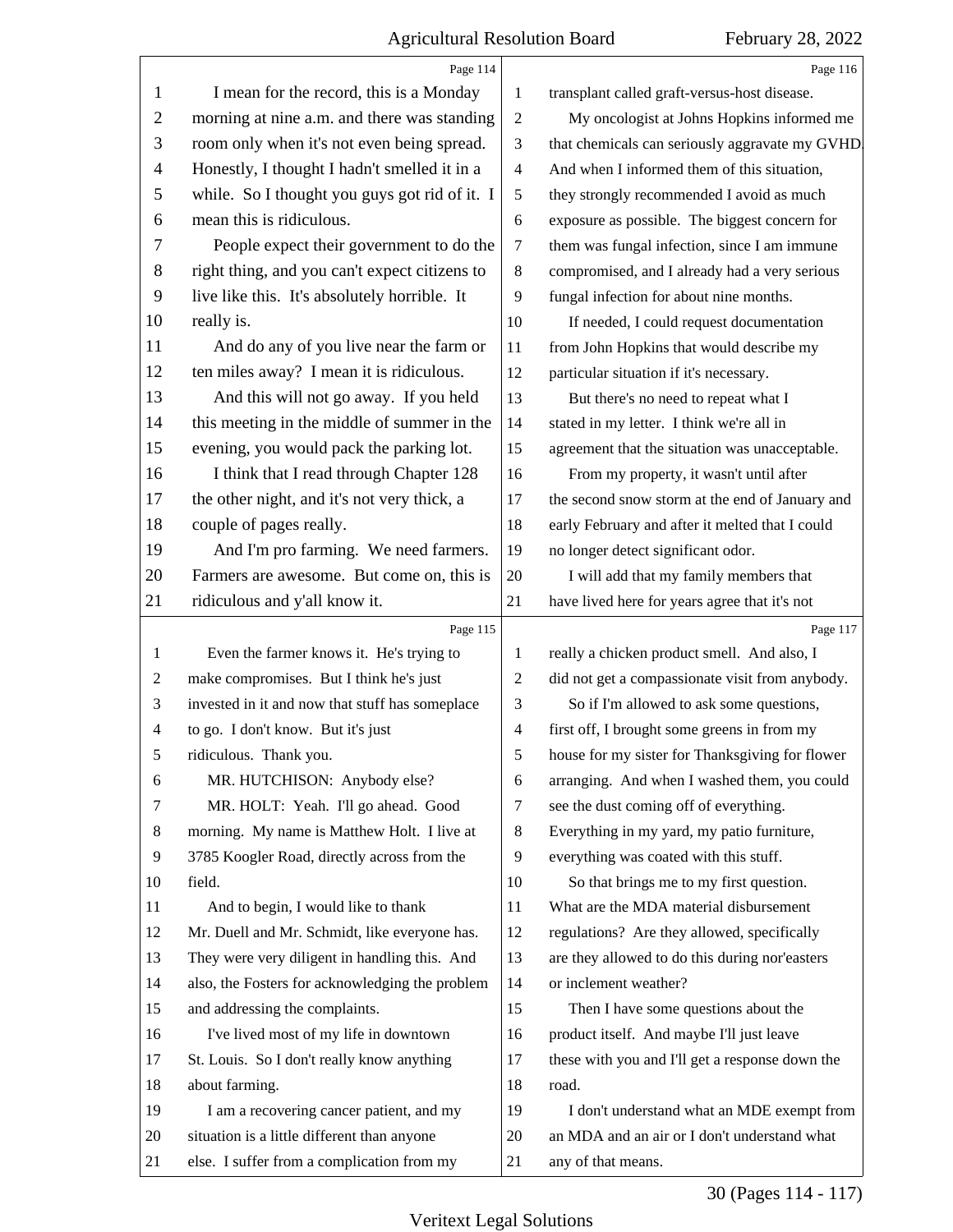|              | Page 118                                        |                | Page 120                                        |
|--------------|-------------------------------------------------|----------------|-------------------------------------------------|
| $\mathbf{1}$ | But then moving on, for each of the four        | 1              | Landing Neck.                                   |
| 2            | components of the products, what regulations do | 2              | I am here as a citizen of Trappe, but as a      |
| 3            | the suppliers have to follow? Specifically are  | 3              | farmer's daughter. I will fight to my dying     |
| 4            | they required to wear masks and hazmat suits?   | 4              | day for the right to farm. I understand. I      |
| 5            | How do they get this material? Do they pump it  | 5              | grew up on 400-acre grain farm. I know what     |
| 6            | into a truck?                                   | 6              | chicken manure smells like. My family raised    |
| 7            | That leads me to my next question. Is           | 7              | pigs, my uncle raised dairy, my other uncle     |
| 8            | there any alternative to air transport? Can't   | 8              | raised chickens. I know farm smells.            |
| 9            | they put this in a container truck when they    | 9              | This is not farm smell. This is toxic.          |
| 10           | transport?                                      | 10             | We are pretty much hostage to our house,        |
| 11           | Next question. How are these components         | 11             | and we are over two miles away from what he's   |
| 12           | mixed? There's four different components.       | 12             | called ground zero, over two miles. It got      |
| 13           | Someone somewhere mixes these things. What are  | 13             | into my house, it got into our hair when we     |
| 14           | the regulations on that?                        | 14             | were outside, it gets in your lungs, in your    |
| 15           | Then probably my most important question.       | 15             | nose, on your clothes, in your cars. It's not   |
| 16           | I'm, by trade, I'm a laboratory scientist. And  | 16             | natural.                                        |
| 17           | I'm curious to know exactly how they eliminate  | 17             | This wasn't a farming practice. He was          |
| 18           | pathogens from the product. As stated that the  | 18             | paid to take this. This was a cop-out for       |
| 19           | pathogens have been eliminated.                 | 19             | cheap fertilizer. And he's not put it where he  |
| 20           | I know that some places lay it out and let      | 20             | lives. He put it where we live.                 |
| 21           | the air, let the sun kill the pathogens to 95   | 21             | Like I said, I would fight to my dying day      |
|              | Page 119                                        |                | Page 121                                        |
| 1            | percent is what I read, but I don't know how    | 1              | to defend a farmer and their right to practice  |
| 2            | this stuff is being -- if they just state that  | 2              | as long as it's done responsibly.               |
| 3            | it's pathogen free. I'd like to know how they   | 3              |                                                 |
| 4            |                                                 |                | My family would never put this on their         |
|              | know that and how it's done.                    | $\overline{4}$ | farms because they wouldn't want to breathe it  |
| 5            | Also, there was an issue with the Ocean         | 5              | in, nor would they want their neighbors to      |
| 6            | City permit. I don't know if that's been        | 6              | breathe it in.                                  |
| 7            | resolved and what that's all about.             | 7              | But he's not putting it where he lives.         |
| 8            | And then also, you reported on 2/17 there       | 8              | He's putting it where we live. And to me,       |
| 9            | was some unknown material. I'm just curious if  | 9              | that's irresponsible and it's cruel.            |
| 10           | that material was ever identified.              | 10             | Thank you.                                      |
| 11           | And so I will just leave this for you with      | 11             | MR. HUTCHISON: Anybody else?                    |
| 12           | my questions. Thank you very much.              | 12             | MR. STARLIPER: My name is Carl Starliper.       |
| 13           | MR. GREENLEE: Thank you.                        | 13             | I live at 3801 Koogler Road, directly across    |
| 14           | Is his name on there?                           | 14             | from the field and storage area.                |
| 15           | Can we get you to put your name on this         | 15             | I don't want to repeat everything that was      |
| 16           | list of questions, please, and a contact e-mail | 16             | said here, but I want to put it on record that  |
| 17           | or whatever you'd like?                         | 17             | I was at this meeting and that I agree with     |
| 18           | MR. HOLT: Sure. Thank you.                      | 18             | everything that was said here so far. It's all  |
| 19           | MR. HUTCHISON: Anybody else?                    | 19             | true. I just want to come up and state that I   |
| 20           | MS. BRANIC: My name is Mary Branic. I           | 20             | was here and that I would like you to take this |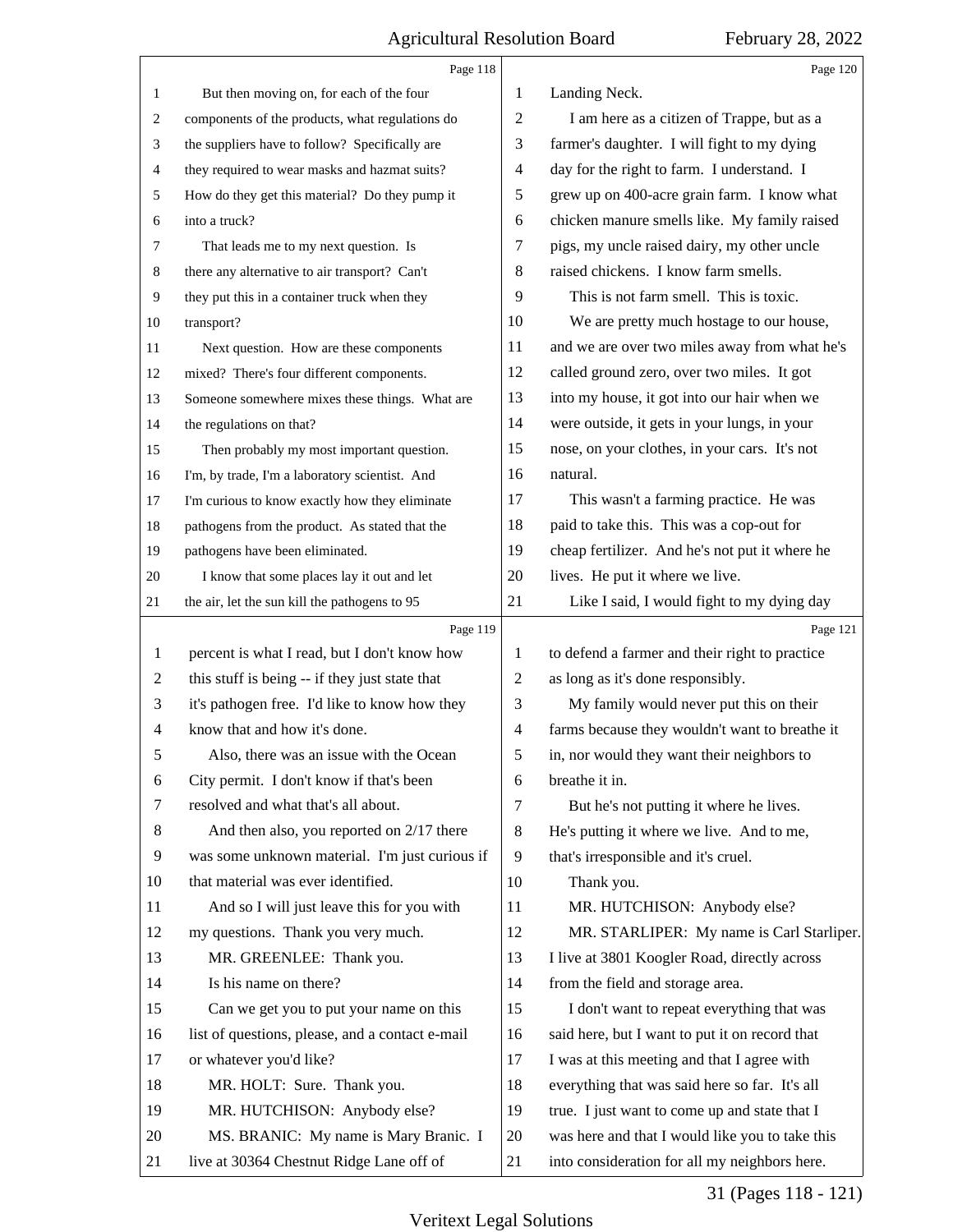|                | Page 122                                        |                | Page 124                                        |
|----------------|-------------------------------------------------|----------------|-------------------------------------------------|
| 1              | Thank you.                                      | 1              | Mill because he didn't want to smell it right   |
| $\overline{c}$ | MS. NAVE: My name is Julie Nave. And I          | $\overline{2}$ | around his home.                                |
| 3              | live at 4567 Wright's Mill Road.                | 3              | But my parents had to endure it while           |
| 4              | The Phil Foster family is our neighbor on       | $\overline{4}$ | restoring a home and bringing a property back   |
| 5              | the other side of our woods. They have farmed   | 5              | to beauty.                                      |
| 6              | for many generations, and I come from a farming | 6              | My mother is now 90 years old. She turned       |
| 7              | family as well, except my grandfather farmed on | $\tau$         | 90 the end of January. My father passed at 77.  |
| 8              | Barber Road. He was Isaac Nave. My father was   | 8              | He contracted lymphoma five years before he     |
| 9              | his oldest son.                                 | 9              | died. He was perfectly healthy when he retired  |
| 10             | And when my parents retired in their mid        | 10             | at 55. He had no health conditions. He wanted   |
| 11             | 50s, my father's dream was to move back to the  | 11             | to retire early while he was still healthy, but |
| 12             | shore and buy a farm and be close to family.    | 12             | he found out five years before he passed that   |
| 13             | He bought the farm on Wright's Mill Road with a | 13             | he had lymphoma.                                |
| 14             | historic house.                                 | 14             | Now, my mother now has a condition called       |
| 15             | He and my mother spent 16 years restoring       | 15             | bronchiectasis. She is in Indiana visiting my   |
| 16             | the property and the home that dates back to    | 16             | sister, and she's had an ongoing cough for at   |
| 17             | the 1600s. It was the first grist mill in       | 17             | least a year, year and a half.                  |
| 18             | Talbot County.                                  | 18             | My sister took her to an internist there        |
| 19             | The farmer that bought the farm across          | 19             | since we couldn't seem to get to the bottom of  |
| 20             | from the Fosters happens to the grandfather of  | 20             | it here. The internist did his homework on      |
| 21             | my daughter-in-law.                             | 21             | where my mother lived, which is here on the     |
|                |                                                 |                |                                                 |
|                | Page 123                                        |                | Page 125                                        |
| 1              | And there is no way that what he put on         | 1              | shore. He saw how much farmland was around my   |
| 2              | that land is normal type of fertilization. My   | 2              | mother's property. And he did his research on   |
| 3              | grandfather never would have used any of those  | 3              | the fact that certain farms are now using these |
| 4              | products on his land.                           | 4              | fertilizers and products to put on the land.    |
| 5              | But my father, living on Wright's Mill,         | 5              | My mother was so shocked when she met with      |
| 6              | had another neighbor across the road and on his | 6              | this doctor when he had this information prior  |
| 7              | side before Steve Harris bought his farm on     | $\tau$         | to meeting with her because he chose to         |
| 8              | Wright's Mill. And that farmer happened to be   | 8              | research it because of her ongoing cough and    |
| 9              | Alan Baynard. He was one of the first farmers   | 9              | because of her age and wanting to know how long |
| 10             | in our area who was paid to take sludge from    | 10             | had she lived where she's living.               |
| 11             | Baltimore.                                      | 11             | This doctor I thought did an excellent job      |
| 12             | My parents endured the odor of that sludge      | 12             | doing his homework because he cared enough      |
| 13             | ever since they lived on the farm on Wright's   | 13             | about her health.                               |
| 14             | Mill.                                           | 14             | And then when I think about my dad having       |
| 15             | My mother babysat my children in the            | 15             | contracted lymphoma, and we wondered well, how  |
| 16             | summer when they were off from school so that I | 16             | did he get this, he was perfectly healthy. And  |
| 17             | could work. And my kids could hardly ever go    | 17             | now we know, because he explained to my mother  |
| 18             | outside when Alan Bayard chose to have sludge   | 18             | that lymphoma is very easy to contract when you |
| 19             | spread on his farmland. And my father never     | 19             | are living in areas that are -- where you're    |
| 20             | understood why he did it on Wright's Mill side  | 20             | surrounded by chemicals that are used on the    |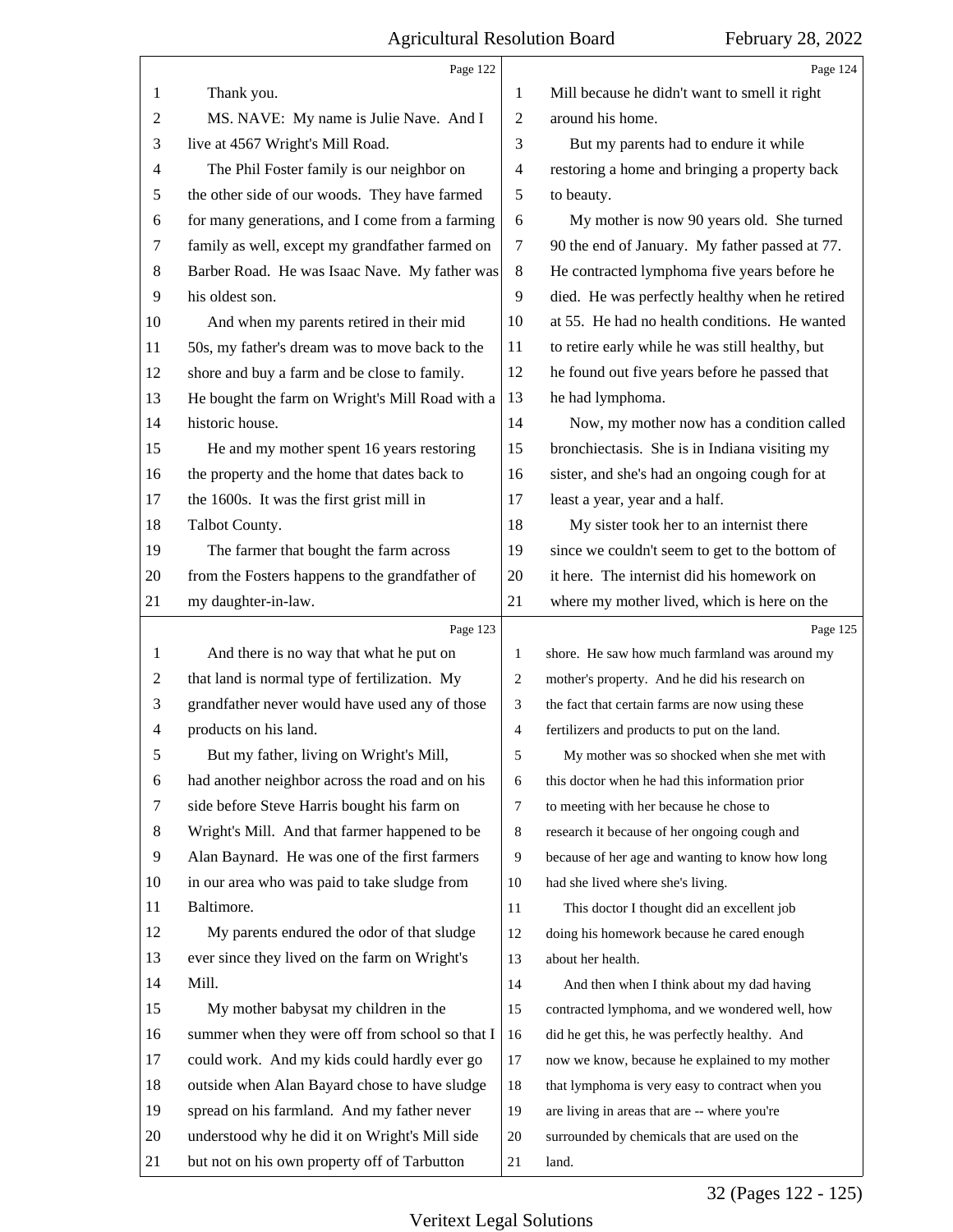|                | Page 126                                        |                | Page 128                                        |
|----------------|-------------------------------------------------|----------------|-------------------------------------------------|
| 1              | I have asthma, and I have an autoimmune         | 1              | I'm 81 years old. I have allergies and asthma.  |
| $\overline{c}$ | disease as well. And now I understand why my    | $\overline{2}$ | And I had an occasion when I was painting       |
| 3              | asthma flares up so many times over the course  | 3              | one of my sheds in the yard and I smelled this  |
| $\overline{4}$ | of the things that go on with farming.          | 4              | terrible smell. It made me sick to my stomach.  |
| 5              | And I chose to live with my mother 14           | 5              | I had to stop and go into the house.            |
| 6              | years ago to help her with her life and her     | 6              | Several years ago, when the Mormons owned       |
| 7              | property because my father had passed. But I    | 7              | this farm directly across from us, and they had |
| 8              | also realize that my health has declined in the | 8              | cows there and they used to put manure on the   |
| 9              | process, and now I'm starting to understand     | 9              | fields, which is nothing compared to the smell  |
| 10             | why, with all the things that have been put on  | 10             | that we are experiencing. And we fought it and  |
| 11             | these properties.                               | 11             | they moved, they moved. They left the area.     |
| 12             | Phil Foster's family has never farmed that      | 12             | I also noticed that even in the real cold       |
| 13             | way. They have always been great at what they   | 13             | weather, you open your doors and the flies are  |
| 14             | do. We have always been friends with them.      | 14             | still coming, coming in your house.             |
| 15             | My grandfather never would have farmed it       | 15             | And my sister-in-law lives directly behind      |
| 16             | this way, either.                               | 16             | me and we take care of her. She's 101. And we   |
| 17             | But the other Foster family doesn't care        | 17             | check -- well, we're living with her now        |
| 18             | what goes on where we are because, again, they  | 18             | because she had a stroke. But before she had    |
| 19             | live in Cordova and they don't have to deal     | 19             | the stroke, we used to check on her odd hours   |
| 20             | with this.                                      | 20             | to make sure she was okay. And we would always  |
| 21             | But now that I'm understanding more about       | 21             | see these big trucks coming the back road late  |
|                | Page 127                                        |                | Page 129                                        |
|                |                                                 |                |                                                 |
| 1              | these health issues, it concerns me for         | 1              | at night delivering these products.             |
| $\overline{c}$ | everyone that lives in our area.                | 2              | And I also remember a car came down I           |
| 3              | And I have grandchildren as well. And           | 3              | guess to check the fields after the complaints. |
| $\overline{4}$ | when my grandchildren came with my son from     | $\overline{4}$ | And the day before the car came down, it had a  |
| 5              | Oregon back last fall, and we couldn't -- they  | 5              | sign on it, I didn't see what the sign was,     |
| 6              | couldn't be outside because of the odor and it  | 6              | somebody was out there and they just plowed the |
| 7              | wasn't safe. And that's sad because when you    | 7              | edges of the field and they also put something  |
| 8              | live in such a beautiful area, you should be    | 8              | on it. I guess it was fertilizer or something.  |
| 9              | able to enjoy gardening and being outside,      | 9              | And the day that they came down, it was a calm  |
| 10             | taking a walk in the woods, and enjoying your   | 10             | day and you couldn't really get the smell that  |
| 11             | property. And when you're held at the mercy of  | 11             | we have to experience all the time.             |
| 12             | somebody that chooses to farm this way, it's    | 12             | MR. HUTCHISON: Can you state your name,         |
| 13             | not right.                                      | 13             | please? I didn't catch it.                      |
| 14             | MR. GREENLEE: Thank you very much.              | 14             | MS. BRUMMELL: My name is Brenda Brummell.       |
| 15             | MS. NAVE: It's not fair.                        | 15             | MR. HUTCHISON: Okay. Thank you.                 |
| 16             | Thank you for listening.                        | 16             | MR. YOUNG: Ms. Brummell also stated that        |
| 17             | MR. HUTCHISON: Anybody else?                    | 17             | she didn't intend to talk.                      |
| 18             | MS. BRUMMELL: I didn't come prepared to         | 18             | Did you raise your hand under oath at the       |
| 19             | speak, but I feel I have to speak. I live on    | 19             | beginning with everybody else?                  |
| 20             | Barber Road directly across from part of this   | 20             | MS. BRUMMELL: No, I did not. I didn't           |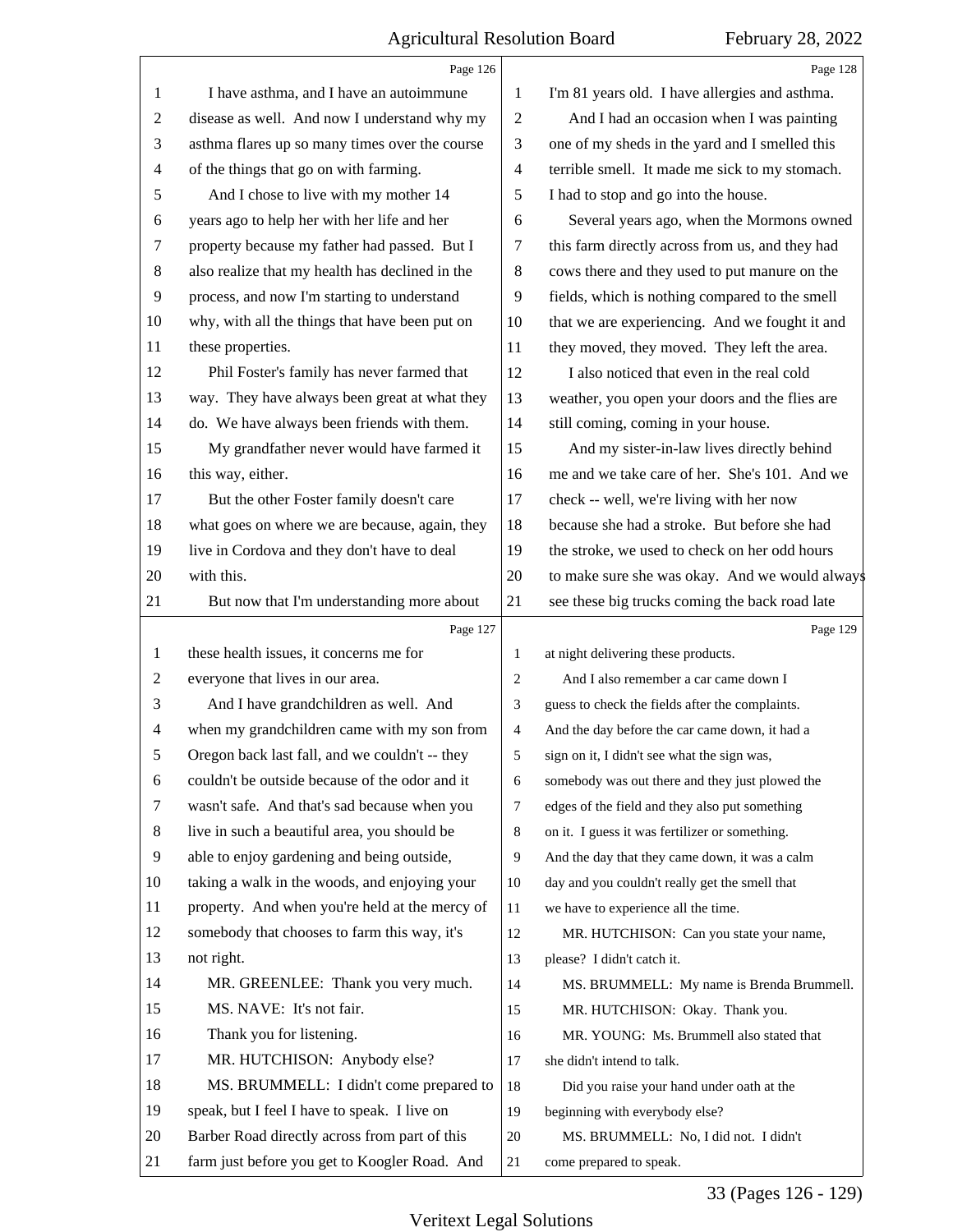|                | Page 130                                        |                | Page 132                                        |
|----------------|-------------------------------------------------|----------------|-------------------------------------------------|
| $\mathbf{1}$   | MR. YOUNG: That's okay. You just want to        | 1              | correct?                                        |
| 2              | raise your hand and testify that the testimony  | $\overline{2}$ | MR. ARTIE FOSTER, JR.: Yes.                     |
| 3              | you just gave was true and accurate?            | 3              | MR. CROPPER: Okay. Will you please              |
| 4              | MS. BRUMMELL: I do.                             | 4              | identify yourself for the Board?                |
| 5              | MR. YOUNG: Okay. Thank you.                     | 5              | MR. ARTIE FOSTER, JR.: Artie Foster, Jr.,       |
| 6              | MR. HUTCHISON: Anybody else?                    | 6              | son of the land owner.                          |
| 7              | If not, I'd like to take a ten-minute           | 7              | MR. CROPPER: And I'm here on behalf of          |
| 8              | break and resume.                               | 8              | you and your father, the land owners that are   |
| 9              | MR. DUELL: Mr. Chairman, one quick              | 9              | the subject of this hearing; is that correct?   |
| 10             | question for Mr. Cropper.                       | 10             | MR. ARTIE FOSTER, JR.: Yes.                     |
| 11             | Mr. Cropper --                                  | 11             | MR. CROPPER: And you've had an                  |
| 12             | MR. HUTCHISON: Mr. Cropper is going to be       | 12             | opportunity to review the memorandum dated      |
| 13             | testifying when we get back from our break.     | 13             | February the 18th that I submitted to this      |
| 14             | Can it wait until then?                         | 14             | Board on your behalf, as well as a cover letter |
| 15             | MR. DUELL: Yes, sir.                            | 15             | dated February the 18th, another letter dated   |
| 16             | MR. HUTCHISON: Thank you.                       | 16             | February 23rd, and an e-mail of February 24th.  |
| 17             | (Recess taken.)                                 | 17             | Do you adopt as your presentation and           |
| 18             | MR. HUTCHISON: We're going to get ready         | 18             | testimony here the contents of all those        |
| 19             | to turn the floor over to Mr. Cropper and the   | 19             | documents?                                      |
| 20             | gentlemen he has with him. I understand         | 20             | MR. ARTIE FOSTER, JR.: Yes.                     |
| 21             | somebody still needs to be sworn in.            | 21             | MR. CROPPER: And do you affirm the              |
|                |                                                 |                |                                                 |
|                | Page 131                                        |                | Page 133                                        |
| 1              | (Whereupon the witness was sworn in.)           | 1              | accuracy of all those documents on behalf of    |
| $\overline{c}$ | MR. HUTCHISON: The floor is yours. If           | 2              | you and your father?                            |
| 3              | you could at some point introduce the gentlemen | 3              | MR. ARTIE FOSTER, JR.: Yes.                     |
| 4              | sitting beside you, we'd appreciate it.         | 4              | MR. CROPPER: Thank you very much. You           |
| 5              | MR. CROPPER: All right. Then let's do           | 5              | can be seated.                                  |
| 6              | that now. So again, for the record, I am Mark   | 6              | I will also ask both Mr. Mardis and             |
| 7              | Spencer Cropper. And seated beside me is        | 7              | Mr. Banks the same questions. You've had an     |
| 8              | Mr. Mardis.                                     | 8              | opportunity, each of you independently, to      |
| 9              | Will you please identify yourself for the       | 9              | review what I have submitted to this Board,     |
| 10             | Board?                                          | 10             | again, dated February 18th, 23rd, and 24th.     |
| 11             | MR. MARDIS: Yes. Jimmy Mardis. I'm              | 11             | Mr. Mardis first. Do you adopt as your          |
| 12             | chief environmental officer for Denali Water    | 12             | presentation those submittals to this Board?    |
| 13             | Solutions. I live in Arkansas. Here today       | 13             | MR. MARDIS: I do.                               |
| 14             | from Arkansas.                                  | 14             | MR. CROPPER: And do you confirm the             |
| 15             | MR. CROPPER: And Mr. Banks.                     | 15             | accuracy of those submits?                      |
| 16             | MR. BANKS: Chris Banks. Operations              | 16             | MR. MARDIS: I do.                               |
| 17             | manager for Mid Atlantic. And I live in         | 17             | MR. CROPPER: Mr. Banks, same question.          |
| 18             | Mardela Springs, Maryland.                      | 18             | Do you adopt the contents of those submittals   |
| 19             | MR. CROPPER: And I'm going to ask               | 19             | to this Board as your presentation?             |
| 20             | Mr. Foster to come forward, please.             | 20             | MR. BANKS: I do.                                |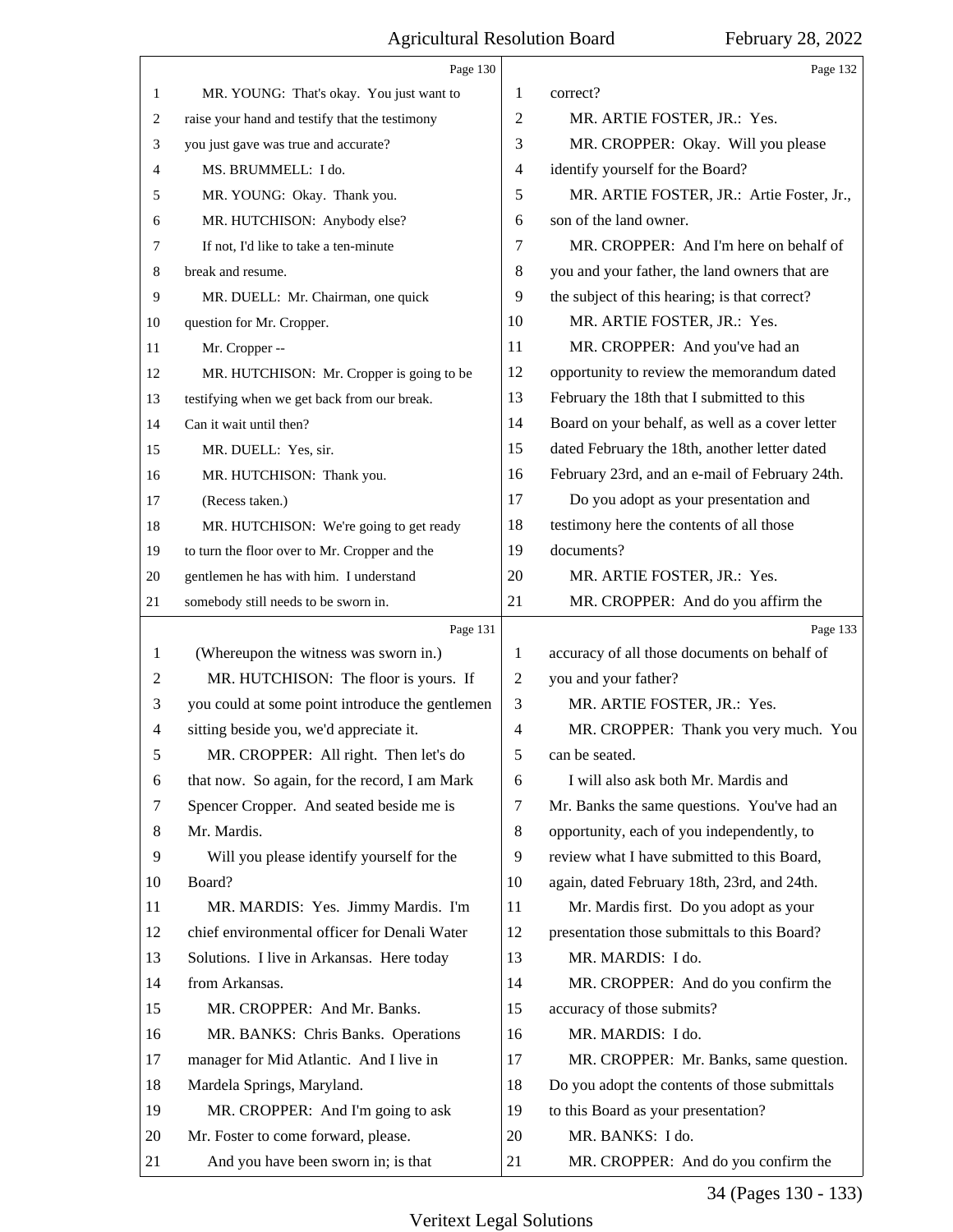|                          | Page 134                                        |                | Page 136                                        |
|--------------------------|-------------------------------------------------|----------------|-------------------------------------------------|
| 1                        | accuracy of the contents of those documents?    | 1              | land application of class A biosolids and soil  |
| 2                        | MR. BANKS: I do.                                | $\overline{2}$ | conditioners that are registered with,          |
| 3                        | MR. CROPPER: First and foremost, I want         | 3              | regulated by the Maryland Department of the     |
| $\overline{\mathcal{A}}$ | to thank the Board for providing the Fosters    | $\overline{4}$ | Environment, Maryland Department of             |
| 5                        | with the opportunity to be here today and also  | 5              | Agriculture, and to some extent the             |
| 6                        | representatives of Denali to address the        | 6              | Environmental Protection Agency.                |
| $\tau$                   | concerns of the complainants.                   | 7              | Section 128.3A of that law provides that a      |
| $8\,$                    | And I think it's fair to say that the           | 8              | private action may not be sustained with        |
| 9                        | complainants have all come here in good faith.  | 9              | respect to an agricultural operation conducted  |
| 10                       | I think all the testimony they've given is      | 10             | on agricultural land on the grounds that the    |
| 11                       | sincere. We don't question any of their         | 11             | agricultural operation interferes or has        |
| 12                       | sincerity.                                      | 12             | interfered with the use and enjoyment of        |
| 13                       | And we believe that there was an issue          | 13             | property, whether public or private, if the     |
| 14                       | with one of the products being land applied on  | 14             | agricultural operation was, at the time the     |
| 15                       | the Foster Farm, predominantly the Sea Watch,   | 15             | interference is alleged to arise, conducted     |
| 16                       | which, again, is the clam processing remnant    | 16             | substantially in accordance with                |
| 17                       | that was used as a soil conditioner.            | 17             | generally-accepted agricultural practices.      |
| 18                       | Before I discuss any of the facts,              | 18             | Generally-accepted agricultural practices       |
| 19                       | however, I would like to reiterate for the      | 19             | are defined in that law as methods used in      |
| 20                       | Board the legal premise upon which we're here,  | 20             | connection with agricultural operations that do |
| 21                       | which you've heard referred to by numerous      | 21             | not violate applicable federal, State, or local |
|                          |                                                 |                |                                                 |
|                          | Page 135                                        |                | Page 137                                        |
| $\mathbf{1}$             | people, which is the Talbot County Right to     | 1              | laws or public health, safety, and welfare,     |
| 2                        | Farm law.                                       | $\overline{c}$ | which are generally-accepted agricultural       |
| 3                        | Now, I'm going to quote from Chapter 128,       | 3              | practices in the agricultural industry.         |
| $\overline{4}$           | Right to Farm, section 1281B.                   | $\overline{4}$ | As noted by Mr. Duell in his staff report,      |
| 5                        | "When conducted within standard and             | 5              | neither the Fosters nor Denali have been issued |
| 6                        | generally-accepted agricultural practices as    | 6              | any notices of violations of any sort regarding |
| 7                        | recommended and/or legally approved by the      | 7              | the storage or land application of the class A  |
| 8                        | Maryland Department of Agriculture, the United  | 8              | biosolids or the three soil conditioners that   |
| 9                        | States Department of Agriculture, or other      | 9              | are identified in the staff report and also     |
| 10                       | State and federal agencies, neighboring         | 10             | addressed in my memorandum.                     |
| 11                       | property owners shall have no recourse against  | 11             | We will, however, stipulate that the one        |
| 12                       | the inherent effects of agricultural            | 12             | soil conditioner known as Sea Watch is deemed   |
| 13                       | operations. The inherent effects include, but   | 13             | by Denali and the Foster family to be the       |
| 14                       | are not limited to, smoke, noise, vibration,    | 14             | culprit of these odor complaints. And when you  |
| 15                       | odors, fumes, dust, pests, glare, runoff, the   | 15             | listen to the testimony of the complainants and |
| 16                       | operation of machinery of any kind during any   | 16             | the time frames when the odor was first and     |
| 17                       | 24-hour period, including aircraft, the use of  | 17             | most noted, it was after land application of    |
| 18                       | irrigation, the storage and disposal of manure, | 18             | Sea Watch on the Foster Farm.                   |
| 19                       | application of fertilizer, pesticides, and      | 19             | Now, as the staff report was first              |
| 20                       | other agricultural chemicals."                  | 20             | prepared by Mr. Duell with the assistance of    |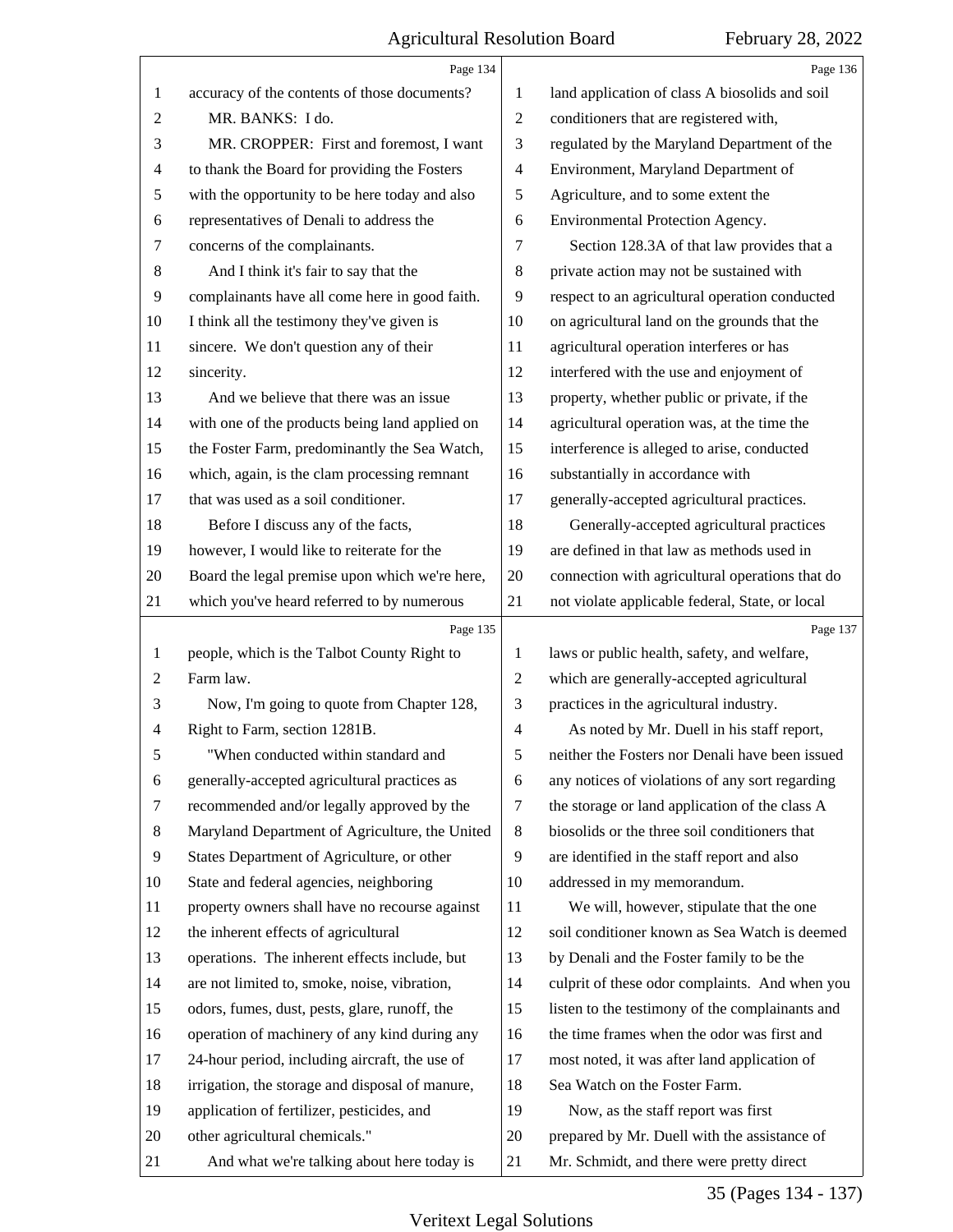|                | Page 138                                        |                          | Page 140                                        |
|----------------|-------------------------------------------------|--------------------------|-------------------------------------------------|
| $\mathbf{1}$   | statements about frustration on the part of     | 1                        | of items that were agreed upon by the Fosters   |
| $\overline{c}$ | Mr. Duell and Mr. Schmidt of a lack of          | $\sqrt{2}$               | and Denali. During today's meeting, the below   |
| 3              | cooperation on the part of the Foster family    | 3                        | elements were presented to Bill and myself. I   |
| 4              | with regard to the investigation, that -- I was | $\overline{\mathcal{A}}$ | will be entering the below in my staff report   |
| 5              | contacted. That changed. And immediately        | $\sqrt{5}$               | for review to the Board chairman and members as |
| 6              | contact was made with the Talbot County Health  | 6                        | solutions to this matter. Please add your       |
| 7              | Department, predominantly Mr. Duell and         | 7                        | comments. The below measures differ slightly    |
| 8              | Mr. Schmidt. And subsequently there was a       | 8                        | from your above letter.                         |
| $\overline{9}$ | meeting on site, which I referred to earlier in | 9                        | So they met, they discussed resolutions,        |
| 10             | the very beginning of this hearing.             | 10                       | they needed some clarification.                 |
| 11             | I want the Board to be aware of the reason      | 11                       | I then sent my reply e-mail to Mr. Duell,       |
| 12             | for that meeting. It's because first an         | 12                       | which I read to you earlier, which was a        |
| 13             | allegation on the part of Mr. Duell and I think | 13                       | clarification of what had been discussed on     |
| 14             | Mr. Schmidt that they were frustrated by not    | 14                       | site. Again, it was all in furtherance of the   |
| 15             | having greater cooperation from the Foster      | 15                       | whole purpose of this proceeding, of trying to  |
| 16             | family or Denali. And they wanted to meet on    | 16                       | reach a resolution cooperatively between the    |
| 17             | site to discuss the complaints of the neighbors | 17                       | Health Department, this Board, the property     |
| 18             | and see if there was a resolution that could be | 18                       | owner, and Denali.                              |
| 19             | had that would not only be a benefit to the     | 19                       | And we stand by that. We stand by what          |
| 20             | Talbot County Health Department, the            | $20\,$                   | was represented that day. We stand by what is   |
| 21             | complainants, but also this Board in performing | 21                       | in my e-mails and letters.                      |
|                | Page 139                                        |                          | Page 141                                        |
| $\mathbf{1}$   | its function.                                   | 1                        | And to reiterate, believing sincerely that      |
| $\overline{2}$ | This is the Talbot County Agricultural          | $\overline{c}$           | Sea Watch is the culprit of this odor, there    |
| 3              | Resolution Board. So we're here to resolve the  | 3                        | will no longer be, the Fosters and Denali have  |
| $\overline{4}$ | issues between the complainants, the property   | $\overline{\mathcal{A}}$ | agreed there will no longer be Sea Watch either |
| 5              | owners, and to the extent involved, Denali.     | 5                        | stored or land applied on the Foster Farm.      |
| 6              | The meeting took place. And I received an       |                          |                                                 |
| 7              |                                                 | 6                        | Now, this hearing is about the Foster           |
|                | e-mail from Mike Duell February 23rd at         | 7                        | Farm. It's not about any other properties in    |
| 8              | 4:51 p.m. And it said in our attempt to pursue  | 8                        | Talbot County or any other county of this       |
| 9              | measures that could be considered to mediate    | 9                        | state. So we are only speaking with regard to   |
| 10             | the complaint conditions in this case, both     | 10                       | the Foster Farm properties.                     |
| 11             | Denali and the Fosters propose the following    | 11                       | Of the remaining two soil conditioners and      |
| 12             | action with the hopes of settling the           | 12                       | the class A biosolids, there will be no land    |
| 13             | complaints of the citizens. And it listed the   | 13                       | application of any of those materials on the    |
| 14             | items that you heard both Mr. Duell and I       | 14                       | Foster Farm properties for the balance of 2022. |
| 15             | discuss earlier where there appeared -- I       | 15                       | To the extent any of those material, and again, |
| 16             | didn't think there was any difference between   | 16                       | not Sea Watch, are stored on the Foster Farm    |
| 17             | what I was saying and what Mr. Duell was        | 17                       | property, they will be hauled off site for land |
| 18             | saying, but he certainly did.                   | 18                       | application elsewhere, not on the Foster Farm   |
| 19             | When Mr. Duell sent me the list, it said        | 19                       | properties.                                     |
| 20             | in this e-mail, and I'm quoting, during today's | 20                       | To the extent that any soil conditioners        |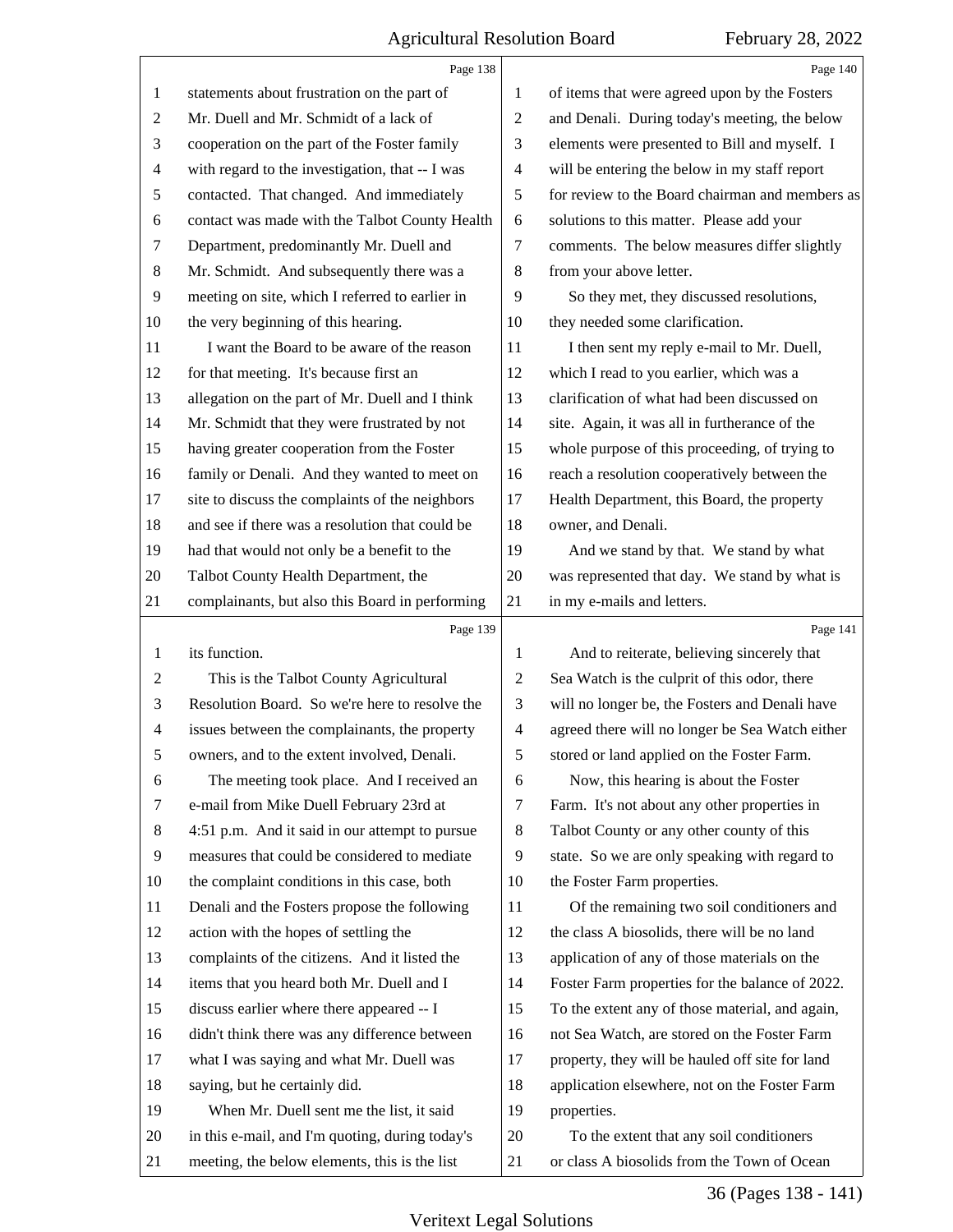<span id="page-36-0"></span>

|                | Page 142                                        |                          | Page 144                                        |
|----------------|-------------------------------------------------|--------------------------|-------------------------------------------------|
| $\mathbf{1}$   | City are to be re-land applied on the Foster    | 1                        | and that this Board will take that all into     |
| $\mathbf{2}$   | Farm, they will be disked in. There will be no  | $\overline{2}$           | consideration.                                  |
| 3              | turbo till, as they call it, of those materials | 3                        | But I don't want anybody to think for a         |
| $\overline{4}$ | on the farm.                                    | 4                        | second but that the meeting on site, and also   |
| 5              | So it was the hope then, it's still the         | 5                        | there's some comments in Mr. Duell's staff      |
| 6              | hope now that this Board will take those        | 6                        | report questioning why Denali met with some of  |
| $\tau$         | efforts, those concessions as we deem them to   | 7                        | the complainants after the complaints were      |
| 8              | be, into consideration in determining a proper  | 8                        | filed, I've addressed that in my memorandum.    |
| 9              | resolution to this dispute.                     | 9                        | But it's quite simple.                          |
| 10             | The Talbot County Right to Farm law I           | 10                       | First of all, I would think that the            |
| 11             | don't think could be more clear, candidly. The  | 11                       | Talbot County Health Department would expect    |
| 12             | fact that the soil conditioners and the class A | 12                       | Denali or the Fosters to meet with neighbors    |
| 13             | biosolids that are used as an alternative to    | 13                       | who have filed complaints. I think it would be  |
| 14             | more traditional fertilizers to supplement the  | 14                       | improper not to do so.                          |
| 15             | soil for crop growth, how anybody could         | 15                       | And in fact, there was some testimony           |
| 16             | possibly argue that's not a generally-accepted  | 16                       | earlier today from some of the complainants     |
| 17             | agricultural practice. And again, the law, and  | 17                       | they were offended or frustrated that they had  |
| 18             | I don't want to beat up on this too much, but   | 18                       | never been contacted by the Fosters or Denali   |
| 19             | it says when conducted within standard and      | 19                       | with regard to these materials being stored or  |
| 20             | generally-accepted agricultural practices as    | 20                       | land applied on the Foster Farm. But when       |
| 21             | recommended and/or legally approved by Maryland | 21                       | Denali or the Fosters met with some of the      |
|                |                                                 |                          |                                                 |
|                | Page 143                                        |                          | Page 145                                        |
| $\mathbf{1}$   | Department of Agriculture, United States        | 1                        | complainants and tried to make peace let's say  |
| 2              | Department of Agriculture, or other State and   | $\overline{c}$           | or offer them some solace for their discomfort  |
| 3              | federal agencies.                               | 3                        | and complaints, in the staff report I have to   |
| 4              | The fact of the matter is nothing --            | $\overline{\mathcal{A}}$ | say it sounds as though the Fosters or Denali   |
|                | everything occurring on the Foster Farm has     | 5                        | are being criticized for trying to address the  |
| 6              | been legally permitted, registered, and         | 6                        | concerns of the neighbors, when I think they    |
| 7              | approved. It has been stated, earlier in the    | 7                        | should be applauded for doing so. Maybe they    |
| 8              | hearing, there have been no violations of any   | $\,8\,$                  | should have done so sooner or earlier, but they |
| 9              | kind issued to Mr. Foster or Denali.            | 9                        | did so. And I think they're entitled to some    |
| 10             | Therefore, it's our position very               | 10                       | credit for having done so.                      |
| 11             | respectfully to this Board, and I do mean this, | 11                       | There was testimony by, and excuse me           |
| 12             | respectfully to the complainants, because what  | 12                       | because there was lots of testimony from lots   |
| 13             | they've described isn't good. The fact of the   | 13                       | of people and I need to find the right note,    |
| 14             | matter is this is a generally-accepted          | 14                       | Matt Pluta, I hope I'm pronouncing his last     |
| 15             | agricultural practice by the very definition of | 15                       | name correctly, of the Choptank riverkeepers.   |
| 16             | law pursuant to which this hearing is taking    | 16                       | And the chairman I think noted this correctly.  |
| 17             | place.                                          | 17                       | He gave testimony regarding testing certain     |
| 18             | We are hopeful that the stipulations that       | 18                       | materials for BOD for nearby waterways and he   |
| 19             | have been made will address adequately,         | 19                       | talked about testing samples and how those      |
| 20             | satisfactorily to everybody's benefit the       | 20                       | samples could indicate a health concern.        |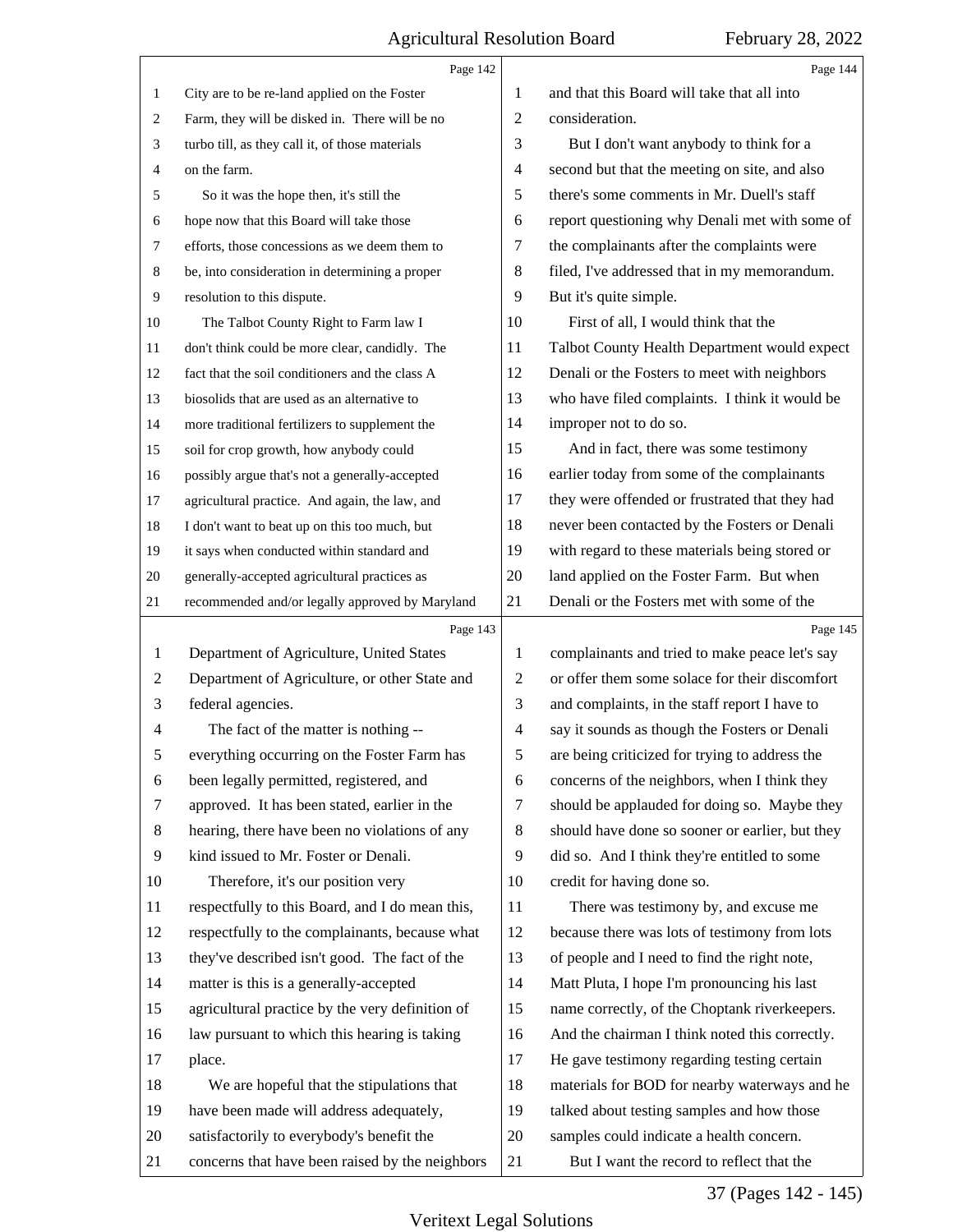<span id="page-37-0"></span>

|                | Page 146                                        |                | Page 148                                        |
|----------------|-------------------------------------------------|----------------|-------------------------------------------------|
| 1              | testimony of Mr. Pluta had nothing to do with   | 1              | applications near developments and towns I'm    |
| $\overline{c}$ | the Foster property or this matter. It was for  | $\overline{2}$ | sure?                                           |
| 3              | another property elsewhere. It had nothing to   | 3              | MR. MARDIS: Yes, sir. We actually               |
| 4              | do with the Foster Farm.                        | $\overline{4}$ | probably do business in 48 states in the United |
| 5              | Moreover, you heard testimony from several      | 5              | States. So in heavily -- in areas -- before I   |
| 6              | people today about Valley Protein and the fact  | 6              | worked for Denali I was with Tyson,             |
| 7              | that there are investigations initiated by      | 7              | Incorporated environmental for 27 years.        |
| 8              | certain environmental organizations or          | 8              | So a lot of the work that we've                 |
| 9              | individuals regarding the reporting             | 9              | historically done over the years has been       |
| 10             | requirements by Valley Protein with regard to   | 10             | around food processing, specifically poultry    |
| 11             | materials that leave the site of Valley Protein | 11             | operations. So very familiar with the same      |
| 12             | and then are considered a soil conditioner on   | 12             | thing on the shore and then all the way through |
| 13             | some of these properties.                       | 13             | all the major poultry areas.                    |
| 14             | Again, whether Valley Protein, as the           | 14             | And some of those areas have growth. For        |
| 15             | supplier of this material, has or hasn't        | 15             | instance, Cumming, Georgia, is right outside of |
| 16             | properly complied with reporting requirements   | 16             | Atlanta.                                        |
| 17             | under the applicable regulations or statutes    | 17             | So yes. We're very familiar with doing          |
| 18             | has nothing to do with what we're talking about | 18             | land application around a lot of commercial     |
| 19             | here today. That's between Valley Protein and   | 19             | operations.                                     |
| 20             | the regulators whose regulations and laws       | 20             | MR. L. SMITH: Do you make attempts on           |
| 21             | Valley Protein has to comply with. And even if  | 21             | trying to stay clear of certain densities of    |
|                | Page 147                                        |                | Page 149                                        |
| 1              | Valley Protein didn't do something correctly,   | 1              | populations or do you meet with --              |
| 2              | that should have no bearing on this hearing     | $\overline{c}$ | MR. MARDIS: Yes, yes.                           |
|                |                                                 |                |                                                 |
| 3              | today.                                          | 3              | MR. L. SMITH: -- these people?                  |
| 4              | The fact of the matter is the Valley            | 4              | MR. MARDIS: Yeah. And once again, I mean        |
| 5              | Protein soil conditioner as well as the other   | 5              | every state is regulated differently. We talk   |
| 6              | three soil conditioners and the class A         | 6              | about how Maryland works through the MDA and    |
| 7              | biosolids were proper to store on this property | 7              | MDE for different sources. Every state -- some  |
| 8              | and they were proper to land apply on this      | 8              | states we only deal with the Department of Ag,  |
| 9              | property. And as such, it was legal.            | 9              | some we only deal with the environmental, some  |
| 10             | We hope that the concessions and                | 10             | we do combination. So sometimes it's limited    |
| 11             | stipulations that we've represented will        | 11             | in the state where you can land apply or get a  |
| 12             | adequately address the concerns of the          | 12             | permit.                                         |
| 13             | neighbors and this Board.                       | 13             | And obviously, yes. We, our company works       |
| 14             | And beyond that, we're here to answer any       | 14             | very closely. As we go through a process, we    |
| 15             | questions you may have. But that's going to be  | 15             | do several things.                              |
| 16             | my presentation, Mr. Chairman and the Board.    | 16             | One, we can only go in a place that we          |
| 17             | MR. HUTCHISON: Thank you.                       | 17             | know is going to be a lot of, you know, cause   |
| 18             | MR. L. SMITH: Denali, I mean you're             | 18             | issues or because of density or didn't things   |
| 19             | nationwide I suppose?                           | 19             | like that. And so we're very -- we try and be   |
| 20             | MR. MARDIS: Yes, that's correct.                | 20             | very careful about where we do that.            |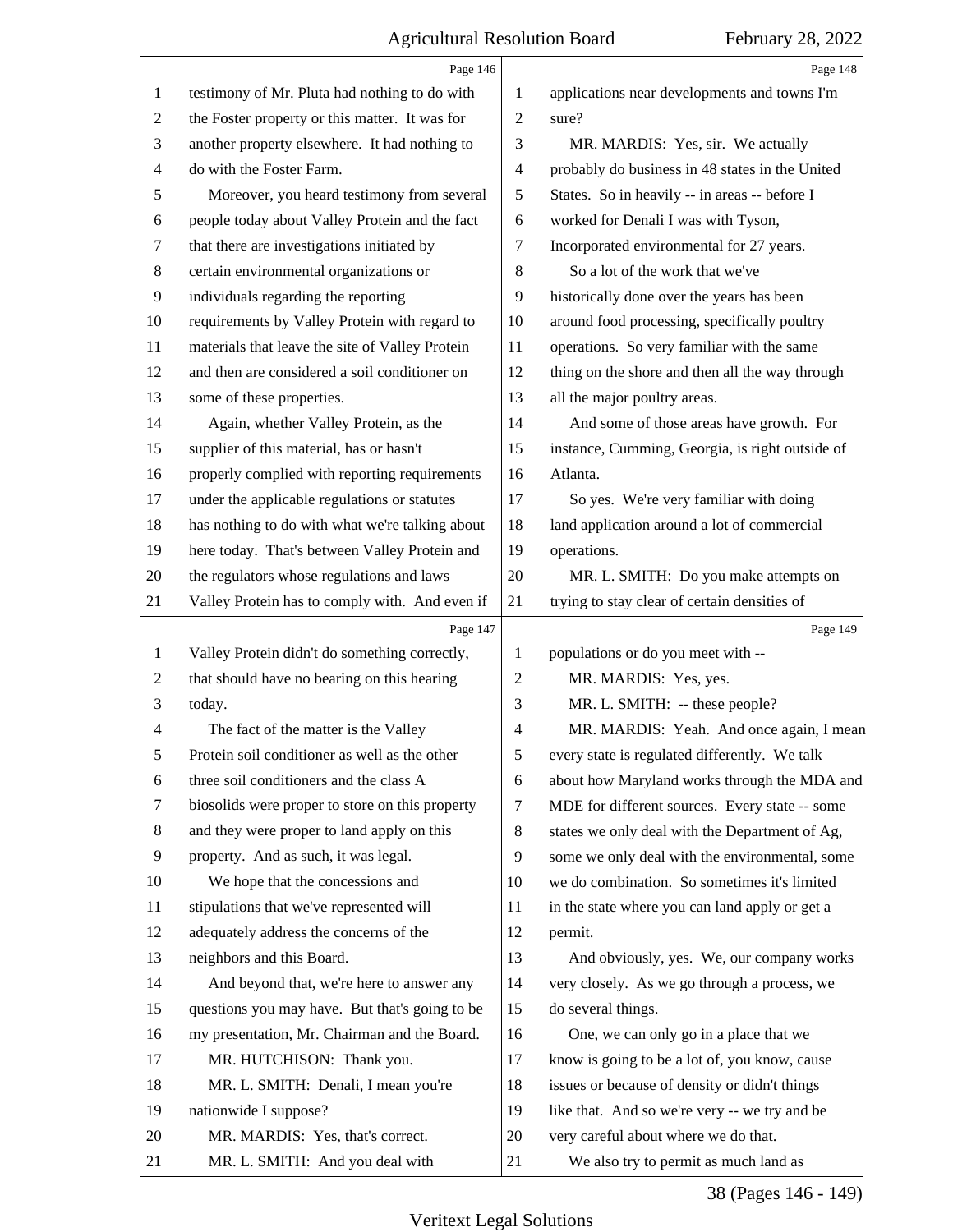<span id="page-38-0"></span>

|    | Page 150                                        |                | Page 152                                        |
|----|-------------------------------------------------|----------------|-------------------------------------------------|
| 1  | possibly so we're not all the time land         | 1              | have to take material --                        |
| 2  | applying in the same places so we can kind of   | 2              | MR. HUTCHISON: If the crops are growing,        |
| 3  | move around on that.                            | 3              | they don't --                                   |
| 4  | Maryland has a unique situation in that we      | 4              | MR. MARDIS: And we can't land apply when        |
| 5  | have to store material from December 15th       | 5              | the crops are out there, too.                   |
| 6  | through March 1st. I hope I'm not wrong.        | 6              | MR. HUTCHISON: They have to stockpile it        |
| 7  | Lauren in the back will probably maybe correct  | 7              | for the next season.                            |
| 8  | me. But we don't have to do that in another     | 8              | MR. GREENLEE: That's what I understood          |
| 9  | state.                                          | 9              | you to say.                                     |
| 10 | So we try to take the material to the land      | 10             | So what is it that happens between 12/15        |
| 11 | immediately and do the application as we move   | 11             | and $3/1$ again?                                |
| 12 | around. But in Maryland, we're forced to go     | 12             | MR. MARDIS: That's when we're not allowed       |
| 13 | ahead and we have to store material.            | 13             | to land apply.                                  |
| 14 | So for all these food plants, they don't        | 14             | MR. HUTCHISON: That's for any nutrient in       |
| 15 | stop here in the off season time. So we have    | 15             | the State, just not them. That's everybody.     |
| 16 | to -- that part we have to work out with        | 16             | MR. CROPPER: I'll just say to you and           |
| 17 | everyone.                                       | 17             | everybody, because we have a stenographer, make |
| 18 | And then the farmers that both store the        | 18             | sure two people don't talk at the same time     |
| 19 | material and then be able to land apply the     | 19             | because she'll throw a pen at me if you do.     |
| 20 | stored material at the same time on daily land  | 20             | MR. HUTCHISON: Sorry.                           |
| 21 | applications, we're having to do still with all | 21             | Is there anything that can be added to the      |
|    | Page 151                                        |                | Page 153                                        |
| 1  | the companies. Just kind of a feel of how we    | 1              | soil amendments to cut down on the smell when   |
| 2  | do that.                                        | $\overline{2}$ | they're stored or applied?                      |
| 3  | MR. GREENLEE: Is that the only period the       | 3              | MR. MARDIS: I mean sometimes there's a          |
| 4  | product is being delivered to a storage         | 4              | possibly to add lime or some things you can do. |
| 5  | facility?                                       | 5              | But honestly, if you get the material out as    |
| 6  | MR. MARDIS: When we have inclement              | 6              | quickly as possible and get it land applied and |
| 7  | weather, it could be the same thing. Across     | 7              | soil injected, which there was some discussion  |
| 8  | the country, everywhere, yeah.                  | 8              | about this in this case, it helps tremendously  |
| 9  | If you have a hurricane come through, we        | 9              | to reduce the odor.                             |
| 10 | can't, you can't land apply on saturated        | 10             | So for the type of storage like when it's       |
| 11 | ground.                                         | 11             | not in big lagoons, major, huge locations,      |
| 12 | So no, there's storage that is required in      | 12             | there's bacteria and things you could use. But  |
| 13 | inclement weather, also.                        | 13             | for smaller storage, it's just more difficult   |
| 14 | MR. GREENLEE: But I do understand, then,        | 14             | because you're -- the bacteria is not going to  |
| 15 | that the only time these products would be      | 15             | have time to work because you're constantly     |
| 16 | delivered to the Foster Farm is from            | 16             | moving material in and out during normal        |
| 17 | December 15th through March 1st?                | 17             | operations, not during the season when you      |
| 18 | MR. MARDIS: No, no, no, not necessarily,        | 18             | can't land apply.                               |
| 19 | no.                                             | 19             | MR. CROPPER: Do I understand correctly,         |
| 20 | We store material. We have weather              | 20             | the deeper that you can incorporate either the  |
| 21 | throughout the year. So there are times we      | 21             | soil conditioner or the biosolids into the      |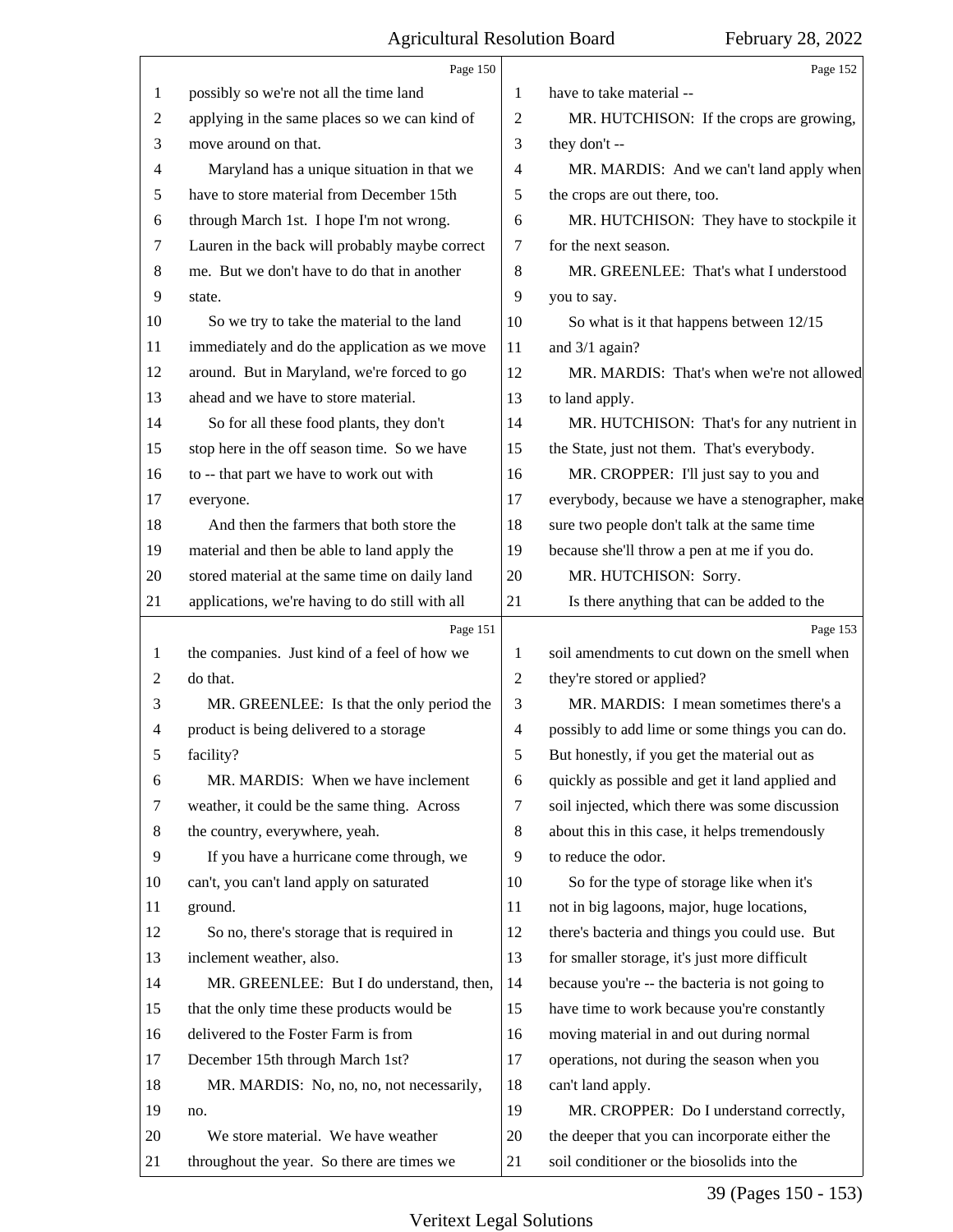<span id="page-39-0"></span>

|                | Page 154                                        |                | Page 156                                        |
|----------------|-------------------------------------------------|----------------|-------------------------------------------------|
| 1              | soil, the better it is at controlling any odor  | 1              | looking at some regulation changes, especially  |
| $\overline{2}$ | that would emanate from that material?          | $\overline{2}$ | where incorporation is included.                |
| 3              | MR. MARDIS: Yes. With the understanding,        | 3              | And we are going to actually change that        |
| 4              | though, is the farmers, you guys are farmers,   | 4              | to deep tillage. We talked a lot -- and we're   |
| 5              | you understand, you guys do different things on | 5              | not doing it as a result of this case. We've    |
| 6              | your farm. And some, incorporation is not, is   | 6              | been looking at it for the last few years,      |
| 7              | not the way the farmer wants to do it.          | 7              | trying to decide what we can do all over the    |
| 8              | So we're always working with the farmer as      | 8              | State.                                          |
| 9              | we do this to what they want to do and have     | 9              | So we are looking -- well, actually the         |
| 10             | different reasons for not wanting to            | 10             | regulation changes have been recorded last      |
| 11             | incorporate because of the way, whatever        | 11             | Friday, on February 25th, in the Maryland       |
| 12             | farming practice they're doing there. So        | 12             | Register. So you can see what the wording is    |
| 13             | that's what we try to work out.                 | 13             | on that.                                        |
| 14             | But ideally, we like to inject. That's          | 14             | So we'll require tillage. It will shorten       |
| 15             | what we typically do.                           | 15             | the window, the application window. We decided  |
| 16             | MR. HUTCHISON: When you spread it on top,       | 16             | maybe December 15th was a little too long to go |
| 17             | do you have a time frame that it has to be,     | 17             | for food waste products, not for animal         |
| 18             | certain amount of hours it has to be            | 18             | manures. They still remain the same.            |
| 19             | incorporated by?                                | 19             | Biosolids stays the same. But for the food      |
| 20             | MR. BANKS: Forty-eight hours in the State       | 20             | waste materials.                                |
| 21             | of Maryland.                                    | 21             | Again, this is not just in regards to this      |
|                |                                                 |                |                                                 |
|                | Page 155                                        |                | Page 157                                        |
| 1              | MR. MARDIS: Every state is a little             | 1              | case. It's something we're doing statewide.     |
| $\overline{c}$ | different as far as that.                       | $\overline{2}$ | So we are shortening that window. It's not      |
| 3              | MR. HUTCHISON: Is that correct?                 | 3              | going to be December 15th (inaudible).          |
| 4              | MR. CALLAHAN: Yes.                              | $\overline{4}$ | And the idea there also is that way we can      |
| 5              | MR. HUTCHISON: I take it 24 hours would         | 5              | get the cover crop sowed early in the fall so   |
| 6              | be better, but you have 48 to do it?            | 6              | that we can have growth on the cover crop to    |
| 7              | MR. CALLAHAN: That is assuming that             | 7              | help with that, accept the nutrient uptake      |
| 8              | they're required to incorporate, because all    | 8              | throughout the fall.                            |
| 9              | operations and all situations are not required  | 9              | So it would be good for everybody to check      |
| 10             | to incorporate.                                 | 10             | those regulations that are now in the Maryland  |
| 11             | If you're in a no till situation and            | 11             | Register.                                       |
| 12             | demonstrate it as so, our regulations do not    | 12             | MR. HUTCHISON: Okay. While you're               |
| 13             | require incorporation of any organic waste      | 13             | speaking, is there any regulations coming down  |
| 14             | product, whether it be this or manure.          | 14             | on the odors to control them or measure them?   |
| 15             | We don't treat this any different than          | 15             | MR. DOTTERER: Well, for us, that's the          |
| 16             | animal manure in our regulations. It's an       | 16             | only way that we really know to control the     |
| 17             | organic nutrient source.                        | 17             | odor is through deep incorporation.             |
| 18             | MR. HUTCHISON: Okay. Have any more              | 18             | And that's why we agreed last fall in           |
| 19             | questions?                                      | 19             | December to go ahead and disk the field at the  |
| 20             | MR. DOTTERER: Mr. Chairman, this might be       | 20             | Foster Farm. It was a difficult decision for    |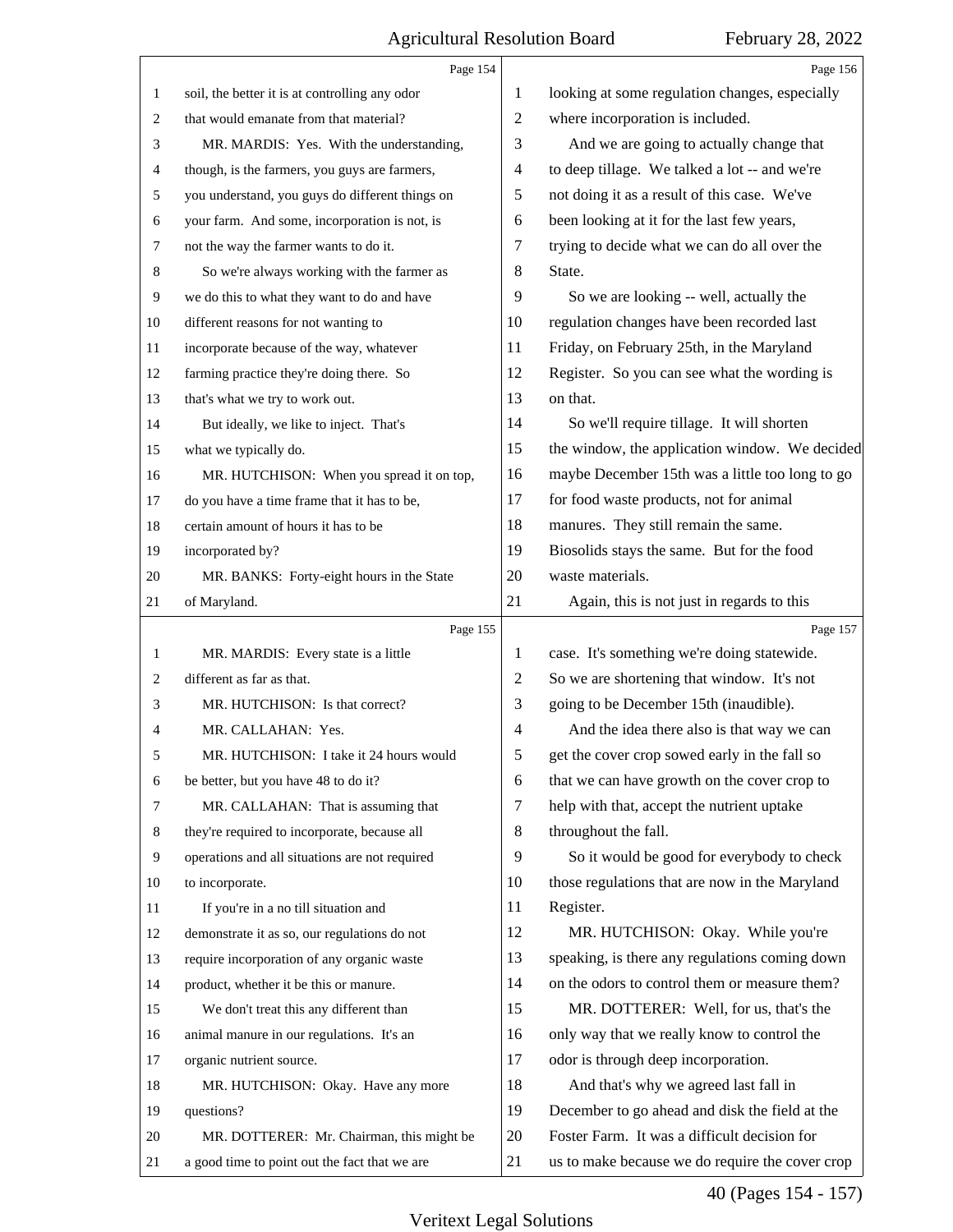<span id="page-40-0"></span>

|                | Page 158                                        |                | Page 160                                        |
|----------------|-------------------------------------------------|----------------|-------------------------------------------------|
| 1              | to be there when you're applying the nutrients  | 1              | to -- it just takes longer.                     |
| 2              | in fall up to December 15th.                    | $\overline{2}$ | So those are some differences that I'm          |
| 3              | Cover crop is sowed before November 15th.       | 3              | kind of throwing that out there.                |
| 4              | And I'm sure there's many cases a cover crop is | $\overline{4}$ | We've seen some of the written new              |
| 5              | coming up. Difficult decision to make, but we   | 5              | proposed regulations that we'll definitely be   |
| 6              | did go ahead and make that decision to go ahead | 6              | looking at. That would be helpful for us and    |
| 7              | and disk those fields.                          | 7              | everyone to differentiate some of that.         |
| 8              | But for us, that's about the only thing         | 8              | MR. GREENLEE: Would you ever see a              |
| 9              | that we really know that works, is the deep     | 9              | regulation that prohibits land application of   |
| 10             | incorporation.                                  | 10             | these products related in a no till situation?  |
| 11             | We recognize the fact that vertical             | 11             | MR. MARDIS: Okay. So you're saying that         |
| 12             | tillage has its benefits, especially for soil   | 12             | we're not allowed unless we incorporate?        |
| 13             | health, reducing erosion. But we just decided   | 13             | MR. GREENLEE: We have a resolution to           |
| 14             | in this case when you get into something that   | 14             | manufacture here. And I'm wondering if part of  |
| 15             | has a lot of odor associated with it, it's      | 15             | it is that if a farmer wants a no till or       |
| 16             | going to have to be really covered deep with    | 16             | that's their preferred practice, then maybe we  |
| 17             | deeper tillage. We're requiring that.           | 17             | can come behind them and say if that's what you |
| 18             | MR. GREENLEE: What other kinds of               | 18             | choose, then you can't use these products.      |
| 19             | regulations do you all run into around the      | 19             | MR. MARDIS: I mean we would definitely          |
| 20             | country related to these kinds of products?     | 20             | work with that. That's I think a fair           |
| 21             | MR. MARDIS: I mean it's some of the same        | 21             | statement to consider that, consider that.      |
|                |                                                 |                |                                                 |
|                | Page 159                                        |                | Page 161                                        |
| 1              | things you're talking about. I mean the         | 1              | MR. GREENLEE: Okay. Thank you.                  |
| $\overline{c}$ | subsoil injection for DAF sludge that we talked | 2              | MR. HUTCHISON: Other farmers that you           |
| 3              | about, dissolved air floatation, is not that    | 3              | deal with in the county, say they will come to  |
| 4              | unusual in most places in the State.            | 4              | you, can they say they want to use your product |
| 5              | Once again, some of the farmers, as you         | 5              | but not Sea Watch or do you -- it's just        |
| 6              | know, because of the activities of the farm, it | 6              | whatever you get that day, haul there?          |
| 7              | may not be conducive for them. That's pretty    | 7              | MR. BANKS: In reference to sludge?              |
| 8              | common.                                         | 8              | MR. HUTCHISON: Soil amendments. I               |
| 9              | There would be a difference if you're           | 9              | mean --                                         |
| 10             | doing a waste activated sludge cleanout like at | 10             | MR. BANKS: If a farmer comes and says I         |
| 11             | a processing plant and/or municipal facility.   | 11             | need it for the fall, we no longer do Sea       |
| 12             | That material is a lot more liquid and usually  | 12             | Watch. So that is totally out of it.            |
| 13             | a lot less odorous.                             | 13             | So they have you take it and stockpile it       |
| 14             | And when you're trying to clean out a huge      | 14             | maybe at his field depending on when the crops  |
| 15             | volume, you want to get all that out and done   | 15             | are going to come off. We'll have it at a       |
| 16             | and on the ground and away from that property   | 16             | storage facility. And we'll take it and haul    |
| 17             | because that uses a lot of trucks for a short   | 17             | it out.                                         |
| 18             | period of time.                                 | 18             | But in reference to the Sea Watch, that's       |
| 19             | So the quickest way is to do surface            | 19             | not even going to be in our conversation going  |
| 20             | application. And plus, you don't have as much   | 20             | forward.                                        |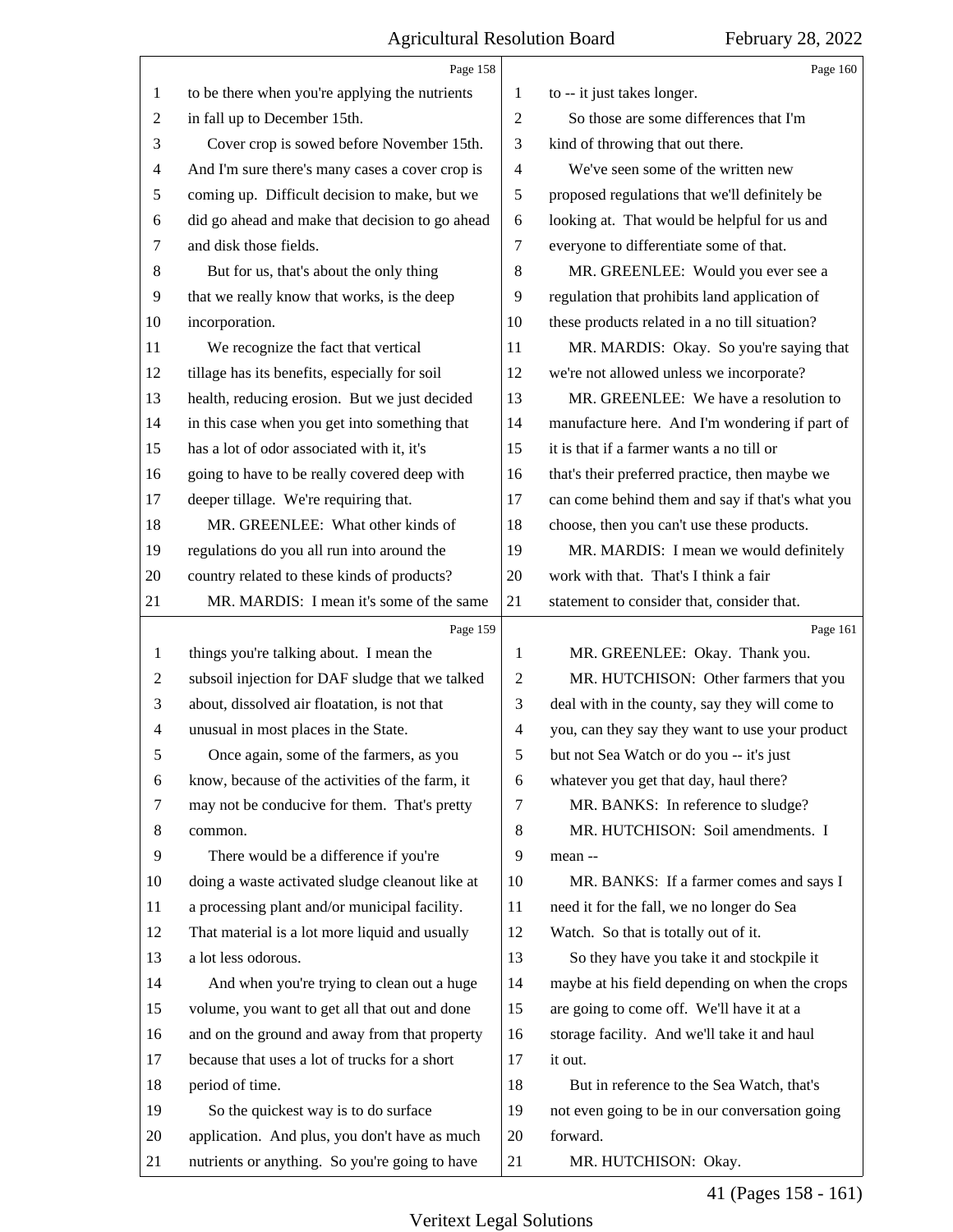<span id="page-41-0"></span>

|    | Page 162                                        |                | Page 164                                        |
|----|-------------------------------------------------|----------------|-------------------------------------------------|
| 1  | MR. GREENLEE: So Sea Watch is out in            | 1              | MR. HUTCHISON: A farmer comes to you, he        |
| 2  | perpetuity?                                     | $\overline{c}$ | could talk to you about what you bring on and   |
| 3  | MR. MARDIS: We want to be careful to say        | 3              | what you don't?                                 |
| 4  | that because Sea Watch is a company that's      | $\overline{4}$ | MR. MARDIS: Yeah.                               |
| 5  | going to have to do something with their waste. | 5              | MR. HUTCHISON: Thank you.                       |
| 6  | So we're just being really careful about        | 6              | You had a question earlier?                     |
| 7  | what -- we don't want to say absolutely.        | 7              | MR. DUELL: Yeah. Mr. Mardis, Bill and I         |
| 8  | We're talking about things. We're               | 8              | are the lead investigators on this. And we've   |
| 9  | obviously not going to do it at this farm ever  | 9              | been to the property quite a bit, almost on --  |
| 10 | again.                                          | 10             | not on a daily basis.                           |
| 11 | But as far as, there are companies that         | 11             | But during the course of one visit almost       |
| 12 | have waste that they can't go to landfills,     | 12             | overnight, a concrete precast structure about   |
| 13 | they have issues. You can only take so much     | 13             | ten-foot tall, 200 feet long approximately, and |
| 14 | stuff to Pennsylvania or other states.          | 14             | approximately 100-foot deep was built on an     |
| 15 | So I mean we always look at alternatives.       | 15             | adjacent pad to one, to the previous bunkers    |
| 16 | But since we don't want to -- I want to be on   | 16             | that were holding material at the Foster Farm.  |
| 17 | the record as we're going through this process  | 17             | This obviously had to cost several hundred      |
| 18 | to say we won't do that. But yeah, it's         | 18             | or several thousand dollars at the very least.  |
| 19 | MR. CROPPER: You're not going to say for        | 19             | What was your business plan relative to         |
| 20 | the record that Denali as a company will never  | 20             | this secondary apparent bunker storage which    |
| 21 | utilize Sea Watch on a property somewhere, but  | 21             | was equal to or greater than the old one, the   |
|    |                                                 |                |                                                 |
|    | Page 163                                        |                | Page 165                                        |
| 1  | it will never be on the Foster property?        | 1              | one that was in use when we were there?         |
| 2  | MR. HUTCHISON: I was just asking if             | 2              | MR. MARDIS: You'll have to                      |
| 3  | another farmer come along, can he opt out, just | 3              | MR. BANKS: For added storage. As you            |
| 4  | say hey --                                      | $\overline{4}$ | saw, the bunkers you have looked at, some are   |
| 5  | MR. MARDIS: The farmer can always opt           | 5              | not in the best shape. So that was our -- for   |
| 6  | out. I mean honestly, the farmer can say -- I   | 6              | the -- new structures for storage to try to     |
| 7  | mean not (inaudible). I mean they have total    | 7              | stay away from the open area that we had and    |
| 8  | control of what.                                | 8              | those three little trenches. That way we can    |
| 9  | MR. HUTCHISON: So any farmer that comes         | 9              | compact it in those two larger ones.            |
| 10 | to you, he can say I want your product but      | 10             | MR. DUELL: So the same amount for the           |
| 11 | don't bring --                                  | 11             | same farm would have been in the two separate,  |
| 12 | MR. MARDIS: Yeah. Sea Watch probably is         | 12             | the new bunker and the old bunker, but it       |
| 13 | not going to be a problem. So that's not an     | 13             | wouldn't have filled -- each one the same       |
| 14 | issue.                                          | 14             | amount, the same volume would be split between  |
| 15 | MR. HUTCHISON: Okay.                            | 15             | the two structures?                             |
| 16 | MR. MARDIS: Some other materials, no, we        | 16             | MR. BANKS: Materials. Because with class        |
| 17 | wouldn't -- that's just going to -- we may not  | 17             | A you have to store it totally separate. So we  |
| 18 | have any other products to give them at the     | 18             | have one for that and we would use the storage  |
| 19 | time.                                           | 19             | just for the other.                             |
| 20 | MR. HUTCHISON: Yeah. Okay.                      | 20             | MR. DUELL: Okay. So no additional would         |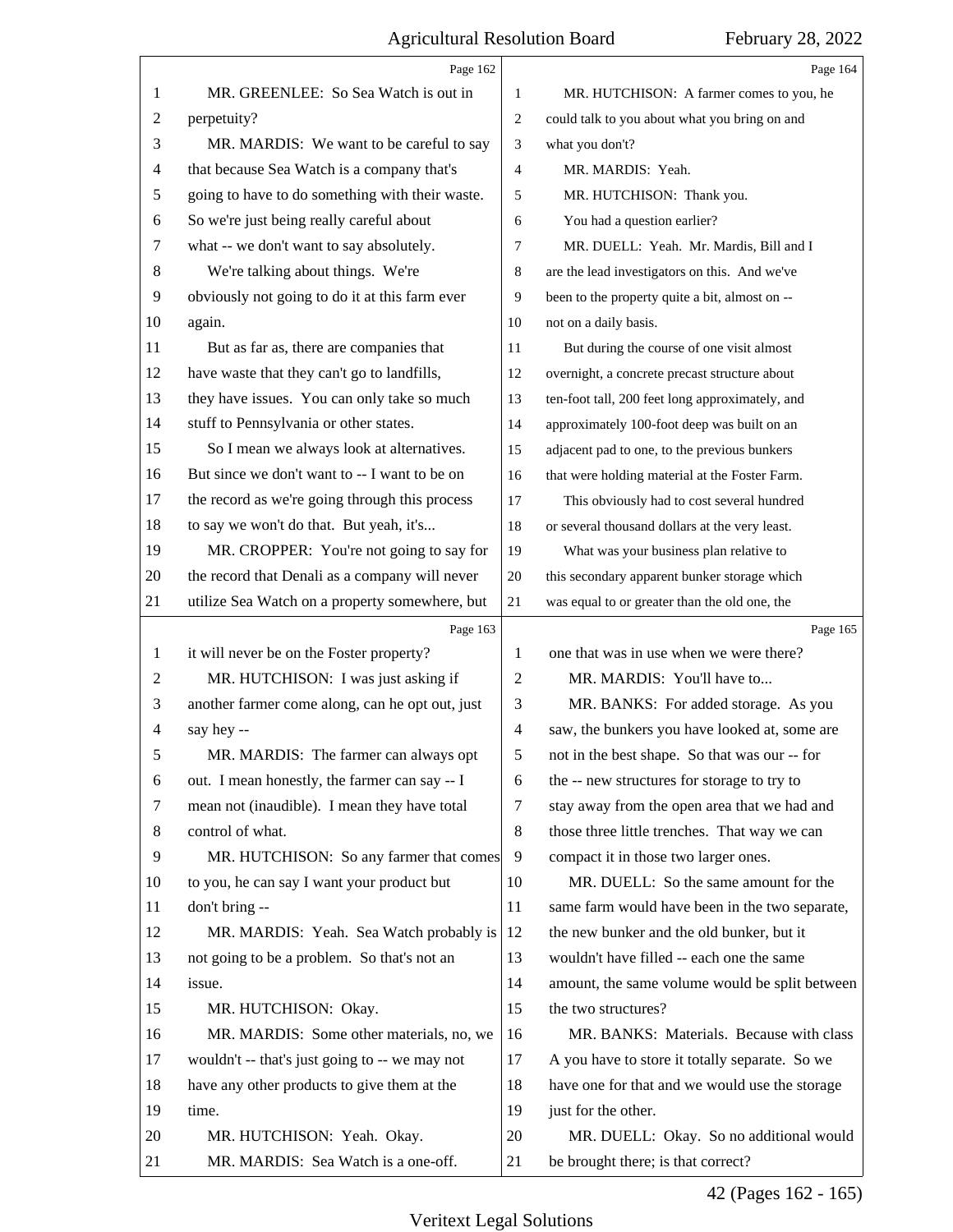<span id="page-42-0"></span>

|                | Page 166                                        |                | Page 168                                       |
|----------------|-------------------------------------------------|----------------|------------------------------------------------|
| 1              | MR. BANKS: Just what we've been taking          | 1              | quickly right before the meeting, a lot of     |
| $\overline{2}$ | over the past.                                  | $\overline{2}$ | things going on. So we can still definitely    |
| 3              | MR. DUELL: For that same farm?                  | 3              | discuss that.                                  |
| 4              | MR. BANKS: Pardon?                              | 4              | MR. CROPPER: Mr. Foster just authorized        |
| 5              | MR. DUELL: For the Foster Farm?                 | 5              | me to stipulate to the Board that Sea Watch    |
| 6              | MR. BANKS: Yes.                                 | 6              | will not be land applied on any farm property  |
| 7              | MR. SCHMIDT: For both Mr. Cropper and           | 7              | in Talbot County owned by his family.          |
| 8              | Denali. Mr. Cropper, you said that there would  | 8              | MR. MARDIS: Okay.                              |
| 9              | never be any Sea Watch sludge soil conditioner  | 9              | MR. SCHMIDT: I just wanted to make that        |
| 10             | placed on the Foster Farm ever?                 | 10             | clarification. Thank you.                      |
| 11             | MR. CROPPER: That's my understanding.           | 11             | MR. CROPPER: That's a fair clarification.      |
| 12             | Correct? Is that correct?                       | 12             | MR. DUELL: Mr. Mardis, when you buy this       |
| 13             | MR. SCHMIDT: Here is the issue.                 | 13             | material from a vendor, I guess Sea Watch      |
| 14             | MR. CROPPER: Okay.                              | 14             | International is a separate entity altogether? |
| 15             | MR. SCHMIDT: We don't want to shift the         | 15             | MR. MARDIS: We're not buying material.         |
| 16             | problem that these people experienced from one  | 16             | They're basically contracting us to take the   |
| 17             | location to the other in Talbot County.         | 17             | residuals off of their site. Just to be clear. |
| 18             | We know Mr. Foster has other farms in           | 18             | MR. DUELL: Is there any research done          |
| 19             | Talbot County. It would be ridiculous. It       | 19             | before you buy that product that it caused a   |
| 20             | wouldn't make sense to use Sea Watch material   | 20             | problem or did not cause a problem or have a   |
| 21             | on other farms that Mr. Foster owns in Talbot   | 21             | history of use that's been established?        |
|                |                                                 |                |                                                |
|                | Page 167                                        |                | Page 169                                       |
| 1              | County.                                         | 1              | MR. MARDIS: I think the State has              |
| $\overline{2}$ | So what is the decision here?                   | $\overline{2}$ | explained how that works for all the material  |
| 3              | MR. MARDIS: I mean in the discussions           | 3              | from a food processing operation. The material |
| 4              | we've had so far, we have limited, Denali in    | $\overline{4}$ | is sample tested. Goes to the lab.             |
| 5              | the discussion, has limited just the current    | 5              | MR. DUELL: I understand that. But from         |
| 6              | farm that we've looked at.                      | 6              | your standpoint as a vendor, as a supplier or  |
| 7              | But I think we would be willing to discuss      | 7              | purchaser, do you look at your vendor to       |
| 8              | limiting that to other locations --             | 8              | determine anything about the product that      |
| 9              | MR. SCHMIDT: And that's concerning.             | 9              | you're buying and how that may influence?      |
| 10             | MR. MARDIS: -- public hearing, public           | 10             | MR. MARDIS: We basically have to follow        |
| 11             | meeting.                                        | 11             | the regulations for any products, any kind of  |
| 12             | I'm not an attorney. There are a lot of         | 12             | food processing and what's required. I mean    |
| 13             | attorneys around here that are suing the        | 13             | it's regulated by the State, either by the Ag  |
| 14             | farmer.                                         | 14             | Department and for non-municipal operations in |
| 15             | So I just want to be careful not to             | 15             | Maryland. But yes.                             |
| 16             | absolutely limit something. But we can talk     | 16             | I don't know what else you think we            |
| 17             | about that.                                     | 17             | would --                                       |
| 18             | And I think part of this meeting is going       | 18             | MR. DUELL: My point is --                      |
| 19             | to be helpful that we're just communicating now | 19             | MR. MARDIS: -- analytically what the           |
| 20             | and we can come back and all agree, not just at | 20             | material is made up of.                        |

43 (Pages 166 - 169)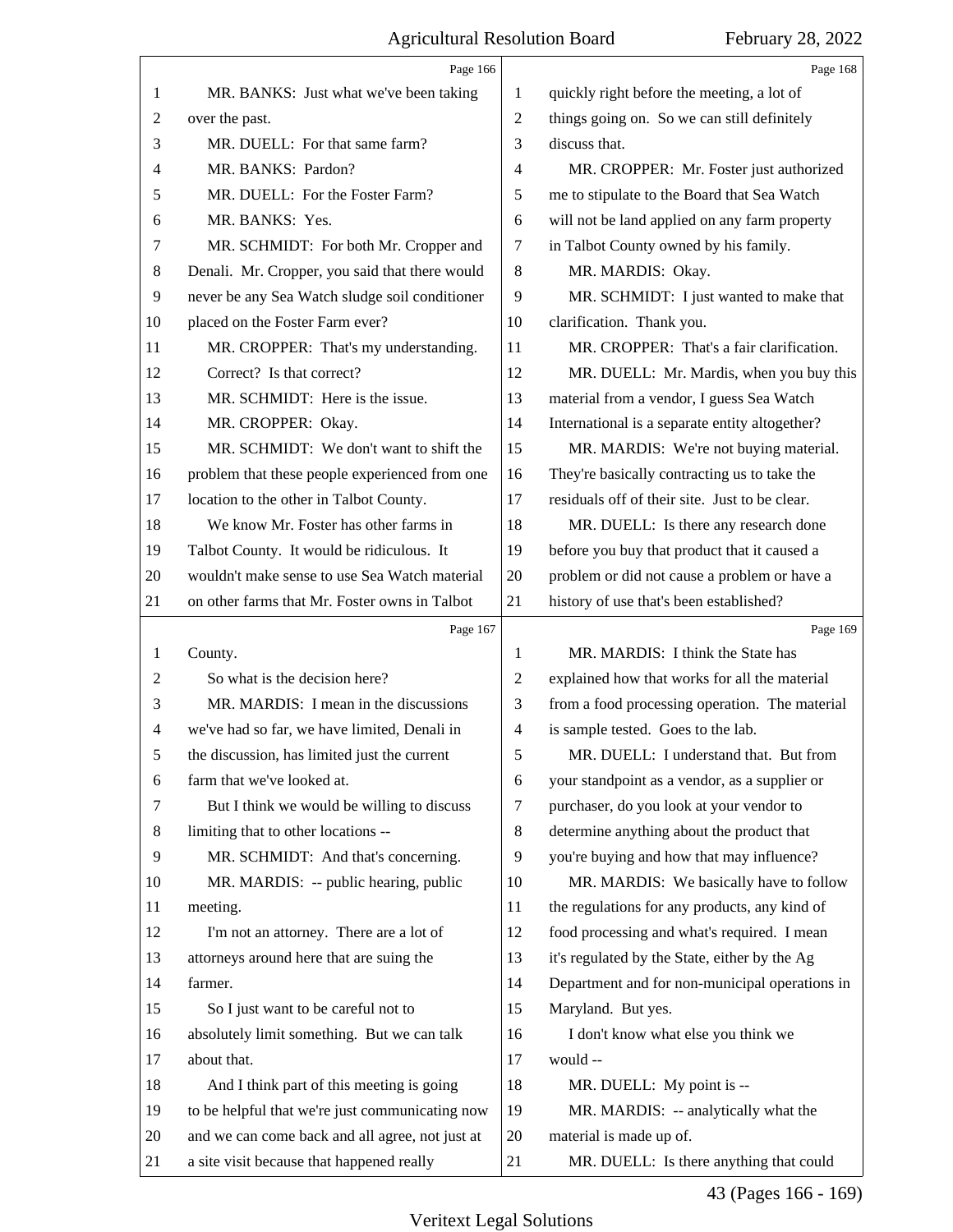<span id="page-43-0"></span>

|                | Page 170                                        |                | Page 172                                        |
|----------------|-------------------------------------------------|----------------|-------------------------------------------------|
| 1              | be done that this doesn't happen again?         | 1              | contracted from a customer to take to a farm to |
| 2              | Obviously, this was a mess-up. There was        | $\overline{c}$ | land apply, we have to follow the State         |
| 3              | a problem with it, with that material. I don't  | 3              | regulations and what's required before we can   |
| 4              | think anybody would dispute that.               | 4              | apply that.                                     |
| 5              | So is there anything that can be done on        | 5              | So that is the check we do. That's the          |
| 6              | your part when you buy this material or obtain  | 6              | check the State does. That's the process we go  |
| 7              | it?                                             | 7              | through.                                        |
| 8              | MR. CROPPER: Wait a minute. I want to           | 8              | MR. DUELL: Okay. So the basic                   |
| 9              | clarify something.                              | 9              | registration that you do with the State of      |
| 10             | I don't want the record to reflect that we      | 10             | providing samples is the extent of it.          |
| 11             | agree that there was a mess-up, because it's    | 11             | MR. HUTCHISON: How often do you pull            |
| 12             | our position land application of that Sea Watch | 12             | samples? Do you check -- how regularly do       |
| 13             | material on the Foster Farm was completely      | 13             | you --                                          |
| 14             | legal. It was properly regulated, registered,   | 14             | MR. MARDIS: For the sources. Okay. It's         |
| 15             | and authorized by a State agency. So we are     | 15             | different.                                      |
| 16             | not stipulating or agreeing that anything was   | 16             | MR. BANKS: It's different for every             |
| 17             | improper.                                       | 17             | product. It could be every quarter, it could    |
| 18             | What we are doing is recognizing that           | 18             | be a yearly sample.                             |
| 19             | there was a problem associated with this        | 19             | MR. MARDIS: At least yearly.                    |
| 20             | particular material, which was the odor being   | 20             | MR. HUTCHISON: Okay. That's what I was          |
| 21             | significantly greater than other soil           | 21             | wondering, where it's --                        |
|                | Page 171                                        |                | Page 173                                        |
| 1              | conditioners or class A biosolids, for which    | 1              | MR. MARDIS: That's -- I understand the          |
| $\overline{c}$ | we're here today and discussing a resolution.   | $\overline{2}$ | question, yes.                                  |
| 3              | But we are not stipulating and we don't         | 3              | MR. HUTCHISON: Does the State pull              |
| 4              |                                                 |                |                                                 |
|                | agree that there was a mistake or anything we   | $\overline{4}$ | samples yearly or do they just take the samples |
| 5              | did in error. So I want the record to be clear  | 5              | that they send in?                              |
| 6              | on that.                                        | 6              | MR. PHILLIPS: We just require them to --        |
| 7              | Go ahead.                                       | $\overline{7}$ | MR. MARDIS: -- we're pulling samples for        |
| 8              | MR. MARDIS: Did we answer your question?        | 8              | the State.                                      |
| 9              | MR. DUELL: Yes, please.                         | 9              | MR. PHILLIPS: -- to submit it to --             |
| 10             | MR. MARDIS: I mean would you state the          | 10             | MR. HUTCHISON: Just trying to make sure         |
| 11             | question again?                                 | 11             | everybody understands.                          |
| 12             | MR. DUELL: When you obtain material to          | 12             | MR. MARDIS: Thank you.                          |
| 13             | put on a farm, like if I'm a farmer and I want  | 13             | MR. PHILLIPS: To a certified laboratory.        |
| 14             | material put, fertilization, come and do your   | 14             | And then we get the results and we look at      |
| 15             | research or do it the same, when you go to a    | 15             | them. If I have any questions, I'll send the    |
| 16             | person that provides that nutrient, is there    | 16             | lab report over to MDE, especially with the     |
| 17             | any research that you can do on that particular | 17             | metals and the PAHs, to see if they have any    |
| 18             | product to determine what kind of history it    | 18             | issues about this being land applied or not.    |
| 19             | has?                                            | 19             | And if they do, then we don't renew it or       |
| 20             | MR. MARDIS: Okay. As I've stated over           | 20             | I don't register it.                            |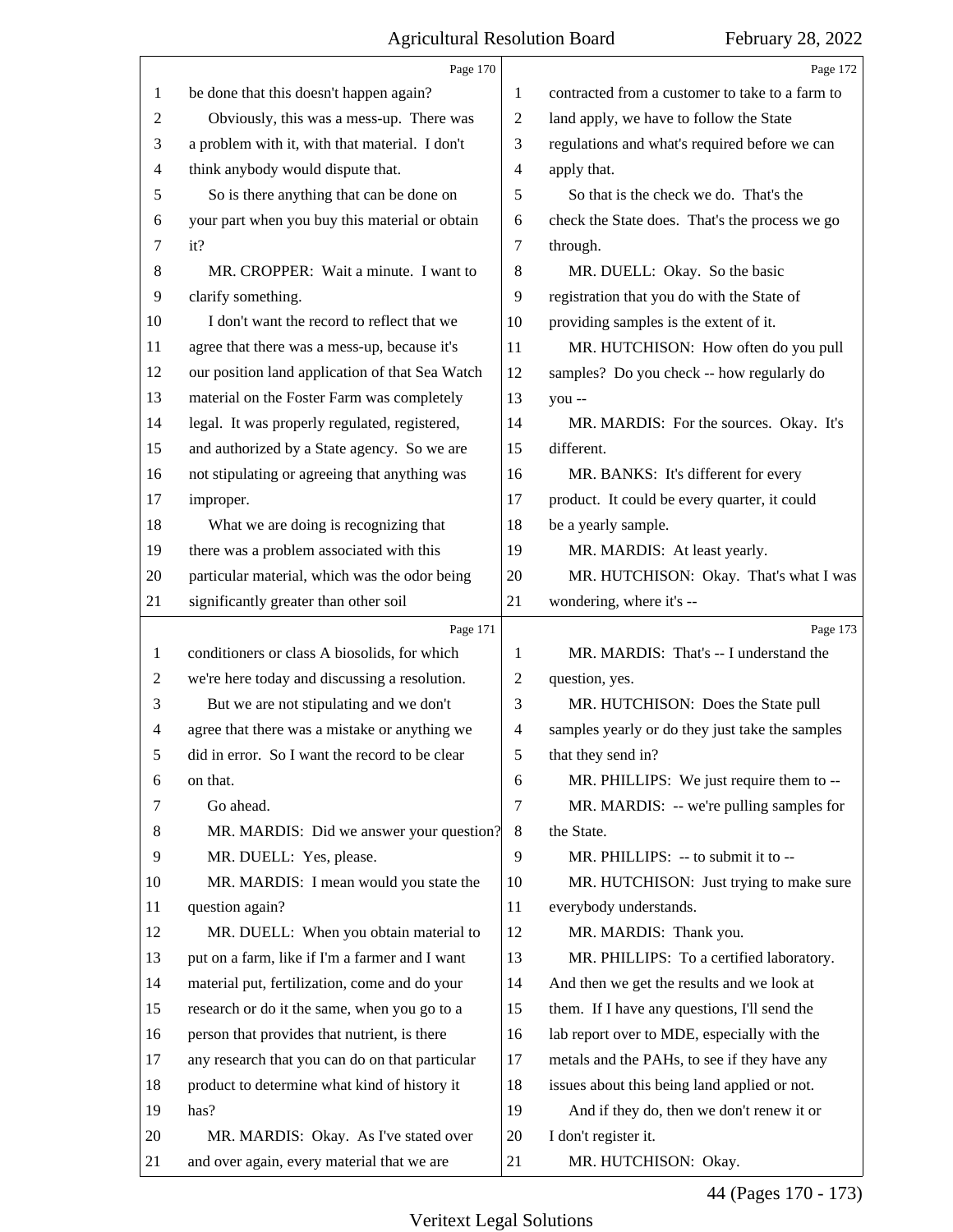<span id="page-44-0"></span>

|         | Page 174                                       |                | Page 176                                        |
|---------|------------------------------------------------|----------------|-------------------------------------------------|
| 1       | MR. GREENLEE: In Mr. Duell's question to       | 1              | situation where they may pay.                   |
| 2       | you just now, he referred to you buying the    | $\overline{2}$ | Historically some of the biosolids across       |
| 3       | product.                                       | 3              | the country, some -- if you get in Colorado,    |
| 4       | Is that true or are you paid to take the       | $\overline{4}$ | some places that are really dry and need        |
| 5       | product?                                       | 5              | material, they may be willing to pay.           |
| 6       | MR. MARDIS: Paid to remove their               | 6              | But nowhere in the food processing world        |
| 7       | residuals to I mean go to the landfill, land   | 7              | are we paying anybody to take the material.     |
| $\,8\,$ | application, digest, or yes. That's what the   | 8              | MR. GREENLEE: One gentleman characterized       |
| 9       | contract is for.                               | 9              | the waste as industrial waste.                  |
| 10      | We don't own the product. I mean we're         | 10             | How would you respond to that?                  |
| 11      | not buying the product. We're just             | 11             | MR. MARDIS: Well, for the food                  |
| 12      | transporting it for the end use of it.         | 12             | processing, all the food processing situations, |
| 13      | MR. CROPPER: But you're not paying for         | 13             | you're bringing in some food product. And it    |
| 14      | the product, you go retrieve it from the       | 14             | could be a live bird going through a process    |
| 15      | source, correct?                               | 15             | and then you're making products that go to fast |
| 16      | MR. MARDIS: We charge them by truckload        | 16             | food, restaurant, whatever. So it's all food    |
| 17      | to take the material away.                     | 17             | material that's being processed.                |
| 18      | MR. CROPPER: Correct.                          | 18             | So the waste of that that comes off of the      |
| 19      | MR. MARDIS: Or some process. Because in        | 19             | dissolved air floatation units is just some of  |
| 20      | different, different customers, we may do that | 20             | the thicker solids that have to be removed in   |
| 21      | a little bit differently.                      | 21             | order for that, the rest of the waste stream to |
|         | Page 175                                       |                | Page 177                                        |
| 1       | MR. CROPPER: But the point is you're           | 1              | go to the city for treatment and/or go to a     |
| 2       | being paid to retrieve and transport the       | $\overline{2}$ | biological treatment system.                    |
| 3       | product, you're not purchasing the product and | 3              | So it may be categorized as a poultry           |
| 4       | then transporting it?                          | $\overline{4}$ | processing plant would be an industrial type    |
| 5       | MR. HUTCHISON: You're paid to dispose of       | 5              | facility, but it's not industrial waste that    |
| 6       | the product?                                   | 6              | you would think of as something that's          |
| 7       | MR. CROPPER: Exactly.                          | 7              | hazardous waste or something like that.         |
| 8       | MR. MARDIS: Be careful about disposing         | 8              | MR. CROPPER: You consider this an               |
| 9       | of. Because when you guys, when a farmer uses  | 9              | agricultural byproduct used for agricultural    |
| 10      | it for fertilizer, it's the end use.           | 10             | purposes and, therefore, is not industrial      |
| 11      | But you're right, for the end process.         | 11             | waste?                                          |
| 12      | MR. CROPPER: I'm trying to answer your         | 12             | MR. MARDIS: No. Although the process may        |
| 13      | question (inaudible).                          | 13             | be industrial, SIC code, still the waste        |
| 14      | MR. GREENLEE: The follow-up to that.           | 14             | material is food products are going through.    |
| 15      | Does the farmer pay for it?                    | 15             | It's all food.                                  |
| 16      | MR. MARDIS: No. I just want to make            | 16             | MR. CROPPER: Right.                             |
| 17      | sure. In Maryland, no.                         | 17             | MR. GREENLEE: Is that correct? It does          |
| 18      |                                                |                |                                                 |
|         | MR. BANKS: Does not pay for it.                | 18             | have an industrial SIC code?                    |
| 19      | MR. MARDIS: No. I mean most of the time        | 19             | MR. MARDIS: They have an SIC code, yes.         |
| 20      | we never do that. But there are some states    | 20             | The processing plants do, processing plants,    |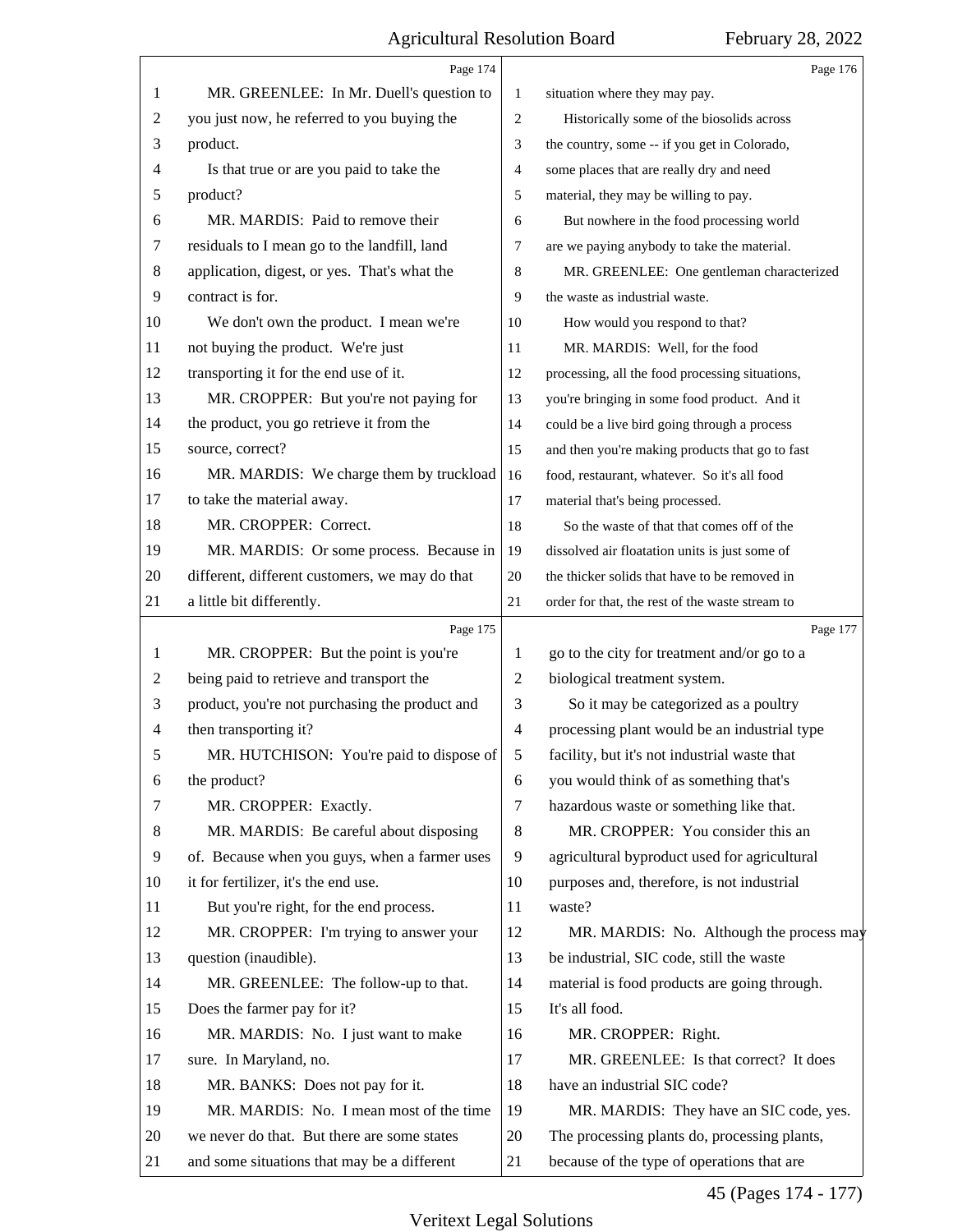<span id="page-45-0"></span>

|                | Page 178                                        |                | Page 180                                        |
|----------------|-------------------------------------------------|----------------|-------------------------------------------------|
| 1              | going on there.                                 | 1              | obligations to the community.                   |
| $\overline{2}$ | That not really has anything to do with         | $\mathfrak{2}$ | But what it's recognizing is that under         |
| 3              | the wastewater part of it, which is the actual  | 3              | other circumstances, circumstances other than   |
| $\overline{4}$ | process.                                        | $\overline{4}$ | generally-accepted agricultural practices that  |
| 5              | MR. GREENLEE: Understood.                       | 5              | meet this definition, the Health Department     |
| 6              | MR. MARDIS: Is my understanding.                | 6              | continues to have its role. But there is an     |
| 7              | MR. DUELL: Mr. Cropper, when you read           | 7              | exception carved out of that if you meet the    |
| 8              | chapter 128-1B and put it on the record, you    | 8              | provisions of this law as regarding             |
| 9              | omitted the last sentence of that ordinance.    | 9              | generally-accepted agricultural practices, or   |
| 10             | And I'll read it to go on the record.           | 10             | else there would be no reason to have the law.  |
| 11             | This chapter shall not in any way restrict      | 11             | If the Health Department, in reliance upon      |
| 12             | or impede the authority of the State or county  | 12             | that sentence. Again, I'll read it.             |
| 13             | to protect public health, safety, welfare.      | 13             | This chapter shall not in any way restrict      |
| 14             | Do you think welfare applies to this case       | 14             | or impede the authority of the State or county  |
| 15             | based on the testimony we heard here today?     | 15             | to protect the public health, safety, or        |
| 16             | MR. CROPPER: I do not think that sentence       | 16             | welfare.                                        |
| 17             | eliminates the prior sentences.                 | 17             | To me, that's a perfectly appropriate           |
| 18             | And the way you and I have had some             | 18             | statement to make. This law is not intended to  |
| 19             | discussions about this, I believe you are       | 19             | deprive State or local agencies from their      |
| 20             | interpreting that sentence as replacing the     | 20             | authority.                                      |
| 21             | first two.                                      | 21             | What it's saying is, however, there are         |
|                |                                                 |                |                                                 |
|                | Page 179                                        |                | Page 181                                        |
| 1              | And I don't agree with that at all because      | 1              | circumstances under which farmers have          |
| 2              | there would be no reason to have the first two  | 2              | protection. This is one of those provisions,    |
| 3              | if that's a proper interpretation of that       | 3              | and it's been specifically defined.             |
| $\overline{4}$ | sentence.                                       | $\overline{4}$ | MR. DUELL: Mr. Chairman, I would ask our        |
| 5              | What I believe is the whole purpose of the      | 5              | counsel to research this.                       |
| 6              | Right to Farm law and as it's written is for    | 6              | MR. YOUNG: Sure.                                |
| 7              | this very exact situation.                      | 7              | MR. GREENLEE: Let's go out to 2023 and          |
| 8              | But what that law doesn't do is deprive         | 8              | beyond. How do we solve some of these ongoing   |
| 9              | the Health Department from its general          | 9              | problems?                                       |
| 10             | responsibilities and obligations. But the       | 10             | MR. MARDIS: Yeah. Go ahead.                     |
| 11             | Right to Farm law and where it says if we're    | 11             | MR. CROPPER: I think the Fosters and            |
| 12             | dealing with a generally-accepted agricultural  | 12             | Denali are confident, because it's been         |
| 13             | practice as recommended and/or legally approved | 13             | certainly represented to me and I'll represent  |
| 14             | by the Maryland Department of Agriculture, the  | 14             | to the Board, that they never had complaints on |
| 15             | United States Department of Agriculture, or     | 15             | this farm, correct me if I'm wrong, until Sea   |
| 16             | other State and federal agencies, there is an   | 16             | Watch was land applied.                         |
| 17             | exception to the general rule that has been     | 17             | Is that right?                                  |
| 18             | statutorily created for generally-accepted      | 18             | MR. BANKS: Correct.                             |
| 19             | agricultural practices.                         | 19             | MR. CROPPER: So Sea Watch was the               |
| 20             | It doesn't deprive the Health Department,       | 20             | problem. And there have been land applications  |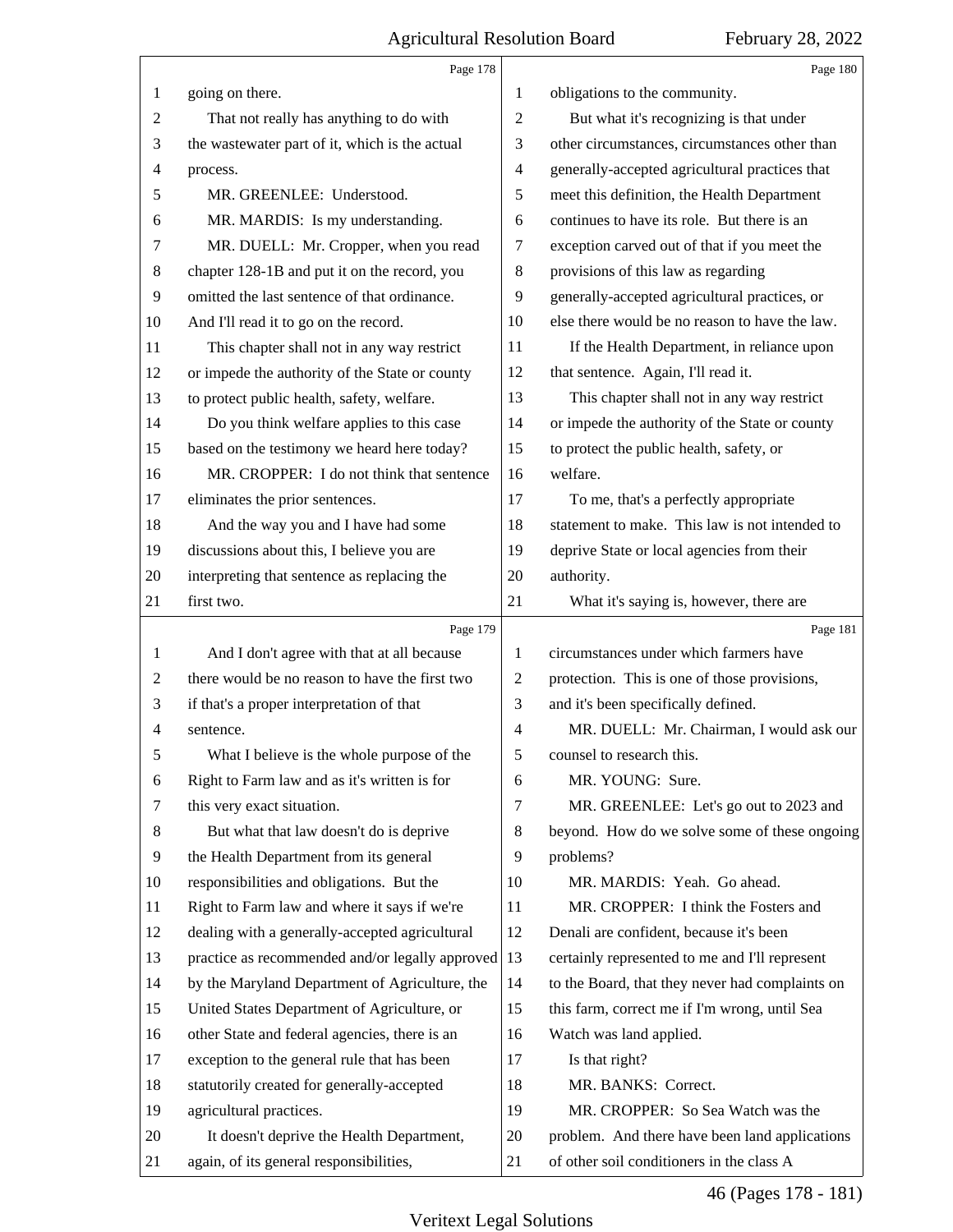<span id="page-46-0"></span>

|                          | Page 182                                        |                | Page 184                                        |
|--------------------------|-------------------------------------------------|----------------|-------------------------------------------------|
| 1                        | biosolids well prior to the Sea Watch.          | 1              | is a party, they were a complainant, they filed |
| 2                        | So I think there's a certain level of           | $\overline{2}$ | a complaint. They have the opportunity to ask   |
| 3                        | confidence, quite candidly, that without Sea    | 3              | questions.                                      |
| $\overline{\mathcal{A}}$ | Watch being land applied on this farm, you're   | 4              | So if he has a question and he is a             |
| 5                        | not going to receive any more complaints        | 5              | complainant, you can entertain that.            |
| 6                        | because the level of odor that was experienced  | 6              | I don't think we want to go down the road       |
| 7                        | previously was not enough to cause anybody, to  | 7              | of everybody in the audience asking questions.  |
| 8                        | our knowledge, to note a complaint.             | $\,8\,$        | MR. HUTCHISON: He signed one of the             |
| 9                        | And I know those material, similar              | 9              | original letters?                               |
| 10                       | materials have been used on other properties    | 10             | MR. YOUNG: Yes.                                 |
| 11                       | throughout the State of Maryland, again,        | 11             | MR. JOHN FOSTER: I'm John Foster. I live        |
| 12                       | without complaints.                             | 12             | right across the road.                          |
| 13                       | Is that correct?                                | 13             | I can promise you in March when they            |
| 14                       | MR. BANKS: Correct.                             | 14             | spread that stuff, it stank and it burnt my     |
| 15                       | MR. CROPPER: So I think we're really            | 15             | nose and it burnt my lips and mouth and throat. |
| 16                       | dealing with a unique situation here because of | 16             | And the whole time, all summer. Not just a      |
| 17                       | that particular product.                        | 17             | little bit.                                     |
| 18                       | So I don't know if that answers your            | 18             | When it rained, it activated it, it stank,      |
| 19                       | question. But the fact that there's not going   | 19             | and it got worse. At night when it got dark,    |
| 20                       | to be that product on any of the Foster Farms   | 20             | the dew set in, it got worse. When they         |
| 21                       | from 2003 (sic.) on, I would just say we're     | 21             | stockpiled it over there, it stank and it       |
|                          | Page 183                                        |                | Page 185                                        |
|                          |                                                 |                |                                                 |
| 1                        | optimistically, cautiously optimistic that you  | 1              | burned our noses.                               |
| 2                        | won't receive any more complaints of the nature | 2              | And everybody in this room will tell you        |
| 3                        | that you heard described here today because I   | 3              | that it burnt and it was bad.                   |
| 4                        | think if those other materials, those other two | 4              | And I live at 475 right across the street,      |
| 5                        | soil conditioners and the biosolids, were of    | 5              | Koogler Road.                                   |
| 6                        | equal or even similar characteristics, I think  | 6              | MR. YOUNG: Chairman, there's one other          |
| 7                        | we would have heard about it in light of the    | 7              | individual in the back.                         |
| 8                        | testimony you've heard today.                   | 8              | MR. HUTCHISON: I was going to wait and          |
| 9                        | A lot of the people that testified here         | 9              | see if they wanted to say something first.      |
| 10                       | today, complainants live in extremely close     | 10             | MR. CROPPER: Mr. Banks, just provide the        |
| 11                       | proximity to this property. And I think that's  | 11             | Board with the same information you provided me |
| 12                       | very telling, the fact that there weren't prior | 12             | with regard to some of the material that was    |
| 13                       | complaints until the Sea Watch was applied.     | 13             | stored at the farm.                             |
| 14                       | Some of these complainants live right           | 14             | MR. BANKS: The material that's stored           |
| 15                       | across the street (inaudible) neighbor. So it   | 15             | there now does not have Sea Watch in it.        |
| 16                       | would have been of great concern is my thought. | 16             | And while I was there with Mr. Duell and        |
| 17                       | SPEAKER: Can somebody add something to          | 17             | Mr. Schmidt, we actually went into the piles.   |
| 18                       | that comment they just made?                    | 18             | I actually grabbed it with my hands to let them |
| 19                       | MR. YOUNG: Chairman, the ordinance does         | 19             | smell to see what they could smell or what they |
| 20                       | permit parties to cross examine witnesses.      | 20             | thought it smelled like.                        |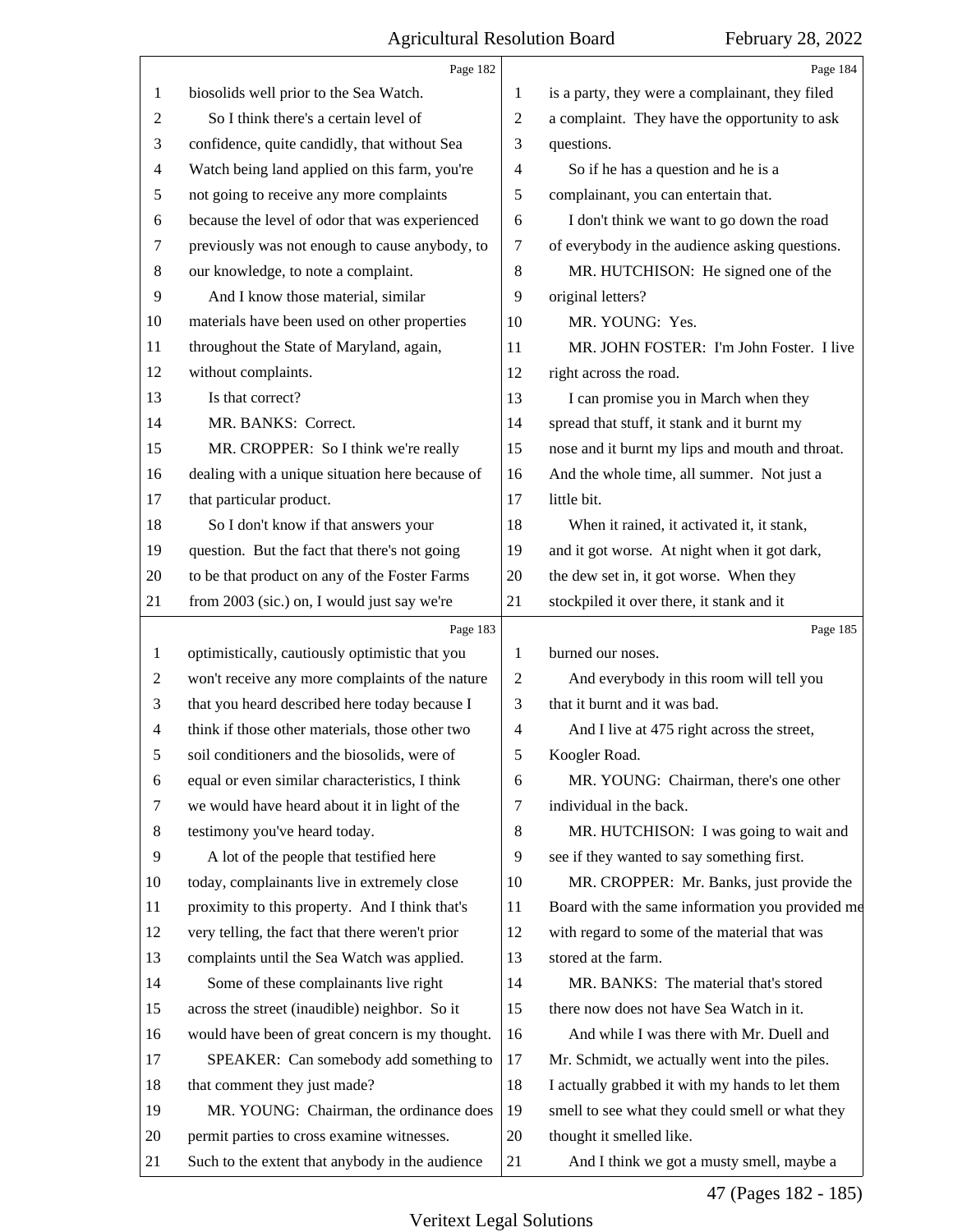<span id="page-47-0"></span>

|                | Page 186                                        |                | Page 188                                        |
|----------------|-------------------------------------------------|----------------|-------------------------------------------------|
| $\mathbf{1}$   | dirt smell off of it. And that was I mean we    | 1              | MR. CROPPER: Thank you.                         |
| 2              | were literally nose from the pile in my hands.  | $\sqrt{2}$     | MR. SCHMIDT: And that's right at the --         |
| 3              | MR. CROPPER: Do you concur with that?           | 3              | MR. CROPPER: Right. That's right --             |
| 4              | MR. DUELL: That's correct.                      | 4              | MR. SCHMIDT: -- sludge. Yes, sir.               |
| 5              | MR. CROPPER: Okay.                              | 5              | MR. CROPPER: Thank you.                         |
| 6              | MR. SCHMIDT: I would say that's correct.        | 6              | MR. HUTCHISON: Sir, you had a question.         |
| $\tau$         | There was a faint odor to it, but it was not    | 7              | MR. BURCH: Yeah. Michael Burch. A               |
| 8              | offensive in my opinion.                        | 8              | question. How can they determine or guaranty    |
| 9              | MR. MARDIS: Okay.                               | 9              | that the chicken processing is not part of the  |
| 10             | MR. CROPPER: Okay. Thank you.                   | 10             | problem?                                        |
| 11             | MR. HUTCHISON: Somewhere in one of them         | 11             | And from what I understand, I think Chris       |
| 12             | reports I read that.                            | 12             | Banks told him is when they mix the two         |
| 13             | MR. BANKS: It was just a reference              | 13             | products together, they believe that that was   |
| 14             | without sea Watch, what you would smell.        | 14             | the problem that started like a chemical        |
| 15             | MR. HUTCHISON: One of the reports, they         | 15             | reaction or something that caused this. Is      |
| 16             | did note that it didn't smell offensive.        | 16             | that correct?                                   |
| 17             | MR. SCHMIDT: I would like to note that          | 17             | MR. BANKS: I think what I was explaining        |
| 18             | that also included examining the class A        | 18             | to you, how we store. You have a pile here      |
| 19             | biosolids as well.                              | 19             | with certain product, you have a pile here with |
| 20             | MR. CROPPER: Right.                             | 20             | certain product, and a pile here.               |
| 21             | MR. SCHMIDT: We looked at both materials.       | 21             | You take it. Of course, as we dump, we          |
|                |                                                 |                |                                                 |
|                | Page 187                                        |                | Page 189                                        |
| 1              | Very little there.                              | 1              | pile it up to make room. So you're pushing      |
| 2              | MR. CROPPER: I'm going to ask because I         | $\overline{c}$ | that product into this product.                 |
| 3              | don't know. Was there a difference between the  | 3              | But due to how long I worked with Sea           |
| $\overline{4}$ | materials? Even though the odor wasn't great,   | $\overline{4}$ | Watch, I think I explained to you or was it     |
| 5              | how much -- how did the smells differ to you    | 5              | Mr. Duell that I can determine the smell from   |
| 6              | between the materials? Because I'm going to be  | 6              | the Sea Watch clam waste compared to the DAF    |
| 7              | honest, I never smelled it.                     | 7              | from Mountaire or Valley or Harvesting because  |
| 8              | So go ahead.                                    | $\,8\,$        | it is a distinct odor. It is very -- from Sea   |
| 9              | MR. SCHMIDT: You know, everybody's              | 9              | Watch to that.                                  |
| 10             | description of odors and their ability to smell | 10             | MR. BURCH: Thank you. I have one other          |
| 11             | things are different.                           | 11             | question for the State as well that approves    |
| 12             | To me, the class A biosolids did have a         | 12             | the product.                                    |
| 13             | slight almost ammonia type of an odor, very     | 13             | Before the State approves the product, is       |
| 14             | faint. And it was a little different than the   | 14             | the odor impact on the community considered     |
| 15             | industrial sludge sources in the other bunker.  | 15             | before it's approved for application on land?   |
| 16             | And it's my understanding that that was from    | 16             | MR. PHILLIPS: No. We have no regulation         |
| 17             | Mountaire and Valley Protein.                   | 17             | ordinance in the statute.                       |
| 18             | MR. CROPPER: Okay.                              | 18             | MR. BURCH: Should it be, though? Should         |
| 19             | MR. SCHMIDT: That had a very faint odor         | 19             | it be considered?                               |
| 20             | to it. But again, in my opinion, it was not     | 20             | MR. PHILLIPS: I'm not going to offer an         |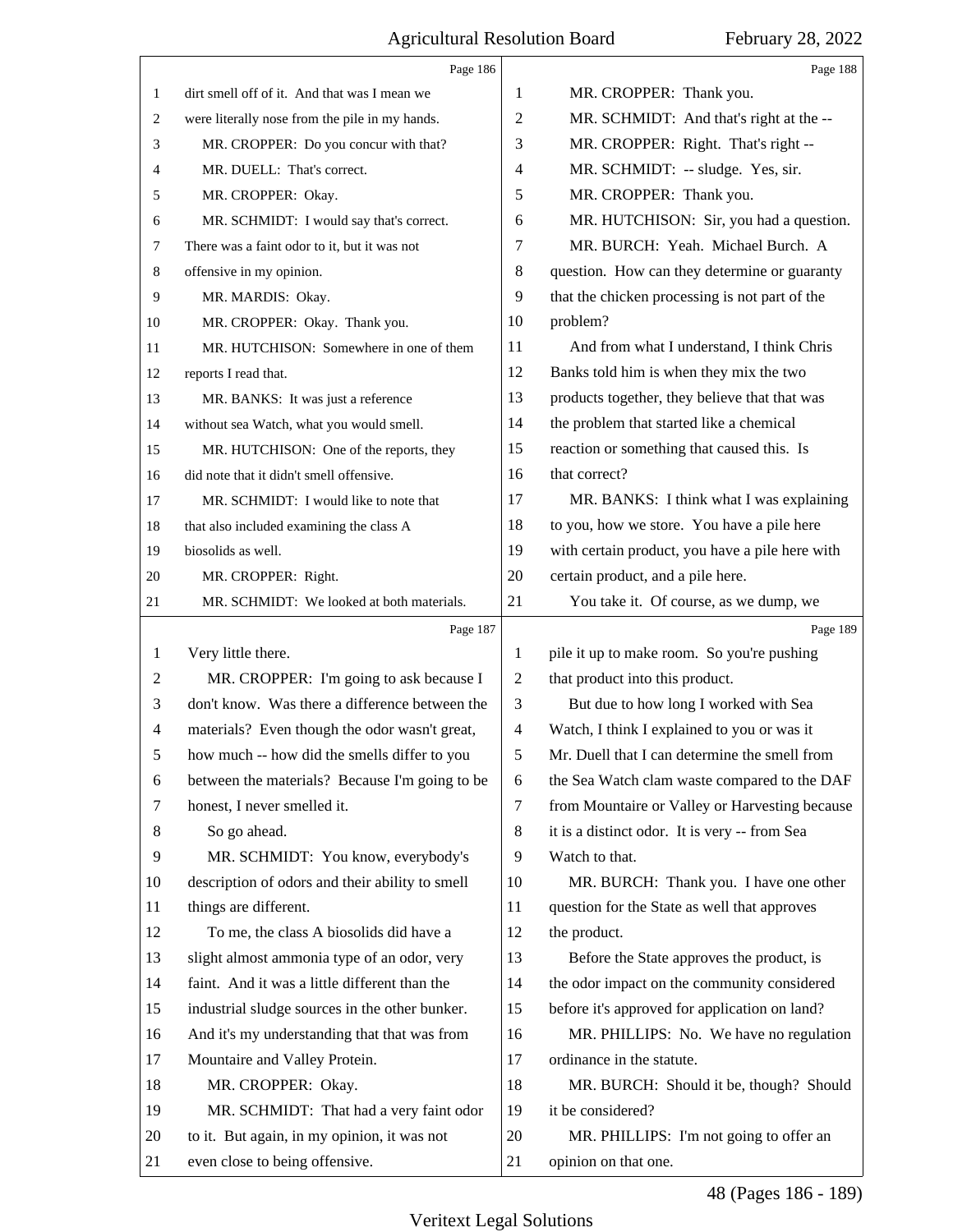<span id="page-48-0"></span>

|                | Page 190                                        |                | Page 192                                        |
|----------------|-------------------------------------------------|----------------|-------------------------------------------------|
| 1              | MR. BURCH: And the last thing I have is I       | 1              | And a lot of the analysis is used for the       |
| $\overline{c}$ | asked one of the questions for the gentleman    | $\overline{2}$ | pan calculation for the nutrient management     |
| 3              | from MDE about the biosolids and inhalation     | 3              | plan, looking at MPK. So this is for            |
| 4              | concerns in their report, that it should not be | $\overline{4}$ | beneficial use as fertilizer. So that's what    |
| 5              | ingested or inhaled. And he wasn't aware of     | 5              | really the source is.                           |
| 6              | that.                                           | 6              | So that's what we regulatorily are trying       |
| 7              | And I think that -- should it be applied        | 7              | to make sure we stay within the nutrients that  |
| 8              | in the wind (inaudible) inhalation concerns for | 8              | the crops is going to yield and all that.       |
| 9              | that? I think that's something we should all    | 9              | That's what we're looking at.                   |
| 10             | know about before it's used. Do you know what   | 10             | MR. SCHMIDT: I understand.                      |
| 11             | I mean? Does that make sense?                   | 11             | MR. MARDIS: I understand what you're            |
| 12             | I mean it's in their report that says it        | 12             | asking. I always just have to flip it back to   |
| 13             | shouldn't be ingested or inhaled. Why should    | 13             | that what they require for us to do, that's     |
| 14             | it not be inhaled or what are the health        | 14             | what we do, that's what we do.                  |
| 15             | impacts if it is inhaled? Thank you.            | 15             | MR. PHILLIPS: It would take a tremendous        |
| 16             | MR. HUTCHISON: Anything we need to ask? 16      |                | amount of effort to categorize or even          |
| 17             | MR. SCHMIDT: I have one question. You           | 17             | characterize a product say that they pump out   |
| 18             | heard concerns about assurances of the material | 18             | on one day. What if something changes in the    |
| 19             | that's been tested and registered through the   | 19             | plant on the second day? There's no way to do   |
| 20             | Department of Ag actually being the same        | 20             | that, not effectively, because what parameters  |
| 21             | material that's arriving at the farm and being  | 21             | would I look at, other than what we're required |
|                |                                                 |                |                                                 |
|                | Page 191                                        |                | Page 193                                        |
| 1              | land applied.                                   | 1              | to do. MPK, heavy metals, PAHs.                 |
| $\overline{c}$ | So we heard the process that when Denali        | $\overline{2}$ | And then to go there and sample it,             |
| 3              | wishes to register one of these materials       | 3              | because if it's been rained on, it's changed    |
| $\overline{4}$ | through the Department of Ag, samples of that   | $\overline{4}$ | because that rain is going to leech out water   |
| 5              | material are collected from the sources, they   | 5              | solubles. Or it could dilute it if it's held    |
| 6              | are analyzed by a lab, the lab submits lab      | 6              | in a lagoon.                                    |
| 7              | data, which Department of Ag State chemist      | 7              | MR. SCHMIDT: I understand what you're           |
| 8              | reviews.                                        | 8              | saying about that there could be some changes   |
| 9              | Are there any assurances that what has          | 9              | due to those kind of conditions.                |
| 10             | been tested and what has been registered is     | 10             | But I think the assurances that I think         |
| 11             | actually what arrives at the site and is land   | 11             | would be good for all of us would be to know    |
| 12             | applied?                                        | 12             | what is actually received at the site for land  |
| 13             | And in other words, are there any               | 13             | application is what was tested. And the only    |
| 14             | verification sampling that's done by Department | 14             | way of really I think doing that, and you're    |
| 15             | of Ag or Denali? And if not, could there be?    | 15             | right, it is sort of a regulatory question, but |
| 16             | MR. MARDIS: I mean you're asking a              | 16             | could there be verification sampling of the     |
| 17             | regulatory question. So can you guys take on    | 17             | material that is received at the site compared  |
| 18             | that question?                                  | 18             | to what was actually tested to get it           |
| 19             | I mean we're required to do the samples at      | 19             | registered?                                     |
| 20             | the sources, submit it to the laboratories for  | 20             | That's my question.                             |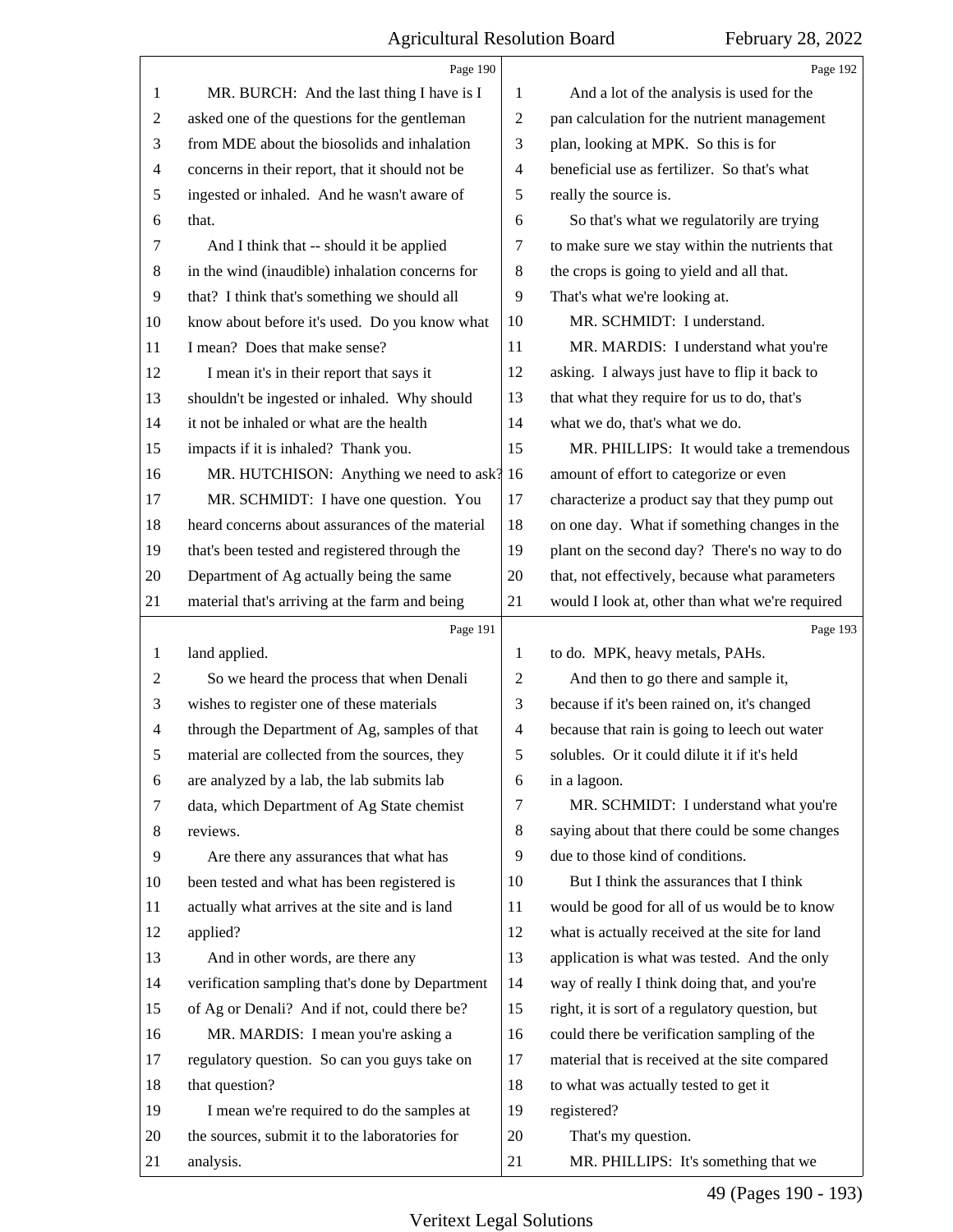<span id="page-49-0"></span>

|                | Page 194                                        |                | Page 196                                       |
|----------------|-------------------------------------------------|----------------|------------------------------------------------|
| 1              | could look at.                                  | 1              | things affect a product. Do they not?          |
| 2              | MR. SCHMIDT: Okay.                              | 2              | I can ask Chris that.                          |
| 3              | MR. PHILLIPS: But from cost wise, it's          | 3              | MR. BANKS: It's piled up in the trench.        |
| 4              | going to being extremely prohibitive.           | 4              | Of course, you have the sun on top of it.      |
| 5              | MS. LEWIS: I just have four questions           | 5              | You'll create a crust.                         |
| 6              | here.                                           | 6              | If it rains, if there's any indentations,      |
| 7              | MR. SCHMIDT: Appreciate it.                     | 7              | of course, the water will sit on top of the    |
| 8              | MS. LEWIS: Number one. Currently, right         | 8              | product.                                       |
| 9              | now, we have smells and we have flies. I        | 9              | But I'm not an expert on it, but I can --      |
| 10             | understood you were out there the other day.    | 10             | sometimes you leave nutrients on it, yes, due  |
| 11             | It rained two days after that. The very         | 11             | to the wind, due to the rain, due to the sun.  |
| 12             | morning, about 48 hours after you left, as soon | 12             | MS. LEWIS: I now have nine months              |
| 13             | as I walked out the door, I could smell it.     | 13             | experience. And I can tell you that these are  |
| 14             | And yes, I agree it is literally a              | 14             | all factors.                                   |
| 15             | latrine. Smells like the bathroom at summer     | 15             | MR. GREENLEE: Before you go to the next        |
| 16             | camp when you were a kid. And that's the air    | 16             | question, is that related to class A solids as |
| 17             | we currently have.                              | 17             | well as the Sea Watch or is that specific to   |
| 18             | The flies right now are extremely bad.          | 18             | Sea Watch?                                     |
| 19             | This is not a time of year for flies. It's not  | 19             | MS. LEWIS: My question on the chemical         |
| 20             | just regular flies. It's midges. I don't know   | 20             | change was more so the Sea Watch.              |
| 21             | if anybody knows what midges are. Midges are    | 21             | I'm not aware that the class A biosolids       |
|                |                                                 |                |                                                |
|                | Page 195                                        |                | Page 197                                       |
| $\mathbf{1}$   | these tiny little things that you find at       | 1              | technically would do that.                     |
| $\overline{c}$ | wastewater treatment plants.                    | $\overline{2}$ | What they do is they smell. And the            |
| 3              | I have 20 years? experience with wastewater     | 3              | wetter they are, the more they smell. The more |
| 4              | treatment plants, and I recognize the bugs.     | 4              | the wind carries them, the more we're going to |
| 5              | Currently our house is covered in them;         | 5              | receive the smell.                             |
| 6              | the windows, the doors, the vehicles.           | 6              | I would imagine the flies, the midges,         |
| 7              | What I want to know (inaudible), if you         | 7              | those are related to class A biosolids.        |
| 8              | could answer, and from Denali is does the       | 8              | MR. HUTCHISON: Thank you.                      |
| 9              | components, the Valley Protein especially, is   | 9              | MS. LEWIS: Does the farmer get paid to         |
| 10             | that changed when it rains and when it's hot?   | 10             | receive this product? And that would be        |
| 11             | So if I was to put that component in water      | 11             | addressed to Denali.                           |
| 12             | and let it sit in the sun for days on end at 90 | 12             | MR. CROPPER: (Inaudible) farmer gets paid      |
| 13             | degrees, does it chemically change? Is it       | 13             | to receive the product. And I think you said   |
| 14             | still the safe product that was left there?     | 14             | earlier they do not. Is that correct?          |
| 15             | Fermenting is the word we all can think         | 15             | MR. BANKS: (Inaudible).                        |
| 16             | of. Does that not happen?                       | 16             | MR. CROPPER: So state for the record what      |
| 17             | MR. PHILLIPS: It's really outside of my         | 17             | you just told me.                              |
| 18             | area of expertise.                              | 18             | MR. BANKS: During the fall time of the         |
| 19             | MS. LEWIS: That's fine. That's a                | 19             | year, I will approach farmers. And when we     |
| 20             | question for everyone.                          | 20             | apply the product, I will offer them a buyout  |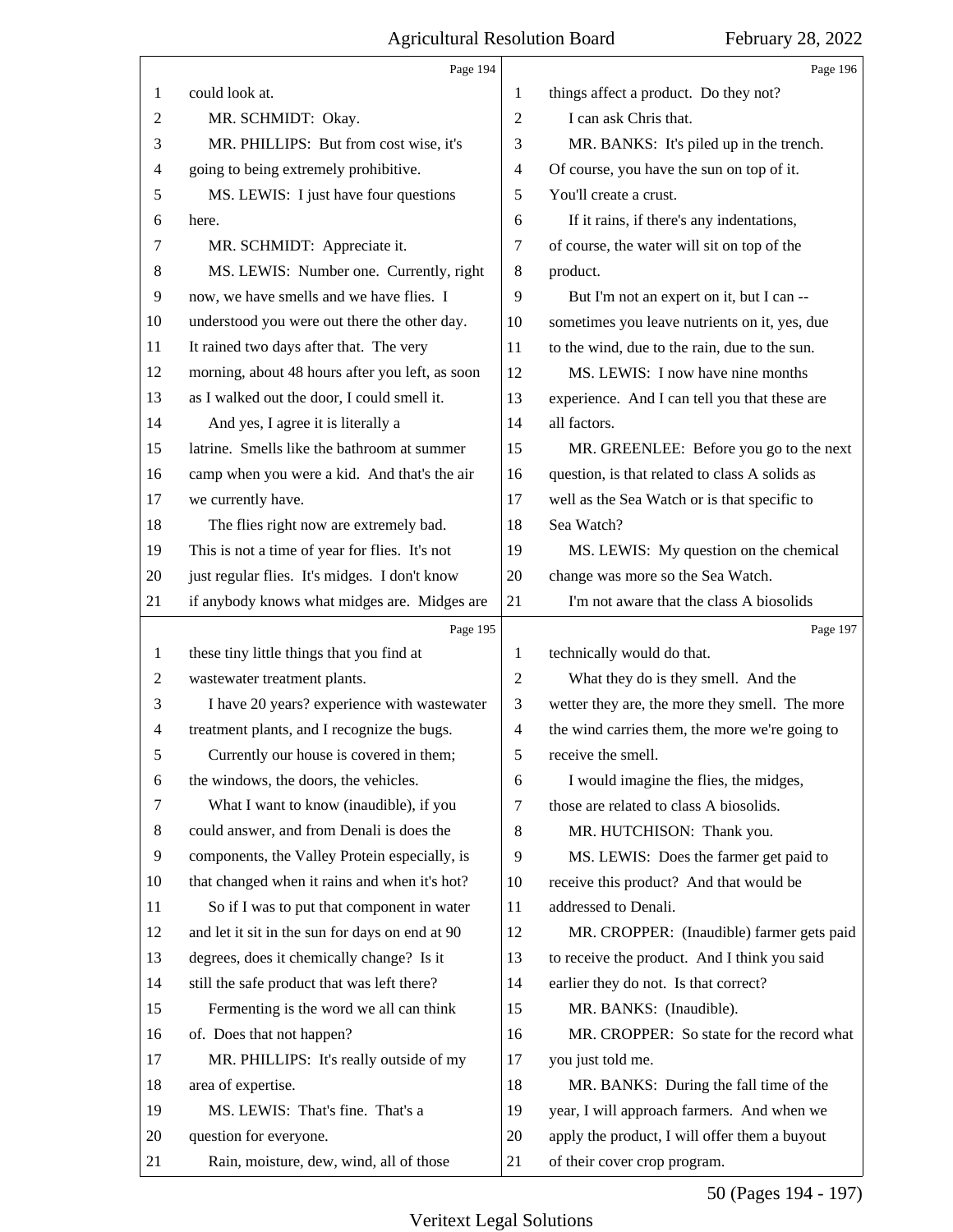<span id="page-50-0"></span>

|                | Page 198                                        |                          | Page 200                                        |
|----------------|-------------------------------------------------|--------------------------|-------------------------------------------------|
| 1              | MR. CROPPER: Which means what?                  | 1                        | farmer in this case?                            |
| $\overline{c}$ | MR. BANKS: The State's, I'll just throw         | $\mathbf{2}$             | MR. BANKS: The farmer can, whatever the         |
| 3              | numbers out, the State is paying them \$75 to   | 3                        | State allows that year for cover crop, they can |
| 4              | plant their cover crop.                         | $\overline{\mathcal{A}}$ | go through and plant their cover crop and       |
| 5              | I'll give them the same amount of money or      | $\sqrt{5}$               | receive a certain amount of money from the      |
| 6              | more to buy them out of their cover crop. That  | 6                        | State of Maryland for planting a cover crop.    |
| 7              | way we can land apply the MPK or the sludge.    | 7                        | MS. LEWIS: But not in this case?                |
| 8              | MR. HUTCHISON: Clarify that a little bit.       | $\,8\,$                  | MR. BANKS: Pardon me?                           |
| 9              | If we put cover crop, farmers put cover crops   | 9                        | MS. LEWIS: They can't receive money for         |
| 10             | out, they cannot put nutrients on them.         | 10                       | this cover crop.                                |
| 11             | So what he's doing is there's still             | 11                       | MR. BANKS: That's why I buy them out.           |
| 12             | probably putting the cover crop out to take up  | 12                       | MS. LEWIS: I understand that. It's okay.        |
| 13             | the nutrients they applied. But the farmer,     | 13                       | Done asking the question.                       |
| 14             | once he puts out there, he's no longer eligible | 14                       | For Denali, do you experience problems any      |
| 15             | for that.                                       | 15                       | place in this country with the smell of chicken |
| 16             | So they're basically making sure the            | 16                       | byproducts from processing plants being placed  |
| 17             | farmer is not losing money on the deal by --    | 17                       | on farms?                                       |
| 18             | MR. BANKS: That's correct.                      | 18                       | MR. MARDIS: At times --                         |
| 19             | MR. HUTCHISON: Is the way I understand          | 19                       | MS. LEWIS: In the last two to three             |
| 20             | it.                                             | 20                       | years.                                          |
| 21             | MR. BANKS: That is correct.                     | 21                       | MR. BANKS: At times during certain              |
|                |                                                 |                          |                                                 |
|                | Page 199                                        |                          | Page 201                                        |
| 1              | MR. DOTTERER: It's more like they're not        | 1                        | weather conditions when the land application of |
| 2              | eligible for the State's cover crop program     | $\overline{c}$           | any fertilizer on a farm site, you have the     |
| 3              | because it's an imported product. It wasn't     | 3                        | potential to have odor complaints. You can      |
| 4              | produced on the farm.                           | $\overline{\mathcal{A}}$ | have some odors that may get off the property   |
| 5              | So since they're not eligible for the           | 5                        | line, yes.                                      |
| 6              | State's cover crop (inaudible), at that point   | 6                        | MS. LEWIS: But you've not experienced           |
| 7              | they'd have to make up that difference.         | 7                        | problems of this nature where people are in     |
| 8              | MS. LEWIS: Is the farmer paid to allow          | $\,8\,$                  | meetings like this?                             |
| 9              | for storage of this product?                    | 9                        | MR. BANKS: I don't think to this extent         |
| 10             | MR. MARDIS: It's not from the storage,          | 10                       | because this goes back to the product we're     |
| 11             | no. Not from just storage.                      | 11                       | talking about, the issue, that's very usual.    |
| 12             | MS. LEWIS: Does the farmer receive any          | 12                       | MR. CROPPER: But you're not going to say        |
| 13             | financial benefit?                              | 13                       | for the record --                               |
| 14             | I'm just trying to ask the question.            | 14                       | MR. MARDIS: No.                                 |
| 15             | MR. MARDIS: That's what (inaudible).            | 15                       | MR. CROPPER: -- that Denali has never           |
| 16             | That was the --                                 | 16                       | received complaints after land applying either  |
| 17             | MS. LEWIS: So their only financial              | 17                       | a soil conditioner or a class A biosolids on    |
| 18             | benefit is the offset of cover crop funding?    | 18                       | any property anywhere? We are not saying that?  |
| 19             | MR. BANKS: Cover crop funding? I would          | 19                       | MS. LEWIS: Specifically chicken was my          |
| 20             | say (inaudible) them out of their cover crop.   | 20                       | question.                                       |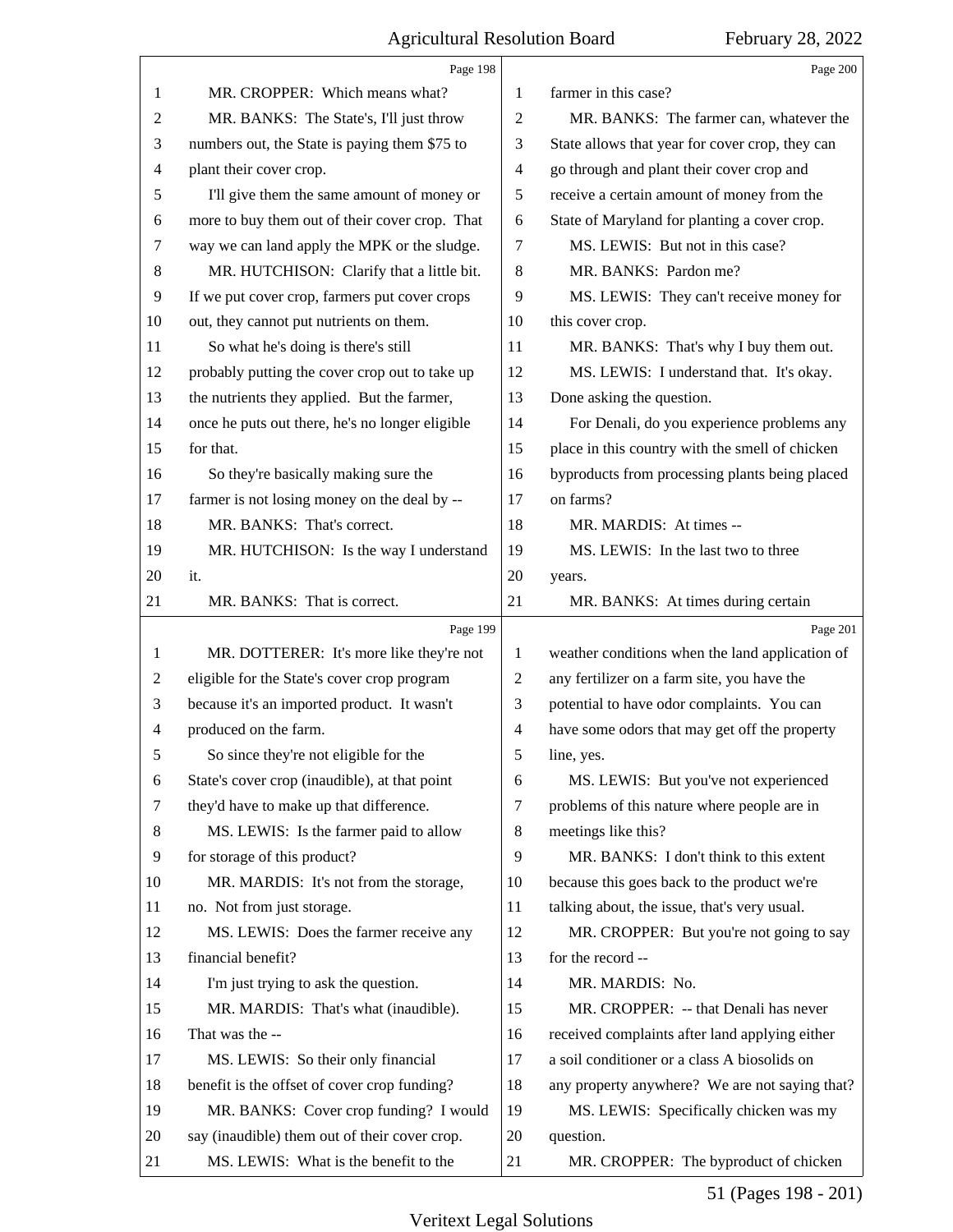<span id="page-51-0"></span>

|                | Page 202                                        |                | Page 204                                        |
|----------------|-------------------------------------------------|----------------|-------------------------------------------------|
| 1              | processing, basically DAF material. There have  | 1              | MR. CROPPER: Between the storage and the        |
| 2              | certainly been complaints at times about DAF    | $\overline{2}$ | land application?                               |
| 3              | material being land applied on some properties. | 3              | MS. LEWIS: Yes. No. The storage.                |
| 4              | That's a fair statement, correct?               | 4              | In general, this product is being stored        |
| 5              | MR. MARDIS: If the weather, under certain       | 5              | year-round, give or take 15 to 30 days?         |
| 6              | weather conditions.                             | 6              | MR. BANKS: (Inaudible) in June. Spread          |
| 7              | From the description that some of the           | 7              | it in September is (inaudible) 90 days.         |
| 8              | folks talk about the windy conditions,          | 8              | MS. LEWIS: There's product sitting there        |
| $\overline{9}$ | obviously when the wind blows enough to one     | 9              | today?                                          |
| 10             | direction, it's going to definitely change the  | 10             | MR. BANKS: Correct.                             |
| 11             | potential of the situation that's not normal.   | 11             | MS. LEWIS: In the old bunkers?                  |
| 12             | It's my understanding that was more in the      | 12             | MR. BANKS: Correct.                             |
| 13             | wintertime. And in the spring applications,     | 13             | MS. LEWIS: Not in the new bunkers?              |
| 14             | I'm not sure we got many or any complaints.     | 14             | MR. BANKS: Correct.                             |
| 15             | MS. LEWIS: So we didn't -- and just part        | 15             | MS. LEWIS: Which doesn't make -- you said       |
| 16             | of my testimony --                              | 16             | the new bunkers were going to be where the      |
| 17             | MR. MARDIS: I'm not saying that people          | 17             | product was going?                              |
| 18             | didn't --                                       | 18             | MR. BANKS: I haven't put anything in it         |
| 19             | MS. LEWIS: We had no idea who to testify        | 19             | for a while.                                    |
| 20             | to.                                             | 20             | MR. CROPPER: Well, look. I will say for         |
| 21             | And I just say to the chair please read         | 21             | the record, I don't want to get a debate going  |
|                |                                                 |                |                                                 |
|                | Page 203                                        |                | Page 205                                        |
| 1              | what I submitted because there's a lot of       | 1              | between my clients and somebody in the          |
| 2              | information regarding how we got where we are   | $\overline{2}$ | audience.                                       |
| 3              | today. But we didn't know how to get here.      | 3              | If there's a specific question, I have no       |
| 4              | And certainly our fault for not knowing         | 4              | problem answering it. I don't want to get into  |
| 5              | the law completely before they applied. That's  | 5              | a back and forth, quite honestly. I don't       |
| 6              | something we didn't know.                       | 6              | think it's appropriate in this forum.           |
| 7              | The other thing I would like distinguished      | 7              | MS. LEWIS: I will ask, then, sir, is            |
| 8              | is we are not here just about November 15th     | 8              | there a difference between land application and |
| $\overline{9}$ | land application. In fact, this property has    | 9              | storage of this product? What makes the         |
| 10             | stored product that has interfered with us for  | 10             | difference? Why do you feel that land           |
| 11             | all but maybe 30 days of the last 12 months.    | 11             | application is a discussion and storage is not? |
| 12             | Is that correct?                                | 12             | MR. CROPPER: Well, because it's two             |
| 13             | MR. CROPPER: What's the question?               | 13             | different things.                               |
| 14             | MS. LEWIS: There have been products             | 14             | A storage is just what it is. You're            |
| 15             | stored on this property for the last 12 months, | 15             | storing the material until it is land applied   |
| 16             | give or take, maybe someplace between           | 16             | somewhere. And so you can store material on     |
| 17             | December 15th and January 15th?                 | 17             | this particular property.                       |
| 18             | MR. BANKS: Correct.                             | 18             | I hate to have my back to you.                  |
| 19             | MS. LEWIS: So the impacts are potentially       | 19             | MS. LEWIS: It's okay. You can't help it.        |
| 20             | there year-round except for that small window   | 20             | MR. CROPPER: It's okay.                         |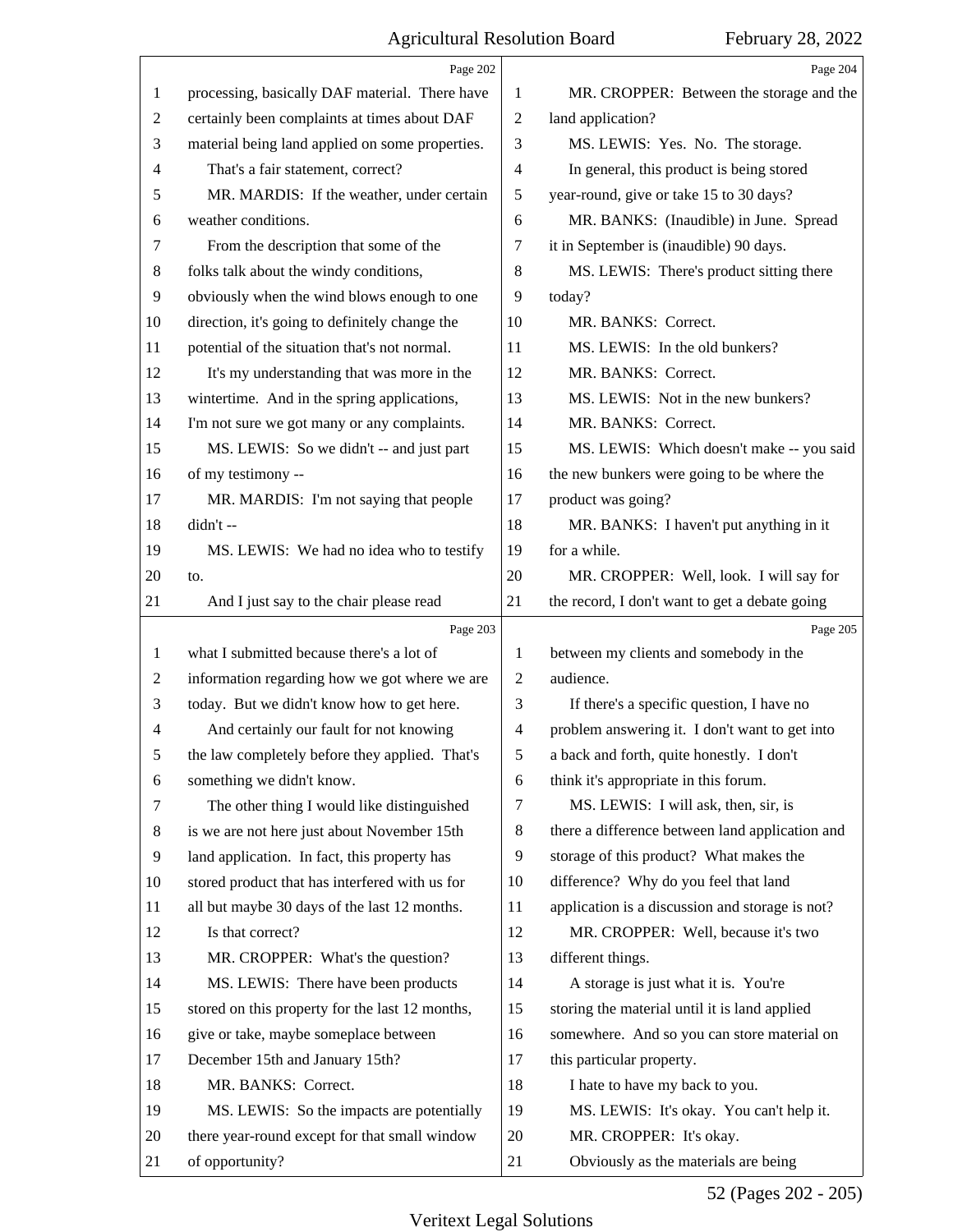<span id="page-52-0"></span> $\Gamma$ 

|                | Page 206                                       |                | Page 208                                        |
|----------------|------------------------------------------------|----------------|-------------------------------------------------|
| 1              | stored on this site, they can be removed from  | 1              | Anybody else on the Board have any more         |
| $\overline{c}$ | this site and land applied wherever.           | $\overline{2}$ | questions? Shannon?                             |
| 3              | But there's clearly a distinction between      | 3              | MS. DILL: I would just appreciate just a        |
| 4              | simply storing and land applying. They can go  | 4              | summary of what the crop year looks like and    |
| 5              | together, but they may not. It's two separate  | 5              | the relationship with cropping, storage, and    |
| 6              | processes, storing versus land applying.       | 6              | application.                                    |
| 7              | MS. LEWIS: So the act of land storage of       | 7              | So what would it look like and how that's       |
| 8              | waste byproducts is now considered an          | 8              | being -- so we talked about the cover crop      |
| 9              | agricultural process?                          | 9              | program, but we know you apply nutrients other  |
| 10             | MR. CROPPER: Everything being done on the $10$ |                | times of the year.                              |
| 11             | Foster Farm is a generally-accepted            | 11             | So what would                                   |
| 12             | agricultural process, that is correct.         | 12             | MR. BANKS: The benefit of the cake? Is          |
| 13             | MS. LEWIS: Long-term storage?                  | 13             | that what you're getting at?                    |
| 14             | MR. CROPPER: Ma'am, I answered the             | 14             | MS. DILL: Well, no. I understand that.          |
| 15             | question best I can.                           | 15             | But the quantities. So how do you               |
| 16             | MS. LEWIS: Last question.                      | 16             | determine how much comes or can be stored?      |
| 17             | MR. HUTCHISON: No. We're done.                 | 17             | MR. BANKS: Based on the nutrient                |
| 18             | MS. LEWIS: Just one quick question.            | 18             | management program.                             |
| 19             | MR. HUTCHISON: We're done.                     | 19             | MS. DILL: Okay.                                 |
| 20             | Does anybody --                                | 20             | MR. BANKS: What their fields allow for          |
| 21             | SPEAKER: May I enter into exhibit three        | 21             | that crop. So that's how we determine what we   |
|                | Page 207                                       |                | Page 209                                        |
|                |                                                |                |                                                 |
| 1              | documents here? Two of them are from Alabama,  | 1              | would put down.                                 |
| 2              | one -- and this is in 2021, last year, about   | $\mathfrak{2}$ | MS. DILL: How much gets brought in and          |
| 3              | use of chicken waste products and Denali       | 3              | then how much gets applied to that property?    |
| $\overline{4}$ | Corporation being fined using this --          | $\overline{4}$ | MR. BANKS: Correct.                             |
| 5              | MR. HUTCHISON: -- anything to do with it.      | 5              | MS. DILL: And then we talked about the          |
| 6              | SPEAKER: -- and for your review and so         | 6              | fall application, but there would be spring     |
| 7              | you can understand what is going on here.      | 7              | applications or does that not happen?           |
| 8              | MR. YOUNG: Take it for what it is.             | 8              | MR. BANKS: Depending if the farmer wanted       |
| 9              | MR. CROPPER: I'm just going to note an         | 9              | beans or corn. I mean if he wanted corn, we     |
| 10             | objection for the record because that has      | 10             | would do what we could, what we were allowed to |
| 11             | nothing to do with the Foster property --      | 11             | do. But if he needed beans that year, rotate    |
| 12             | SPEAKER: She asked you a question that if      | 12             | his crops out, no, we probably would not apply. |
| 13             | chicken, if the chicken byproducts have caused | 13             | MR. CROPPER: So it's basically all              |
| 14             | a problem --                                   | 14             | dictated by the farmer?                         |
| 15             | MR. HUTCHISON: Enter it in the record and      | 15             | MR. BANKS: Correct.                             |
| 16             | let's move on.                                 | 16             | MR. CROPPER: As far as the material you         |
| 17             | SPEAKER: Thank you. Appreciate it.             | 17             | bring in, how much material, how and when it's  |
| 18             | MR. HUTCHISON: Not going to get in a           | 18             | land applied, and then you accommodate their    |
| 19             | shouting match here. We've had a good          | 19             | desires or needs?                               |
| 20             | discussion all day. I don't want it to go      | 20             | MR. BANKS: Yes.                                 |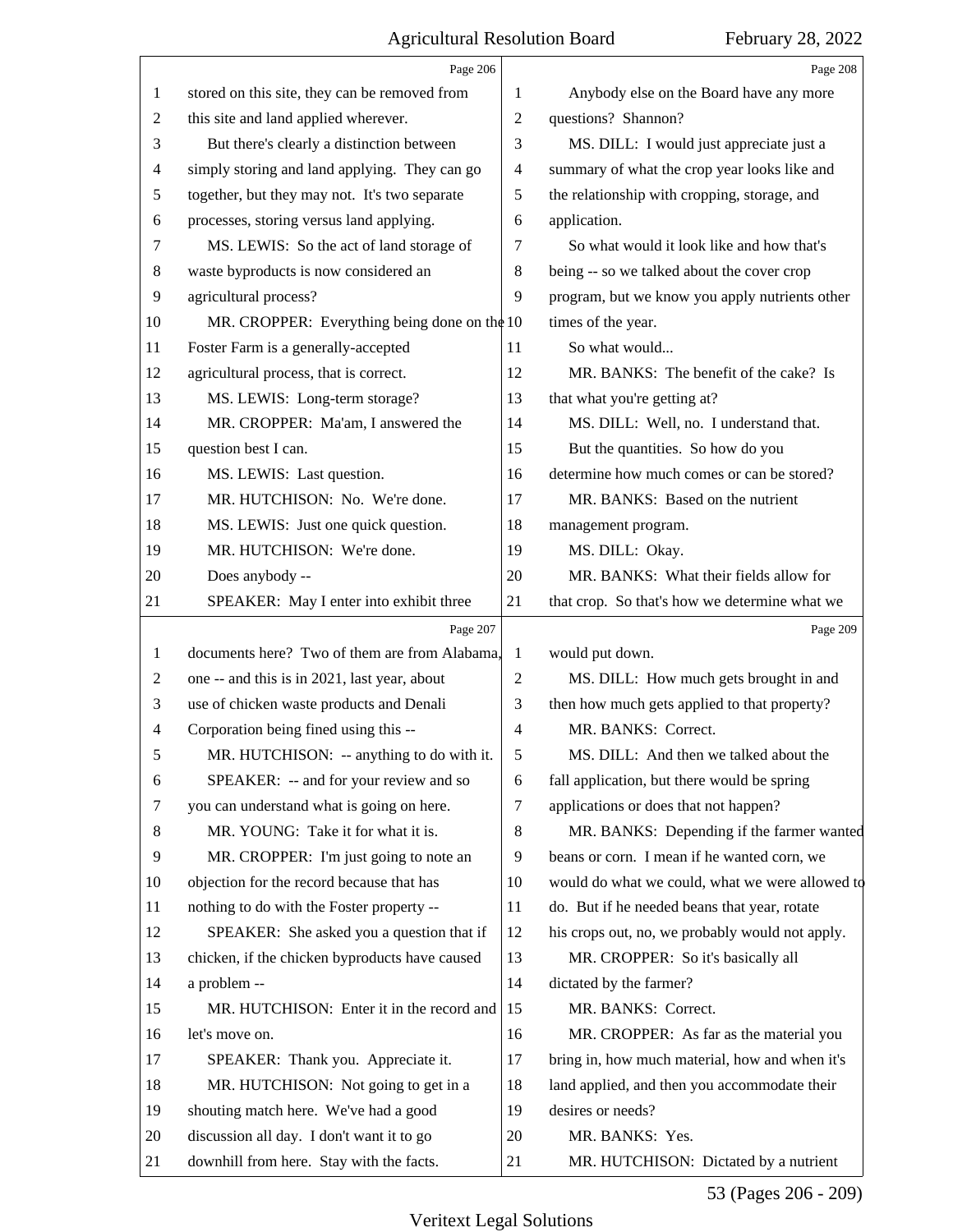<span id="page-53-0"></span>

|                | Page 210                                        |                                                                                                           | Page 212 |
|----------------|-------------------------------------------------|-----------------------------------------------------------------------------------------------------------|----------|
| 1              | management plan.                                | STATE OF MARYLAND<br>1<br>$\overline{c}$<br>I, Diane Houlihan, a Notary Public in and                     |          |
| $\overline{2}$ | MR. CROPPER: Right.                             | for the State of Maryland, County of Baltimore City,                                                      |          |
| 3              | MR. HUTCHISON: You can only put so much         | 3 do hereby certify that the within named, Talbot<br>County Agricultural Resolution Board Audio,          |          |
| 4              | out.                                            | 4 personally appeared before me at the time and place<br>herein set according to law, was interrogated by |          |
| 5              | MR. CROPPER: Right.                             | 5 counsel.                                                                                                |          |
| 6              | MR. HUTCHISON: These guys over here take        | I further certify that the examination was<br>6<br>recorded stenographically by me and then transcribed   |          |
| 7              | care of that. They check us.                    | 7 from my stenographic notes to the within printed                                                        |          |
| 8              | Anybody else on the Board have any more         | matter by means of computer-assisted transcription<br>8 in a true and accurate manner.                    |          |
| 9              | questions?                                      | 9<br>I further certify that the stipulations<br>contained herein were entered into by counsel in my       |          |
| 10             | I think we're going to wrap up the              | 10 presence.                                                                                              |          |
| 11             | hearing, then.                                  | 11<br>I further certify that I am not of counsel<br>to any of the parties, not an employee of counsel,    |          |
| 12             | We're not going to make a decision today        | 12 nor related to any of the parties, nor in any way<br>interested in the outcome of this action.         |          |
| 13             | because we have a lot of stuff to go over.      | 13                                                                                                        |          |
| 14             | Going to review all the evidence that was       | AS WITNESS my hand Notorial Seal this 8th<br>14 day of March, 2022 in Faston MD                           |          |
| 15             | submitted by everybody.                         | 15                                                                                                        |          |
| 16             | My understanding is we have 30 days to          | 16                                                                                                        |          |
| 17             | have an opinion in writing in 30 days. So we    | Diane Houlihan<br>17                                                                                      |          |
| 18             | will review all this, we'll get together and    | Notary Public                                                                                             |          |
| 19             | review all this material, and then we will have | 18<br>19                                                                                                  |          |
| 20             | our opinion.                                    | 20                                                                                                        |          |
| 21             | MR. CROPPER: Mr. Chairman, I want to            | My commission expires September 16, 2025<br>21                                                            |          |
|                | Page 211                                        |                                                                                                           |          |
| $\mathbf{1}$   |                                                 |                                                                                                           |          |
|                | thank you. You've run a great hearing.          |                                                                                                           |          |
| $\overline{2}$ | I appreciate everybody's patience and the       |                                                                                                           |          |
| 3              | opportunity for everybody to speak. And I       |                                                                                                           |          |
| 4              | thank you for it.                               |                                                                                                           |          |
|                | MR. HUTCHISON: Thank you.                       |                                                                                                           |          |
| 6              | Do we need a motion to                          |                                                                                                           |          |
| $\tau$         | MR. YOUNG: Yes. Move to close the               |                                                                                                           |          |
| 8              | meeting.                                        |                                                                                                           |          |
| 9              | MR. GREENLEE: So moved.                         |                                                                                                           |          |
| 10             | MR. L. SMITH: Second.                           |                                                                                                           |          |
| 11             | MR. HUTCHISON: Moved and second.                |                                                                                                           |          |
| 12             | MR. YOUNG: The meeting has been                 |                                                                                                           |          |
| 13             | adjourned.                                      |                                                                                                           |          |
| 14             | (Hearing concluded at: 12:42 p.m.)              |                                                                                                           |          |
| 15             |                                                 |                                                                                                           |          |
| 16             |                                                 |                                                                                                           |          |
| 17             |                                                 |                                                                                                           |          |
| 18             |                                                 |                                                                                                           |          |
| 19             |                                                 |                                                                                                           |          |
| 20             |                                                 |                                                                                                           |          |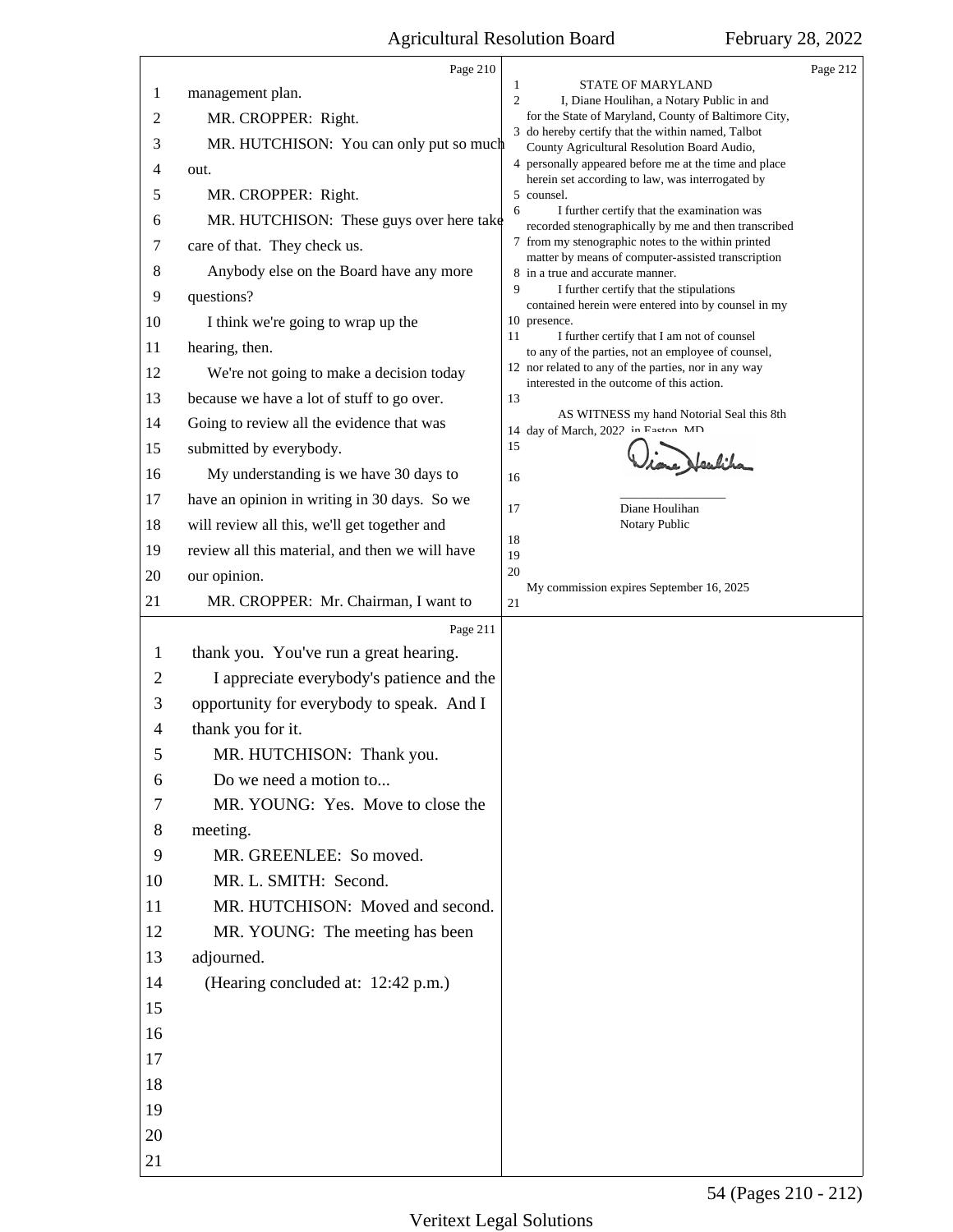## **[& - accepted]** Page 1

| &                       | $\overline{2}$        | 108:21<br>2 <sub>nd</sub> | $\overline{7}$                  |
|-------------------------|-----------------------|---------------------------|---------------------------------|
| $\&$ 2:16 22:4          | 26:20                 | $\mathbf{3}$              | 7.7:12                          |
| $\mathbf{1}$            | 2,500 15:5            | 3 $7:1$                   | 70 48:19                        |
| 1 6:18                  | $2/17$ 119:8          | $3/1$ 152:11              | 75 198:3                        |
| 100 27:1 83:21          | 20 50:17 85:16        | 30 50:18 78:4             | 77 124:7                        |
| 164:14                  | 195:3                 | 203:11 204:5              | 7th 107:18                      |
| 10028 1:10              | 200 21:6 73:12        | 210:16,17                 | 8                               |
| 101 128:16              | 164:13                | 30319 106:13              | 8 $7:15$                        |
| 10th 43:7 44:9          | 2001 69:1             | 30364 119:21              | 81 128:1                        |
| 11 68:13                | 2003 50:1 182:21      | 30720 82:10               | 82<br>12:17                     |
| 11/15 59:8,11           | 2004 90:18 96:4       | 34 49:21                  | 8th 212:13                      |
| 12 37:14 38:17          | 2006 113:6            | 3599 64:13                | 9                               |
| 93:18 203:11,15         | 201 11:7              | 3633<br>100:20            |                                 |
| $12/15$ $152:10$        | 2019 12:5             | 3745 86:2                 | 90 43:1 124:6,7                 |
| 124 82:16               | 2020 38:12            | 3785 115:9                | 195:12 204:7                    |
| 128 114:16 135:3        | 2021 11:8 37:11       | 3801<br>121:13            | 95 12:18 43:1                   |
| 128-1b 178:8            | 38:10,20 41:6         | 3821<br>49:10             | 118:21                          |
| 128.3a<br>136:7         | 42:7 50:7,15 70:2     | $\overline{\mathbf{4}}$   | $9:00 \quad 1:7$                |
| 1281b 135:4             | 70:5 207:2            | 4 $7:3$                   | a                               |
| 12:42 211:14            | 2022 1:77:19          | 400 120:5                 | <b>a.m.</b> 1:7 106:9           |
| 1362 212:15             | 23:16 24:1 25:4,7     | 4075<br>35:13             | 114:2                           |
| 14 126:5                | 26:3 27:4,7,13,16     | 4079 66:19                | <b>ability</b> 39:8 71:3        |
| 14th 57:16 107:21       | 27:21 28:1 89:19      | 4567 122:3                | 83:4,13,15,18                   |
| 15 50:15 82:15          | 141:14 212:14         | 475 185:4                 | 85:2 187:10                     |
| 204:5                   | 2023 26:7 28:7        | 48 148:4 155:6            | able 53:13 56:4,6               |
| 15th 45:10 57:16        | 89:19,20 109:19       | 194:12                    | 77:6 78:18 83:4,9               |
| 59:10,14 107:21         | 181:7<br>2025 212:20  | 4:51 139:8                | 85:5 97:2 127:9                 |
| 108:2 150:5             | 21 69:6 102:2         | 5                         | 150:19                          |
| 151:17 156:16           | 217 68:18 72:17       | 5 $7:7$                   | absolutely 61:15                |
| 157:3 158:2,3           | 22 65:14 83:1         | 50 108:5                  | 73:5 114:9 162:7                |
| 203:8,17,17             | 23 36:10,12 65:15     | 50s 122:11                | 167:16                          |
| 16 122:15 212:20        | 23rd 8:15 31:2        | 5354 113:4                | accept 49:2 91:6                |
| 1600s 122:17            | 132:16 133:10         | 55 124:10                 | 157:7                           |
| 18 $7:1871:12$          | 139:7                 | 6                         | acceptable 43:14                |
| <b>18th</b> 8:3,12,13   | 24 135:17 155:5       |                           | 85:14                           |
| 108:3 132:13,15         | <b>24th</b> 8:19 30:6 | 6 $7:1011:7$              | accepted 24:21                  |
| 133:10                  | 132:16 133:10         | 600 55:19                 | 31:17 37:16 39:18               |
| 19 11:3 49:20           | 25th 156:11           | 6200 21:6                 | 46:8 47:7,11,14<br>47:16 111:16 |
| 50:14 55:16 58:20       | 27 148:7              | 625 78:1,5                | 135:6 136:17,18                 |
| 1992 113:7              | $28 \t1:7$            | <b>6th</b> 46:20          | 137:2 142:16,20                 |
| 19th 108:14             | 28th 108:17           |                           | 143:14 179:12,18                |
| <b>1st</b> 150:6 151:17 | 29th 108:18           |                           | 180:4,9 206:11                  |
|                         |                       |                           |                                 |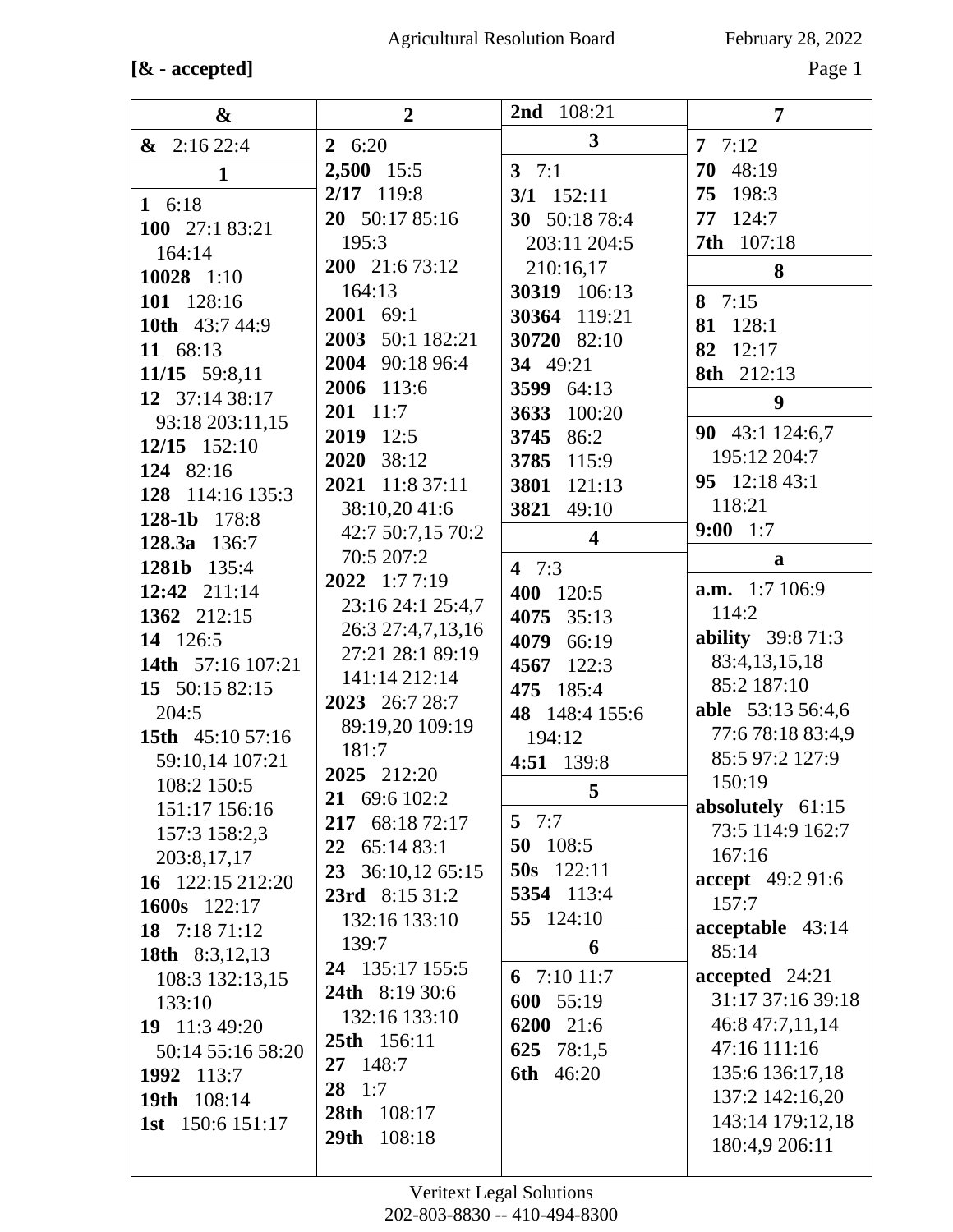## February 28, 2022

### [accepting - anguish]

Page 2

| accepting 69:18           | address 12:6                                                             | 128:6                   | 194:16                   |
|---------------------------|--------------------------------------------------------------------------|-------------------------|--------------------------|
| 81:13                     | 21:20 134:6                                                              | agree 31:13 112:1       | airborne 51:3            |
| accommodate               | 143:19 145:5                                                             | 116:21 121:17           | aircraft 135:17          |
| 106:8 209:18              | 147:12                                                                   | 167:20 170:11           | alabama 207:1            |
| accountable               | addressed 75:16                                                          | 171:4 179:1             | alan 97:5 123:9,18       |
| 104:10                    | 77:5 137:10 144:8                                                        | 194:14                  | allegation 138:13        |
| accounted 98:3            | 197:11                                                                   | <b>agreed</b> 23:8 24:4 | alleged 136:15           |
| 100:4                     | addressing 115:15                                                        | 30:7,10,12 54:19        | allergies 128:1          |
| accounting 98:15          | adequate 75:13                                                           | 140:1 141:4             | allow 33:8 199:8         |
| 100:7,12                  | adequately 98:15                                                         | 157:18                  | 208:20                   |
| accuracy 133:1,15         | 100:9 143:19                                                             | agreeing $170:16$       | <b>allowed</b> 63:3 66:5 |
| 134:1                     | 147:12                                                                   | agreement 29:17         | 66:6 69:4 70:15          |
| accurate 28:21            | adjacent 68:20                                                           | 29:19 30:14 31:6        | 99:21 117:3,12,13        |
| 130:3 212:8               | 164:15                                                                   | 31:12,16 111:20         | 152:12 160:12            |
| accurately 24:4           | adjoin $74:10$                                                           | 112:3,8,15 116:15       | 209:10                   |
| acknowledging             | adjourned 211:13                                                         | agreements 20:17        | allowing 46:7            |
| 115:14                    | administering                                                            | 22:1624:11              | allows 33:6 37:21        |
| acre 55:18 74:10          | 99:2                                                                     | agricultural 1:1        | 200:3                    |
| 82:16 120:5               | admired 50:5                                                             | 1:13 3:5 11:19          | almand $2:1622:4$        |
| act 7:7 37:16 38:4        | adopt 132:17                                                             | 40:6 47:7,12,14         | alternative 16:16        |
| 39:1 45:20 56:2           | 133:11,18                                                                | 63:20 79:8 111:16       | 118:8 142:13             |
| 97:11 103:14              | <b>adults</b> 72:7,8                                                     | 135:6, 12, 20 136:9     | alternatives 103:5       |
| 206:7                     | advised 64:16                                                            | 136:10,11,14,17         | 162:15                   |
| action 112:7 136:8        | adviser 4:12                                                             | 136:18,20 137:2,3       | altogether 168:14        |
| 139:12 212:12             | advisers 4:4                                                             | 139:2 142:17,20         | amendment 10:8           |
| activated 159:10          | <b>affect</b> 14:6 20:20                                                 | 143:15 177:9,9          | 10:17 23:5 60:7          |
| 184:18                    | 107:19 196:1                                                             | 179:12,19 180:4,9       | 81:14                    |
| active 100:7              | <b>affirm</b> 132:21                                                     | 206:9,12 212:3          | amendments               |
| activities 70:21          | affirmative 87:1                                                         | agriculture 2:10        | 10:21 16:17 20:15        |
| 159:6                     | $\textbf{a} \textbf{f} \textbf{r} \textbf{a} \textbf{i} \textbf{d}$ 41:9 | 2:11,13 3:20 5:4        | 22:12 33:4 62:5          |
| activity $69:19$          | ag 11:3 149:8                                                            | 46:8 47:16 98:14        | 153:1 161:8              |
| actual $178:3$            | 169:13 190:20                                                            | 135:8,9 136:5           | ammonia 187:13           |
| <b>add</b> 8:3 9:18 64:4  | 191:4,7,15                                                               | 143:1,2 179:14,15       | <b>amount</b> 154:18     |
| 64:6 111:10,18,20         | $ag's \quad 5:8$                                                         | ahead $115:7$           | 165:10,14 192:16         |
| 116:20 140:6              | age 125:9                                                                | 150:13 157:19           | 198:5 200:5              |
| 153:4 183:17              | agencies 135:10                                                          | 158:6,6 171:7           | anaerobic 12:2           |
| <b>added</b> 12:5 99:7    | 143:3 179:16                                                             | 181:10 187:8            | analysis 18:17           |
| 152:21 165:3              | 180:19                                                                   | ailing $73:15$          | 54:10 191:21             |
| <b>addition</b> 7:17 73:4 | agency $136:6$                                                           | aint 66:14              | 192:1                    |
| additional 9:21           | 170:15                                                                   | $air$ 12:20 54:10       | analytically             |
| 10:3 20:9 25:5            | agent $4:7$                                                              | 56:4 58:2 62:8          | 169:19                   |
| 97:12 165:20              | aggravate 116:3                                                          | 91:7 101:14             | analyzed 191:6           |
| additionally 71:12        | ago 10:1 22:8                                                            | 117:20 118:8,21         | anguish $37:6$           |
|                           | 64:14 77:3 126:6                                                         | 159:3 176:19            |                          |
|                           |                                                                          |                         |                          |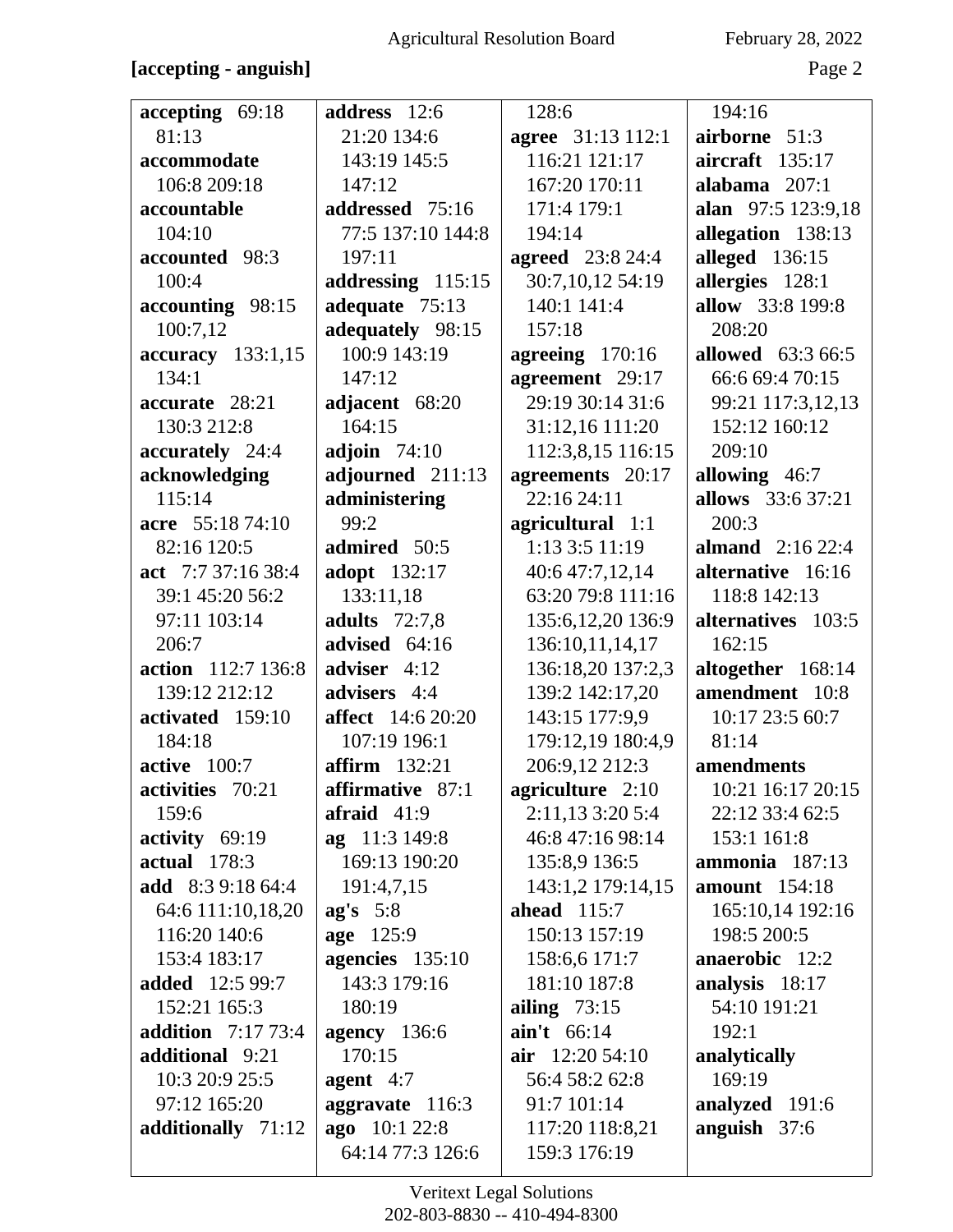## [animal - authority]

February 28, 2022

Page 3

| <b>animal</b> 11:18 15:8 | 136:1 137:7,17      | 104:17 131:4               | <b>asked</b> 20:8 36:8 |
|--------------------------|---------------------|----------------------------|------------------------|
| 33:7 155:16              | 141:13,18 148:18    | 194:7 207:17               | 51:19 55:9,13          |
| 156:17                   | 150:11 156:15       | 208:3 211:2                | 56:1 63:17 113:19      |
| <b>anne's</b> 82:13      | 159:20 160:9        | approach 197:19            | 190:2 207:12           |
| annual $18:3,4$          | 170:12 174:8        | approached 87:16           | asking 10:6 17:20      |
| annually 18:1            | 189:15 193:13       | 88:5                       | 66:4 163:2 184:7       |
| <b>answer</b> 4:21 10:10 | 201:1 203:9 204:2   | appropriate                | 191:16 192:12          |
| 41:17 55:17 68:14        | 205:8,11 208:6      | 180:17 205:6               | 200:13                 |
| 81:11 147:14             | 209:6               | approval 32:10             | assistance 137:20      |
| 171:8 175:12             | applications 148:1  | approved 135:7             | assisted 212:7         |
| 195:8                    | 150:21 181:20       | 142:21 143:7               | associated 158:15      |
| answered 80:10           | 202:13 209:7        | 179:13 189:15              | 170:19                 |
| 85:10 206:14             | applied $20:1$ 23:5 | approves 189:11            | assumed 51:1           |
| answering 205:4          | 23:9,21 24:1 25:4   | 189:13                     | assuming 108:21        |
| <b>answers</b> 182:18    | 26:6,14 27:12,21    | approximately              | 155:7                  |
| anybody $6:8,10$         | 28:6 29:9 43:12     | 50:16,21 70:8,11           | assurances 190:18      |
| 24:11 29:13 32:2         | 44:11 61:10 62:5    | 164:13,14                  | 191:9 193:10           |
| 33:21 43:12 45:3         | 69:12 70:3,5,6,9    | area 17:18 36:10           | asthma 101:13,19       |
| 46:15 47:2 81:14         | 71:17 77:21 79:13   | 48:21 50:6 54:11           | 126:1,3 128:1          |
| 102:9 113:2 115:6        | 80:4,13 87:18       | 55:1 68:17 77:8            | asthmatic 101:9        |
| 117:2 119:19             | 88:8,21 89:3,20     | 87:17 92:2 93:11           | atlanta 148:16         |
| 121:11 127:17            | 90:6 134:14 141:5   | 94:13 96:19                | atlantic 131:17        |
| 130:6 142:15             | 142:1 144:20        | 107:12 121:14              | attached 40:8          |
| 144:3 170:4 176:7        | 153:2,6 168:6       | 123:10 127:2,8             | attack 76:1            |
| 182:7 183:21             | 173:18 181:16       | 128:11 165:7               | attempt 35:11          |
| 194:21 206:20            | 182:4 183:13        | 195:18                     | 139:8                  |
| 208:1 210:8              | 190:7 191:1,12      | areas 39:16 80:9           | attempts 148:20        |
| anymore 89:12            | 198:13 202:3        | 125:19 148:5,13            | attendees 2:2          |
| apologies 22:2,2         | 203:5 205:15        | 148:14                     | attending 68:13        |
| apologize 32:16          | 206:2 209:3,18      | argue 47:8 142:16          | attention 111:1        |
| apparent 58:9            | applies $178:14$    | arkansas 131:13            | <b>attest</b> 94:11    |
| 164:20                   | apply 61:21 88:12   | 131:14                     | attorney $4:126:16$    |
| apparently 17:5          | 147:8 149:11        | aromatic 13:21             | 22:4 64:15,16,19       |
| appeal $110:12$          | 150:19 151:10       | aromatics 17:2             | 167:12                 |
| appeared 139:15          | 152:4,13 153:18     | arranging 117:6            | attorneys 54:15        |
| 212:4                    | 172:2,4 197:20      | $arrives$ 191:11           | 167:13                 |
| applauded 145:7          | 198:7 208:9         | $arriving$ 190:21          | audience 183:21        |
| applicable 136:21        | 209:12              | arsenic 14:4               | 184:7 205:2            |
| 146:17                   | applying $77:4$     | arthur 30:1 87:16          | <b>audio</b> 212:3     |
| application 7:5          | 150:2 158:1         | article<br>11:4            | authorities 46:5       |
| 19:21 23:14 26:1         | 201:16 206:4,6      | <b>articles</b> 40:8 84:18 | 46:12                  |
| 26:8 43:9,10             | appreciate 35:20    | artie 132:2,5,5,10         | authority 39:3         |
| 44:10 79:12 86:8         | 57:13 65:11 66:7    | 132:20 133:3               | 178:12 180:14,20       |
| 87:18 89:3 135:19        | 85:11 90:12,13      |                            |                        |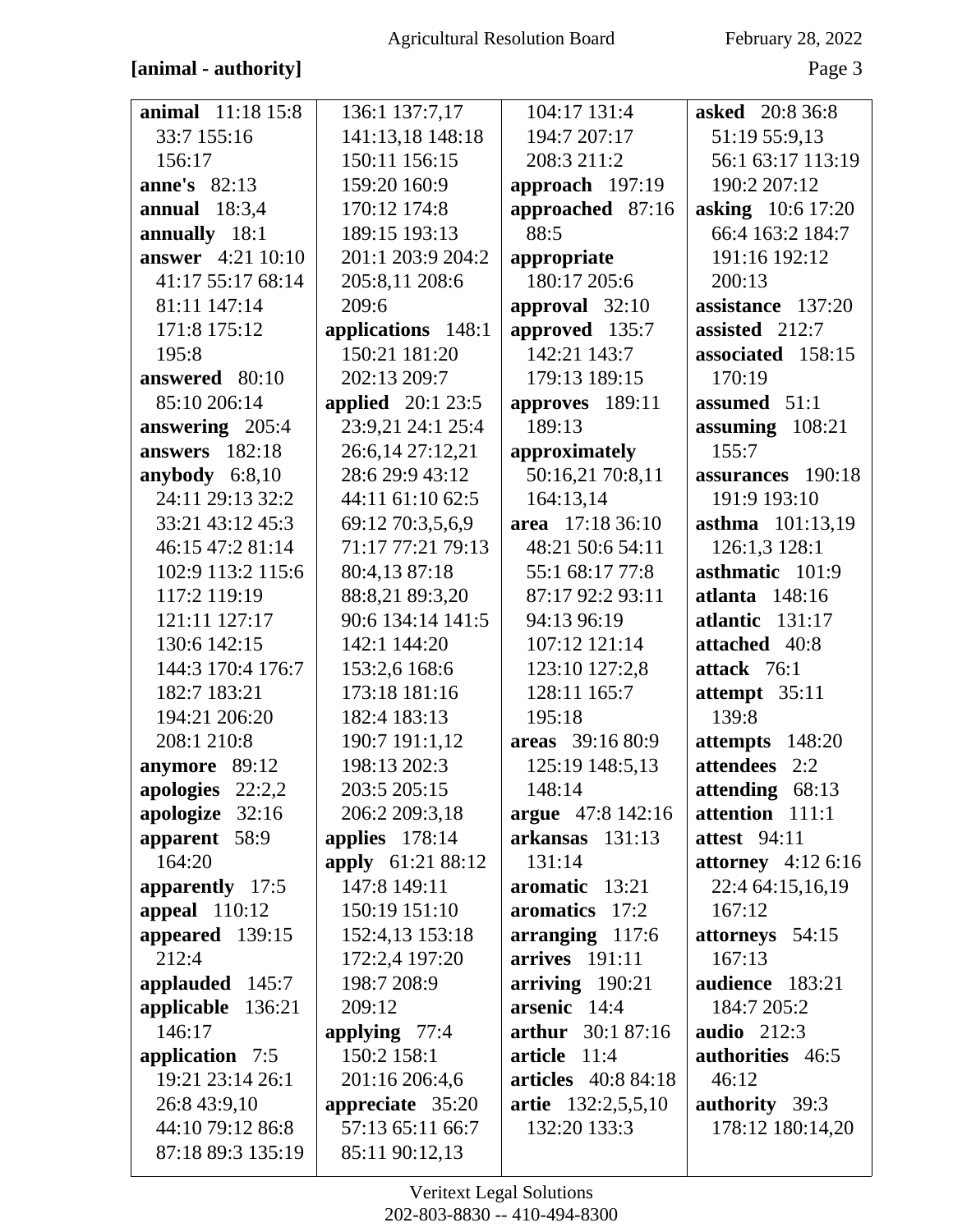### [authorized - board]

February 28, 2022

Page 4

| authorized 168:4         | baltimore 54:10            | <b>beat</b> 101:15       | <b>bill</b> $2:44:1331:1$   |
|--------------------------|----------------------------|--------------------------|-----------------------------|
| 170:15                   | 123:11 212:2               | 142:18                   | 57:7,14 62:14               |
| autoimmune               | <b>banks</b> $2:18\ 21:15$ | <b>beautiful</b> 50:6    | 90:8 140:3 164:7            |
| 126:1                    | 30:1 54:20 56:12           | 71:4 127:8               | billy $69:7$                |
| available 40:1           | 131:15,16,16               | beauty $124:5$           | <b>bio</b> 46:8             |
| avoid 60:10,19,20        | 133:7,17,20 134:2          | beaver $94:16$           | biological 77:12            |
| 96:7 116:5               | 154:20 161:7,10            | bedrooms 71:7            | 177:2                       |
| aware 9:20 20:19         | 165:3,16 166:1,4           | began $42:6$             | biosolids 20:14             |
| 22:7,19 46:5 47:1        | 166:6 172:16               | beginning $46:17$        | 22:12 23:13,16,19           |
| 60:11 63:13              | 175:18 181:18              | 50:7 70:2 129:19         | 25:3,8,18 26:1,5            |
| 138:11 190:5             | 182:14 185:10,14           | 138:10                   | 26:14,18 27:11,19           |
| 196:21                   | 186:13 188:12,17           | <b>behalf</b> 9:3 21:7   | 28:6 29:7 32:1              |
| awesome 114:20           | 196:3 197:15,18            | 22:5 31:16 132:7         | 33:7 60:6,7,9 61:1          |
| <b>awful</b> 52:1 55:14  | 198:2,18,21                | 132:14 133:1             | 89:8 136:1 137:8            |
| 56:8 58:9 66:9           | 199:19 200:2,8,11          | <b>belief</b> 111:8      | 141:12,21 142:13            |
| 83:16 102:4 105:2        | 200:21 201:9               | <b>believe</b> 7:21 13:5 | 147:7 153:21                |
| 113:16                   | 203:18 204:6,10            | 24:3 26:16 27:1,9        | 156:19 171:1                |
| <b>ayres</b> 2:16 22:4   | 204:12,14,18               | 28:20 29:16 72:6         | 176:2 182:1 183:5           |
| $\mathbf b$              | 208:12,17,20               | 86:17 111:2 112:2        | 186:19 187:12               |
| <b>baby</b> 83:11        | 209:4,8,15,20              | 134:13 178:19            | 190:3 196:21                |
| babysat $123:15$         | barber $92:17$             | 179:5 188:13             | 197:7 201:17                |
| <b>back</b> 22:1 24:12   | 94:16 100:20               | believed 22:21           | <b>bird</b> 176:14          |
| 48:17 76:19 90:5         | 122:8 127:20               | 23:6 30:15               | <b>bit</b> 3:9 10:13        |
| 90:7 91:3,5,16,18        | <b>based</b> 9:21 19:18    | believing 141:1          | 18:10 44:19 58:13           |
| 93:1,4,9,19 101:6        | 111:7 178:15               | belong $54:1$            | 70:19 74:7 99:7             |
| 103:16 106:13            | 208:17                     | <b>beneficial</b> 192:4  | 164:9 174:21                |
| 109:19 112:13            | basement 107:12            | <b>benefit</b> 138:19    | 184:17 198:8                |
| 122:11,16 124:4          | <b>basic</b> 172:8         | 143:20 199:13,18         | <b>black</b> 51:6           |
| 127:5 128:21             | <b>basically</b> 10:1      | 199:21 208:12            | blessing $57:20$            |
| 130:13 150:7             | 11:1,9 12:13 23:2          | benefits 158:12          | blowing $50:9,17$           |
| 167:20 185:7             | 32:7,8,16 37:10            | <b>best</b> $35:1992:5$  | 51:4 92:21 94:2             |
| 192:12 201:10            | 107:12 112:13              | 165:5 206:15             | 95:4 96:10                  |
| 205:5,18                 | 168:16 169:10              | <b>better</b> 73:7 154:1 | blows $202:9$               |
| background 19:6          | 198:16 202:1               | 155:6                    | <b>board</b> $1:1,4,13,3:6$ |
| bacteria 153:12          | 209:13                     | beyond $26:2,7$          | 3:204:1,2,46:3              |
| 153:14                   | <b>basis</b> 19:1 164:10   | 27:4,4,6,16 28:7         | 6:15 7:18 16:11             |
| <b>bad</b> 42:11 43:9,16 | bathroom 194:15            | 28:14 30:9 147:14        | 30:5 37:12 63:21            |
| 43:21 53:1 67:12         | bay 97:6 98:19             | 181:8                    | 131:10 132:4,14             |
| 67:17,21 101:14          | bayard $123:18$            | big 105:10 128:21        | 133:9, 12, 19 134:4         |
| 106:20 107:5,10          | baynard 123:9              | 153:11                   | 134:20 138:11,21            |
| 108:2,17 109:10          | <b>beans</b> 209:9,11      | biggest $101:8$          | 139:3 140:5,17              |
| 185:3 194:18             | bear $58:4$                | 116:6                    | 142:6 143:11                |
| balance 23:16            | bearing $147:2$            | <b>bikes</b> 102:18      | 144:1 147:13,16             |
| 27:13 141:14             |                            |                          | 168:5 181:14                |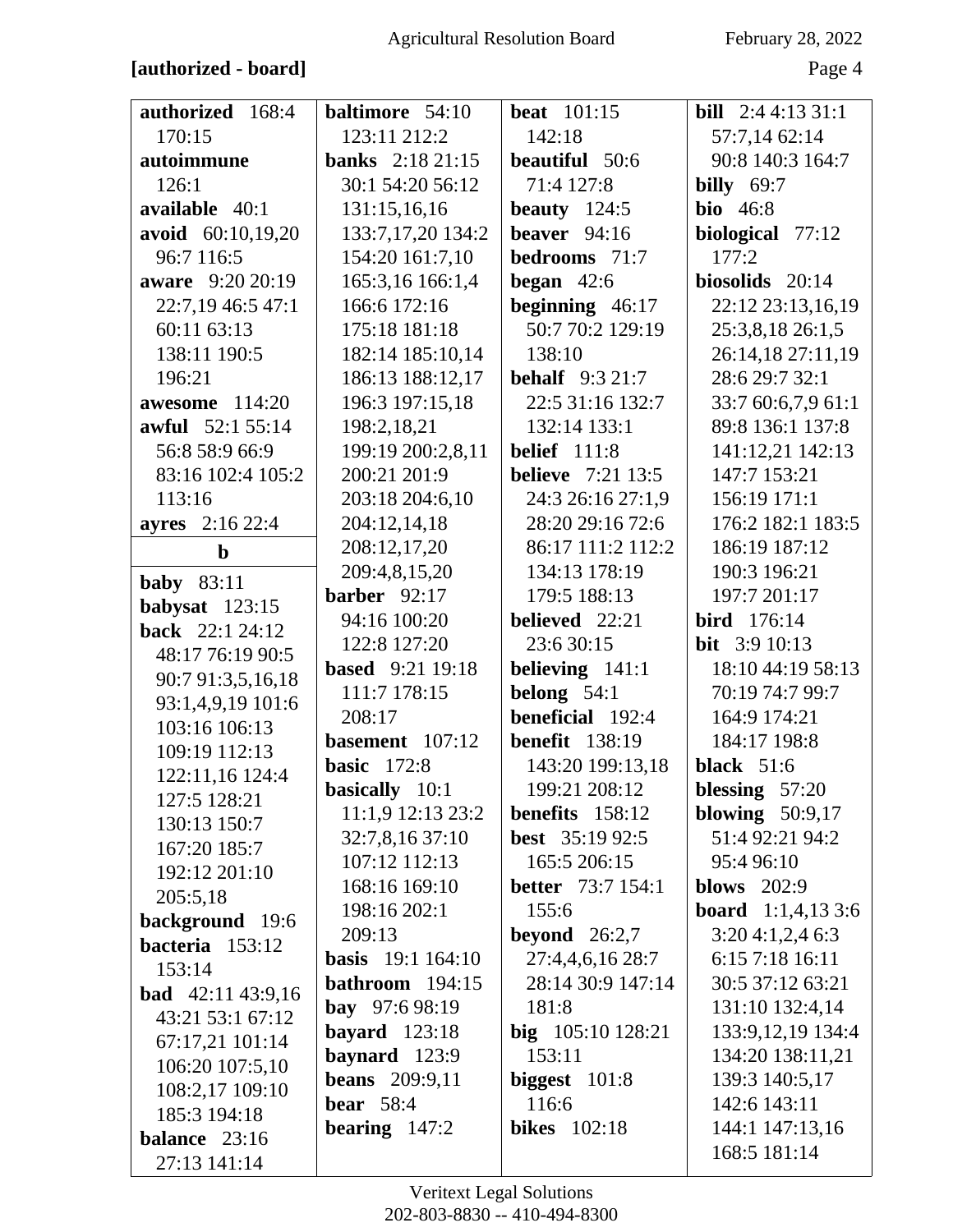## **[board - certainly]** Page 5

| 185:11 208:1             | bruceville 94:14        | buyout $197:20$    | carl 121:12               |
|--------------------------|-------------------------|--------------------|---------------------------|
| 210:8 212:3              | brummell 64:13          | byproduct 23:3     | carried 92:8              |
| <b>board's</b> 31:10     | 127:18 129:14,14        | 177:9 201:21       | carrier 53:9 90:18        |
| <b>bod</b> 77:11,20 78:4 | 129:16,20 130:4         | byproducts 38:9    | carries 197:4             |
| 145:18                   | <b>buck</b> 96:12       | 47:11,14 76:16     | carry 36:8 63:6           |
| <b>body</b> $45:6$       | bug $92:8$              | 200:16 206:8       | cars 120:15               |
| <b>bombgard</b> $32:14$  | bugs $195:4$            | 207:13             | carved 180:7              |
| <b>born</b> 66:21 82:12  | building $97:10$        | $\mathbf c$        | case 5:1,199:18           |
| 83:2 113:6               | buildings 108:11        |                    | 14:16 19:16 32:15         |
| <b>bottom</b> 17:13      | <b>built</b> 164:14     | cake 12:19 208:12  | 33:3 36:1 40:11           |
| 124:19                   | <b>bunch</b> 102:20     | cakes 80:14        | 139:10 153:8              |
| <b>bought</b> 122:13,19  | bunker 25:17            | calculation 192:2  | 156:5 157:1               |
| 123:7                    | 164:20 165:12,12        | calendars 108:17   | 158:14 178:14             |
| box $94:3$               | 187:15                  | call 32:20 37:7    | 200:1,7                   |
| bozman $95:16$           | <b>bunkers</b> 25:9,16  | 43:7 142:3         | cases 158:4               |
| <b>brand</b> $14:12$     | 46:20 164:15            | callahan $2:115:7$ | catch 129:13              |
| <b>branic</b> 119:20,20  | 165:4 204:11,13         | 5:7 9:20 10:10     | categorize 192:16         |
| <b>break</b> 130:8,13    | 204:16                  | 19:18 42:15 155:4  | categorized 177:3         |
| breathe $44:19$          | <b>burch</b> 49:9,10,19 | 155:7              | caught 46:17              |
| 121:4,6                  | 59:5,10,12 60:2         | called 43:10 86:20 | cause 149:17              |
| breathing $71:16$        | 60:15 61:7,15,19        | 116:1 120:12       | 168:20 182:7              |
| 72:3 102:3               | 62:10,13,17,19          | 124:14             | caused 47:21              |
| <b>brenda</b> $129:14$   |                         | calling 16:7 34:16 | 168:19 188:15             |
|                          | 63:7,15 188:7,7         | calls $48:9$       |                           |
| <b>brian</b> $2:145:13$  | 189:10,18 190:1         | calm 129:9         | 207:13                    |
| 32:4,14 96:12            | <b>burn</b> 67:21       | cambridge 93:4     | causing 33:1              |
| <b>brief</b> 101:7       | burned $185:1$          | 95:15              | 52:15 79:4 111:3          |
| <b>bring</b> $14:363:16$ | burning $51:12$         | camp 194:16        | cautiously 183:1          |
| 75:14 90:3 163:11        | 52:9                    | cancer 115:19      | celebrated 83:10          |
| 164:2 209:17             | <b>burns</b> 71:17      | candidly 142:11    | celebration 83:11         |
| bringing 124:4           | <b>burnt</b> 184:14,15  | 182:3              | cement 46:20              |
| 176:13                   | 185:3                   | car 45:11 65:7,8   | center $1:9$              |
| brings $12:21$           | <b>bus</b> 53:4 68:18   | 89:12,13,14 95:17  | central $107:14$          |
| 31:19 117:10             | 72:15,17,19 83:17       | 95:20 107:6 129:2  | <b>certain</b> 22:15 66:6 |
| brittanie 82:9           | 83:19,21 84:2,3,6       | 129:4              | 69:19 80:8,9              |
| broadcast 51:1           | business $3:940:17$     | card 56:15 93:8    | 125:3 145:17              |
| bronchiectasis           | 46:15 148:4             | care 3:8 126:17    | 146:8 148:21              |
| 124:15                   | 164:19                  | 128:16 210:7       | 154:18 182:2              |
| <b>brooks</b> 88:13,21   | busy $93:18$            | cared 125:12       | 188:19,20 200:5           |
| brother 50:2             | buy 62:10 122:12        | career $93:11$     | 200:21 202:5              |
| brothers 69:7            | 168:12,19 170:6         | careful $149:20$   | certainly 71:3            |
| brought $24:15$          | 198:6 200:11            | 162:3,6 167:15     | 110:1 112:4               |
| 35:18 117:4              | buying $168:15$         | 175:8              | 139:18 181:13             |
| 165:21 209:2             | 169:9 174:2,11          | caretaker 88:1     | 202:2 203:4               |
|                          |                         |                    |                           |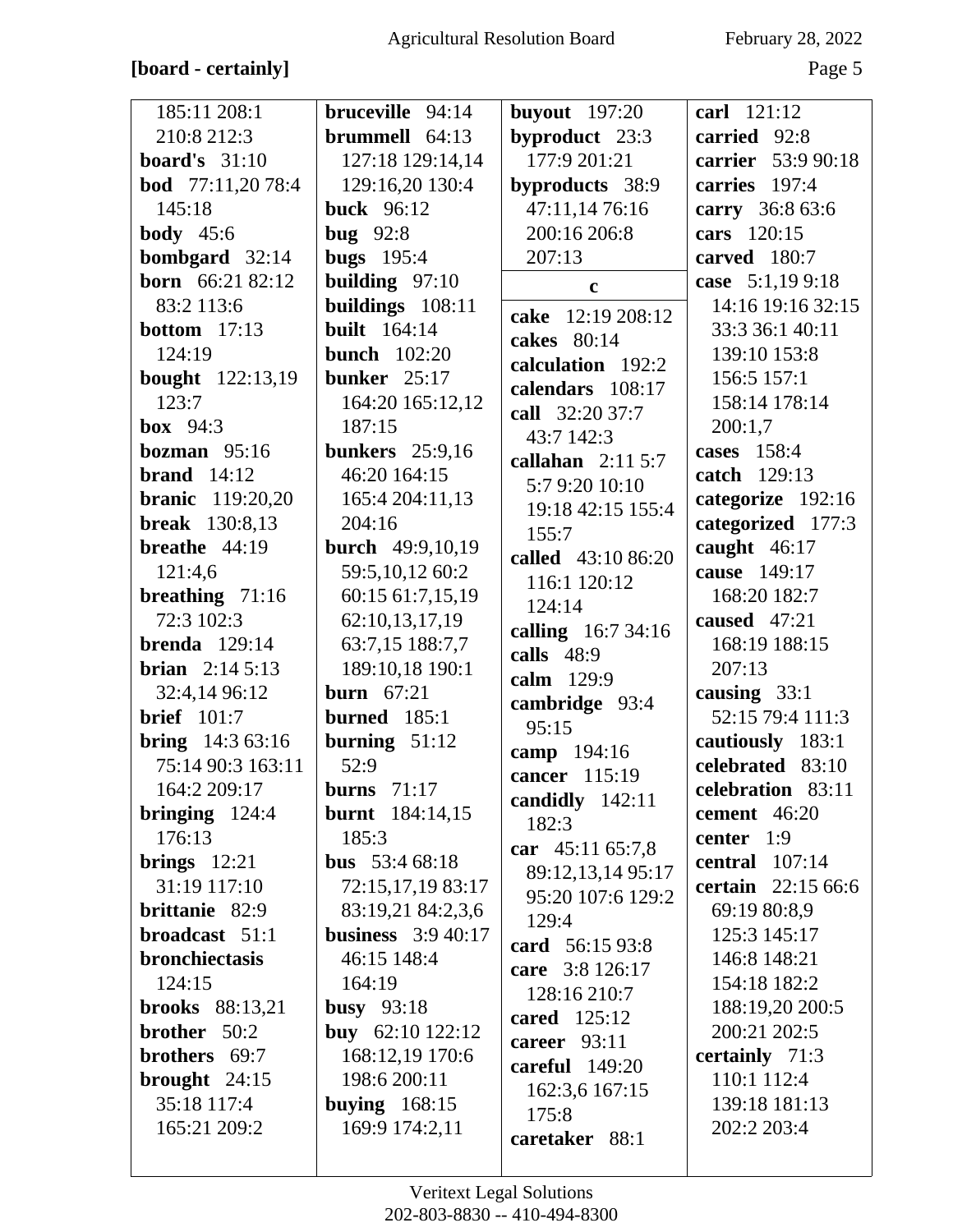## **[certificate - come]** Page 6

| certificate 46:19  | checked 15:18             | 56:12 131:16           | clearly 3:16 39:1   |
|--------------------|---------------------------|------------------------|---------------------|
| 47:3               | chemical 11:16            | 188:11 196:2           | 45:15 206:3         |
| certified 173:13   | 17:3 188:14               | christmas 57:21        | clients 30:13       |
| certify 212:3,6,9  | 196:19                    | 58:17                  | 205:1               |
| 212:11             | chemically 195:13         | chronic 72:2           | close $62:264:17$   |
| chair $202:21$     | chemicals 116:3           | chunks 51:6            | 74:18 81:19 92:2    |
| chairman $3:194:1$ | 125:20 135:20             | <b>church</b> 88:13,21 | 93:13 122:12        |
| 8:15,20 20:6       | chemist 5:11 7:8          | circle $44:1$          | 183:10 187:21       |
| 29:15 104:15       | 11:5,6 60:4 94:9          | circumstances          | 211:7               |
| 130:9 140:5        | 111:5 191:7               | 180:3,3 181:1          | closely 149:14      |
| 145:16 147:16      | cheryl $35:12$            | citizen 120:2          | closing 58:6 109:9  |
| 155:20 181:4       | 112:21                    | citizens 6:20 97:18    | clothes 44:21       |
| 183:19 185:6       | chesapeake 97:6           | 105:7,18 114:8         | 95:12 120:15        |
| 210:21             | 98:19 113:18              | 139:13                 | clothing $73:4$     |
| chance 82:1 90:16  | chestnut 96:17            | city 7:4 10:18 21:7    | cloud $51:4$        |
| 90:16              | 109:13 119:21             | 22:5,13 23:13,19       | coastal $21:6$      |
| chancellor's 94:16 | chicken 62:6              | 32:9 60:17 61:1        | coated $117:9$      |
| change 11:16 18:8  | 64:17 117:1 120:6         | 86:15 89:9 119:6       | coblentz $2:145:12$ |
| 18:9 31:15 66:11   | 188:9 200:15              | 142:1 177:1 212:2      | 5:13 32:4,4 60:13   |
| 102:10 104:16      | 201:19,21 207:3           | clam 23:3 134:16       | 61:4                |
| 156:3 195:13       | 207:13,13                 | 189:6                  | code 2:3,7 4:16,18  |
| 196:20 202:10      | chickens 120:8            | clarification          | 7:2 37:21 111:21    |
| changed 83:6       | chief $2:34:165:13$       | 140:10,13 168:10       | 177:13,18,19        |
| 108:7 138:5 193:3  | 7:2 131:12                | 168:11                 | coexist $56:19$     |
| 195:10             | child $45:1083:1,3$       | clarify $10:12$        | coincidence 53:18   |
| changes $156:1,10$ | 95:5                      | 170:9 198:8            | 58:11               |
| 192:18 193:8       | <b>children</b> 53:2 56:6 | clark's $94:15$        | cold 92:5 128:12    |
| chapel 25:13 89:3  | 57:21 60:19 63:1          | class $20:1422:12$     | collect 77:7        |
| chapter 39:2       | 68:17,17 71:1,10          | 23:13,15,18 25:18      | collected $191:5$   |
| 114:16 135:3       | 71:20 72:8,18             | 26:1 27:11,19          | college 113:18      |
| 178:8,11 180:13    | 73:2,7,17,19,21           | 28:6 29:7 31:21        | collier 82:9,10     |
| characteristics    | 75:4 82:21 83:5           | 32:9 33:7 60:6,9       | colorado 176:3      |
| 183:6              | 84:1,10 88:16             | 136:1 137:7            | combination         |
| characterize       | 123:15                    | 141:12,21 142:12       | 149:10              |
| 192:17             | choking $45:11,16$        | 147:6 165:16           | combined 72:13      |
| characterized      | choose 69:17              | 171:1 181:21           | come 35:5 48:17     |
| 176:8              | 160:18                    | 186:18 187:12          | 59:1 64:10 66:21    |
| charge 5:5 174:16  | chooses $127:12$          | 196:16,21 197:7        | 84:12 90:21 91:20   |
| cheap 120:19       | choptank $73:15$          | 201:17                 | 102:1,15 109:19     |
| <b>check</b> 34:12 | 75:12,19 145:15           | clean 56:4 159:14      | 114:20 121:19       |
| 128:17,19 129:3    | chose 123:18              | cleanout 159:10        | 122:6 127:18        |
| 157:9 172:5,6,12   | 125:7 126:5               | clear 142:11           | 129:21 131:20       |
| 210:7              | chris $2:18\,21:15$       | 148:21 168:17          | 134:9 151:9         |
|                    | 30:1 54:20 55:3           | 171:5                  | 160:17 161:3,15     |
|                    |                           |                        |                     |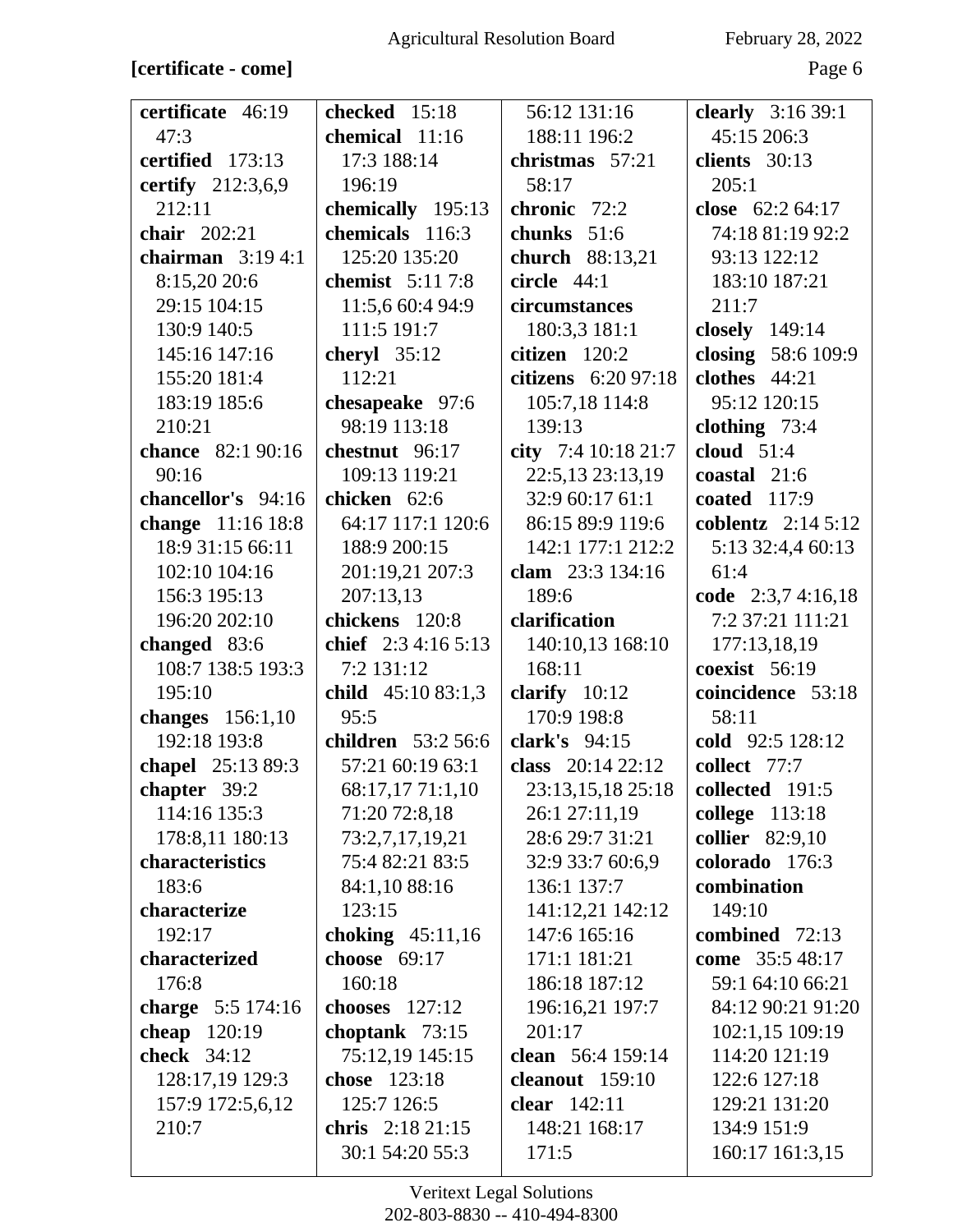### **[come - considered]** Page 7

| 163:3 167:20      | compared 10:17    | complication       | 201:17             |
|-------------------|-------------------|--------------------|--------------------|
| 171:14            | 78:6 128:9 189:6  | 115:21             | conditioners 7:6,9 |
| comes 6:10 10:16  | 193:17            | complied 146:16    | 11:20 12:16 15:9   |
| 33:10 76:21       | compassionate     | complies 112:14    | 16:6 17:21 23:12   |
| 161:10 163:9      | 117:2             | comply 146:21      | 23:15,18 25:3,8    |
| 164:1 176:18      | compelling 97:8   | component 195:11   | 25:19 26:2,5,13    |
| 208:16            | complainant 42:1  | components 118:2   | 26:17 27:11,19     |
| coming 23:1 44:16 | 184:1,5           | 118:11,12 195:9    | 28:5 29:7 31:21    |
| 83:12 89:7 108:13 | complainants      | compost 11:21      | 136:2 137:8        |
| 117:7 128:14,14   | 20:10,18 22:14,19 | compromised        | 141:11,20 142:12   |
| 128:21 157:13     | 34:16,21 35:1     | 72:9 116:8         | 147:6 171:1        |
| 158:5             | 112:2 134:7,9     | compromises        | 181:21 183:5       |
| commend 76:1      | 137:15 138:21     | 115:2              | conditioning 91:7  |
| comment 110:11    | 139:4 143:12      | computer 212:7     | conditions 47:21   |
| 110:11 183:18     | 144:7,16 145:1    | concern $14:1$     | 72:14 98:8 124:10  |
| comments 35:3     | 183:10,14         | 16:21 23:1 32:19   | 139:10 193:9       |
| 140:7 144:5       | complained 71:10  | 73:14,18 101:8     | 201:1 202:6,8      |
| commercial 11:17  | 71:11,12 72:19    | 103:18 104:4       | conducive 159:7    |
| 25:6 148:18       | 106:17            | 116:6 145:20       | conducted 47:5     |
| commission        | complaint 35:14   | 183:16             | 135:5 136:9,15     |
| 212:20            | 37:5 44:9 57:6    | concerned 52:20    | 142:19             |
| commit 26:4       | 107:17 139:10     | 71:18 84:8 98:21   | confidence 182:3   |
| commitment 27:3   | 182:8 184:2       | 99:3 107:18        | confident 181:12   |
| 27:5,15 28:14,16  | complaints 3:6    | 109:16             | confidential 18:21 |
| committee 41:14   | 6:21 7:14 23:6    | concerning 167:9   | confined 110:12    |
| 58:7              | 32:17 38:17,19    | concerns 22:13     | confirm 111:4,5    |
| commodities 15:4  | 48:7 87:5 110:21  | 57:8,9 58:9 61:2   | 133:14,21          |
| common 80:1       | 112:11 115:15     | 72:4 81:8 87:9     | congestion 71:13   |
| 159:8             | 129:3 137:14      | 91:1 127:1 134:7   | 71:15              |
| communicating     | 138:17 139:13     | 143:21 145:6       | connection 136:20  |
| 167:19            | 144:7,13 145:3    | 147:12 190:4,8,18  | conservation 4:8   |
| communication     | 181:14 182:5,12   | concessions 142:7  | consider 30:14     |
| 87:10             | 183:2,13 201:3,16 | 147:10             | 37:12 38:1 56:21   |
| communities       | 202:2,14          | concluded 211:14   | 63:1 79:20 103:2   |
| 72:16             | complete 9:6      | concrete 25:9      | 103:3 110:16       |
| community 1:9     | 53:13 65:21       | 164:12             | 112:6 113:20       |
| 37:8 85:13 180:1  | completely 92:12  | concur $186:3$     | 160:21,21 177:8    |
| 189:14            | 170:13 203:5      | condition 97:21    | consideration      |
| compact $165:9$   | compliance 2:3,7  | 100:4,11 124:14    | 35:21 75:7 99:8    |
| companies 151:1   | 4:17,19 5:14 7:2  | conditionally 25:9 | 104:14 110:1       |
| 162:11            | 46:21 80:15,19,21 | conditioner 11:2,9 | 121:21 142:8       |
| company 13:7      | 81:3 97:19 99:5   | 134:17 137:12      | 144:2              |
| 22:11 54:2,10     | 111:12            | 146:12 147:5       | considered 8:6     |
| 149:13 162:4,20   |                   | 153:21 166:9       | 139:9 146:12       |
|                   |                   |                    |                    |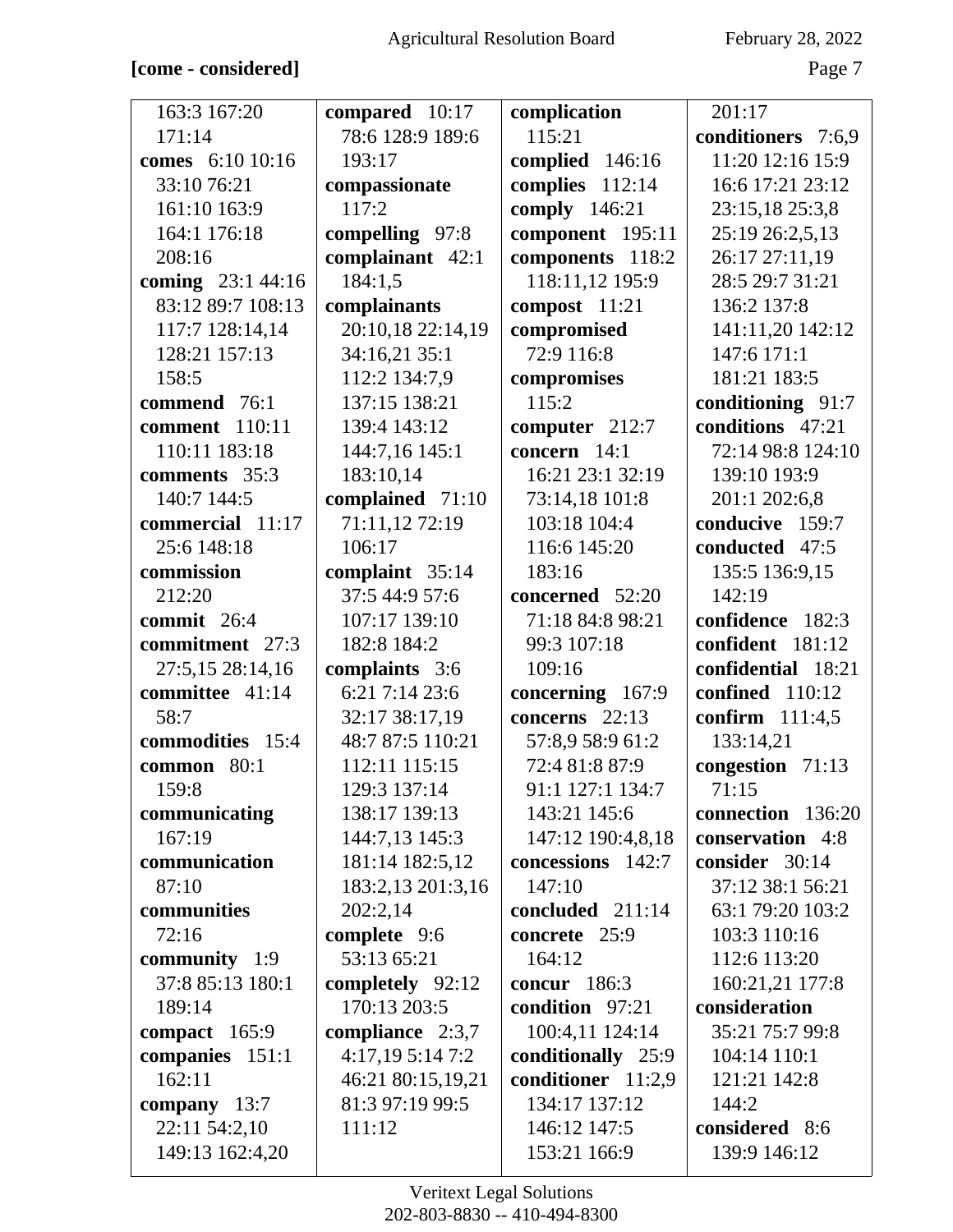### **[considered - cropper]** Page 8

| 189:14,19 206:8           | conventional       | correspondences      | 158:3,4 197:21        |
|---------------------------|--------------------|----------------------|-----------------------|
| considering 62:20         | 26:10              | 101:6                | 198:4,6,9,9,12        |
| 65:20 66:8                | conversation 53:8  | cost 41:2 55:18      | 199:2,6,18,19,20      |
| consistent 27:1,9         | 161:19             | 56:15 164:17         | 200:3,4,6,10          |
| constantly 153:15         | conversations      | 194:3                | 208:8                 |
| constructed 25:17         | 10:2               | cough 124:16         | covered 28:13,19      |
| construction              | conveyed 31:9      | 125:8                | 79:15 158:16          |
| 46:19,21                  | cool 92:4 94:4     | counsel 4:12 181:5   | 195:5                 |
| consume 77:14             | cooler 92:1        | 212:5,9,11,11        | covering 5:9          |
| consumes 77:13            | cooperation 138:3  | countries 113:12     | covers $15:4$         |
| contact $13:10$           | 138:15             | country $102:14$     | covid 58:5 83:2,3     |
| 24:17 119:16              | cooperatively      | 151:8 158:20         | 93:16 102:11          |
| 138:6                     | 140:16             | 176:3 200:15         | cows 128:8            |
| contacted 54:4            | cop 120:18         | county $1:1,2,9$ 2:3 | craig $113:4$         |
| 85:11 138:5               | copied 8:16        | 2:5,74:6,8,13,17     | crap $94:3$           |
| 144:18                    | copies 6:15 7:10   | 4:19 6:20 7:12       | create $196:5$        |
| contained 212:9           | 36:5               | 9:14 19:13 20:17     | <b>created</b> 179:18 |
| container 118:9           | copy $60:21$       | 21:11 22:9,17        | credit 145:10         |
| contaminated              | cordova 85:16      | 31:1 35:15 37:17     | creek 46:12 73:12     |
| 73:20 84:19               | 105:1 126:19       | 37:20 38:5,18        | 73:14,16 74:17,20     |
| contamination             | corn 209:9,9       | 39:3,16,17 46:18     | 84:8                  |
| 84:9                      | corner 74:8        | 47:15 48:9,10        | crest 96:16           |
| <b>content</b> 13:14      | corporation 207:4  | 57:5 76:3,19         | <b>cried</b> 107:9    |
| contents 132:18           | correct 27:14 28:2 | 82:14 89:4 97:21     | criteria 38:3         |
| 133:18 134:1              | 28:3,10 91:10      | 99:1 104:18          | criticized 145:5      |
| <b>context</b> 20:3 97:12 | 132:1,9 147:20     | 112:15 122:18        | crop 142:15 157:5     |
| 99:1,7,14                 | 150:7 155:3        | 135:1 138:6,20       | 157:6,21 158:3,4      |
| continue 25:16            | 165:21 166:12,12   | 139:2 141:8,8        | 197:21 198:4,6,9      |
| 63:3 70:15,16             | 174:15,18 177:17   | 142:10 144:11        | 198:12 199:2,6,18     |
| 99:4                      | 181:15,18 182:13   | 161:3 166:17,19      | 199:19,20 200:3,4     |
| continued 65:17           | 182:14 186:4,6     | 167:1 168:7          | 200:6,10 208:4,8      |
| 107:19 110:20             | 188:16 197:14      | 178:12 180:14        | 208:21                |
| continues 180:6           | 198:18,21 202:4    | 212:2,3              | cropper $2:156:16$    |
| contract 125:18           | 203:12,18 204:10   | county's $6:18$      | 7:20 8:1,10 20:6      |
| 174:9                     | 204:12,14 206:12   | 37:21 39:1           | 21:5,6,15,17,18       |
| contracted 54:3           | 209:4,15           | couple 10:1 49:14    | 22:2,3 24:6,8,17      |
| 124:8 125:15              | corrected 76:6     | 70:1 77:3 79:21      | 26:16,21 27:15,18     |
| 172:1                     | corrective 11:12   | 101:8 114:18         | 28:4,11 29:5,16       |
| contracting               | correctly 12:7     | course $126:3$       | 29:20 31:15           |
| 168:16                    | 145:15,16 147:1    | 164:11 188:21        | 130:10,11,12,19       |
| control 82:20             | 153:19             | 196:4,7              | 131:5,7,15,19         |
| 157:14,16 163:8           | correspondence     | court 3:9 5:21 6:6   | 132:3,7,11,21         |
| controlling 154:1         | 105:6,9,18         | cover 56:15 73:3     | 133:4, 14, 17, 21     |
|                           |                    |                      |                       |
|                           |                    | 132:14 157:5,6,21    | 134:3 152:16          |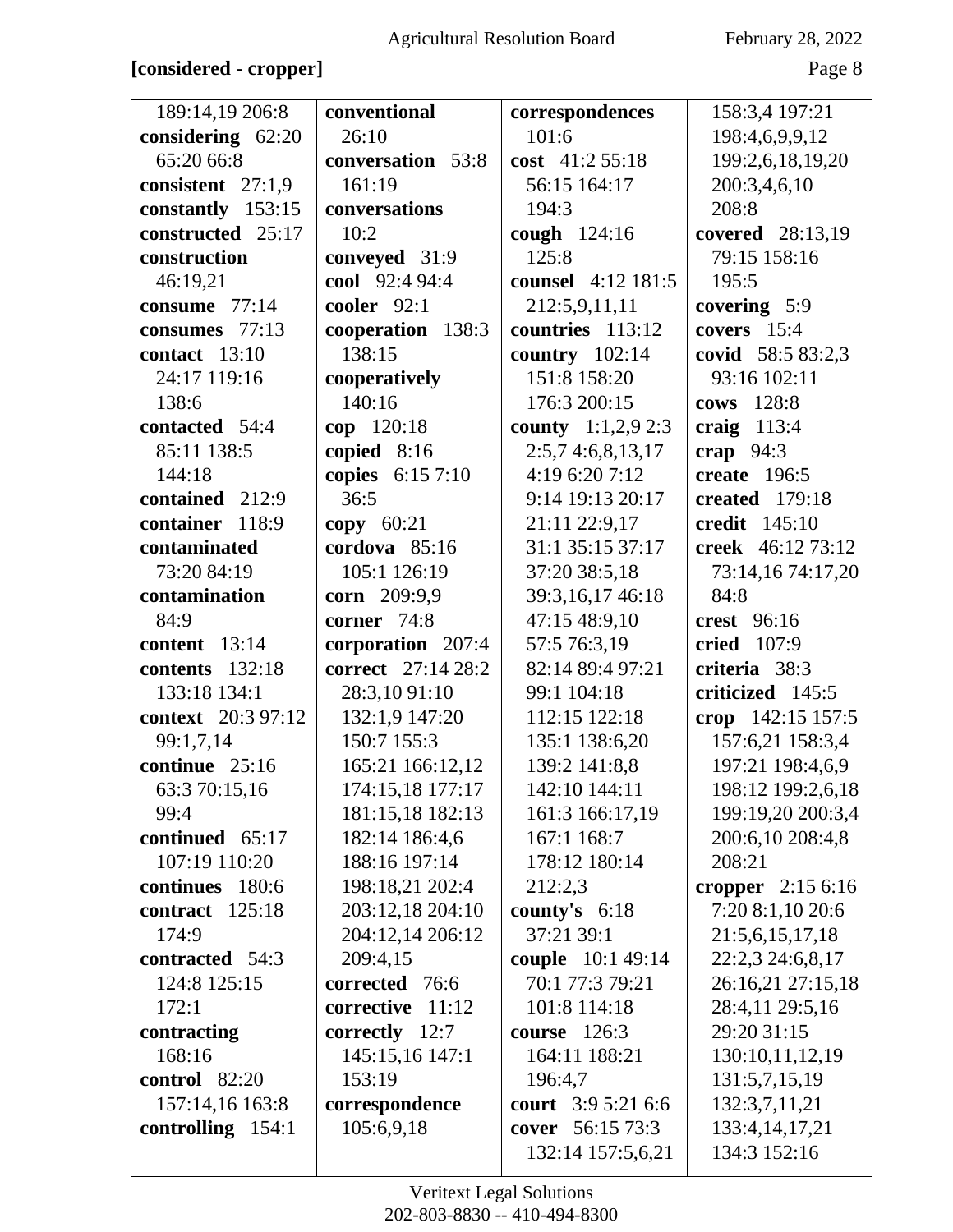## [cropper - department]

| February 28, 2022 |  |  |
|-------------------|--|--|
|-------------------|--|--|

Page 9

| 153:19 162:19      | cutting $101:20$          | 149:8,9 161:3         | deliver 91:17 96:8      |
|--------------------|---------------------------|-----------------------|-------------------------|
| 166:7,8,11,14      | $\mathbf d$               | 198:17                | 96:18                   |
| 168:4,11 170:8     | $d = 2:1$                 | dealing 76:20 79:1    | delivered 90:18         |
| 174:13,18 175:1,7  | dad 125:14                | 179:12 182:16         | 151:4,16                |
| 175:12 177:8,16    | daf 12:20 159:2           | death $51:10$         | delivering 53:10        |
| 178:7,16 181:11    | 189:6 202:1,2             | debate $204:21$       | 93:11 129:1             |
| 181:19 182:15      | daily 43:20 57:10         | december 46:20        | demand 77:12            |
| 185:10 186:3,5,10  | 71:10,13,21 90:4          | 57:16 107:17,21       | demonstrate             |
| 186:20 187:2,18    | 150:20 164:10             | 150:5 151:17          | 155:12                  |
| 188:1,3,5 197:12   |                           | 156:16 157:3,19       | demonstrating           |
| 197:16 198:1       | dairy $120:7$             | 158:2 203:17          | 40:9                    |
| 201:12,15,21       | dam 94:16                 | decide 6:12 156:7     | <b>denali</b> $2:17,19$ |
| 203:13 204:1,20    | damage $93:10$            | decided 26:9          | 14:16 20:14 21:15       |
| 205:12,20 206:10   | dark 184:19               | 156:15 158:13         | 22:10,17 23:8           |
| 206:14 207:9       | data 54:8 79:10           | decision $31:10,11$   | 24:16 25:1,15           |
| 209:13,16 210:2,5  | 191:7                     | 36:4 74:3 157:20      | 26:3 27:3,5 28:14       |
| 210:21             | date 59:4,6               | 158:5,6 167:2         | 31:7 54:3,5 55:1        |
| cropper's $7:17$   | <b>dated</b> 7:18 8:11,13 | 210:12                | 57:15 80:1 87:16        |
| cropping 208:5     | 8:19 132:12,15,15         | declined 126:8        | 88:4 104:8 131:12       |
| crops 11:15 16:14  | 133:10                    | decomposing 17:9      | 134:6 137:5,13          |
| 152:2,5 161:14     | dates 106:17,18           | <b>deem</b> 142:7     | 138:16 139:5,11         |
| 192:8 198:9        | 122:16                    | <b>deemed</b> 137:12  | 140:2,18 141:3          |
| 209:12             | daughter 83:17            | deep 156:4 157:17     | 143:9 144:6,12,18       |
| cross 62:9 63:11   | 84:3 120:3 122:21         | 158:9,16 164:14       | 144:21 145:4            |
| 183:20             | daughter's 109:12         | deeper 99:16          | 147:18 148:6            |
| cruel 121:9        | david $64:12$             | 153:20 158:17         | 162:20 166:8            |
| crust 196:5        | day 43:21 48:15           |                       | 167:4 181:12            |
|                    | 52:2,13 59:16             | deeply $52:20$        |                         |
| crying $45:1253:5$ | 65:5 72:19 82:19          | deer 84:13,16,17      | 191:2,15 195:8          |
| culprit $23:7$     | 84:3 85:6 93:15           | 84:19                 | 197:11 200:14           |
| 137:14 141:2       | 106:7 107:8 109:1         | defend $121:1$        | 201:15 207:3            |
| cumming $148:15$   | 120:4,21 129:4,9          | defense 6:16 87:1     | denominator 80:1        |
| curb 84:4          | 129:10 140:20             | 87:14                 | densities 148:21        |
| curious $118:17$   | 161:6 192:18,19           | <b>defined</b> 136:19 | <b>density</b> 149:18   |
| 119:9              | 194:10 207:20             | 181:3                 | department 2:5          |
| current $167:5$    | 212:14                    | definitely 73:13      | 2:10,11,13,14           |
| currently 36:14    | days 10:1 43:1            | 160:5,19 168:2        | 4:145:4,8,147:13        |
| 38:13 69:3,8       | 70:1 71:4 72:18           | 202:10                | 10:7 31:2 32:5          |
| 194:8,17 195:5     | 93:16 107:13              | definition 11:2       | 35:16 38:18 43:8        |
| customer $172:1$   | 108:8 194:11              | 143:15 180:5          | 89:4 98:7,13,14         |
| customers 90:20    | 195:12 203:11             | degree $43:1$         | 99:18 100:10            |
| 174:20             | 204:5,7 210:16,17         | degrees 83:21         | 135:8,9 136:3,4         |
| cut 104:7 153:1    | dead 101:15               | 195:13                | 138:7,20 140:17         |
| cutout 75:1        | deal 37:5 79:14           | deliberate 61:16      | 143:1,2 144:11          |
|                    | 126:19 147:21             |                       | 149:8 169:14            |
|                    |                           |                       |                         |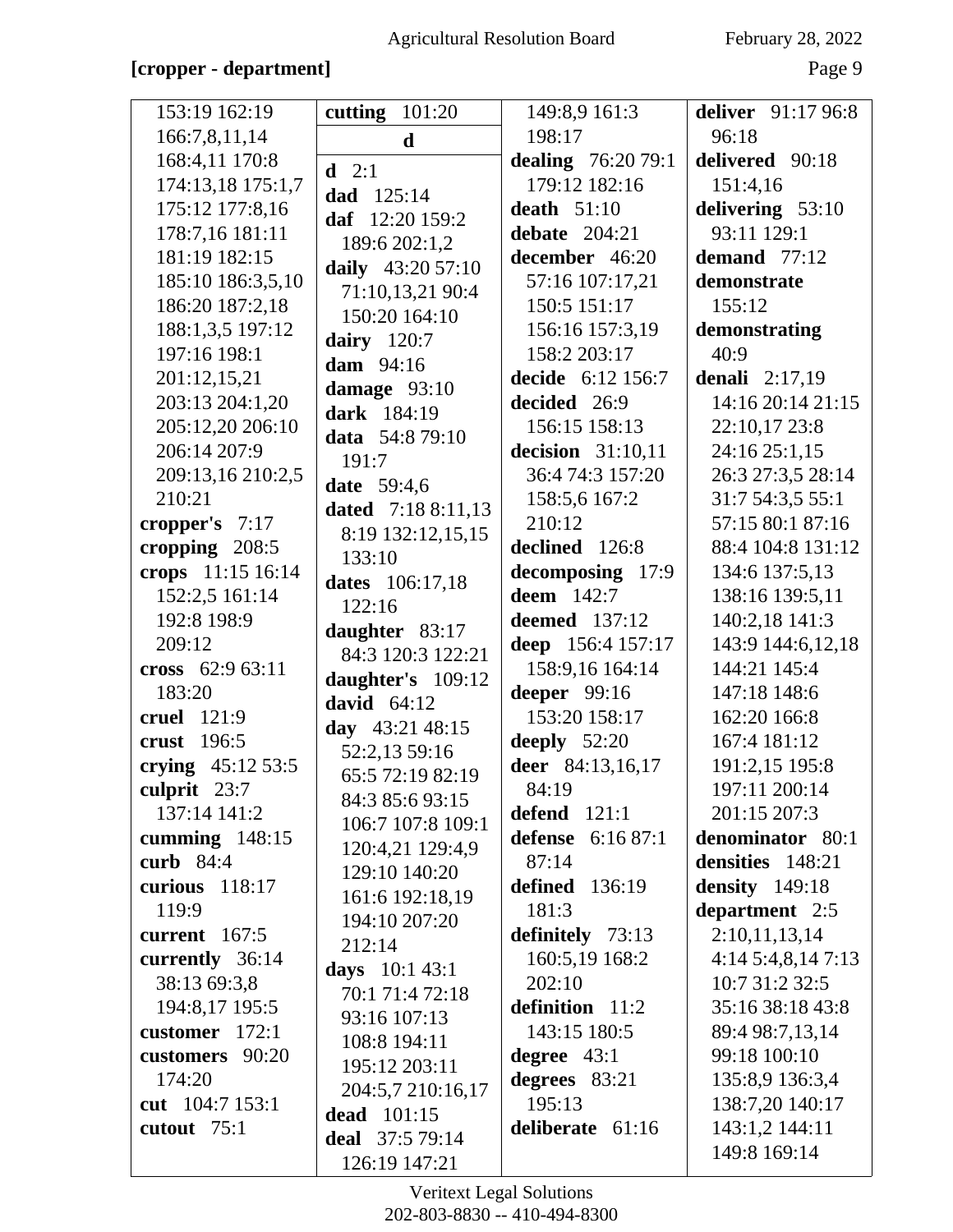## [department - drive]

February 28, 2022

Page 10

| 179:9,14,15,20            | differences 160:2      | discharge 80:16    | district 4:8               |
|---------------------------|------------------------|--------------------|----------------------------|
| 180:5,11 190:20           | different 17:12        | 98:1,9 99:19,21    | disturbing 45:9            |
| 191:4,7,14                | 36:20 40:7 48:11       | 100:5              | diverting 39:15            |
| depended 43:17            | 48:11 50:8 70:19       | discomfort 145:2   | division $5:13,15$         |
| depending 50:8            | 96:5,9 115:20          | discuss $22:13$    | dizziness $71:11,11$       |
| 74:2 161:14 209:8         | 118:12 149:7           | 54:18 134:18       | doctor 125:6,11            |
| depends 94:17,21          | 154:5,10 155:2,15      | 138:17 139:15      | documentation              |
| <b>deprive</b> 179:8,20   | 172:15,16 174:20       | 167:7 168:3        | 7:16 116:10                |
| 180:19                    | 174:20 175:21          | discussed 53:20    | documented 46:9            |
| <b>describe</b> 37:9 51:9 | 187:11,14 205:13       | 76:9 140:9,13      | documents 9:2,7            |
| 116:11                    | differentiate          | discussing 69:9    | 48:2 79:19 82:3            |
| described 143:13          | 160:7                  | 171:2              | 132:19 133:1               |
| 183:3                     | differently 95:21      | discussion 153:7   | 134:1 207:1                |
| description 7:5           | 149:5 174:21           | 167:5 205:11       | $dog$ 91:17                |
| 187:10 202:7              | difficult 153:13       | 207:20             | doing 76:2 80:6            |
| descriptions 48:6         | 157:20 158:5           | discussions 167:3  | 88:6 101:10,20             |
| 48:12                     | difficulty $71:13$     | 178:19             | 104:11 125:12              |
| deserve 73:7              | digest $174:8$         | disease 72:2 116:1 | 145:7 148:17               |
| desires $209:19$          | digestate 12:1         | 126:2              | 154:12 156:5               |
| detect 116:19             | digestion 12:2         | disk $57:15107:21$ | 157:1 159:10               |
| determine 10:5,8          | diligent 101:4         | 157:19 158:7       | 170:18 193:14              |
| 10:15 33:13 37:13         | 115:13                 | disked 26:18 28:8  | 198:11                     |
| 169:8 171:18              | dill $1:174:617:21$    | 142:2              | dollars $164:18$           |
| 188:8 189:5               | 18:4,16 208:3,14       | disking 26:11 55:9 | door 65:7 67:4             |
| 208:16,21                 | 208:19 209:2,5         | disposal 135:18    | 107:2 194:13               |
| determining 142:8         | dilute $193:5$         | dispose 175:5      | doors 62:2 93:13           |
| development               | diminish $55:10$       | disposing 175:8    | 128:13 195:6               |
| 96:15                     | 57:17                  | dispute 142:9      | dorchester 97:18           |
| developments              | dining $52:5$          | 170:4              | 97:21                      |
| 148:1                     | <b>dinner</b> 56:12,14 | disputes $87:10$   | dory $68:10$               |
| dew 184:20                | 56:16                  | dissipate $57:19$  | <b>dotterer</b> $2:95:3,3$ |
| 195:21                    | <b>direct</b> 137:21   | dissolved 12:20    | 33:5 34:2 155:20           |
| dialogue 87:7             | direction 51:4         | 159:3 176:19       | 157:15 199:1               |
| diane $1:21\,212:2$       | 92:21 94:21            | distance 36:11     | <b>doty</b> $106:11,11$    |
| 212:17                    | 202:10                 | distinct 189:8     | downhill 207:21            |
| dictated $209:14,21$      | directly 36:12         | distinction 206:3  | downtown 115:16            |
| <b>died</b> 124:9         | 40:4 73:16 86:2        | distinguished      | dozens $98:10$             |
| differ 140:7 187:5        | 115:9 121:13           | 203:7              | draw $85:4$                |
| difference 10:9           | 127:20 128:7,15        | distinguishes      | dreading $44:15$           |
| 12:8,11 13:6              | director 97:6          | 44:10              | dream $122:11$             |
| 40:14,18 44:11            | dirt 186:1             | distribute 15:7    | drinking $104:3$           |
| 76:5 139:16 159:9         | disbursement           | distributed 11:11  | dripping $92:3$            |
| 187:3 199:7 205:8         | 117:11                 | distribution 32:10 | drive $43:453:6$           |
| 205:10                    |                        |                    | 64:13 65:5 113:5           |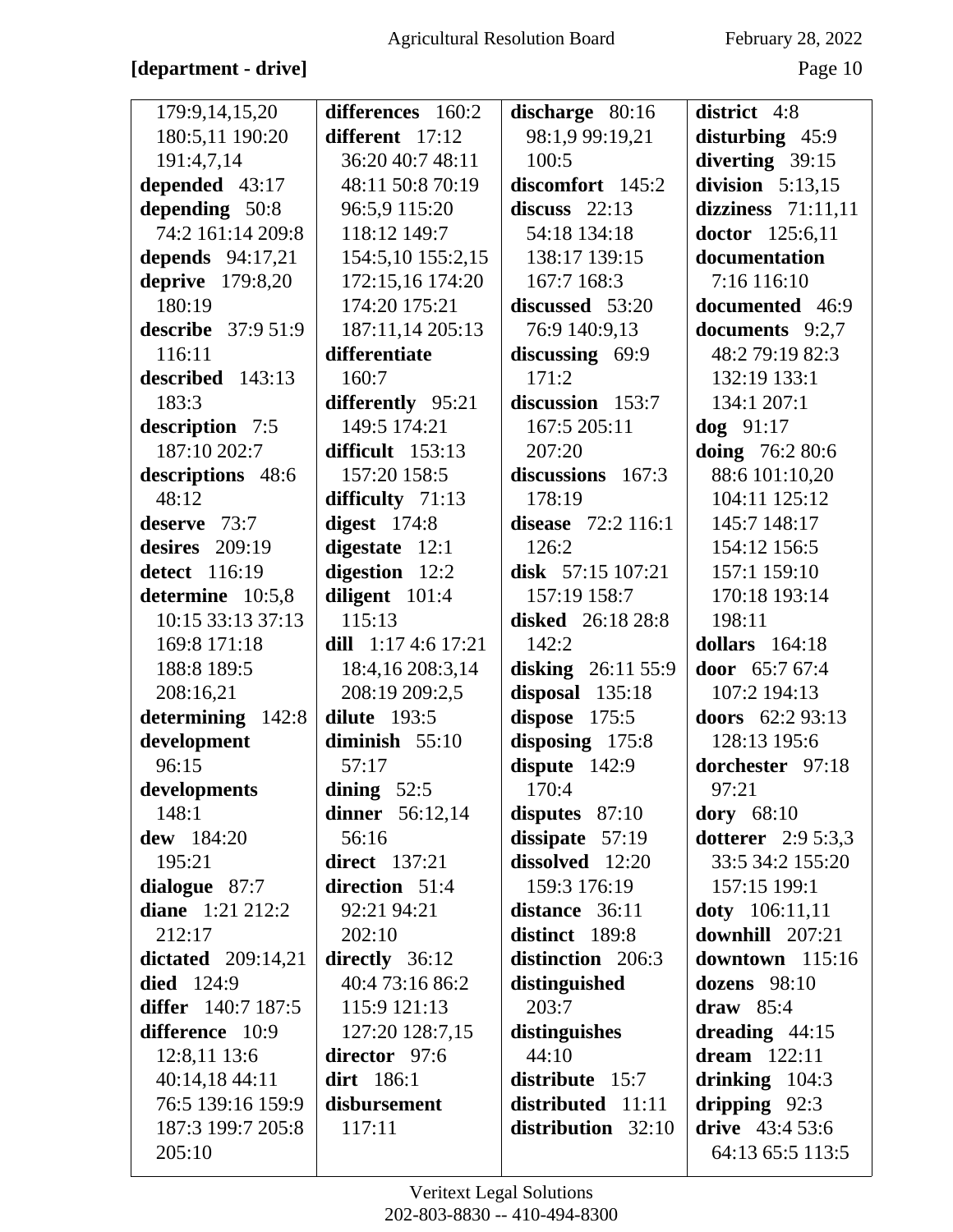## [driver - examine]

February 28, 2022

Page 11

| driver $72:19$           | e                         | eligible 198:14       | erosion 158:13      |
|--------------------------|---------------------------|-----------------------|---------------------|
| drop $74:15,16,18$       | e 2:1 8:18 9:1,21         | 199:2,5               | error $171:5$       |
| drove $64:20$            | 13:12,13 101:5            | eliminate 68:8        | escalating 16:2     |
| drummond 8:17            | 105:14,15 119:16          | 118:17                | escape $52:11$      |
| dry 91:15,18             | 132:16 139:7,20           | eliminated 118:19     | 93:12,17            |
| 176:4                    | 140:11,21                 | eliminates 178:17     | escaping 96:18      |
| duane $2:64:18$          | earlier 103:1             | emanate 154:2         | especially 18:6     |
| due 23:4 27:8 51:3       | 138:9 139:15              | employee 212:11       | 72:8 102:11 156:1   |
| 55:11 56:7 58:1          | 140:12 143:7              | encouraged 85:9       | 158:12 173:16       |
| 189:3 193:9              | 144:16 145:8              | ends 77:16            | 195:9               |
| 196:10,11,11             | 164:6 197:14              | endure 58:14 84:5     | $esq$ 2:8,15        |
| <b>duell</b> 2:3 4:16,16 | early 33:19 41:6          | 124:3                 | essentially 33:17   |
| 5:18,20 6:13 7:1         | 42:7 50:20 91:4           | <b>endured</b> 123:12 | 77:16               |
| 8:8,169:1,5,15           | 97:3 116:18               | enforcement           | established         |
| 10:1 21:12 22:10         | 124:11 157:5              | 112:6,7               | 168:21              |
| 24:3,5,7,10,14           | easier 6:4                | enjoy 55:21 56:4      | evaluate 14:9       |
| 26:20 27:14,17           | eastern 58:19             | 58:15,20,21 64:18     | evening $114:15$    |
| 28:3,10,20 29:18         | 69:11 82:13 86:12         | 71:4 85:2,7           | evenings 106:3      |
| 30:18 57:7 62:14         | 97:6 102:16               | 102:16 127:9          | events $102:6$      |
| 62:19 101:2              | easton 1:11 25:14         | enjoying $127:10$     | everybody $3:46:1$  |
| 105:12 115:12            | 44:2 212:14               | enjoyment 136:12      | 6:4,6 30:11 65:11   |
| 130:9,15 137:4,20        | easy 125:18               | enriching $11:12$     | 68:3 81:18 97:5     |
| 138:2,7,13 139:7         | eat 44:20                 | ensure 87:7           | 105:21 129:19       |
| 139:14,17,19             | eating $84:20$            | enter 66:1 73:14      | 152:15,17 157:9     |
| 140:11 164:7             | <b>eddie</b> 100:20       | 206:21 207:15         | 173:11 184:7        |
| 165:10,20 166:3,5        | <b>edges</b> 129:7        | entered 212:9         | 185:2 210:15        |
| 168:12,18 169:5          | <b>effect</b> 71:20       | entering 52:5         | 211:3               |
| 169:18,21 171:9          | effectively 87:13         | 140:4                 | everybody's 92:13   |
| 171:12 172:8             | 192:20                    | entertain 184:5       | 143:20 187:9        |
| 178:7 181:4              | effects $71:19$           | entire 74:9           | 211:2               |
| 185:16 186:4             | 135:12,13                 | entitled 145:9        | evidence $6:29:9$   |
| 189:5                    | effort $65:11$            | <b>entity</b> 168:14  | 14:11 210:14        |
| <b>duell's</b> 144:5     | 192:16                    | environment 2:14      | <b>exact</b> 106:18 |
| 174:1                    | <b>efforts</b> 79:7 142:7 | 32:6 63:2 98:8,13     | 179:7               |
| dump $43:14$             | eight 13:19 154:20        | 99:18 100:10          | exactly $24:12$     |
| 188:21                   | either 23:15 60:4         | 136:4                 | 52:10 79:17         |
| dumping 16:17            | 80:21 92:9 111:11         | environment's         | 118:17 175:7        |
| 40:21 47:9               | 126:16 141:4              | 5:14                  | exaggeration        |
| dust $117:7$ 135:15      | 153:20 169:13             | environmental 2:5     | 70:13               |
| duties 91:9              | 201:16                    | 4:14 131:12 136:6     | examination         |
| dwight $2:95:3$          | elementary 72:17          | 146:8 148:7 149:9     | 212:6               |
| dwight's 13:15           | elements 139:21           | epa 13:19,19          | examine 9:5         |
| dying $67:1120:3$        | 140:3                     | <b>equal</b> 164:21   | 183:20              |
| 120:21                   |                           | 183:6                 |                     |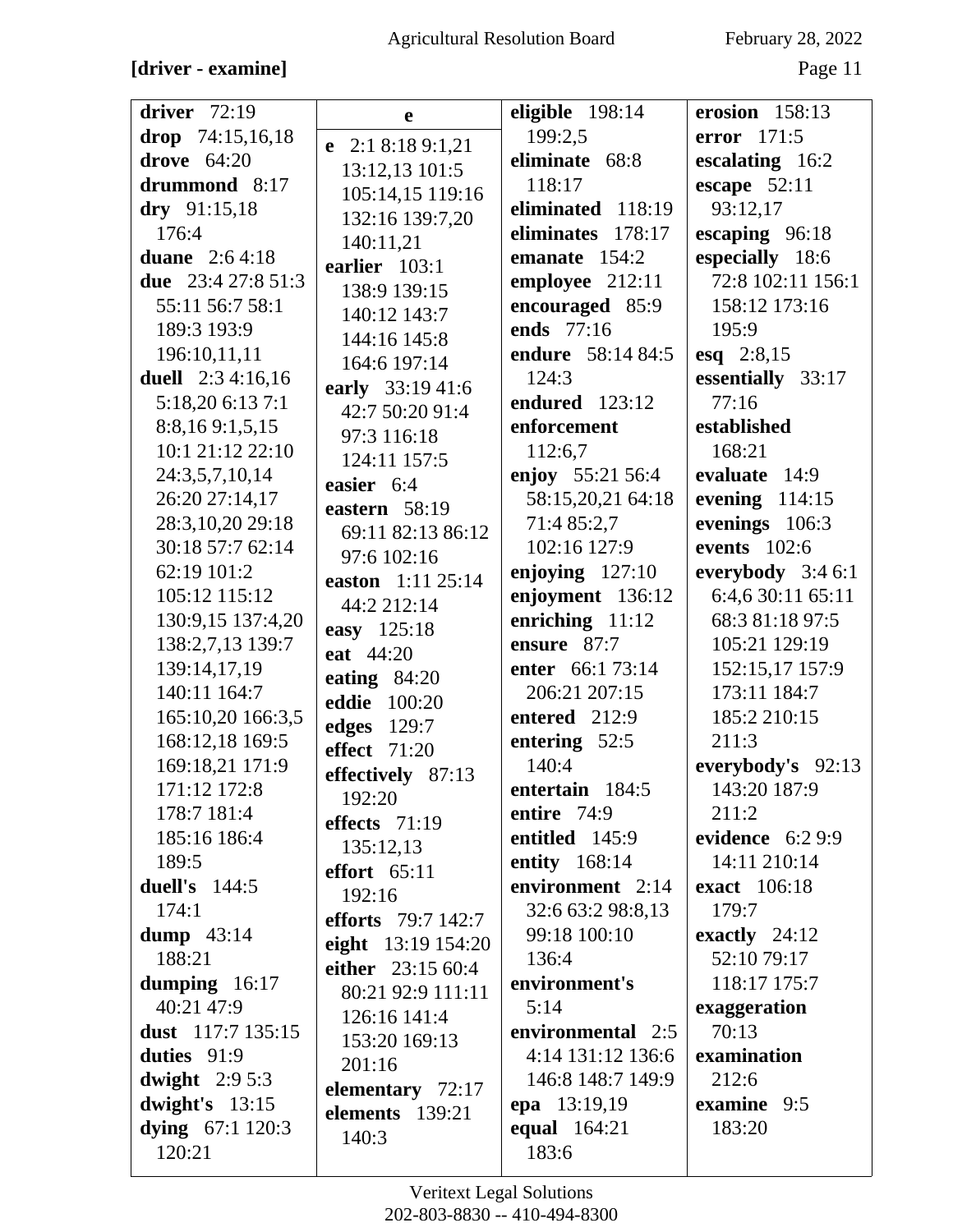| examining 186:18<br>example 78:13<br>99:20<br>excellent 125:11<br>exception 179:17<br>180:7<br>excerpt $86:19$<br>excessive 58:14<br>excuse 59:5 75:17<br>145:11<br>exempt $117:19$<br>exhibit 6:18,20<br>7:1,3,7,10,12,15<br>206:21<br>exhibits $6:14,15$<br>exists 98:12<br>expect 69:20 99:3<br>114:7,8 144:11<br>expected 81:1<br>expensive 40:15<br>experience 59:7<br>64:2 76:21 83:8<br>84:11 129:11<br>195:3 196:13<br>200:14 | explain 42:11 55:5<br>88:5<br>explained 55:11<br>55:20 56:5,13,17<br>125:17 169:2<br>189:4<br>explaining 55:15<br>59:16 188:17<br>explanation 55:8<br>exposed 92:18<br>exposure 116:6<br>extension 4:6<br><b>extent</b> 28:4 99:4<br>136:5 139:5<br>141:15,20 172:10<br>183:21 201:9<br>extremely 52:16<br>71:18 83:14 84:8<br>94:11 183:10<br>194:4,18<br>eyes 51:13 52:9<br>f<br>face 92:6<br>facebook 53:20 | failures 97:20<br>98:11 99:5<br>faint 186:7 187:14<br>187:19<br>fair $127:15$ 134:8<br>160:20 168:11<br>202:4<br>fairly 3:12 35:17<br>faith 134:9<br>fall $20:170:5,5,7$<br>91:4 102:2,7<br>127:5 157:5,8,18<br>158:2 161:11<br>197:18 209:6<br>familiar $60:13$<br>148:11,17<br>families 85:2,5<br>family 20:13 21:8<br>22:6,16 23:10<br>49:21 50:3 56:14<br>57:21 58:17 63:1<br>69:8 73:21 83:14<br>84:16 87:16 88:4<br>88:18 102:6<br>103:12 116:20 | 57:11 64:17 68:20<br>69:2,18 70:3<br>73:11 74:9,10<br>76:21 81:21 82:16<br>82:17,18 86:20<br>87:1,2 88:2,13,20<br>90:2 97:10 99:2<br>100:8 103:14<br>110:8 112:13<br>114:11 120:4,5,8<br>120:9 122:12,13<br>122:19 123:7,13<br>127:12,21 128:7<br>134:15 135:2,4<br>137:18 141:5,7,10<br>141:14,16,18<br>142:2,4,10 143:5<br>144:20 146:4<br>151:16 154:6<br>157:20 159:6<br>162:9 164:16<br>165:11 166:3,5,10<br>167:6 168:6<br>170:13 171:13<br>172:1 179:6,11 |
|---------------------------------------------------------------------------------------------------------------------------------------------------------------------------------------------------------------------------------------------------------------------------------------------------------------------------------------------------------------------------------------------------------------------------------------|----------------------------------------------------------------------------------------------------------------------------------------------------------------------------------------------------------------------------------------------------------------------------------------------------------------------------------------------------------------------------------------------------------------|--------------------------------------------------------------------------------------------------------------------------------------------------------------------------------------------------------------------------------------------------------------------------------------------------------------------------------------------------------------------------------------------------------------------------------------------------------|------------------------------------------------------------------------------------------------------------------------------------------------------------------------------------------------------------------------------------------------------------------------------------------------------------------------------------------------------------------------------------------------------------------------------------------------------------------|
| 63:8 65:3 71:14<br>102:2 166:16<br>182:6 201:6<br>experiences 76:12<br>83:8<br>experiencing<br>52:10,18 53:17<br>57:7 58:12 68:16<br>71:20 128:10<br>experimental<br>113:20<br>expert 61:4 196:9<br>expertise 17:18<br>19:15 195:18<br>expires $212:20$                                                                                                                                                                               | 159:11 161:16<br>177:5<br>fact 38:16 66:7<br>86:20,20 111:2<br>125:3 142:12<br>143:4,13 144:15<br>146:6 147:4<br>155:21 158:11<br>182:19 183:12<br>203:9<br>factors $72:10$<br>196:14<br><b>facts</b> 134:18<br>207:21<br>failed $107:1$<br>failure 98:13                                                                                                                                                      | 138:3,16 168:7<br>far $13:4,1644:2$<br>68:17 121:18<br>155:2 162:11<br>167:4 209:16<br>farm $1:53:77:6,9$<br>7:11,14 15:12,13<br>19:12,13 23:20<br>24:21 25:1,4,5,10<br>25:12,12,17 26:2<br>26:6,14 27:20<br>28:1,7,14 29:8,10<br>30:9 34:3 37:15<br>38:4, 12, 14 39:1<br>39:13,18 42:8<br>45:20 48:21 56:2                                                                                                                                            | 206:11<br>farmed $38:13$<br>122:5,7 126:12,15<br>farmer $13:15$<br>40:17 51:20 55:17<br>87:7 94:9 115:1<br>121:1 122:19<br>123:8 154:7,8<br>160:15 161:10<br>163:3,5,6,9 164:1<br>167:14 171:13<br>175:9,15 197:9,12<br>198:13,17 199:8<br>199:12 200:1,2<br>209:8,14                                                                                                                                                                                            |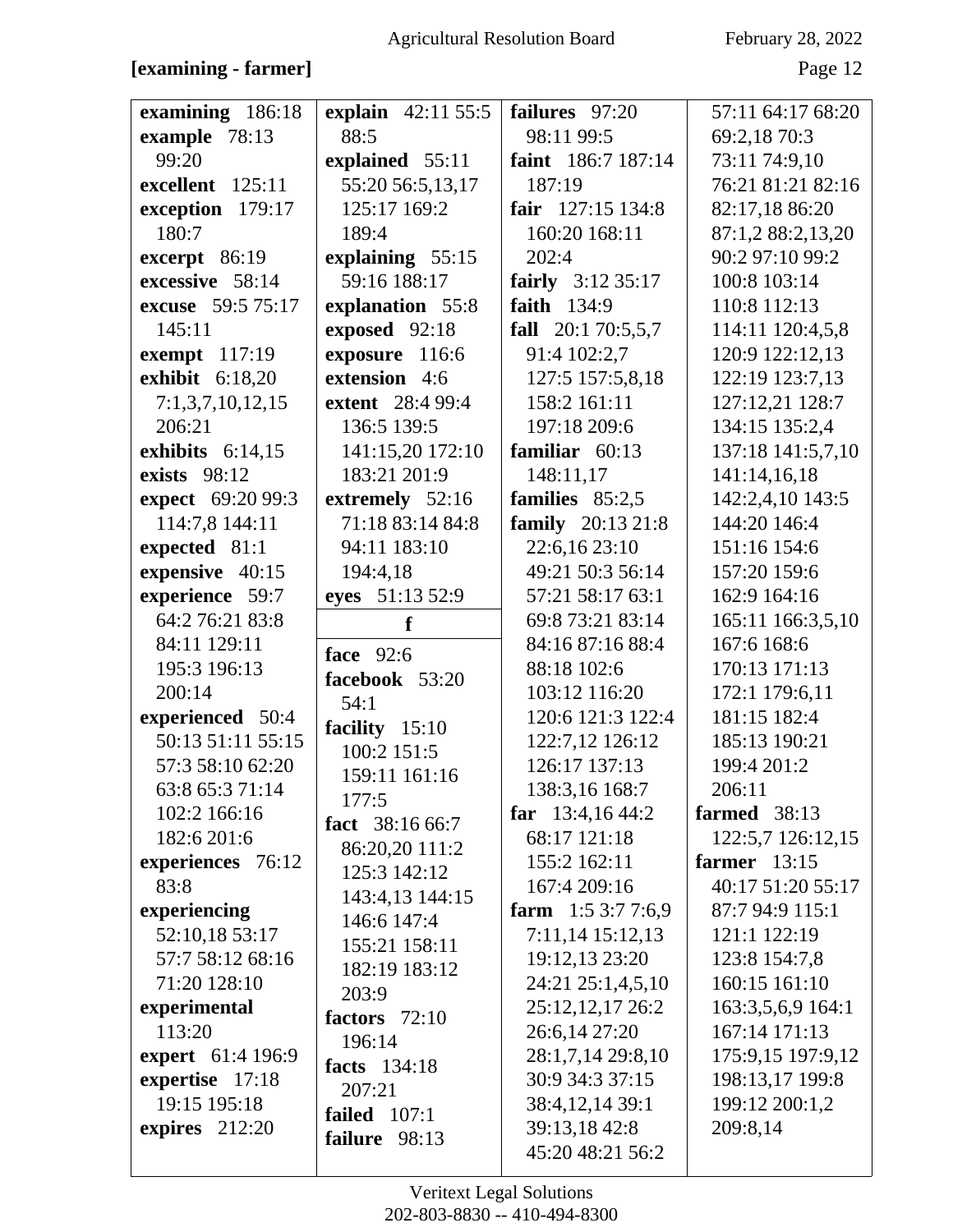## [farmer's - forced]

February 28, 2022

| <b>farmer's</b> 36:6 56:3 | 133:10 139:7               | 74:9,11,18 84:14             | 178:21 179:2         |
|---------------------------|----------------------------|------------------------------|----------------------|
| 120:3                     | 156:11                     | 86:3 96:10 108:1             | 185:9                |
| farmers $37:3,6$          | feces $107:2$              | 109:5 115:10                 | fish $17:1384:9$     |
| 40:12,16 48:19,20         | <b>federal</b> 37:18 99:6  | 121:14 129:7                 | $fit$ 32:12          |
| 69:6 76:2 80:8            | 135:10 136:21              | 157:19 161:14                | five 15:1 18:6,13    |
| 81:6 87:6,11              | 143:3 179:16               | fields 43:13 54:12           | 25:21 26:19 30:6     |
| 103:9,10 104:12           | fee 15:6                   | 77:2 79:18 128:9             | 34:18 35:3,12        |
| 114:19,20 123:9           | feed $15:884:14,16$        | 129:3 158:7                  | 36:1,5,15 41:19      |
| 150:18 154:4,4            | 103:11                     | 208:20                       | 49:17 72:18 113:8    |
| 159:5 161:2 181:1         | <b>feel</b> 73:9 86:7      | <b>fight</b> 120:3,21        | 124:8,12             |
| 197:19 198:9              | 127:19 151:1               | figure 63:19 67:1            | fixed $43:6$         |
| <b>farming</b> 37:1 39:7  | 205:10                     | file $9:5$                   | flags $19:1720:3$    |
| 40:19 57:2 69:3           | <b>feeling</b> $51:1452:8$ | <b>filed</b> $37:5$ 144:8,13 | flares $126:3$       |
| 69:11 76:1 85:3           | 59:18 71:1                 | 184:1                        | flies $67:4,1291:11$ |
| 87:12,19,20,21            | feet 73:12 164:13          | <b>filled</b> 165:13         | 91:11 92:8,10        |
| 88:3 103:8,8,13           | <b>fellow</b> 91:5 92:20   | final $75:3$                 | 94:3 96:3 128:13     |
| 110:19 113:20             | felt $45:10,1352:14$       | finalized 64:21              | 194:9, 18, 19, 20    |
| 114:19 115:18             | 53:11,15 57:8              | finally $57:18$              | 197:6                |
| 120:17 122:6              | 58:17                      | 85:10                        | flip $192:12$        |
| 126:4 154:12              | fermenting 43:2            | financial 56:18              | floatation 12:21     |
| farmland 36:12            | 195:15                     | 199:13,17                    | 159:3 176:19         |
| 36:16 40:4 47:11          | ferments 72:13             | find $48:1562:4$             | floor $130:19131:2$  |
| 86:12,14 123:19           | fertilization 123:2        | 72:6 145:13 195:1            | flower $117:5$       |
| 125:1                     | 171:14                     | findings $5:19$              | flows $73:16$        |
| farms $23:21\,25:11$      | fertilize 55:18            | <b>fine</b> $19:321:482:6$   | fluctuate 18:10      |
| 25:20 27:4,12             | fertilized 39:20           | 195:19                       | fly $67:1468:6$      |
| 32:11 39:21 88:1          | fertilizer 11:17           | <b>fined</b> 207:4           | 92:14                |
| 98:6 100:6 121:4          | 14:21 15:14,17             | finish 93:10                 | folks 16:21 97:9     |
| 125:3 166:18,21           | 16:2,18 36:21              | finished 73:11               | 202:8                |
| 182:20 200:17             | 40:14,15 51:2,21           | finishes $72:21$             | follow $8:5,21,60:1$ |
| fast 176:15               | 54:3 69:12,20              | <b>first</b> $3:8,175:17$    | 75:13 105:8,20       |
| <b>father</b> 54:9 122:8  | 79:12 120:19               | 8:11 9:12 13:9               | 118:3 169:10         |
| 123:5,19 124:7            | 129:8 135:19               | 22:20 24:10,15,20            | 172:2 175:14         |
| 126:7 132:8 133:2         | 175:10 192:4               | 29:15 38:17 42:12            | following $6:14$     |
| father's $122:11$         | 201:2                      | 43:7 57:19 59:4              | 33:10 34:9 37:17     |
| fats 17:9                 | fertilizers 15:9           | 60:4 66:18 87:8              | 139:11               |
| <b>fault</b> 203:4        | 25:6 125:4 142:14          | 87:13 91:2 92:2              | food 38:8 148:10     |
| fear $56:9$               | festering 43:1             | 92:18 94:6 99:12             | 150:14 156:17,19     |
| fears $58:3$              | field 13:16 16:19          | 101:1 106:20                 | 169:3,12 176:6,11    |
| february $1:77:18$        | 34:8 43:1 44:12            | 110:10,21 117:4              | 176:12,13,16,16      |
| 8:3, 12, 13, 14, 19       | 51:2 54:7 55:10            | 117:10 122:17                | 177:14,15            |
| 30:6 31:3 37:11           | 55:12,14 57:15             | 123:9 133:11                 | foot $164:13,14$     |
| 108:21 116:18             | 68:20 69:2,18              | 134:3 137:16,19              | <b>forced</b> 150:12 |
|                           |                            |                              |                      |
| 132:13,15,16,16           | 70:10 72:16 73:11          | 138:12 144:10                |                      |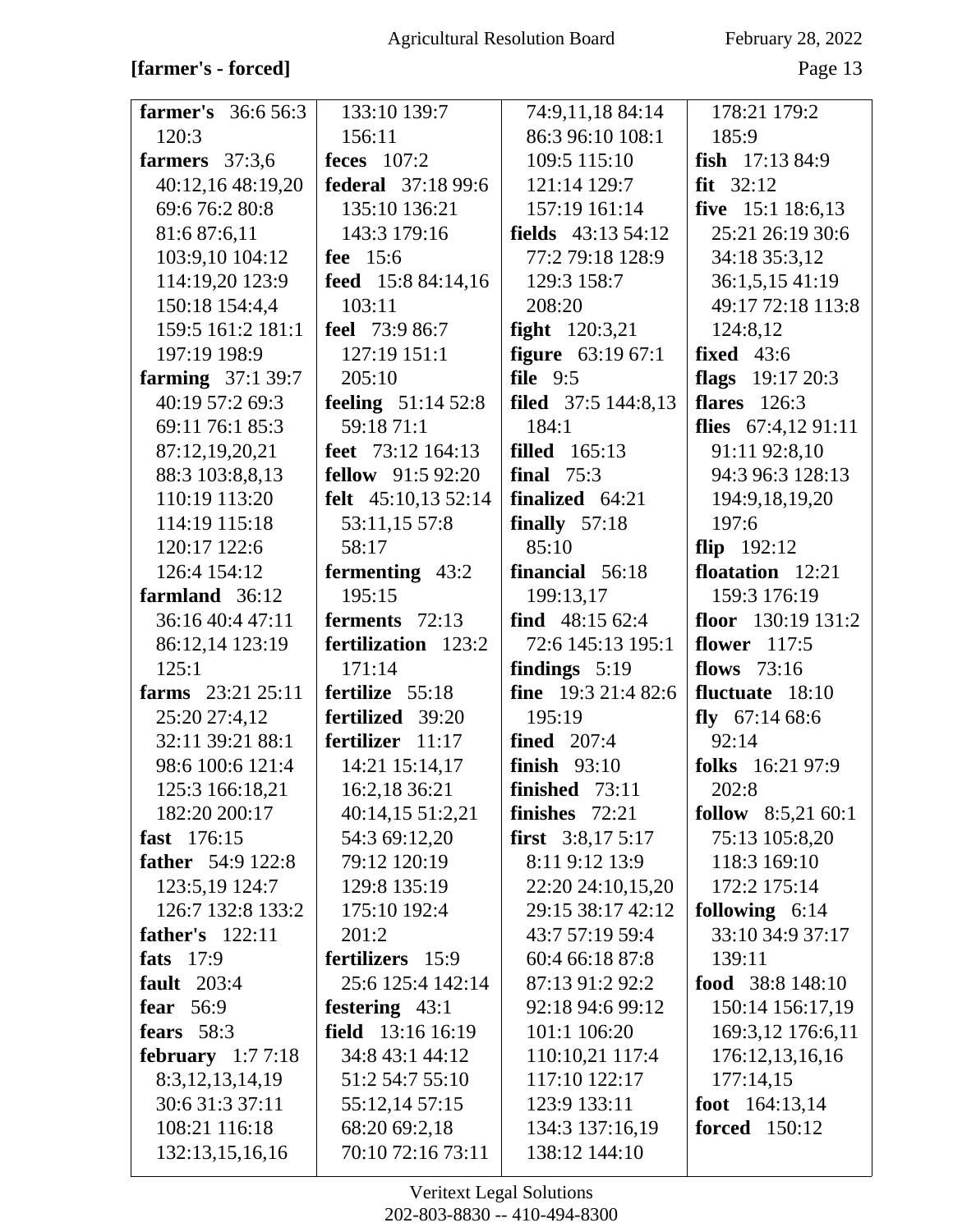### [forego - going]

Page 14

| forego $57:20$              | 206:11 207:11                   | furniture 117:8           | give 11:1 41:18               |
|-----------------------------|---------------------------------|---------------------------|-------------------------------|
| 102:6                       | <b>foster's</b> 19:10           | <b>further</b> 8:18 23:14 | 99:13 101:17                  |
| foremost 101:1              | 126:12                          | 38:11 54:16 70:10         | 104:1 105:14,15               |
| 134:3                       | <b>fosters</b> 9:3 23:8         | 212:6,9,11                | 163:18 198:5                  |
| forever 18:11               | 24:16 31:16 85:10               | furtherance               | 203:16 204:5                  |
| forget $20:8$               | 88:9,12 115:14                  | 140:14                    | given 32:11 81:5              |
| forgetting 28:12            | 122:20 134:4                    | <b>future</b> 25:21 26:9  | 104:11 134:10                 |
| form 25:6                   | 137:5 139:11                    | 26:15 28:5 72:2           | giving $80:7$                 |
| <b>formal</b> $38:1957:6$   | 140:1 141:3                     |                           | glare 135:15                  |
| <b>forth</b> $101:6 103:16$ | 144:12,18,21                    | g                         | gnat $68:6$                   |
| 205:5                       | 145:4 181:11                    | gain 56:18,19             | gnats $67:6,9$                |
| forty $154:20$              | fought $128:10$                 | gale 94:2 95:4            | go 9:13 13:8 14:5             |
| <b>forum</b> 205:6          | found $52:1784:18$              | gallambert 68:10          | 15:3 17:10 42:19              |
| forward 76:7                | 92:5 98:10 100:12               | 68:11                     | 44:1,7,14,18                  |
| 103:3 105:5                 | 111:14 124:12                   | gannon 25:13              | 45:11 62:2 64:7               |
| 110:13 131:20               | foundation 97:7                 | gardening 127:9           | 65:5 67:3,13,19               |
| 161:20                      | 98:19                           | gateway 1:10              | 79:5 83:4,5,13                |
| foster $1:53:77:6$          | four $64:14,2065:1$             | gauge 17:2                | 85:693:12,19,19               |
| 7:9,11,14 19:16             | 68:12 80:3 118:1                | general 54:21             | 95:9,11,12 96:7               |
| 20:13 21:8 22:6             | 118:12 194:5                    | 76:17 81:8,16,17          | 96:11 99:10,15                |
| 22:16 23:9,20,21            | fourth $25:15$                  | 179:9,17,21 204:4         | 105:7,19 106:6,16             |
| 24:21 25:4,11,12            | frame $154:17$                  | generally 37:16           | 112:12 114:13                 |
| 25:17,19 26:2,6             | <b>frames</b> 137:16            | 39:18 47:7,11,16          | 115:4,7 123:17                |
| 26:14 27:4,12,20            | frankly $69:14$                 | 111:16 135:6              | 126:4 128:5                   |
| 28:1,6,14 29:8,10           | free 40:16 119:3                | 136:17,18 137:2           | 149:14,16 150:12              |
| 30:1,9 31:7 52:15           | freedom 7:7                     | 142:16,20 143:14          | 156:16 157:19                 |
| 54:2 56:20 66:13            | friday 156:11                   | 179:12,18 180:4,9         | 158:6,6 162:12                |
| 66:14,19,19 69:7            | friends 103:9                   | 206:11                    | 171:7,15 172:6                |
| 69:8 82:17 87:16            | 126:14                          | generation 32:8           | 174:7,14 176:15               |
| 88:4 91:10,10               | <b>front</b> $35:5 107:2$       | 48:20 104:1               | 177:1,1 178:10                |
| 104:21 122:4                | 110:2                           | generations 122:6         | 181:7,10 184:6                |
| 126:17 131:20               | frustrated 138:14               | gentleman 61:20           | 187:8 193:2                   |
| 132:2,5,5,10,20             | 144:17                          | 64:10 176:8 190:2         | 196:15 200:4                  |
| 133:3 134:15                | frustration 138:1               | gentlemen 130:20          | 206:4 207:20                  |
| 137:13,18 138:3             | full 86:12 110:20               | 131:3                     | 210:13                        |
| 138:15 141:5,6,10           |                                 | georgia $148:15$          |                               |
|                             | fully 69:17 79:16<br>82:17 98:3 | gerard $97:5,5$           | god 52:1 59:1<br>109:2 113:16 |
| 141:14,16,18                | <b>fumes</b> 135:15             | 99:15,17 100:16           |                               |
| 142:1 143:5,9               |                                 | gesture 56:17             | goes 18:17 74:16              |
| 144:20 146:2,4              | function 44:20                  | getting 19:8 37:9         | 74:16,21 75:1                 |
| 151:16 157:20               | 139:1                           | 84:20 89:13 91:21         | 94:20 126:18                  |
| 163:1 164:16                | functions 50:3                  | 208:13                    | 169:4 201:10                  |
| 166:5, 10, 18, 21           | <b>funding</b> 199:18,19        | $g$ ift 56:15             | <b>going</b> $5:176:1,2$      |
| 168:4 170:13                | fungal $116:7,9$                | girlfriend 45:8           | 14:5,6,7,19 15:3              |
| 182:20 184:11,11            |                                 |                           | 15:15 17:10 18:11             |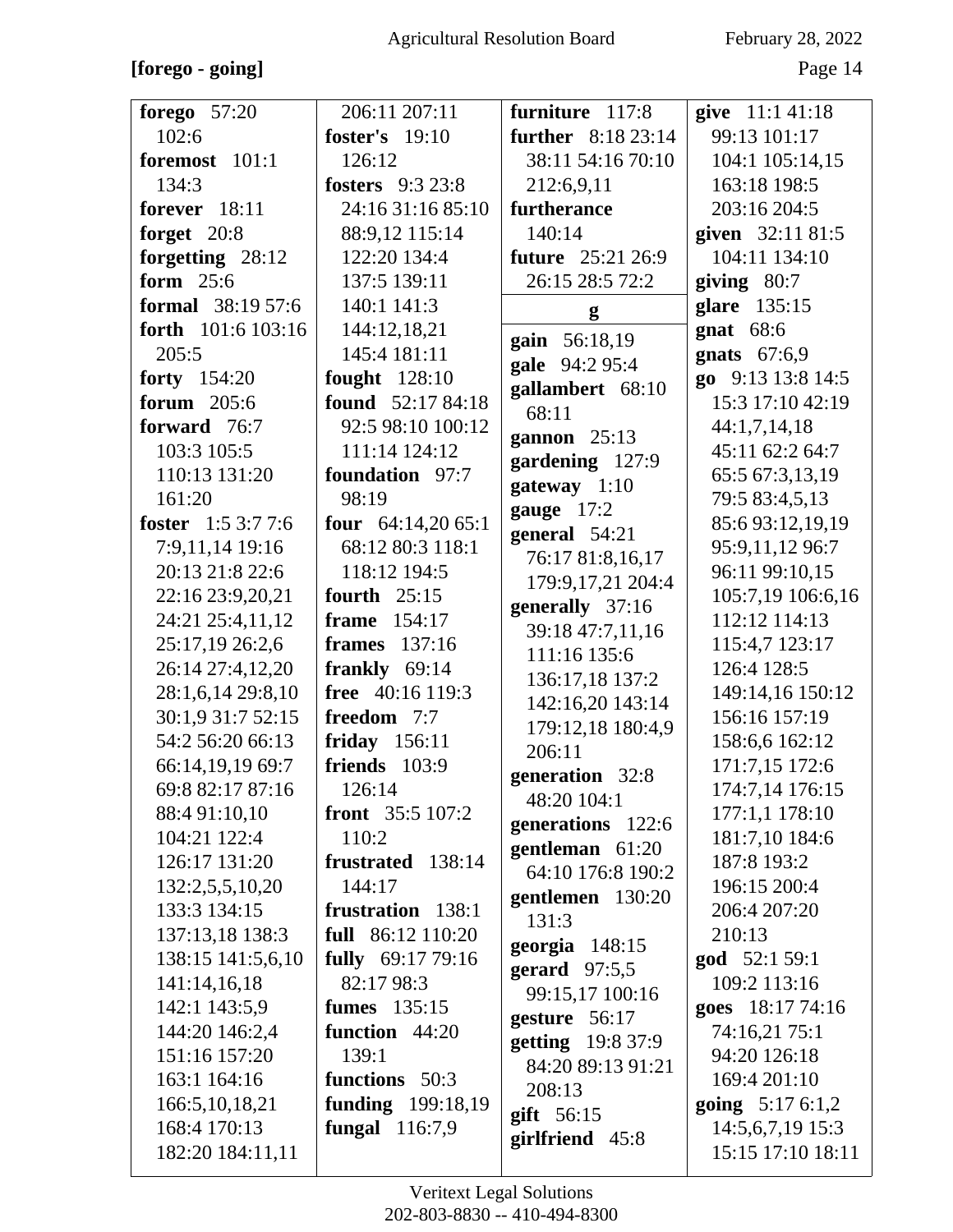## [going - health]

February 28, 2022

Page 15

| 18:12 34:20,21        | 193:11 207:19                | 152:8 158:18          | hair $45:1 120:13$         |
|-----------------------|------------------------------|-----------------------|----------------------------|
| 35:2,11 40:15         | goodness 83:7                | 160:8,13 161:1        | <b>half</b> 21:9 22:8      |
| 43:20 49:12,14        | gordy 2:16 22:4              | 162:1 174:1           | 64:14 65:1 124:17          |
| 51:3,14 53:12         | gotten $112:3$               | 175:14 176:8          | halfway $51:5$             |
| 56:6 57:15 58:2       | gottschalk 2:6               | 177:17 178:5          | hand 6:5,9 129:18          |
| 61:9,14,20 63:4       | 4:18,18                      | 181:7 196:15          | 130:2 212:13               |
| 65:12,14,15,16        | government 114:7             | 211:9                 | handled 32:3               |
| 68:4,6,7 70:20        | grabbed 185:18               | greens 117:4          | handling $115:13$          |
| 76:19 84:6,12,17      | graff 116:1                  | $\textbf{grew}$ 120:5 | <b>hands</b> 185:18        |
| 86:5 87:18 89:4       | grain $120:5$                | grist 122:17          | 186:2                      |
| 89:20,21 90:6,11      | grandchildren                | $ground$ 113:8        | <b>happen</b> 14:8 41:9    |
| 90:14 91:17 93:7      | 56:7 58:1 63:2               | 120:12 151:11         | 84:17 170:1                |
| 93:8,9,14 94:8,10     | 88:17 102:1 127:3            | 159:16                | 195:16 209:7               |
| 97:2,3 101:3,15       | 127:4                        | grounds 136:10        | happened 14:21             |
| 102:8 103:3 105:5     | grandfather 122:7            | group 2:8             | 20:2 43:6 123:8            |
| 108:7 109:7,19        | 122:20 123:3                 | grow 16:14            | 167:21                     |
| 110:7,13 112:9,10     | 126:15                       | growing $152:2$       | happening 27:6             |
| 112:12,15 130:12      | grandkid 67:15               | grown 58:19           | 46:9 69:2 85:8             |
| 130:18 131:19         | grandkids 95:19              | $growth$ 11:13        | 98:18 100:13               |
| 135:3 147:15          | 102:14 104:2                 | 97:18 142:15          | happens 89:18              |
| 149:17 153:14         | grass 101:20                 | 148:14 157:6          | 122:20 152:10              |
| 156:3 157:3           | great 37:5 73:14             | guarantied 18:16      | happy $21:1$               |
| 158:16 159:21         | 91:1 102:16                  | guaranty 65:15        | hard 57:13 58:4            |
| 161:15,19,19          | 103:10 104:4                 | 188:8                 | 59:17 72:6 90:9            |
| 162:5,9,17,19         | 126:13 183:16                | guess 10:2 19:9       | harmful 37:3               |
| 163:13,17 167:18      | 187:4 211:1                  | 59:18 129:3,8         | harris $123:7$             |
| 168:2 176:14          | greater 138:15               | 168:13                | harvesting 189:7           |
| 177:14 178:1          | 164:21 170:21                | guidelines 33:11      | hate 16:7 205:18           |
| 182:5,19 185:8        | greatest 22:21               | guise 39:17           | haul 103:19 161:6          |
| 187:2,6 189:20        | 23:7                         | gunk $84:12$          | 161:16                     |
| 192:8 193:4 194:4     | $greatly 104:17$             | gusting $50:18$       | <b>hauled</b> 25:10 29:2   |
| 197:4 201:12          | green 32:11 67:9             | <b>guy</b> 93:3       | 29:2,4,11 34:1             |
| 202:10 204:16,17      | <b>greenlee</b> $1:15\,3:21$ | guys 5:2 9:17         | 141:17                     |
| 204:21 207:7,9,18     | 14:19 15:16,20               | 14:18 49:4 65:20      | hauling $29:1$             |
| 210:10,12,14          | 16:15 19:5 21:17             | 79:20 85:12 96:8      | hazardous 177:7            |
| goo 77:16             | 21:19 34:14,19               | 106:6 114:5 154:4     | hazmat $118:4$             |
| <b>good</b> $3:35:12$ | 41:18 42:3 49:6              | 154:5 175:9           | head $4:7$                 |
| 14:20 49:9 59:20      | 59:3,6,11,20                 | 191:17 210:6          | headache $51:16$           |
| 69:14 75:11 81:12     | 61:12,16 62:11               | <b>gyhd</b> 116:3     | 52:9                       |
| 85:21 87:4 92:9       | 63:4,9,18 66:13              | gypsum 11:19          | headaches 71:10            |
| 100:19 101:11         | 75:8,17 81:20                | $\mathbf{h}$          | 71:15                      |
| 110:4 113:3 115:7     | 82:6 99:10 100:14            | $h$ 1:16              | <b>health</b> $2:5,5,4:14$ |
| 134:9 143:13          | 100:17 119:13                | hades $91:8$          | 4:157:1216:13              |
| 155:21 157:9          | 127:14 151:3,14              |                       | 20:17 22:17 31:2           |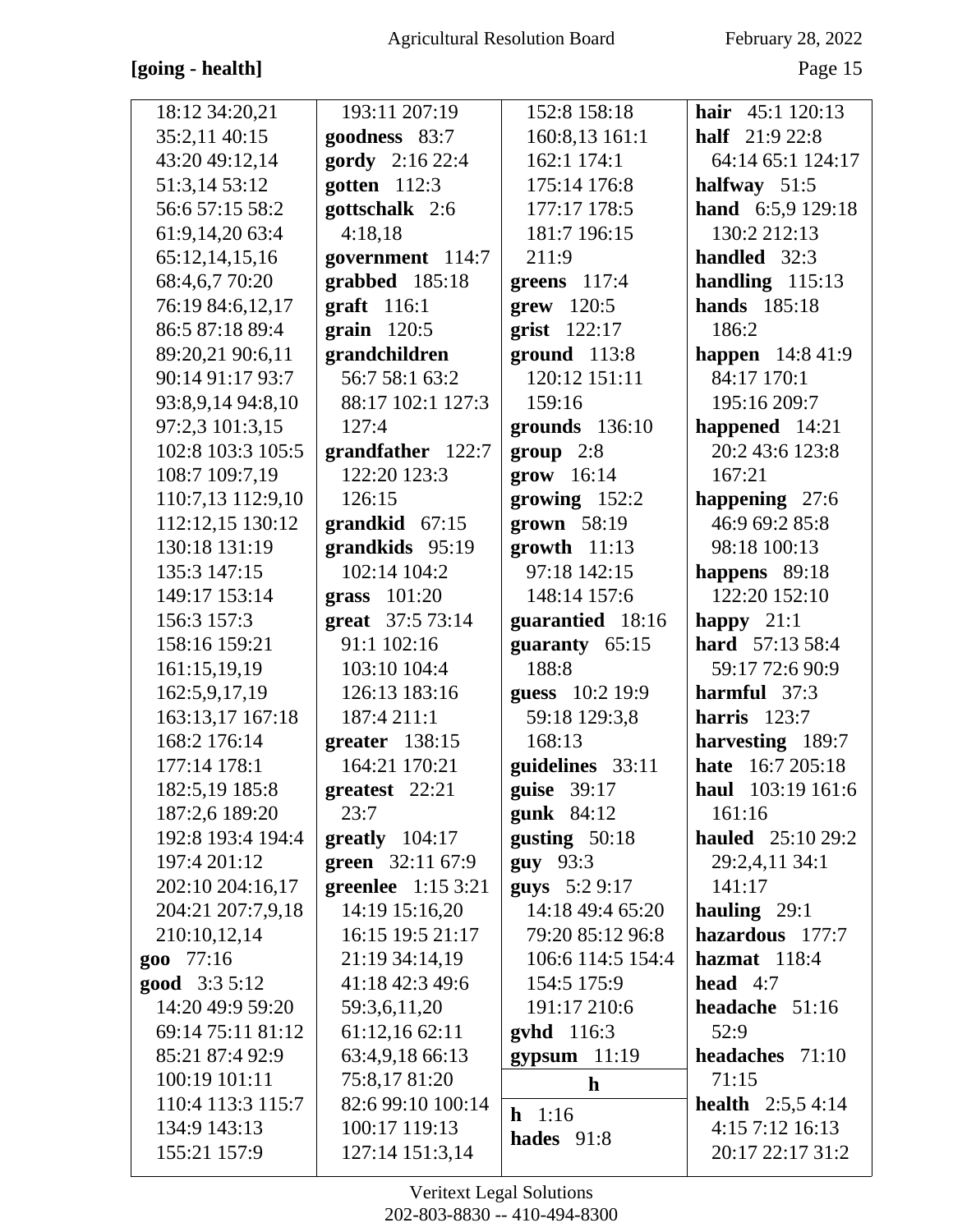## [health - hutchison]

February 28, 2022

| 37:19 38:1,18             | <b>held</b> 114:13        | <b>honest</b> 187:7       | human $107:2$         |
|---------------------------|---------------------------|---------------------------|-----------------------|
| 39:4,1043:8               | 127:11 193:5              | honestly 73:6             | hundred 164:17        |
| 47:17,18,20 52:18         | <b>hello</b> 106:11       | 114:4 153:5 163:6         | hundreds 98:11        |
| 56:11 58:9 61:2           | help 16:13 55:10          | 205:5                     | hunt 84:9,15          |
| 67:18 70:17 71:9          | 57:17 93:16 97:11         | hope 58:21 109:21         | hurricane 151:9       |
| 71:19 73:15,18            | 126:6 157:7               | 142:5,6 145:14            | <b>hurry</b> 62:16,18 |
| 89:4 101:9 105:3          | 205:19                    | 147:10 150:6              | husband $68:20$       |
| 109:17 111:13,15          | <b>helpful</b> 20:9 61:18 | <b>hopeful</b> 143:18     | 71:14 82:12 86:1      |
| 113:14 124:10             | 160:6 167:19              | hopefully 36:2            | 88:1 106:12           |
| 125:13 126:8              | helping $87:11$           | 66:8 76:6                 | hutchinson 3:19       |
| 127:1 137:1 138:6         | <b>helps</b> 153:8        | <b>hopes</b> 139:12       | 8:15,20               |
| 138:20 140:17             | hey 32:20 97:5            | hoping $55:3$             | hutchison $1:143:3$   |
| 144:11 145:20             | 163:4                     | hopkins $116:2,11$        | 4:11,205:166:13       |
| 158:13 178:13             | hi $5:1290:16$            | horrendous 83:16          | 9:8,11,16 10:5,15     |
| 179:9,20 180:5,11         | hidden $81:10$            | 91:12                     | 12:9,12 13:7          |
| 180:15 190:14             | <b>high</b> $14:3,4$      | horrible 57:4             | 14:17 16:16,20        |
| healthy $124:9,11$        | highlighted 60:18         | 89:17 113:9,14            | 17:19 19:4 20:5       |
| 125:16                    | highway $21:6$            | 114:9                     | 21:4 30:21 31:19      |
| <b>hear</b> $3:12\,24:12$ | hill 25:13 94:14,19       | <b>horrific</b> 64:1 93:1 | 33:4,18 34:13,15      |
| 34:20 63:6 64:7           | historic $122:14$         | <b>horse</b> 101:15       | 35:9 41:10,12         |
| <b>heard</b> $65:1070:18$ | historically 148:9        | host 116:1                | 42:4 49:4,8,16        |
| 85:19 99:12               | 176:2                     | hostage $120:10$          | 59:2 62:16,18         |
| 101:16 111:4,7,18         | history $81:4$            | hot 91:7 195:10           | 63:12 64:10 66:3      |
| 134:21 139:14             | 168:21 171:18             | houlihan 1:21             | 66:10,17 68:9         |
| 146:5 178:15              | holding $45:12$           | 212:2,17                  | 75:10 78:9,14,16      |
| 183:3,7,8 190:18          | 104:9 164:16              | <b>hour</b> $50:17,19$    | 112:19 113:1          |
| 191:2                     | <b>holiday</b> 57:21 58:4 | 54:20 95:10               | 115:6 119:19          |
| hearing $1:43:6$          | 58:16,17                  | 135:17                    | 121:11 127:17         |
| 20:10 21:21 34:16         | <b>holt</b> 115:7,8       | hours 93:15,18            | 129:12,15 130:6       |
| 39:12 61:17 76:8          | 119:18                    | 128:19 154:18,20          | 130:12,16,18          |
| 87:8 97:8 132:9           | <b>home</b> $48:1749:20$  | 155:5 194:12              | 131:2 147:17          |
| 138:10 141:6              | 50:1 51:2,7 52:3          | house $44:21\,45:11$      | 152:2,6,14,20         |
| 143:8,16 147:2            | 52:12,12 54:7,20          | 51:15 52:7 53:5           | 154:16 155:3,5,18     |
| 167:10 210:11             | 55:21 56:4,9              | 67:4,13 93:13             | 157:12 161:2,8,21     |
| 211:1,14                  | 58:16,18,21 66:21         | 107:6,10,11 108:9         | 163:2,9,15,20         |
| hearings $9:1399:4$       | 68:19 71:6 73:21          | 117:5 120:10,13           | 164:1,5 172:11,20     |
| heating $107:14$          | 83:12 86:8 88:12          | 122:14 128:5,14           | 173:3, 10, 21 175:5   |
| 109:2                     | 95:9 104:1 105:1          | 195:5                     | 184:8 185:8           |
| heaves $91:15$            | 106:6,13 107:8            | <b>howard</b> $2:115:7$   | 186:11,15 188:6       |
| heavily $148:5$           | 122:16 124:2,4            | 42:15                     | 190:16 197:8          |
| heaving $91:19$           | <b>homes</b> 44:5 86:13   | <b>huge</b> 153:11        | 198:8,19 206:17       |
| heavy 13:18 193:1         | 109:15                    | 159:14                    | 206:19 207:5,15       |
| heights $100:21$          | homework 124:20           | <b>huh</b> $62:17$        | 207:18 209:21         |
|                           | 125:12                    |                           | 210:3,6 211:5,11      |
|                           |                           |                           |                       |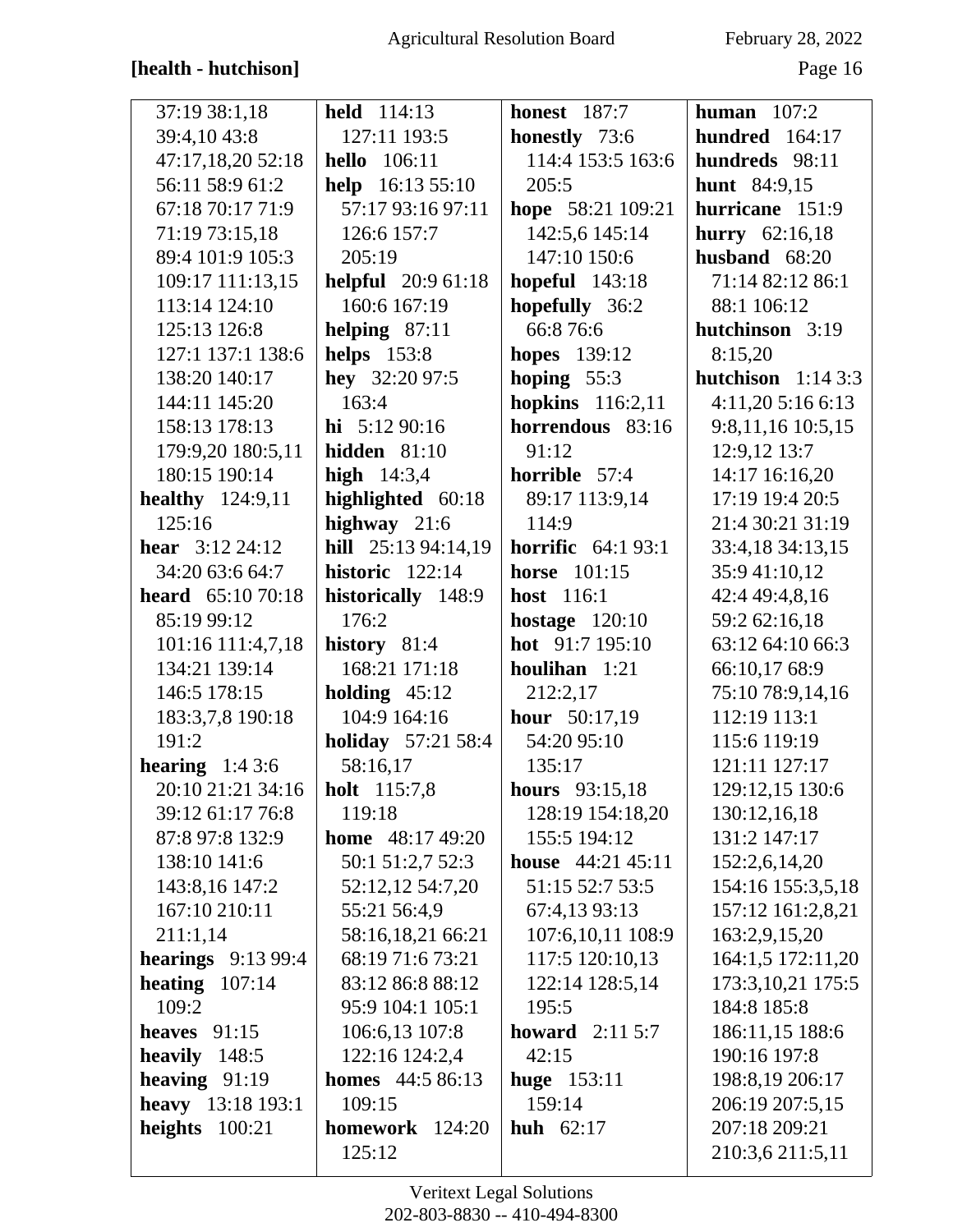### **[hydrocarbons - involved]** Page 17

| hydrocarbons            | 49:6 60:9,14,17      | individual 35:4          | inspector $32:15$          |
|-------------------------|----------------------|--------------------------|----------------------------|
| 13:21                   | 60:18 63:12 95:2     | 81:16 185:7              | inspector's 7:10           |
| $\mathbf{i}$            | 96:13 157:3 163:7    | individuals 146:9        | instance 100:2             |
| ice 92:1                | 175:13 183:15        | industrial 25:3          | 148:15                     |
|                         | 190:8 195:7          | 47:10 76:4 77:11         | integrity 33:14            |
| idea 101:17 157:4       | 197:12,15 199:6      | 78:20 79:15 176:9        | <b>intend</b> 129:17       |
| 202:19                  | 199:15,20 204:6,7    | 177:4,5,10,13,18         | intended 11:10             |
| <b>ideally</b> 154:14   | inches 36:2          | 187:15                   | 97:11 180:18               |
| identified 119:10       | incident 98:17       | industry 137:3           | intends 6:4                |
| 137:9                   | inclement 117:14     | infection $116:7,9$      | interaction 24:15          |
| identify 131:9          | 151:6,13             | influence 169:9          | interest 64:3              |
| 132:4                   | <b>include</b> 112:9 | inform 58:6              | interested 212:12          |
| illnesses 72:5          | 135:13               | information 7:7          | interfered 136:12          |
| imagine 80:20           | included 19:20       | 19:6 20:9 36:1,2         | 203:10                     |
| 197:6                   | 82:5 110:19 156:2    | 54:16 55:4,7             | interference               |
| immediately 51:8        | 186:18               | 100:9 105:12             | 136:15                     |
| 51:13,1652:8            | includes 11:20       | 125:6 185:11             | interferes 136:11          |
| 57:8 138:5 150:11       | including $7:21$     | 203:2                    | international              |
| immune 72:9             | 69:19 84:15          | <b>informed</b> 57:11,14 | 168:14                     |
| 116:7                   | 102:21 135:17        | 61:21 116:2,4            | internist 124:18           |
| impact $37:19$          | inconvenience        | <b>ingested</b> 190:5,13 | 124:20                     |
| 56:11 58:3 68:15        | 56:16                | ingestion 60:20          | interpretation             |
| 70:16 71:21 82:19       | incorporate          | inhalation 60:10         | 179:3                      |
| 189:14                  | 153:20 154:11        | 60:20 61:3 190:3         | interpreting               |
| impacted 58:7           | 155:8,10 160:12      | 190:8                    | 178:20                     |
| impacting 71:9          | incorporated 12:2    | <b>inhaled</b> 190:5,13  | interrogated               |
| impacts 77:11           | 26:10 148:7          | 190:14,15                | 212:4                      |
| 78:15 81:9 190:15       | 154:19               | inhaling $92:10$         | <b>introduce</b> $3:175:2$ |
| 203:19                  | incorporation        | inherent 135:12          | 131:3                      |
| impede 39:3             | 154:6 155:13         | 135:13                   | introduced 45:5            |
| 178:12 180:14           | 156:2 157:17         | inhibited 83:15          | invested 115:3             |
| important 39:5          | 158:10               | inhibiting $85:1$        | investigate 33:2           |
| 44:8 83:14 110:13       | increasing $11:14$   | initiated 24:18          | investigated 64:19         |
| 118:15                  | incredibly 43:16     | 146:7                    | investigating              |
| importantly 73:9        | indefinite 65:18     | inject $154:14$          | 97:19                      |
| imported 199:3          | indentations         | injected 153:7           | investigation              |
| $improper$ 144:14       | 196:6                | injection 60:10          | 57:10 62:21 138:4          |
| 170:17                  | independently        | 159:2                    | investigations             |
| improperly 44:12        | 133:8                | input $18:8$             | 98:10 146:7                |
| 77:4                    | 124:15<br>indiana    | ins 87:21 93:7           | investigators              |
| <b>improve</b> 16:12,13 | indicate<br>145:20   | <b>inside</b> 55:21 56:8 | 164:8                      |
| improving 11:15         | indicated 29:18      | 56:9 58:16 62:2          | <b>involved</b> 3:18 5:1   |
| 87:10                   | 30:5                 | 67:20                    | 41:3 139:5                 |
| inaudible 16:18         |                      |                          |                            |
| 17:6 19:12 41:21        |                      |                          |                            |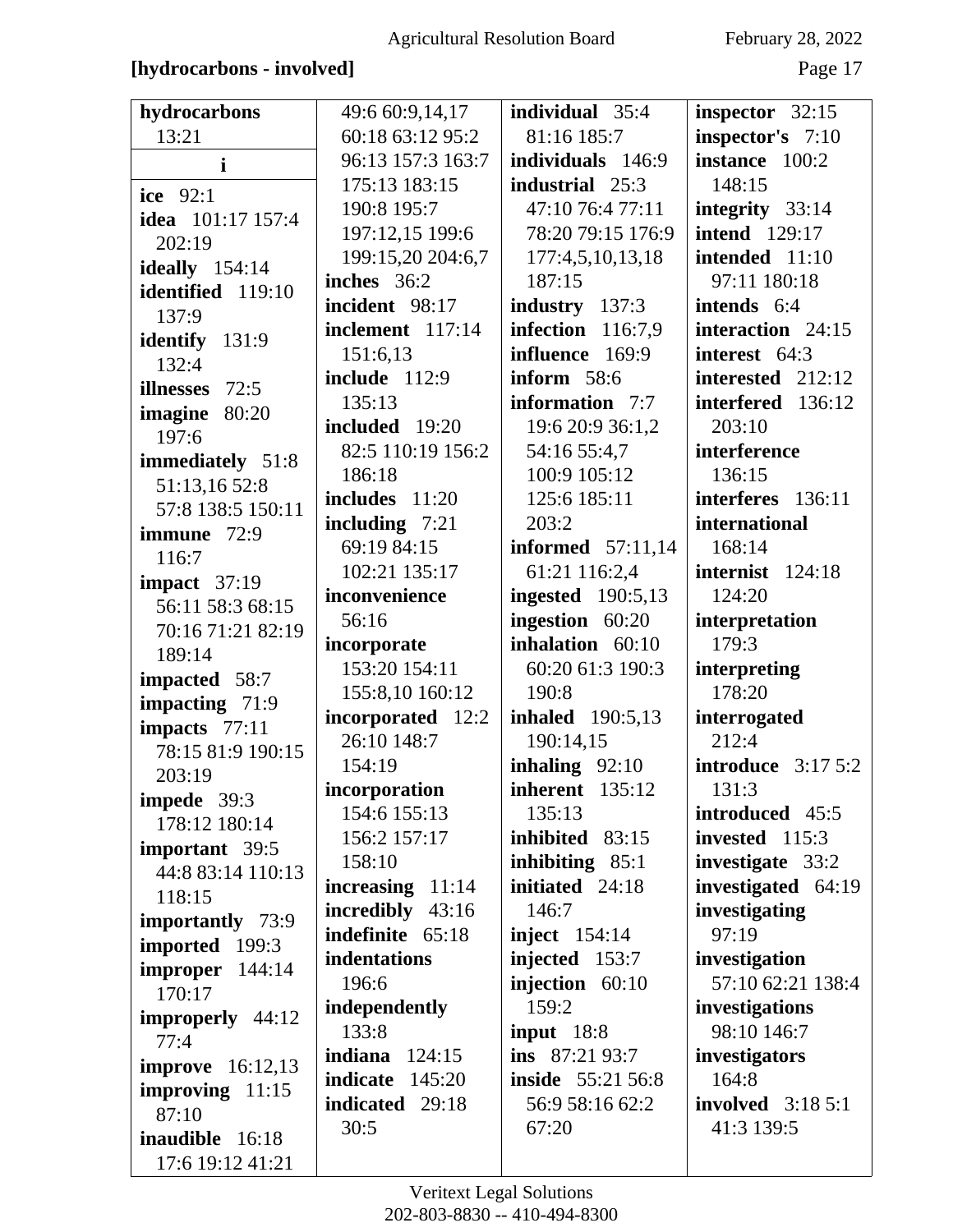### [irresponsible - law]

February 28, 2022

Page 18

| irresponsible                   | jurisdiction                              | 118:20 119:1,3,4                        | 43:14 48:19 55:18              |
|---------------------------------|-------------------------------------------|-----------------------------------------|--------------------------------|
| 121:9                           | 110:17                                    | 119:6 120:5,8                           | 62:5 75:1 123:2,4              |
| irrigation 135:18               | $\bf k$                                   | 125:9,17 149:17                         | 125:4,21 132:6,8               |
| isaac $122:8$                   | 106:13<br>kate                            | 149:17 157:16                           | 134:14 136:1,10                |
| isolated 98:17                  | kate's 94:15                              | 158:9 159:6                             | 137:7,17 141:5,12              |
| <b>issue</b> 53:21 76:15        |                                           | 166:18 169:16                           | 141:17 142:1                   |
| 103:17 105:11                   | <b>keep</b> 3:11 16:6<br>18:20 52:4 74:13 | 182:9,18 187:3,9                        | 144:20 147:8                   |
| 119:5 134:13                    |                                           | 190:10,10 193:11                        | 148:18 149:11,21               |
| 163:14 166:13                   | 101:7,7 105:21                            | 194:20 195:7                            | 150:1,10,19,20                 |
| 201:11                          | keeping $101:2$                           | 203:3,6 208:9                           | 151:10 152:4,13                |
| <b>issued</b> 7:3 46:18         | keeps 93:11 97:2                          | knowing $56:10$                         | 153:6,18 160:9                 |
| 137:5 143:9                     | kept 43:3 57:11                           | 203:4                                   | 168:6 170:12                   |
| <b>issues</b> 40:9 52:18        | kid 194:16                                | knowledge 182:8                         | 172:2 173:18                   |
| 53:15 58:12 69:10               | kids 15:12 123:17                         | known 103:8                             | 174:7 181:16,20                |
| 75:14 87:13 101:9               | kill 118:21                               | 137:12                                  | 182:4 189:15                   |
| 102:3 104:4 127:1               | <b>kind</b> $6:1021:19$                   | knows 13:16                             | 191:1,11 193:12                |
| 139:4 149:18                    | 31:557:163:5                              | 46:15 92:14 115:1                       | 198:7 201:1,16                 |
| 162:13 173:18                   | 64:5 75:4 105:6                           | 194:21                                  | 202:3 203:9 204:2              |
| <b>items</b> 26:21 27:8         | 135:16 143:9                              | koogler 35:13                           | 205:8,10,15 206:2              |
| 30:4,7 139:14                   | 150:2 151:1 160:3                         | 36:14 49:10 66:20                       | 206:4,6,7 209:18               |
| 140:1                           | 169:11 171:18                             | 86:2 92:17 115:9                        | landfill $16:8,18$             |
| j                               | 193:9                                     | 121:13 127:21                           | 174:7                          |
|                                 | kinds 158:18,20                           |                                         |                                |
|                                 |                                           | 185:5                                   | landfills $162:12$             |
| jamaica 94:17                   | kitchen 52:6                              | l                                       | landing $109:13$               |
| <b>jan</b> $49:10$              | knew 43:21 44:4                           |                                         | 120:1                          |
| <b>january</b> $38:946:3$       | 56:1 57:1 88:7                            | 1 16:21 17:15 19:9                      | <b>landon</b> 68:12 73:2       |
| 116:17 124:7                    | 108:13                                    | 147:18,21 148:20                        | lands $94:4$                   |
| 203:17                          | <b>know</b> $12:7$ 14:20                  | 149:3 211:10                            | lane 88:13 89:1                |
| jenkins $2:1622:4$              | 15:11 20:11 30:2                          | lab 18:6,20 169:4                       | 119:21                         |
| <b>jenny</b> 53:9 90:16         | 38:11,15 39:21                            | 173:16 191:6,6,6                        | language 28:20                 |
| $j$ ersey 14:2                  | 40:1 43:20 44:12                          | <b>label</b> 14:10,11                   | large 46:20 47:10              |
| $\textbf{jimmy}$ 2:17           | 44:15 45:3,13,15                          | laboratories                            | 51:4,6 86:15                   |
| 131:11                          | 45:16,17 54:11,12                         | 191:20                                  | larger $165:9$                 |
| <b>job</b> $32:1691:9$          | 55:17 59:18 60:11                         | laboratory 118:16                       | lasting $50:20$                |
| 103:10 125:11                   | 61:8 68:3,7 70:17                         | 173:13                                  | 70:11                          |
| <b>john</b> 69:7 116:11         | 80:13 83:19 84:14                         | lack 85:13 138:2                        | lasts $70:8$                   |
| 184:11,11<br><b>johns</b> 116:2 | 86:16 87:15,17,21                         | lady 43:10 104:9                        | late 6:10 91:4                 |
| $jr$ 1:16 30:2 132:2            | 88:11,19 89:2,10<br>89:11,18 90:4,10      | <b>lagoon</b> 193:6<br>lagoons $153:11$ | 128:21                         |
| 132:5,5,10,20                   | 90:11 93:7,10                             | lance 2:8 4:10,11                       | latrine $194:15$               |
| 133:3                           | 94:6,8,9 96:5,21                          | 8:21                                    | <b>lauren</b> 54:4,14,17       |
| <b>julie</b> 122:2              | 97:1 101:16 102:4                         | land $23:14,21$ 24:1                    | 150:7                          |
| july $68:21$                    | 104:5,5,21 105:20                         | 25:4,21 26:6,8,14                       | law $2:819:12,13$              |
| <b>june</b> 204:6               | 111:9 114:21                              | 27:12,21 28:6                           | 50:2 80:7 97:11<br>99:2 122:21 |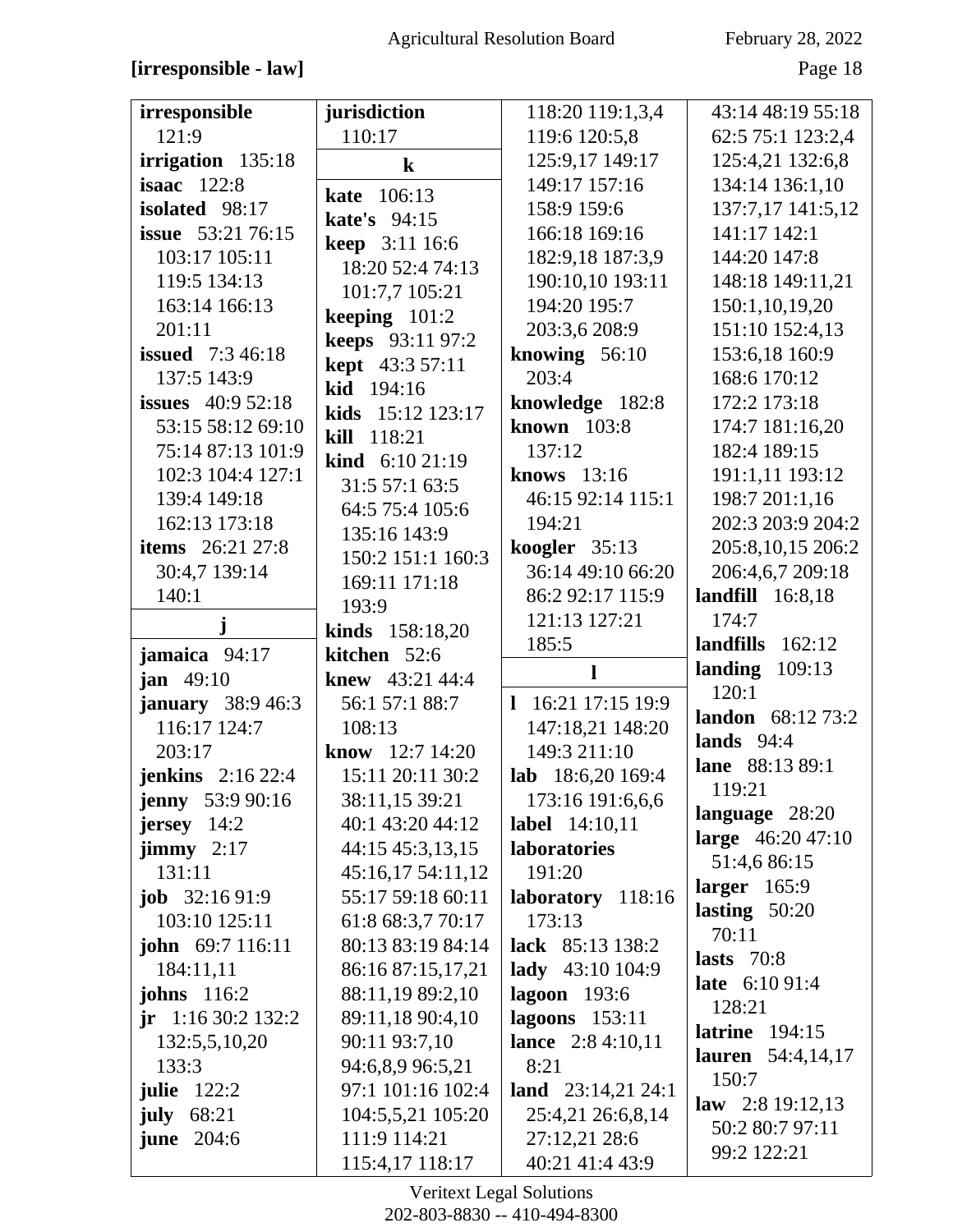**[law - lot]** Page 19

| 128:15 135:2              | <b>levels</b> 77:20 99:6 | <b>listen</b> 137:15      | 125:10,19 128:17          |
|---------------------------|--------------------------|---------------------------|---------------------------|
| 136:7,19 142:10           | <b>lewis</b> $1:164:3$   | listening $127:16$        | <b>lloyd's</b> $96:15,15$ |
| 142:17 143:16             | 35:11,12 41:9,11         | liter 78:1,5,5            | 96:16                     |
| 179:6,8,11 180:8          | 41:15,20 42:2,5          | literally 43:19           | loads $90:3$              |
| 180:10,18 203:5           | 49:5 103:16              | 44:3 48:13 71:17          | <b>local</b> 36:6 37:17   |
| 212:4                     | 112:21 194:5,8           | 72:3 84:4 92:19           | 64:16 74:1 99:6           |
| law's $54:9$              | 195:19 196:12,19         | 107:4,8 186:2             | 136:21 180:19             |
| laws 66:11 87:1           | 197:9 199:8,12,17        | 194:14                    | location $166:17$         |
| 104:16 137:1              | 199:21 200:7,9,12        | <b>little</b> 3:9 10:13   | locations 153:11          |
| 146:20                    | 200:19 201:6,19          | 18:10 44:19 50:12         | 167:8                     |
| lawyer $11:5,6$           | 202:15,19 203:14         | 67:674:697:15             | long 19:1 35:17           |
| lay 118:20                | 203:19 204:3,8,11        | 99:7,15 115:20            | 36:16 40:5 43:11          |
| laying $10:2$             | 204:13,15 205:7          | 155:1 156:16              | 47:9 50:13 71:19          |
| <b>lead</b> 164:8         | 205:19 206:7,13          | 165:8 174:21              | 71:20 103:19              |
| <b>leads</b> 118:7        | 206:16,18                | 184:17 187:1,14           | 121:2 125:9               |
| learn $11:6$              | <b>life</b> $70:1785:1$  | 195:1 198:8               | 156:16 164:13             |
| <b>learned</b> 53:15,19   | 87:20 102:10             | live $35:1336:14$         | 189:3 206:13              |
| 54:2 77:2                 | 103:9 115:16             | 39:9 42:10 56:20          | longer 24:21 97:1         |
| learning 9:13             | 126:6                    | 64:13 66:21 67:1          | 116:19 141:3,4            |
| leasing 69:9              | light 32:11 113:18       | 82:10 85:15,15,16         | 160:1 161:11              |
| leave 48:16 52:12         | 183:7                    | 86:2,14 88:10,14          | 198:14                    |
| 61:12 108:8               | likelihood 72:1          | 88:16,17 90:17            | look 14:9 32:20           |
| 117:16 119:11             | <b>lime</b> 153:4        | 95:10,16 100:20           | 33:12,17 74:6             |
| 146:11 196:10             | liming $11:1915:9$       | 102:13,15 110:8           | 81:2 105:19               |
| <b>leech</b> 193:4        | 55:9                     | 113:4,8 114:9,11          | 162:15 169:7              |
| <b>left</b> $44:545:10$   | <b>limit</b> $34:1735:3$ | 115:8 119:21              | 173:14 192:21             |
| 128:11 194:12             | 87:4,9 167:16            | 120:20 121:8,13           | 194:1 204:20              |
| 195:14                    | limited $11:21$          | 122:3 126:5,19            | 208:7                     |
| <b>legal</b> 4:12 134:20  | 33:14 135:14             | 127:8,19 131:13           | <b>looked</b> 96:2        |
| 147:9 170:14              | 149:10 167:4,5           | 131:17 176:14             | 103:14 165:4              |
| $\text{legally}$ 135:7    | limiting $167:8$         | 183:10,14 184:11          | 167:6 186:21              |
| 142:21 143:6              | line $85:4201:5$         | 185:4                     | looking $8:1033:14$       |
| 179:13                    | lines $84:787:7,14$      | <b>lived</b> $36:9,11,15$ | 41:14 56:18 101:4         |
| legislation's 87:3        | lingered $70:1$          | 36:16 43:3 49:20          | 106:21 156:1,6,9          |
| lehs $2:4$                | lingering $50:13$        | 65:1 68:21 69:5           | 160:6 192:3,9             |
| <b>length</b> 70:12 74:9  | <b>link</b> $105:19$     | 88:1 115:16               | <b>looks</b> 8:20 208:4   |
| <b>letter</b> 8:11,14     | $lips$ 184:15            | 116:21 123:13             | <b>loop</b> $101:3$       |
| 35:14 36:6 116:14         | <b>liquid</b> $13:395:7$ | 124:21 125:10             | <b>lose</b> 56:15         |
| 132:14,15 140:8           | 100:15 159:12            | <b>lives</b> 58:7 82:20   | losing $198:17$           |
| <b>letters</b> 8:5 48:10  | <b>list</b> $28:1241:15$ | 120:20 121:7              | $loss$ 58:4               |
| 140:21 184:9              | 94:20 119:16             | 127:2 128:15              | <b>lot</b> $15:1149:18$   |
| letting $87:17$           | 139:19,21                | <b>living</b> $41:443:14$ | 76:1,8 77:17              |
| <b>level</b> 69:19 107:11 | <b>listed</b> 30:7 60:8  | 52:6 63:2 71:7            | 79:14 86:5 93:7           |
| 182:2,6                   | 139:13                   | 107:9 113:5 123:5         | 103:12 113:12             |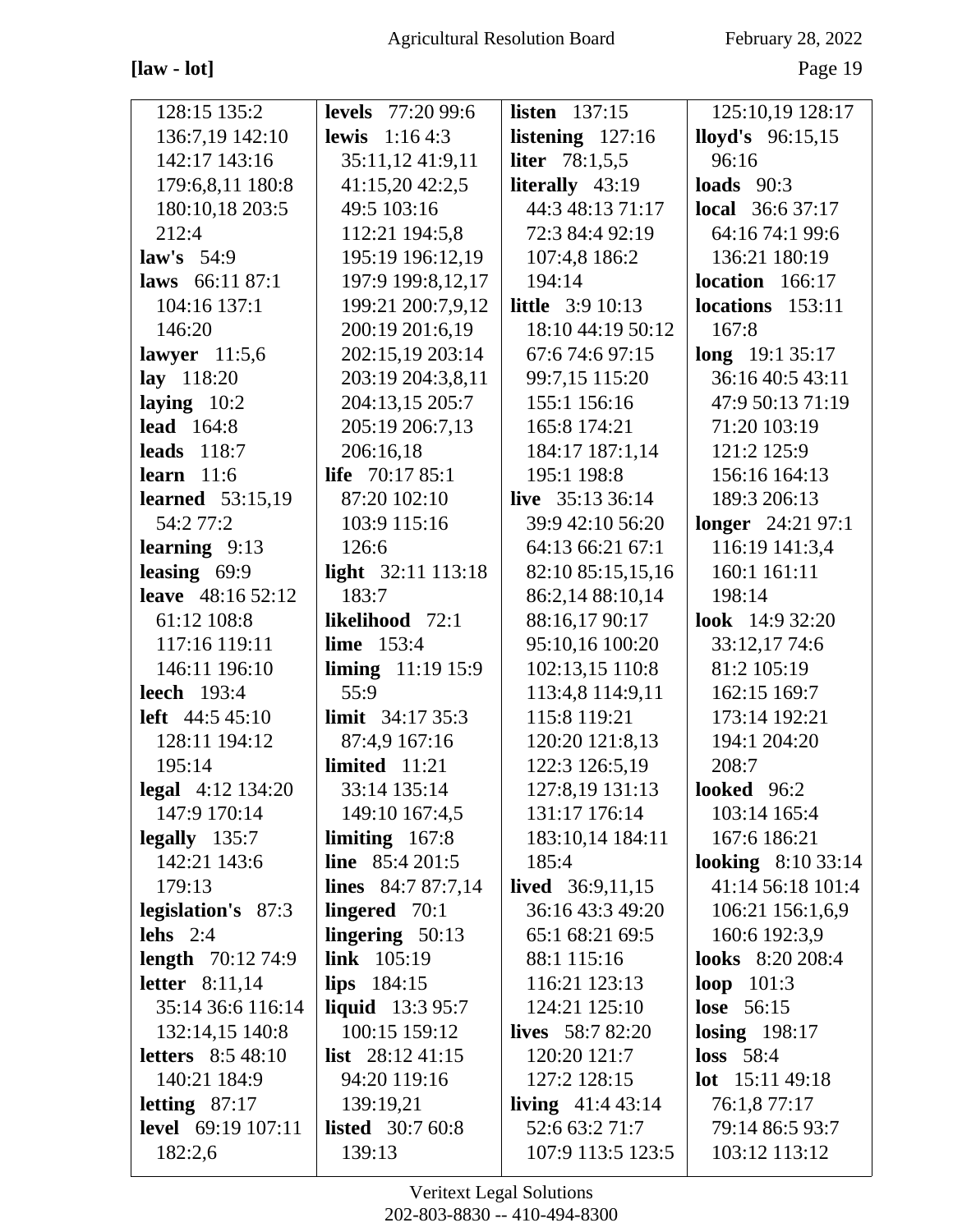# $[\mathrm{lot}$  -  $\mathrm{mean}]$

February 28, 2022

Page 20

| 114:15 148:8,18                     | 208:18 210:1             | mark 2:15 21:5      | 193:17 202:1,3           |
|-------------------------------------|--------------------------|---------------------|--------------------------|
| 149:17 156:4                        | manager 54:21            | 22:3 131:6          | 205:15,16 209:16         |
| 158:15 159:12,13                    | 131:17                   | marsh $72:17$       | 209:17 210:19            |
| 159:17 167:12                       | managing 81:4            | marti $86:1$        | materials 11:21          |
| 168:1 183:9 192:1                   | manner $30:17$           | <b>marty</b> 106:11 | 17:5 23:20 32:9          |
| 203:1 210:13                        | 107:20 212:8             | mary 119:20         | 33:8 141:13 142:3        |
| <b>lots</b> $145:12,12$             | manufacture              | maryland $1:22:10$  | 144:19 145:18            |
| <b>louis</b> 115:17                 | 160:14                   | 2:11,13,145:4,8     | 146:11 156:20            |
| <b>love</b> 58:20                   | manure 120:6             | 5:14 15:7 21:7      | 163:16 165:16            |
| <b>luckily</b> 83:6 110:8           | 128:8 135:18             | 28:17 32:5 35:13    | 182:10 183:4             |
| lung $72:293:9$                     | 155:14,16                | 37:15 38:4 58:19    | 186:21 187:4,6           |
| lungs 120:14                        | manures 11:18            | 77:1 97:14 98:7     | 191:3 205:21             |
| lymphoma 124:8                      | 33:6,7 156:18            | 98:14,16 99:18      | <b>matt</b> 75:11,19     |
| 124:13 125:15,18                    | manurial 11:12           | 100:10 131:18       | 145:14                   |
| lyndsey $110:5$                     | map 81:20 82:4           | 135:8 136:3,4       | <b>matter</b> 31:8 76:17 |
| $\mathbf{m}$                        | marble $94:19$           | 142:21 149:6        | 104:15 110:17            |
| ma'am 206:14                        | march 42:12,14           | 150:4,12 154:21     | 112:1 140:6 143:4        |
|                                     | 42:17,17,18,21           | 156:11 157:10       | 143:14 146:2             |
| machinery 135:16<br>macleod 2:8     | 46:4,6 150:6             | 169:15 175:17       | 147:4 212:7              |
|                                     | 151:17 184:13            | 179:14 182:11       | matthew 115:8            |
| mail 8:18 9:1,21                    | 212:14                   | 200:6 212:1,2       | mayflies 113:17          |
| 13:12,13 53:8,10                    | mardela 131:18           | mask 101:17         | md 1:11 212:14           |
| 90:17,20 91:14<br>92:7,13 94:3 96:8 | <b>mardis</b> 2:17 131:8 | masked 83:6         | <b>mda</b> 7:8 77:5      |
| 96:9 101:5 105:14                   | 131:11,11 133:6          | masks 73:4 118:4    | 111:12 117:11,20         |
| 119:16 132:16                       | 133:11,13,16             | <b>match</b> 207:19 | 149:6                    |
|                                     | 147:20 148:3             | material 11:19      | <b>mde</b> 7:3,5,10      |
| 139:7,20 140:11<br>mailbox 67:19    | 149:2,4 151:6,18         | 23:1 32:21 76:14    | 10:20 32:8 60:5          |
| mails 105:15                        | 152:4,12 153:3           | 77:9,13 79:2        | 111:12 117:19            |
| 140:21                              | 154:3 155:1              | 80:13,19,20         | 149:7 173:16             |
|                                     | 158:21 160:11,19         | 117:11 118:5        | 190:3                    |
| main 38:3 42:5<br>major 18:8 148:13 | 162:3 163:5,12,16        | 119:9,10 141:15     | mean 15:3,21 17:4        |
| 153:11                              | 163:21 164:4,7           | 146:15 150:5,10     | 17:12 19:9,11            |
| making $80:5$                       | 165:2 167:3,10           | 150:13,19,20        | 87:20 89:13 94:20        |
| 108:16 176:15                       | 168:8,12,15 169:1        | 151:20 152:1        | 111:12 113:15            |
| 198:16                              | 169:10,19 171:8          | 153:5,16 154:2      | 114:1,6,12 143:11        |
| <b>man</b> 93:3                     | 171:10,20 172:14         | 159:12 164:16       | 147:18 149:4             |
| manage 76:7                         | 172:19 173:1,7,12        | 166:20 168:13,15    | 153:3 158:21             |
| managed 76:10                       | 174:6,16,19 175:8        | 169:2,3,20 170:3    | 159:1 160:19             |
|                                     | 175:16,19 176:11         | 170:6,13,20         | 161:9 162:15             |
| management 5:5<br>5:9 19:20 20:4    | 177:12,19 178:6          | 171:12,14,21        | 163:6,7,7 167:3          |
| 32:7 33:5 46:2                      | 181:10 186:9             | 174:17 176:5,7,17   | 169:12 171:10            |
|                                     |                          |                     | 174:7,10 175:19          |
|                                     | 191:16 192:11            | 177:14 182:9        |                          |
| 76:4 78:21 79:16                    | 199:10,15 200:18         | 185:12,14 190:18    | 186:1 190:11,12          |
| 81:10 98:4,6<br>100:7 192:2         | 201:14 202:5,17          | 190:21 191:5        | 191:16,19 209:9          |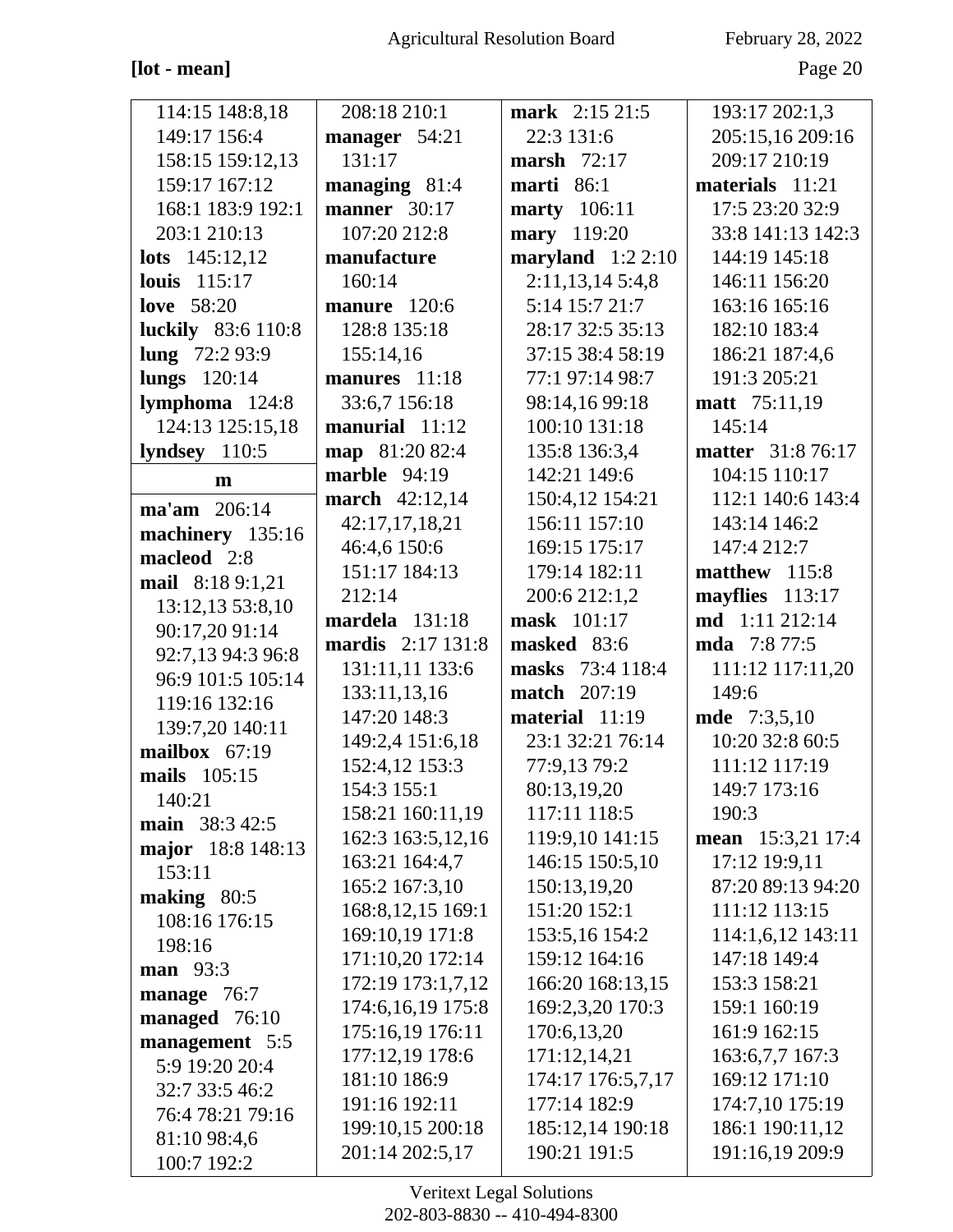# **[means - near]** Page 21

| <b>means</b> 11:9 12:18 | <b>metals</b> 13:18,19  | mix 188:12            | 122:11 150:3,11       |
|-------------------------|-------------------------|-----------------------|-----------------------|
| 40:2 41:1 117:21        | 18:14 19:2 173:17       | mixed 13:6 111:6      | 207:16 211:7          |
| 198:1 212:7             | 193:1                   | 118:12                | moved 44:1 64:14      |
| measure 157:14          | <b>method</b> 26:12     | mixes 118:13          | 64:15 106:20          |
| measures 139:9          | methods 136:19          | mixture 11:10         | 107:4 113:7           |
| 140:7                   | michael 2:3 49:10       | <b>model</b> 79:9     | 128:11,11 211:9       |
| meat 51:10 84:16        | 188:7                   | <b>modeled</b> 106:14 | 211:11                |
| 84:17,19                | michael's 86:11         | moisture 12:18        | moving 76:7,14        |
| mediate 139:9           | microbes 17:10          | 195:21                | 118:1 153:16          |
| meet 138:16             | mid 122:10 131:17       | monday 106:9          | mpk 192:3 193:1       |
| 144:12 149:1            | <b>middle</b> 86:14     | 114:1                 | 198:7                 |
| 180:5,7                 | 114:14                  | monetary 56:18        | multiple 72:20        |
| meeting $29:21$         | <b>midges</b> 194:20,21 | money 198:5,17        | multiply 55:19        |
| 36:4 37:13 105:10       | 194:21 197:6            | 200:5,9               | municipal 159:11      |
| 105:10 106:1,2          | mike 4:16 5:18 7:1      | monitoring 89:5       | 169:14                |
| 114:14 121:17           | 31:3,4,13 57:7,14       | months $37:14$        | murky 84:11           |
| 125:7 138:9,12          | 62:14,19 90:8           | 38:17 41:6 42:7       | musty 185:21          |
| 139:6,21 140:2          | 139:7                   | 42:19 50:11 58:13     | n                     |
| 144:4 167:11,18         | mile 50:17              | 70:8,11 72:3 83:1     |                       |
| 168:1 211:8,12          | miles 50:18 73:12       | 90:7 116:9 196:12     | $\mathbf{n}$ 2:1      |
| meetings $20:12$        | 73:16 84:7 85:16        | 203:11,15             | <b>name</b> 3:18 5:12 |
| 21:10 22:8 201:8        | 113:8 114:12            | mormons $128:6$       | 6:17 14:12 20:8       |
| <b>melted</b> 116:18    | 120:11,12               | morning $3:35:12$     | 22:3 35:6,9,12        |
| member 4:2              | military 113:11         | 49:9 50:20 53:4       | 49:9 63:20 64:12      |
| <b>members</b> 1:13 4:5 | mill 92:17 122:3        | 65:6 67:7,8 75:11     | 66:17 68:10 75:11     |
| 98:20 116:20            | 122:13,17 123:5,8       | 85:21 100:19          | 75:18 82:9 85:21      |
| 140:5                   | 123:14,20 124:1         | 106:9 110:4 113:3     | 90:16 106:11          |
| memorandum              | miller 54:4,14          | 114:2 115:8           | 110:4 113:4 115:8     |
| 7:188:4,7,13            | milligrams 78:1,4       | 194:12                | 119:14,15,20          |
| 132:12 137:10           | 78:5                    | mother $53:6$         | 121:12 122:2          |
| 144:8                   | mills $88:2$            | 122:15 123:15         | 129:12,14 145:15      |
| <b>mental</b> 113:14    | minimize $55:10$        | 124:6, 14, 21 125: 5  | named $212:3$         |
| mention $26:17$         | minute 130:7            | 125:17 126:5          | nasty 65:18 84:11     |
| 30:19,19 72:4           | 170:8                   | <b>mother's</b> 125:2 | nationwide            |
| 73:10                   | minutes $34:18$         | mothers 83:18         | 147:19                |
| mentioned 25:12         | 35:4,12 41:19           | motion $9:8,9$        | <b>natural</b> 120:16 |
| 31:13                   |                         |                       | nature 50:5 183:2     |
|                         | 49:13,17                | 211:6                 | 201:7                 |
| <b>mercy</b> 127:11     | miscellaneous           | mountaire 10:16       | nauseous $51:14$      |
| <b>merit</b> 57:9       | 7:16                    | 187:17 189:7          | 52:9 53:12 71:1       |
| mess 95:6 170:2         | misrepresent            | <b>mouth</b> 67:16    | 72:20                 |
| 170:11                  | 28:18                   | 184:15                | nave 122:2,2,8        |
| met 48:3 125:5          | $misses$ 13:13          | move 41:1 64:5        | 127:15                |
| 140:9 144:6,21          | mistake $171:4$         | 69:18 76:18           | near 36:16 86:8       |
|                         |                         | 104:19 106:14         | 86:13 114:11          |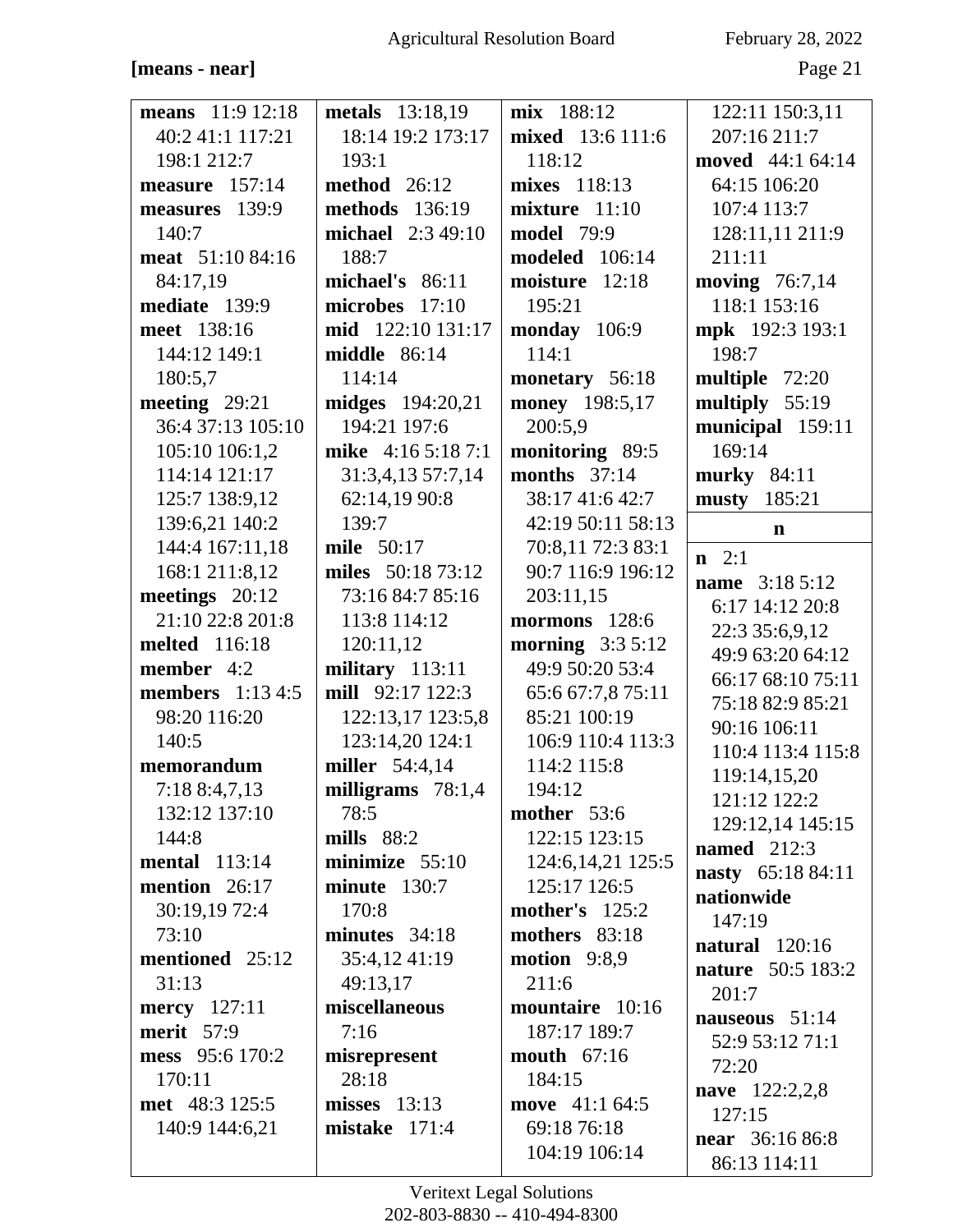# $\left[\text{near}-\text{odors}\right]$

February 28, 2022

Page 22

| 148:1                   | <b>never</b> $26:1243:6$ | note 38:3,7 44:8          | $\bf{0}$               |
|-------------------------|--------------------------|---------------------------|------------------------|
| nearby $110:8$          | 50:4 55:15 65:2          | 145:13 182:8              | <b>oath</b> 6:6,9,11   |
| 145:18                  | 67:10 69:9 95:17         | 186:16,17 207:9           | 129:18                 |
| nearing $51:7$          | 109:5 121:3 123:3        | <b>noted</b> 137:4,17     | objection 207:10       |
| necessarily 15:20       | 123:19 126:12,15         | 145:16                    | obligations 179:10     |
| 151:18                  | 144:18 162:20            | notes 33:18 212:7         | 180:1                  |
| $necessary$ 116:12      | 163:1 166:9              | <b>notice</b> 108:8       | obtain 170:6           |
| neck 109:14 120:1       | 175:20 181:14            | <b>noticed</b> 50:21 51:3 | 171:12                 |
| need 3:11 6:10 9:8      | 187:7 201:15             | 51:8 128:12               | obtained 60:21         |
| 29:14 34:8 35:7         | new 11:1 14:2            | notices 137:6             | obviously 149:13       |
| 37:1 73:9 79:2          | 38:7 52:1 56:6           | noticing 50:8             | 162:9 164:17           |
| 85:19 103:11            | 58:1 79:10 87:11         | notified 89:21            | 170:2 202:9            |
| 111:8 114:19            | 160:4 165:6,12           | notorial $212:13$         | 205:21                 |
| 116:13 145:13           | 204:13,16                | november 38:20            | occasion 128:2         |
| 161:11 176:4            | newbie $87:19$           | 45:10 50:15 59:10         | occasions 50:3         |
| 190:16 211:6            | newly 25:16              | 59:14 106:15              | <b>occur</b> 99:5      |
| <b>needed</b> 116:10    | nice 56:17 85:6          | 107:3 109:6 158:3         | occurring 39:16        |
| 140:10 209:11           | 96:15                    | 203:8                     | 39:17 87:5 143:5       |
| <b>needs</b> 25:5 29:13 | <b>night</b> 114:17      | noxious $70:14$           | <b>ocean</b> 1:10 7:3  |
| 38:5 76:5 77:14         | 129:1 184:19             | nuisance $71:8,9$         | 10:18 21:6 22:5        |
| 78:21 81:13 96:1        | nightmare 37:10          | 87:2                      | 22:13 23:13,19         |
| 130:21 209:19           | 58:8 94:1                | number $23:11$            | 32:9 60:17,21          |
| negative $107:20$       | <b>nine</b> 106:9 114:2  | 25:21 26:18 27:2          | 89:9 119:5 141:21      |
| neighbor 56:21          | 116:9 196:12             | 30:8 35:1 81:21           | odd 50:12 128:19       |
| 69:16 122:4 123:6       | noise 93:2 135:14        | 82:4 87:5 194:8           | odor 22:21 32:17       |
| 183:15                  | non 4:5 80:15,19         | numbers 18:9              | 43:2,1652:2,11         |
| neighboring 72:16       | 169:14                   | 198:3                     | 52:16 55:10 56:8       |
| 110:5 112:12            | nor'easters              | numerous 39:12            | 69:20,21 70:8,12       |
| 135:10                  | 117:13                   | 47:20 134:21              | 70:14,20 71:6          |
| neighbors 19:7          | norfolk 65:6             | nutrient 5:5,8            | 107:5,16 108:2,17      |
| 43:18 48:3 52:17        | <b>normal</b> 37:4 40:6  | 13:14,17 16:1             | 108:20 109:10          |
| 53:2,14,19 56:20        | 45:4 57:2 83:8           | 19:20 20:4 25:5           | 116:19 123:12          |
| 58:10 61:21 85:14       | 123:2 153:16             | 26:4,8 33:5 46:2          | 127:6 137:14,16        |
| 87:4,6,9,11,12          | 202:11                   | 79:16 81:10 98:4          | 141:2 153:9 154:1      |
| 88:5,8,10 90:13         | <b>north</b> 25:13       | 98:5 100:6 152:14         | 157:17 158:15          |
| 102:20 105:9            | northern 76:18           | 155:17 157:7              | 170:20 182:6           |
| 106:17 109:11           | northwest 50:18          | 171:16 192:2              | 186:7 187:4,13,19      |
| 111:8 112:11            | nose 67:20,21            | 208:17 209:21             | 189:8,14 201:3         |
| 121:5,21 138:17         | 71:17 120:15             | nutrients 18:13           | odorous 159:13         |
| 143:21 144:12           | 184:15 186:2             | 25:2 79:3,8,13            | <b>odors</b> 33:2 50:8 |
| 145:6 147:13            | noses 73:3 185:1         | 81:9 158:1 159:21         | 57:17,18 106:19        |
| neither $31:14$         | <b>notary</b> $212:2,17$ | 192:7 196:10              | 135:15 157:14          |
| 137:5                   | notations 108:16         | 198:10,13 208:9           | 187:10 201:4           |
|                         |                          |                           |                        |
|                         |                          |                           |                        |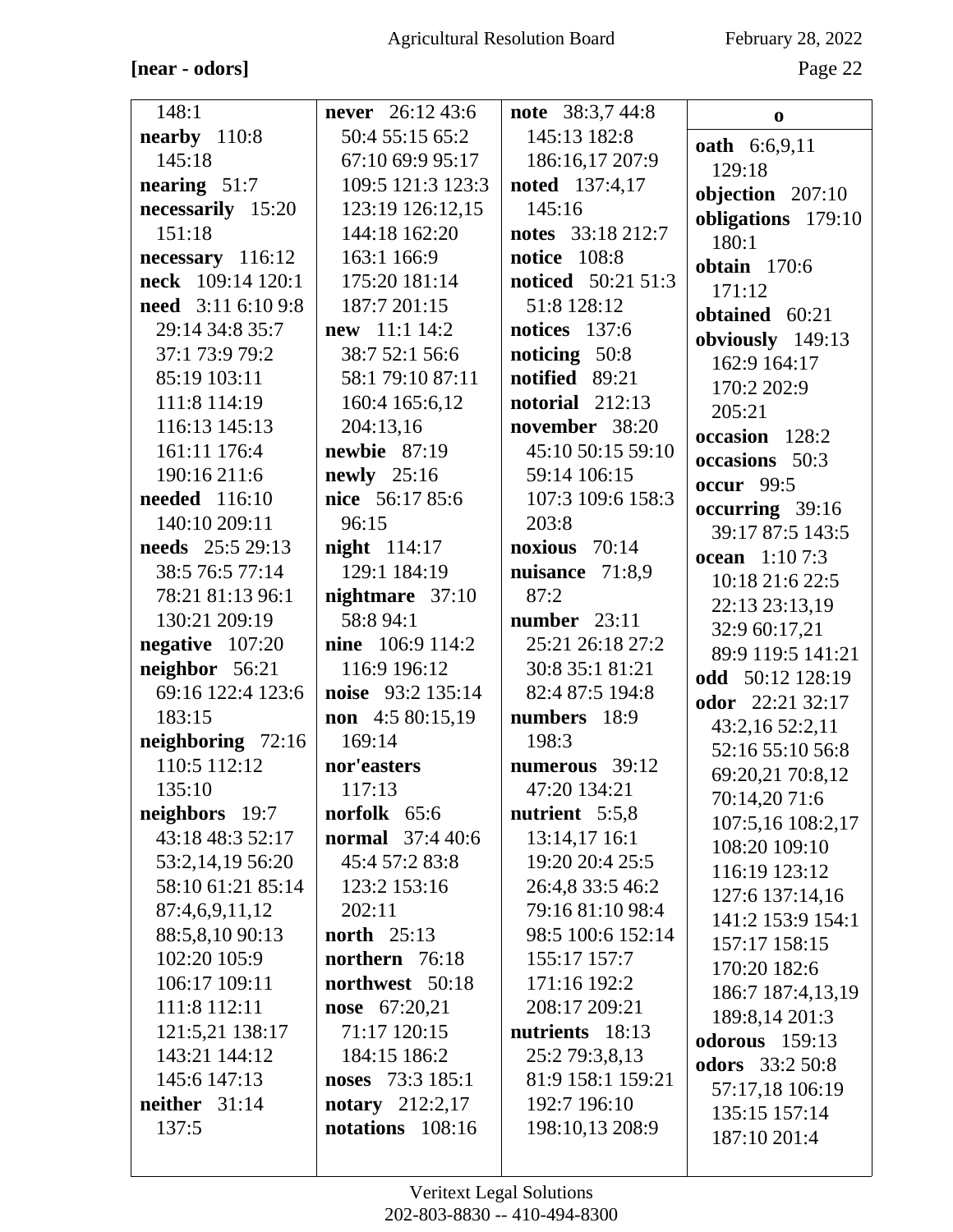Agricultural Resolution Board

# February 28, 2022

# [offended - particular]

Page 23

| offended 144:17<br>offensive 50:10 | once 18:1,2 32:10<br>69:21 73:18 89:11 | <b>oregon</b> 127:5<br>organic $25:2,18$ | <b>oxygen</b> 77:12,14<br>77:14 93:6          |
|------------------------------------|----------------------------------------|------------------------------------------|-----------------------------------------------|
| 55:14 186:8,16                     | 149:4 159:5                            | 26:1,4,8,13 77:13                        |                                               |
| 187:21                             | 198:14                                 | 155:13,17                                | $\mathbf{p}$                                  |
| offer 31:8 145:2                   | oncologist 116:2                       | organizations                            | <b>p.m.</b> 50:21 139:8                       |
| 189:20 197:20                      | ones 85:19 165:9                       | 146:8                                    | 211:14                                        |
| offered 11:11                      | ongoing $124:16$                       | original 35:14                           | pack 114:15                                   |
| 56:12,14                           | 125:8 181:8                            | 42:1 48:7,9 184:9                        | pad 164:15                                    |
| offers 81:17                       | <b>open</b> 43:13,13                   | originally 82:13                         | <b>pads</b> 43:13                             |
| offhand 82:2                       | 47:13 67:4 85:6                        | outcome 212:12                           | page 60:8                                     |
| <b>office</b> 2:5 4:14             | 87:7 128:13 165:7                      | outdoors 102:16                          | pages 114:18                                  |
| 91:18 108:5,10                     | opened 65:7                            | outlining 54:8                           | pahs 13:21 14:4                               |
| officer $2:3,74:17$                | operate $82:16$                        | outs 87:21 93:8                          | 18:7,13 19:2                                  |
| 4:19 7:2 131:12                    | operated 25:1                          | outside 44:18                            | 173:17 193:1                                  |
| official 60:5                      | <b>operates</b> 54:9 98:2              | 58:15 70:20 71:2                         | paid 40:12,19                                 |
| officials 4:21                     | operation 38:5,7                       | 71:4,16 83:4,13                          | 120:18 123:10                                 |
| 20:18 22:17 49:15                  | 38:16 45:19,21                         | 85:695:5101:21                           | 174:4,6 175:2,5                               |
| 57:6                               | 47:5 110:20                            | 102:18 109:2                             | 197:9,12 199:8                                |
| <b>offset</b> 199:18               | 135:16 136:9,11                        | 120:14 123:18                            | painting 128:2                                |
| oh 108:4 109:2                     | 136:14 169:3                           | 127:6,9 148:15                           | pan 192:2                                     |
| okay 13:7 14:17                    | operations 36:18                       | 195:17                                   | paper 60:21 67:8                              |
| 19:4 24:8 26:16                    | 80:2 131:16                            | <b>overall</b> 105:18                    | 67:20                                         |
| 29:20 30:18 34:15                  | 135:13 136:20                          | overflow 33:16                           | papers 16:10                                  |
| 42:3 49:13,19                      | 148:11,19 153:17                       | overflowing 33:15                        | parameters                                    |
| 61:19 94:7 100:17                  | 155:9 169:14                           | overnight 164:12                         | 192:20                                        |
| 113:1 128:20                       | 177:21                                 | overseas 113:11                          | parcel 81:21 82:4                             |
| 129:15 130:1,5                     | operator 38:13                         | oversight 76:10                          | pardon 166:4                                  |
| 132:3 155:18                       | <b>opinion</b> 13:4 63:7               | 112:16                                   | 200:8                                         |
| 157:12 160:11                      | 186:8 187:20                           | overwhelming                             | <b>parents</b> 122:10                         |
| 161:1,21 163:15                    | 189:21 210:17,20                       | 59:13                                    | 123:12 124:3                                  |
| 163:20 165:20                      | opinions 63:14                         | <b>owe</b> 73:7                          | parking 114:15                                |
| 166:14 168:8                       | opportunity 48:2                       | <b>owned</b> 25:11                       | <b>parks</b> 92:20                            |
| 171:20 172:8,14                    | 132:12 133:8                           | 48:19 128:6 168:7                        | <b>part</b> 8:5,6 12:4,4,4<br>16:4 17:17 67:2 |
| 172:20 173:21                      | 134:5 184:2                            | owner 110:6 132:6                        | 76:18 84:7 104:8                              |
| 186:5,9,10 187:18                  | 203:21 211:3                           | 140:18                                   | 107:14 127:20                                 |
| 194:2 200:12                       | <b>opt</b> 163:3,5                     | owners $41:4$                            | 138:1,3,13 150:16                             |
| 205:19,20 208:19                   | optimistic 183:1                       | 112:12 132:8                             | 160:14 167:18                                 |
| old 25:16 68:13                    | optimistically                         | 135:11 139:5                             | 170:6 178:3 188:9                             |
| 71:12 124:6 128:1                  | 183:1                                  | owning 85:4                              | 202:15                                        |
| 164:21 165:12                      | option 48:18                           | owns 25:13 54:9                          | particular 23:5                               |
| 204:11                             | <b>order</b> 74:14                     | 166:21                                   | 100:2 116:12                                  |
| <b>oldest</b> 122:9                | 176:21                                 | <b>oxford</b> 44:2 86:10                 | 170:20 171:17                                 |
| omitted 79:11                      | ordinance 178:9                        | 113:7                                    | 182:17 205:17                                 |
| 178:9                              | 183:19 189:17                          |                                          |                                               |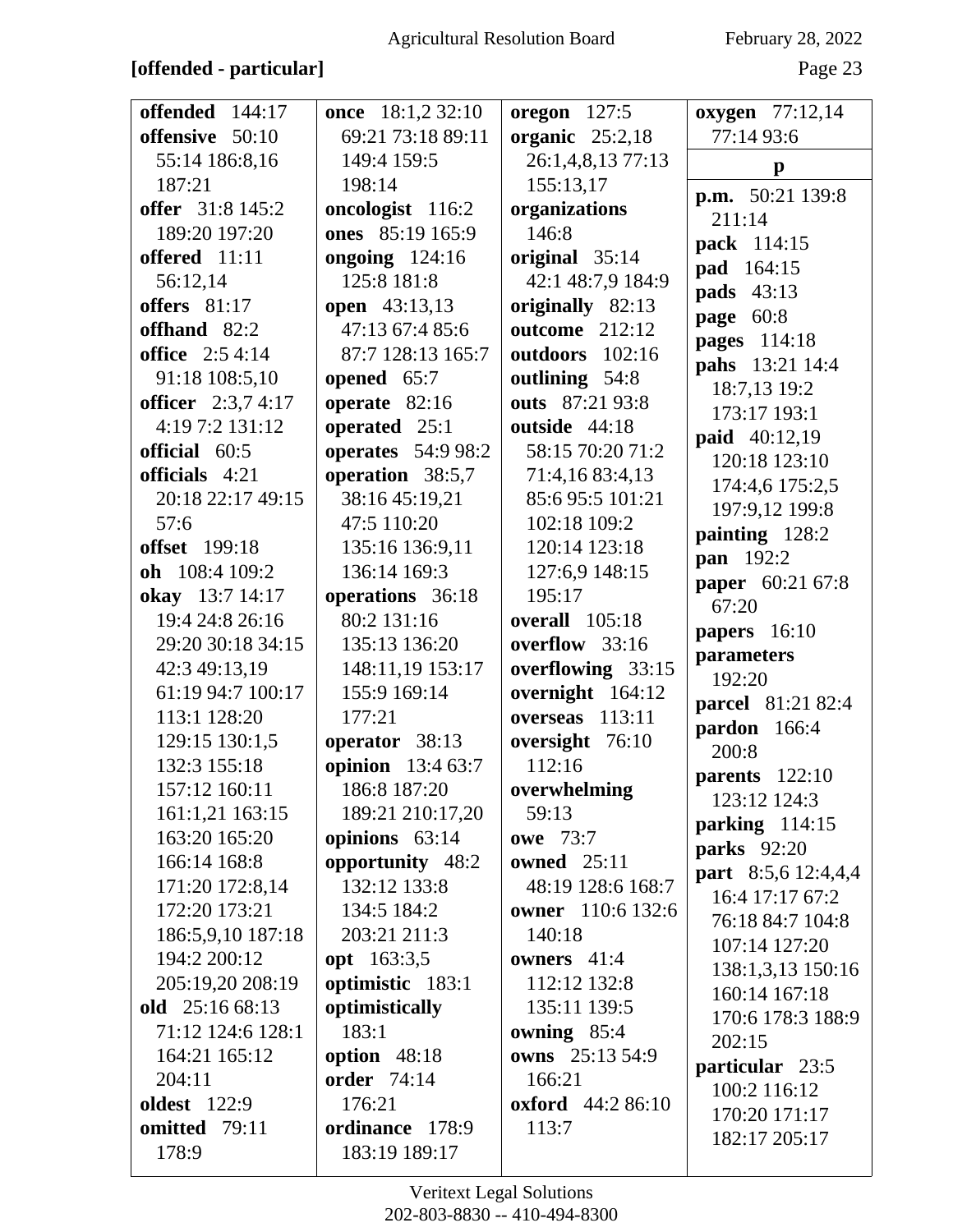# [particulate - position]

February 28, 2022

| particulate 100:14      | perform 91:9             | 189:20 192:15             | <b>plants</b> 11:14,15    |
|-------------------------|--------------------------|---------------------------|---------------------------|
| parties 3:18            | performing               | 193:21 194:3              | 40:4 150:14               |
| 111:21 112:4            | 138:21                   | 195:17                    | 177:20,20 195:2,4         |
| 183:20 212:11,12        | perfumes 17:4            | phone 13:11 48:9          | 200:16                    |
| partners 97:17          | period 18:6 38:6         | photo 74:13,13            | play 71:2,2 75:5          |
| party 4:2 14:16         | 65:18 135:17             | photos 7:1,13 46:9        | 84:10 93:8 97:17          |
| 184:1                   | 151:3 159:18             | 73:10 77:15               | playground 73:17          |
| passages 51:18          | periods 40:5             | physical 11:16            | playing $67:15$           |
| <b>passed</b> 124:7,12  | <b>perk</b> 15:8         | 45:648:668:15             | 73:19 95:6                |
| 126:7                   | perlite 12:1             | physically 53:11          | please 35:10 49:2         |
| pathogen 119:3          | permanent 34:3,5         | 88:10                     | 62:18 63:5 66:1           |
| pathogens 118:18        | 34:11                    | pickup $67:9$             | 66:17 110:11              |
| 118:19,21               | permeate 65:4            | pictures 75:3,9           | 119:16 129:13             |
| patience 49:3           | permeates 71:6           | <b>pigs</b> 120:7         | 131:9,20 132:3            |
| 211:2                   | permission 29:14         | pile 95:20 186:2          | 140:6 171:9               |
| patient 9:11            | 30:20                    | 188:18,19,20              | 202:21                    |
| 115:19                  | <b>permit</b> 7:3 32:3,8 | 189:1                     | pleased $41:20$           |
| <b>patio</b> 117:8      | 47:1,2 80:16             | <b>piled</b> 196:3        | pleasure 69:15            |
| pay 15:6 40:16          | 81:16,17 98:1,9          | piles 185:17              | plowed 129:6              |
| 175:15,18 176:1,5       | 99:19 100:3,5,11         | place 36:18 46:2          | plus 55:16 159:20         |
| paying $174:13$         | 119:6 149:12,21          | 46:10,19 78:9,10          | pluta 75:11,12,19         |
| 176:7 198:3             | 183:20                   | 78:12 107:15              | 75:19 78:12,15,18         |
| <b>peace</b> 145:1      | permitted 143:6          | 139:6 143:17              | 82:2 145:14 146:1         |
| <b>peat</b> 11:21       | permitting 61:5          | 149:16 200:15             | point 14:19 38:21         |
| pelletized 39:20        | perpetuity 162:2         | 212:4                     | 57:5 74:20 75:4           |
| pen 152:19              | persisted 50:11          | <b>placed</b> 166:10      | 75:16 78:8,20             |
| penetrate 52:3          | 58:13                    | 200:16                    | 79:11 80:1 86:7           |
| pennsylvania            | <b>person</b> 3:14 32:20 | <b>places</b> 81:3 118:20 | 94:15,17,17               |
| 162:14                  | 35:687:8171:16           | 150:2 159:4 176:4         | 106:13 112:8              |
| <b>people</b> 14:3 15:5 | personally 212:4         | plan 19:10,20 46:2        | 131:3 155:21              |
| 15:11 17:13 37:7        | perspective 78:2         | 79:16 81:10 98:6          | 169:18 175:1              |
| 41:1,4 44:2 48:3        | pesticides 15:8          | 100:7 164:19              | 199:6                     |
| 49:18 84:15,20          | 135:19                   | 192:3 210:1               | <b>points</b> 72:15 110:9 |
| 89:13 90:19 91:17       | <b>pests</b> 135:15      | planned 97:18             | polynuclear 13:21         |
| 92:16 106:3 114:7       | <b>pets</b> 84:10        | planning 6:18             | poop 89:16                |
| 135:1 145:13            | phil 66:14,19,19         | 35:15 38:19 61:21         | <b>poppy</b> 102:4        |
| 146:6 149:3             | 69:7 91:10 122:4         | <b>plans</b> 98:4         | population 84:13          |
| 152:18 166:16           | 126:12                   | <b>plant</b> 16:8 17:14   | populations 149:1         |
| 183:9 201:7             | phillips $2:125:10$      | 32:21 38:9 78:3,6         | <b>portion</b> 70:3,10    |
| 202:17                  | 5:10 10:12,19            | 97:20 98:1 159:11         | 104:20                    |
| percent 12:18           | 12:10,13 13:9            | 177:4 192:19              | <b>posed</b> 33:19        |
| 27:1 119:1              | 15:2,18 16:3,19          | 198:4 200:4               | position 31:5             |
| perfectly 124:9         | 17:8,17 18:2,5,19        | planting $17:13$          | 143:10 170:12             |
| 125:16 180:17           | 173:6,9,13 189:16        | 200:6                     |                           |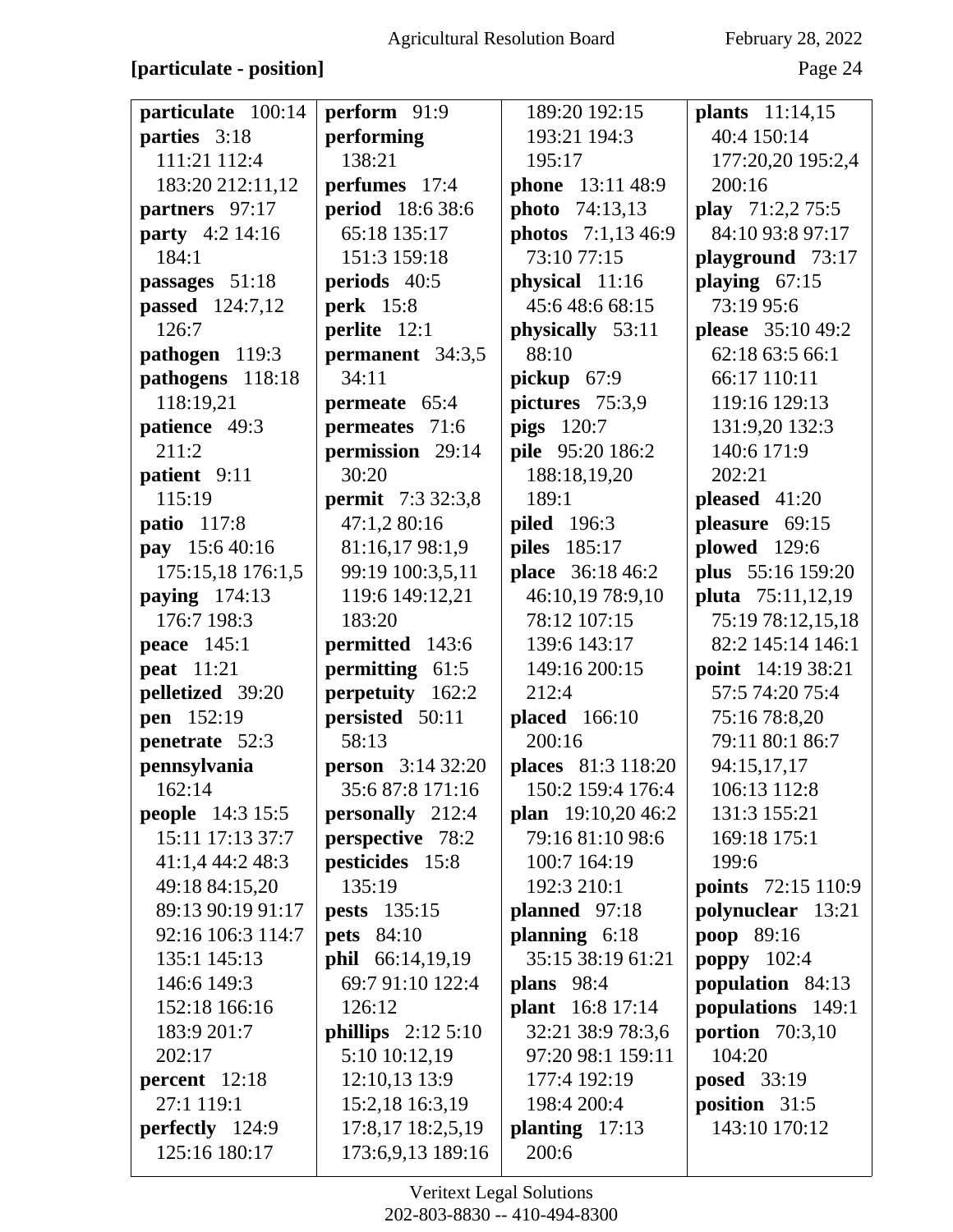# **[positioned - property]** Page 25

| positioned 73:13              | 147:16                           | proceeding                             | 199:3,9 201:10                         |
|-------------------------------|----------------------------------|----------------------------------------|----------------------------------------|
| positive 30:16                | presentations                    | 140:15                                 | 203:10 204:4,8,17                      |
| possible 35:19                | 64:5                             | proceedings 3:1                        | 205:9                                  |
| 70:21 116:6 153:6             | presented 140:3                  | process 40:6 55:5                      | productive 88:20                       |
| possibly 54:7                 | presenting 6:2                   | 126:9 149:14                           | productivity                           |
| 142:16 150:1                  | <b>pretty</b> 17:6 101:10        | 162:17 172:6                           | 11:14                                  |
| 153:4                         | 120:10 137:21                    | 174:19 175:11                          | products 12:19                         |
| <b>post</b> 102:11            | 159:7                            | 176:14 177:12                          | 14:2,13 15:7 17:1                      |
| posted 47:3                   | prevent 46:10                    | 178:4 191:2 206:9                      | 19:21 40:3 41:1                        |
| potential 33:16               | prevention 87:3                  | 206:12                                 | 46:3,4 55:6,8                          |
| 201:3 202:11                  | previous 55:16                   | processed 39:19                        | 72:13 73:20 118:2                      |
| potentially 111:19            | 69:6 164:15                      | 176:17                                 | 123:4 125:4 129:1                      |
| 203:19                        | previously 69:21                 | processes 80:18                        | 134:14 151:15                          |
| poultry 148:10,13             | 182:7                            | 206:6                                  | 156:17 158:20                          |
| 177:3                         | price 15:18 16:2                 | processing 23:3                        | 160:10,18 163:18                       |
| power 96:11                   | prices 15:1,15,17                | 38:9 39:18 40:4                        | 169:11 176:15                          |
| practice 39:15                | printed 212:7                    | 134:16 148:10                          | 177:14 188:13                          |
| 40:10 41:5 46:8               | prior 19:7 43:8,10               | 159:11 169:3,12                        | 203:14 207:3                           |
| 47:9,12,16,19,21              | 44:9 46:3,4,5                    | 176:6, 12, 12 177:4                    | profitable 41:3                        |
| 49:1 57:2 63:3                | 110:21 125:6                     | 177:20,20 188:9                        | program $5:6,9$                        |
| 66:9 111:17                   | 178:17 182:1                     | 200:16 202:1                           | 10:21 13:15 15:4                       |
| 120:17 121:1                  | 183:12                           | produced 12:1                          | 32:7,14 33:6 61:5                      |
| 142:17 143:15                 | <b>private</b> 136:8,13          | 199:4                                  | 79:7 197:21 199:2                      |
| 154:12 160:16                 | pro 114:19                       | producing 11:16                        | 208:9,18                               |
| 179:13                        | probably 6:3                     | 113:13                                 | prohibitive 194:4                      |
| practices 37:16               | 12:13 101:8,12                   | <b>product</b> 7:4 12:14               | prohibits 160:9                        |
| 47:7 111:11 135:6             | 107:13 118:15                    | 14:12 40:13,18                         | promise 184:13                         |
| 136:17,18 137:3               | 148:4 150:7                      | 42:7,9,21 43:12                        | promote 97:11                          |
| 142:20 179:19                 | 163:12 198:12                    | 46:14 53:10 55:14                      | promoting 11:13                        |
| 180:4,9                       | 209:12                           | 59:13 60:7 61:10                       | pronouncing                            |
| precast $164:12$              | problem $39:7,8$                 | 62:1,5 65:16 77:2                      | 145:14                                 |
| predominantly                 | 46:15 68:7 85:3                  | 80:21 117:1,16                         | <b>proper</b> 46:5 80:6                |
| 134:15 138:7                  | 102:19 115:14                    | 118:18 151:4                           | 142:8 147:7,8                          |
| prefer $13:11$                | 163:13 166:16                    | 155:14 161:4                           | 179:3                                  |
| preferred 160:16              | 168:20,20 170:3<br>170:19 181:20 | 163:10 168:19<br>169:8 171:18          | <b>properly</b> $3:13$<br>72:12 146:16 |
| premise 134:20                |                                  |                                        |                                        |
| prepared 49:12<br>62:1 127:18 | 188:10,14 205:4<br>207:14        | 172:17 174:3,5,10<br>174:11,14 175:3,3 | 170:14                                 |
| 129:21 137:20                 | problems $40:10$                 | 175:6 176:13                           | properties 23:10<br>24:2 28:1 29:10    |
| presence 69:13                | 67:10 79:4 102:3                 | 182:17,20 188:19                       | 126:11 141:7,10                        |
| 212:10                        | 105:3 181:9                      | 188:20 189:2,2,12                      | 141:14,19 146:13                       |
| <b>present</b> 5:18 56:8      | 200:14 201:7                     | 189:13 192:17                          | 182:10 202:3                           |
| presentation                  | procedures 37:14                 | 195:14 196:1,8                         | property 46:12                         |
| 132:17 133:12,19              |                                  | 197:10,13,20                           | 47:4 58:15 64:20                       |
|                               |                                  |                                        |                                        |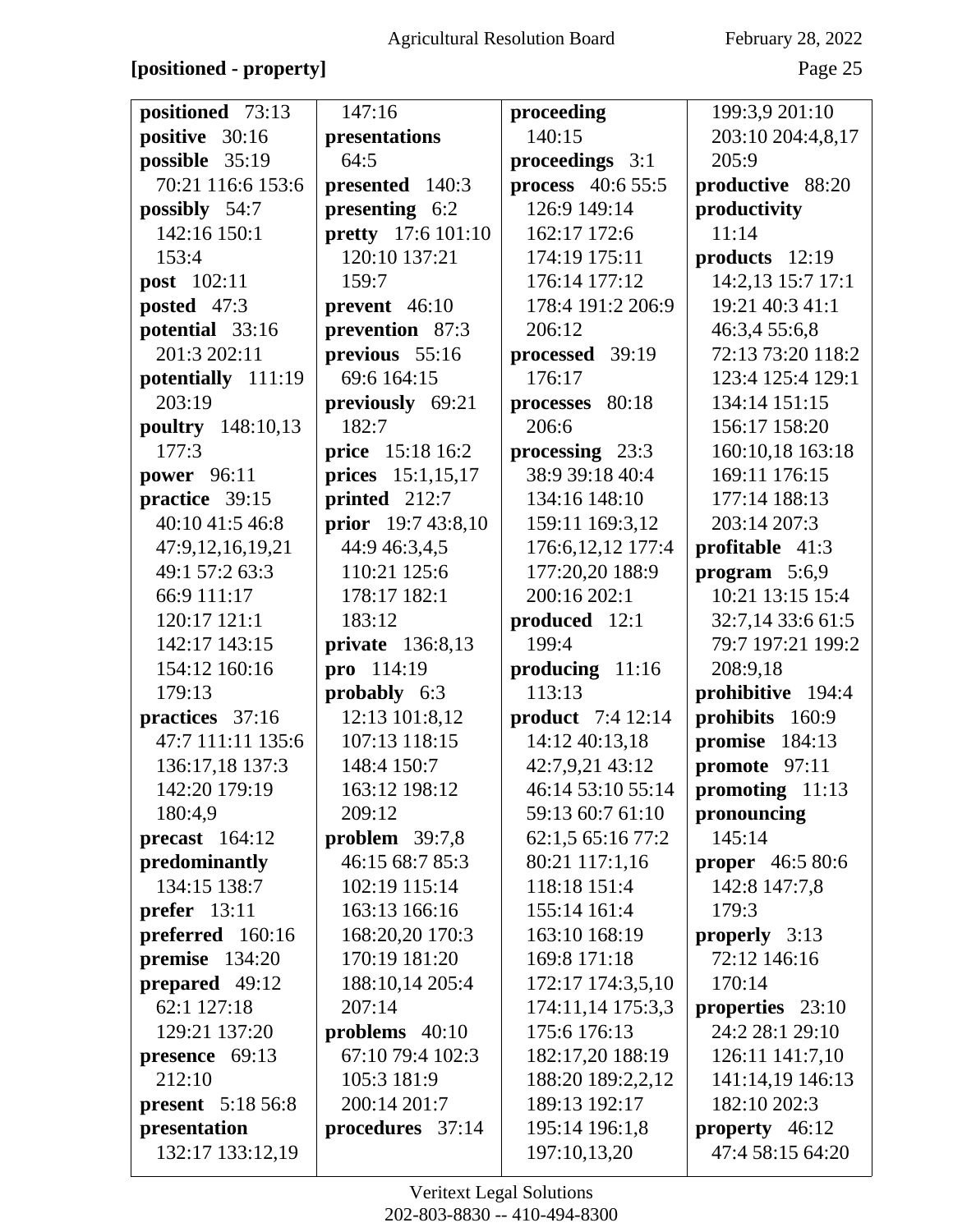# [property - read]

February 28, 2022

Page 26

| 68:19 69:5,9 70:4         | provisions 180:8      | 171:13,14 178:8            | 117:15 119:12,16          |
|---------------------------|-----------------------|----------------------------|---------------------------|
| 74:2,8,10 84:7            | 181:2                 | 195:11 198:9,9,10          | 133:7 147:15              |
| 110:6 112:12              | proximity 183:11      | 204:18 209:1               | 155:19 173:15             |
| 116:16 122:16             | <b>public</b> 39:4,10 | 210:3                      | 184:3,7 190:2             |
| 123:21 124:4              | 47:17,19 66:14        | puts 198:14                | 194:5 208:2 210:9         |
| 125:2 126:7               | 111:13,15 136:13      | putting 13:16 92:6         | quick 29:13 41:15         |
| 127:11 135:11             | 137:1 167:10,10       | 94:3 101:17 105:1          | 49:16 130:9               |
| 136:13 139:4              | 178:13 180:15         | 121:7,8 198:12             | 206:18                    |
| 140:17 141:17             | 212:2,17              | $\mathbf{q}$               | quickest 159:19           |
| 146:2,3 147:7,9           | published 16:10       | quality 11:15 58:2         | quickly 74:5 153:6        |
| 159:16 162:21             | puddles 68:5          | 70:16 75:15                | 168:1                     |
| 163:1 164:9 168:6         | pull 78:16 172:11     |                            | quiet $3:12$              |
| 183:11 201:4,18           | 173:3                 | quantities 47:10<br>208:15 | quite 69:13 73:6          |
| 203:9,15 205:17           | pulled 78:11          | quantity 101:14            | 144:9 164:9 182:3         |
| 207:11 209:3              | pulling 173:7         | quarter 172:17             | 205:5                     |
| <b>propose</b> 139:11     | pump 101:13,19        | queen 82:13                | quote 135:3               |
| proposed 160:5            | 118:5 192:17          | question 10:13             | quoting 139:20            |
| proposing $25:15$         | pungent 51:8          | 12:6 31:20 33:19           | r                         |
| <b>protect</b> 39:4 85:5  | 52:16 56:8 57:18      | 41:10 61:19 62:13          | rain 108:15 193:4         |
| 178:13 180:15             | purchase 64:21        | 62:14,15 63:5              | 195:21 196:11             |
| protected 37:15           | purchased 38:12       | 80:9 81:11 99:11           | <b>rained</b> 108:18      |
| protection 39:10          | 50:1 106:12           | 104:6 117:10               | 184:18 193:3              |
| 45:19 73:8 81:17          | purchaser 169:7       | 118:7,11,15                | 194:11                    |
| 136:6 181:2               | purchasing 40:13      | 130:10 133:17              | raining $108:14$          |
| <b>protein</b> 10:16 17:9 | 40:18 175:3           | 134:11 164:6               | rains 195:10 196:6        |
| 146:6, 10, 11, 14, 19     | purpose 14:14         | 171:8,11 173:2             | raise 6:5,8 110:9         |
| 146:21 147:1,5            | 37:13 140:15          | 174:1 175:13               | 111:1 129:18              |
| 187:17 195:9              | 179:5                 | 182:19 184:4               | 130:2                     |
| protein's 97:20           | purposes 11:13        | 188:6,8 189:11             | <b>raised</b> 82:12 120:6 |
| proteins $80:11,14$       | 177:10                | 190:17 191:17,18           | 120:7,8 143:21            |
| 98:18 99:20,21            | pursuant $143:16$     | 193:15,20 195:20           | raising $95:19$           |
| proud $58:21$             | pursue 139:8          | 196:16,19 199:14           | ran 51:15 107:6           |
| prove $75:4$              | pushing 189:1         | 200:13 201:20              | rank 17:16                |
| provide 54:15             | put 21:1 22:18        | 203:13 205:3               | raw 40:3 68:1             |
| 55:3,7 87:1 97:12         | 30:5,17 65:11,13      | 206:15,16,18               | reach $60:19$             |
| 185:10                    | 65:14 67:14,16        | 207:12                     | 140:16                    |
| provided 61:18            | 78:2 79:6,17          | questioning 144:6          | reached 20:17             |
| 76:10 185:11              | 83:20 92:3 95:12      | questions 4:21             | 22:16 111:20              |
| provides 136:7            | 97:3 109:5 110:14     | 10:4 14:18 16:20           | reaching $85:12$          |
| 171:16                    | 118:9 119:15          | 34:13 41:16,17             | reaction 48:6             |
| providing $20:14$         | 120:19,20 121:3       | 44:7 45:18 49:5            | 188:15                    |
| 22:11 75:8 134:4          | 121:16 123:1          | 49:15 60:1,2               | read 24:11 27:1,8         |
| 172:10                    | 125:4 126:10          | 61:13,17 68:14             | 27:10 48:2,8              |
|                           | 128:8 129:7           | 87:8 88:11 117:3           | 77:21 86:5,19             |
|                           |                       |                            |                           |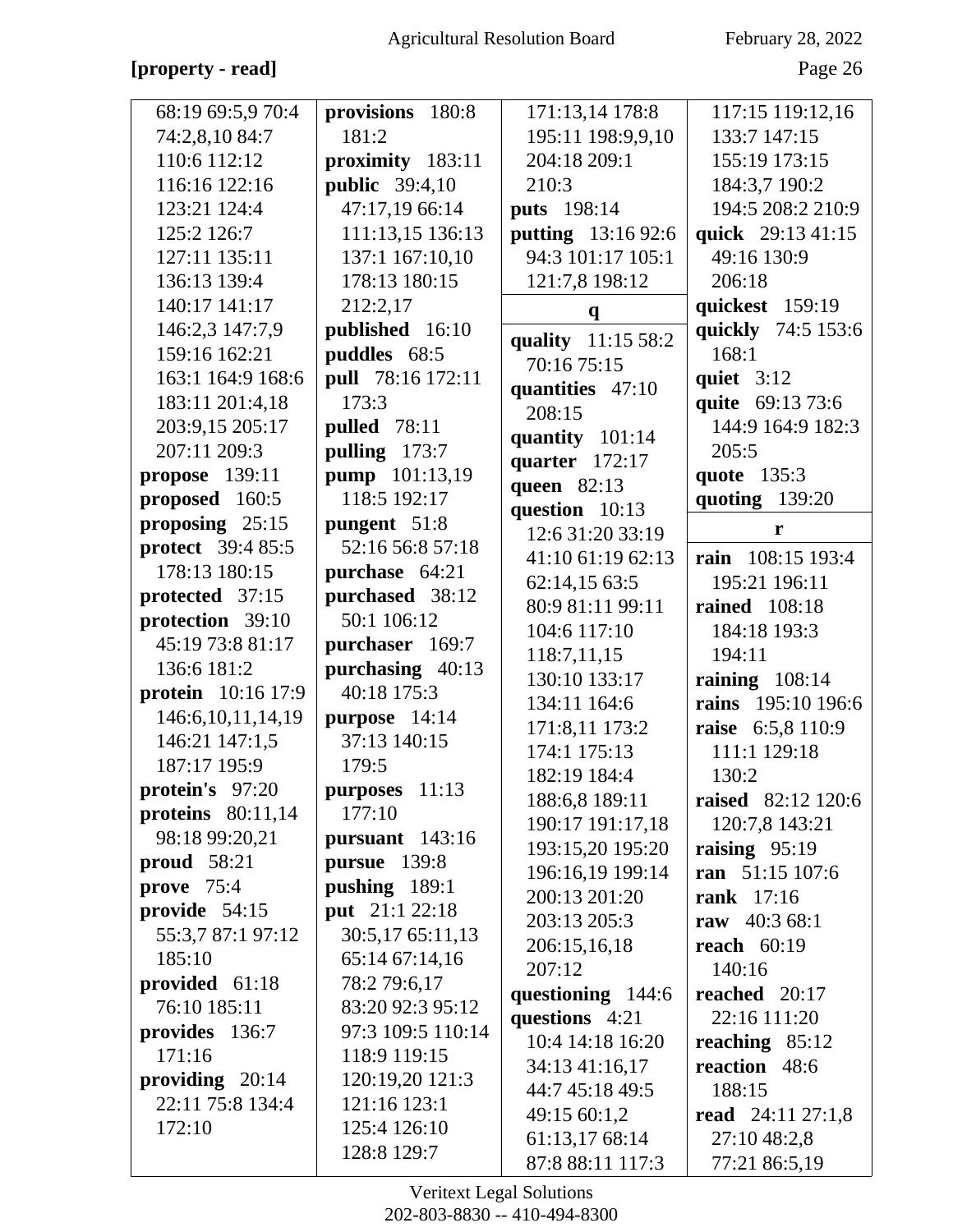# [read - report]

February 28, 2022

Page 27

| 114:16 119:1             | 110:21                   | regarding $1:5$    | 160:10 196:16            |
|--------------------------|--------------------------|--------------------|--------------------------|
| 140:12 178:7,10          | <b>recess</b> 130:17     | 27:6 137:6 145:17  | 197:7 212:12             |
| 180:12 186:12            | recognize 79:2           | 146:9 180:8 203:2  | relations 87:4           |
| 202:21                   | 158:11 195:4             | regards $156:21$   | relationship 97:10       |
| ready 34:15 37:9         | recognizing              | region 5:9         | 208:5                    |
| 130:18                   | 170:18 180:2             | register $12:17$   | relative $7:11,13$       |
| <b>real</b> 92:4 101:3   | recommendations          | 14:13 15:11 16:5   | 99:19 164:19             |
| 128:12                   | 66:11                    | 18:21 19:1 156:12  | relayed 59:7             |
| realize 53:21            | recommended              | 157:11 173:20      | relevant 39:11           |
| 113:15 126:8             | 116:5 135:7              | 191:3              | 48:8                     |
| <b>really</b> 20:7 29:13 | 142:21 179:13            | registered 13:8    | reliance 180:11          |
| 39:5 48:4,8 57:13        | <b>record</b> 3:13 8:1,6 | 60:6 136:2 143:6   | <b>relief</b> 52:13      |
| 63:19 72:12 74:5         | 21:2,5 22:18             | 170:14 190:19      | relieved 43:18,19        |
| 86:17 88:19 89:8         | 30:17 35:7,10            | 191:10 193:19      | rely 111:8               |
| 89:16 90:8,12,12         | 100:20 110:14,19         | registrants 15:5   | <b>remain</b> 156:18     |
| 93:21 94:1,17,19         | 114:1 121:16             | registration 172:9 | remaining 23:11          |
| 95:14,17 103:1,3         | 131:6 145:21             | regular $194:20$   | 141:11                   |
| 103:4 104:7,13           | 162:17,20 170:10         | regularly 172:12   | remains $70:12$          |
| 105:3 108:2              | 171:5 178:8,10           | regulate 78:3      | remedy $91:21$           |
| 114:10,18 115:17         | 197:16 201:13            | 112:10,13          | remember 42:15           |
| 117:1 129:10             | 204:21 207:10,15         | regulated 10:20    | 66:5 129:2               |
| 157:16 158:9,16          | recorded 156:10          | 10:21 97:14        | remembering              |
| 162:6 167:21             | 212:6                    | 111:11 136:3       | 42:16                    |
| 176:4 178:2              | recording $3:10$         | 149:5 169:13       | remind $29:12$           |
| 182:15 192:5             | records 20:1             | 170:14             | remnant $134:16$         |
| 193:14 195:17            | 38:15 42:13              | regulation 156:1   | <b>remove</b> 45:6 48:16 |
| reapply 109:7            | 110:13                   | 156:10 160:9       | 100:3 174:6              |
| <b>reason</b> 15:21 42:5 | recourse $135:11$        | 189:16             | removed 29:9             |
| 65:9 138:11 179:2        | recovering $115:19$      | regulations 20:4   | 97:13,15 98:2,16         |
| 180:10                   | <b>red</b> 19:17 20:2    | 32:1 37:18 117:12  | 99:13,14 100:1,8         |
| reasonable 40:1          | 113:18                   | 118:2,14 146:17    | 176:20 206:1             |
| reasons 48:4             | <b>reduce</b> 79:7 153:9 | 146:20 155:12,16   | renew $173:19$           |
| 154:10                   | reducing $158:13$        | 157:10,13 158:19   | renewed 18:15            |
| recalculated             | reference 161:7          | 160:5 169:11       | repeat $27:10$           |
| 79:10                    | 161:18 186:13            | 172:3              | 116:13 121:15            |
| receive $40:19$          | referred 23:2            | regulatorily 192:6 | replacing 178:20         |
| 105:11 182:5             | 134:21 138:9             | regulators 146:20  | reply 52:1 140:11        |
| 183:2 197:5,10,13        | 174:2                    | regulatory 98:12   | <b>report</b> 5:18 6:19  |
| 199:12 200:5,9           | reflect $145:21$         | 191:17 193:15      | $7:11,13,17$ 18:5        |
| received $9:123:6$       | 170:10                   | reiterate 70:6     | 59:15 60:8 79:6          |
| 31:9 101:5 139:6         | <b>regard</b> 28:15 30:4 | 109:9 134:19       | 137:4,9,19 140:4         |
| 193:12,17 201:16         | 138:4 141:9              | 141:1              | 144:6 145:3              |
| receiving $31:11$        | 144:19 146:10            | related $97:13$    | 173:16 190:4,12          |
| 46:3 98:6 100:6          | 185:12                   | 98:15 158:20       |                          |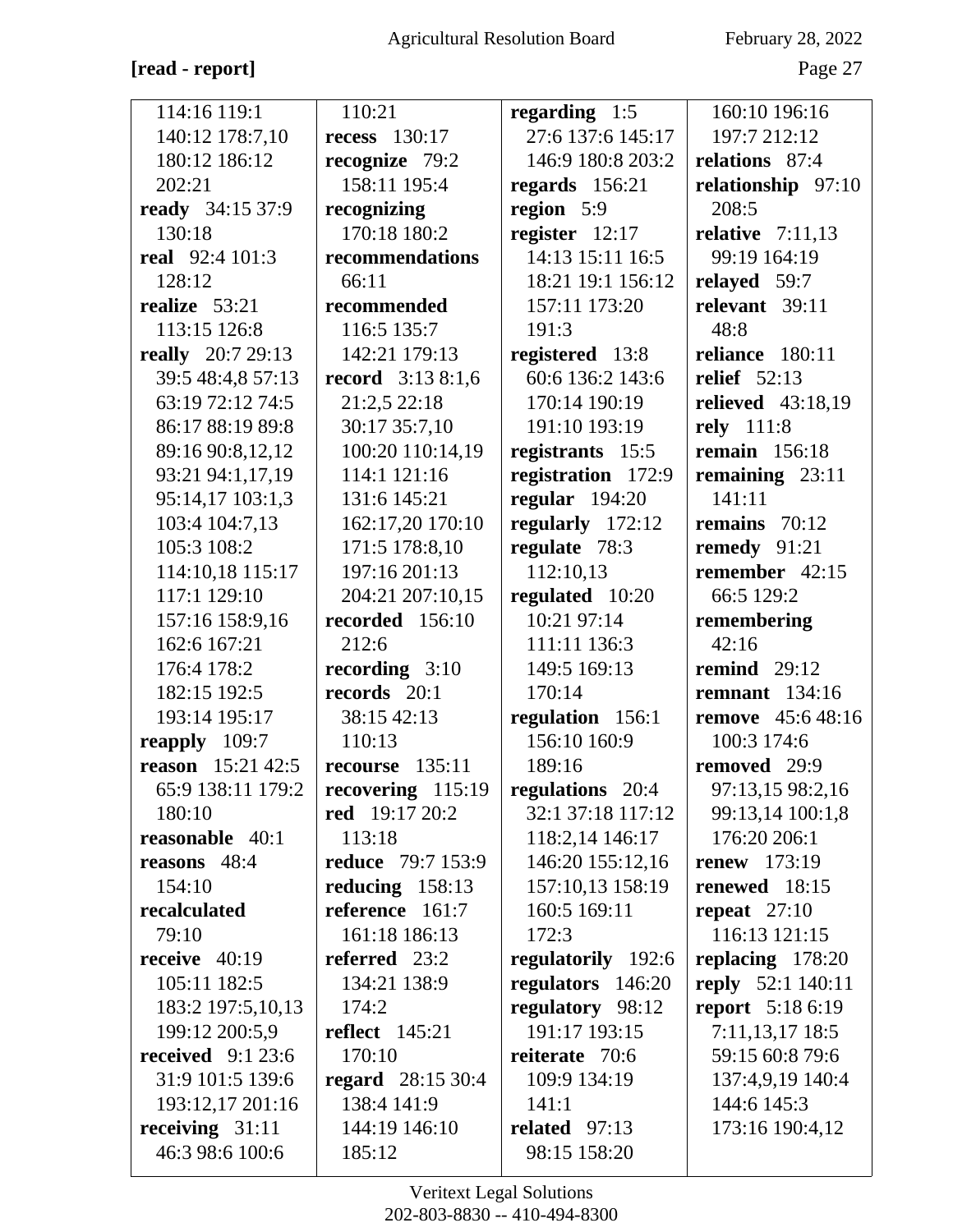# **[reported - robert]** Page 28

| reported 1:20             | 181:5                     | restrictions 60:8    | 64:18 65:9,17           |
|---------------------------|---------------------------|----------------------|-------------------------|
| 98:7 100:9 119:8          | residence 68:21           | <b>result</b> 156:5  | 67:5 70:4 74:3,14       |
| <b>reporter</b> 3:10 5:21 | 89:1                      | results $77:19$      | 74:19 76:2,19           |
| 6:6                       | residents 37:20           | 173:14               | 77:18 82:16,18          |
| reporting 80:5            | 38:2                      | <b>resume</b> 130:8  | 85:7 86:20,21           |
| 98:12 146:9,16            | residuals 168:17          | <b>retire</b> 124:11 | 87:2 94:5 97:10         |
| <b>reports</b> 18:6,20    | 174:7                     | retired $122:10$     | 99:2 114:8 120:4        |
| 47:20 73:2 186:12         | resolution $1:1,13$       | 124:9                | 121:1 124:1             |
| 186:15                    | 3:5,5,20 63:21            | retirement 97:4      | 127:13 131:5            |
| represent 24:4            | 81:12 138:18              | retrieve $174:14$    | 135:1,4 142:10          |
| 68:16 110:5               | 139:3 140:16              | 175:2                | 145:13 148:15           |
| 181:13                    | 142:9 160:13              | return $105:16$      | 168:1 175:11            |
| representatives           | 171:2 212:3               | returning $91:1$     | 177:16 179:6,11         |
| 20:13 21:11 22:9          | resolutions 140:9         | review 19:19,21      | 181:17 183:14           |
| 54:18 134:6               | resolve $57:12$           | 36:3 132:12 133:9    | 184:12 185:4            |
| represented 29:20         | 63:20 139:3               | 140:5 207:6          | 186:20 188:2,3,3        |
| 30:11 31:18               | resolved 90:14            | 210:14,18,19         | 193:15 194:8,18         |
| 112:20 140:20             | 119:7                     | reviewing 79:20      | 210:2,5                 |
| 147:11 181:13             | resolving 87:13           | reviews 191:8        | rights $56:3$           |
| representing 9:4          | resource 32:7             | revised $8:4,13$     | rising $15:17$          |
| <b>request</b> 7:8 30:10  | resources 86:18           | <b>ribs</b> 91:18    | risk $61:2$             |
| 116:10                    | <b>respect</b> 27:9 85:13 | rid 92:11 95:13,14   | river 73:15             |
| requested 46:13           | 103:8 136:9               | 114:5                | riverkeeper 75:12       |
|                           |                           |                      |                         |
| requesting 55:4           | respected 69:13           | ridden $95:15$       | 75:20                   |
| requests $30:2,16$        | respectfully              | ride 68:18 83:19     | riverkeepers            |
| <b>require</b> 13:14,18   | 143:11,12                 | 83:20 84:6 92:12     | 145:15                  |
| 155:13 156:14             | respiratory 102:3         | 95:9 102:18          | rivers 75:20 97:18      |
| 157:21 173:6              | respond $176:10$          | <b>rides</b> 83:17   | road $25:13,13$         |
| 192:13                    | responded 57:8            | ridge $96:17$        | 35:13 36:14 49:10       |
| required $20:3$           | responding 30:16          | 109:13 119:21        | 51:5,20 64:8            |
| 78:3,7 80:7 81:15         | response 20:7             | ridgely $77:178:10$  | 65:17 66:20 82:10       |
| 98:2 118:4 151:12         | 117:17                    | 78:12 81:21          | 86:2 89:3 92:17         |
| 155:8,9 169:12            | responsibilities          | ridiculous 84:6      | 94:16,16 100:21         |
| 172:3 191:19              | 179:10,21                 | 114:6, 12, 21 115:5  | 104:2 106:13            |
| 192:21                    | responsible 14:15         | 166:19               | 109:13,14 113:13        |
| requirement 34:6          | 46:14                     | riding $84:1$        | 115:9 117:18            |
| requirements              | responsibly 121:2         | right $3:215:16$     | 121:13 122:3,8,13       |
| 146:10,16                 | <b>rest</b> 13:2 52:6     | 8:10 10:7 17:15      | 123:6 127:20,21         |
| requires 47:1             | 176:21                    | 19:12,13 26:20       | 128:21 184:6,12         |
| 99:18 100:3               | restaurant 176:16         | 27:17 28:11 31:19    | 185:5                   |
| requiring 13:20           | restoring $122:15$        | 37:2,15 38:4,14      | <b>road's</b> 36:11     |
| 158:17                    | 124:4                     | 39:1,13 43:15        | <b>roads</b> 86:11      |
| research $125:2,8$        | restrict 39:2             | 45:20 46:16 56:2     | <b>robert</b> 1:15 3:21 |
| 168:18 171:15,17          | 178:11 180:13             | 57:1,10 60:12,16     |                         |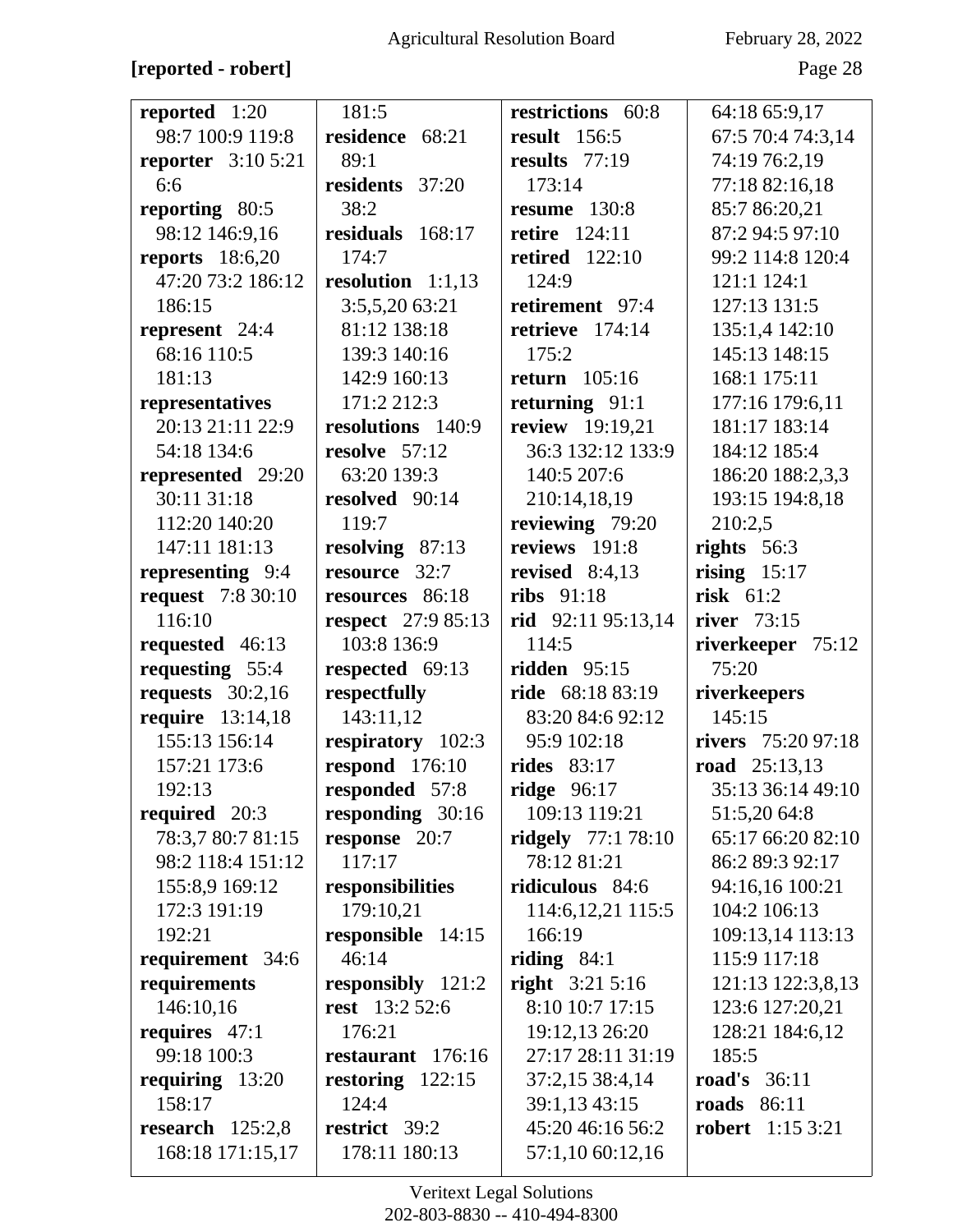# [roberts - shift]

February 28, 2022

Page 29

| <b>roberts</b> 100:19,20 | 191:4,19                  | 141:2,4,16 161:5   | 173:15               |
|--------------------------|---------------------------|--------------------|----------------------|
| <b>role</b> 180:6        | sampling 191:14           | 161:11,18 162:1,4  | sense $40:17$        |
| <b>room</b> $6:419:7$    | 193:16                    | 162:21 163:12,21   | 166:20 190:11        |
| 21:20 30:12 35:2         | sat 42:21 107:9           | 166:9,20 168:5,13  | sent 8:4,15,19       |
| 35:5 44:3 52:5,6         | satisfactorily            | 170:12 181:15,19   | 105:13 139:19        |
| 67:14 71:7 105:21        | 143:20                    | 182:1,3 183:13     | 140:11               |
| 107:9 114:3 185:2        | saturated 151:10          | 185:15 186:14      | sentence 178:9,16    |
| 189:1                    | saw 9:21 125:1            | 189:3,6,8 196:17   | 178:20 179:4         |
| <b>rotate</b> 209:11     | 165:4                     | 196:18,20          | 180:12               |
| rotting $51:10$          | saying 75:21 94:6         | seafood 76:16      | sentences 178:17     |
| round $47:13$            | 96:20 139:17,18           | 80:3 81:2,13       | separate 69:8        |
| 203:20 204:5             | 160:11 180:21             | seal 52:4 212:13   | 165:11,17 168:14     |
| roundup $62:10$          | 193:8 201:18              | season $150:15$    | 206:5                |
| <b>route</b> 53:13 96:3  | 202:17                    | 152:7 153:17       | separated 13:2       |
| 108:5                    | says 60:19 142:19         | seasonally 69:12   | september 38:19      |
| rule 179:17              | 161:10 179:11             | seated 131:7 133:5 | 42:20,21 43:7,8      |
| <b>rules</b> 32:1 34:12  | 190:12                    | second 25:2 74:13  | 44:9 50:7 204:7      |
| rumsey $94:18$           | scale $17:4$              | 84:7 110:16 111:1  | 212:20               |
| run 58:18 72:21          | scary $73:6$              | 116:17 144:4       | septic $107:1$       |
| 93:19 158:19             | schmidt $2:44:13$         | 192:19 211:10,11   | serene $50:6$        |
| 211:1                    | 4:13 8:20 21:12           | secondary 164:20   | serious 116:8        |
| running $53:4$           | 21:14 22:10 24:3          | section 11:7 135:4 | seriously 116:3      |
| runoff 46:7,11           | 27:6 30:1,3,19            | 136:7              | served 113:10        |
| 73:13 74:21              | 31:1,1 57:7 62:14         | sectors 79:9       | set 33:10 184:20     |
| 135:15                   | 101:2 105:13              | see 12:6 19:11,13  | 212:4                |
| <b>rural</b> 39:15       | 115:12 137:21             | 31:7 32:12 40:18   | settle 31:8          |
| ryan 110:4,5             | 138:2,8,14 166:7          | 41:12,13 65:21     | settling 139:12      |
| 112:21                   | 166:13,15 167:9           | 74:15,17,20 77:18  | seven 80:17 93:14    |
| $\mathbf{s}$             | 168:9 185:17              | 91:6 92:11 93:6    | 93:16                |
| sad 127:7                | 186:6, 17, 21 187: 9      | 95:14 96:10 109:4  | sewage $7:4$         |
| safe 72:7,8 127:7        | 187:19 188:2,4            | 117:7 128:21       | seymour $94:19$      |
| 195:14                   | 190:17 192:10             | 129:5 138:18       | shannon $1:174:6$    |
| safety 37:19 38:1        | 193:7 194:2,7             | 156:12 160:8       | 17:19 208:2          |
| 39:4,11 47:17,18         | <b>school</b> 36:7 53:3,7 | 173:17 185:9,19    | shape $165:5$        |
| 54:8 111:14,15           | 72:17 83:6,17             | seeded $55:12$     | share 73:10 74:4     |
| 137:1 178:13             | 123:16                    | seeing 38:17 79:17 | 76:11 77:15 78:13    |
| 180:15                   | scientist 118:16          | seen 19:10,16      | shawn $1:184:7$      |
| sale 11:11,11            | scope 79:17               | 39:21 42:13,14     | 17:19                |
| sample 78:16             | sea 10:16 23:2,7,9        | 47:2 78:21 80:2    | <b>she'll</b> 152:19 |
| 169:4 172:18             | 23:18 24:20 27:20         | 101:4 160:4        | sheds 128:3          |
| 193:2                    | 28:15 29:6 30:9           | seep 103:21        | sheet 35:8 54:8      |
| samples 77:7             | 77:1 89:7 90:4            | seepage $46:7,11$  | 86:20,21             |
| 145:19,20 172:10         | 104:8,10 111:2            | send 14:10 18:20   | shift 166:15         |
| 172:12 173:4,4,7         | 134:15 137:12,18          | 45:8 54:17 173:5   |                      |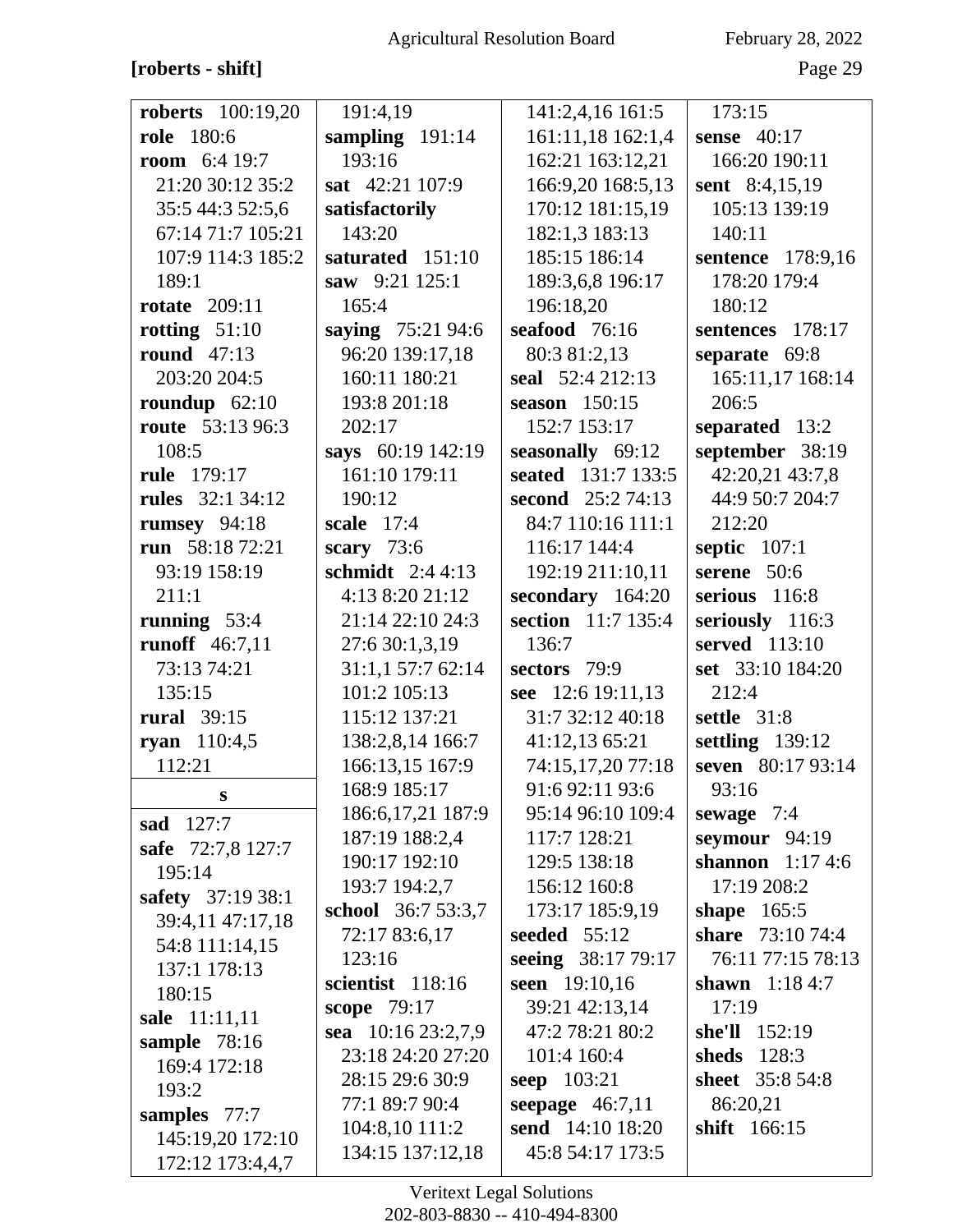| shocked 125:5       | sinus $51:17$      | slowly $3:16$      | smith $1:16,184:3$  |
|---------------------|--------------------|--------------------|---------------------|
| shop $67:12$        | sinuses $51:13$    | sludge 7:4 10:9,20 | 4:7 16:21 17:15     |
| shore 14:5 58:19    | $\sin$ 8:9 20:5,7  | 16:1 24:20 70:3    | 19:9 147:18,21      |
| 69:11 75:20 82:13   | 21:18 41:11 42:2   | 70:14 123:10,12    | 148:20 149:3        |
| 86:12 97:6,17       | 60:7 61:12 64:11   | 123:18 159:2,10    | 211:10              |
| 102:15,16 122:12    | 100:18 130:15      | 161:7 166:9        | smoke 135:14        |
| 125:1 148:12        | 148:3 188:4,6      | 187:15 188:4       | snow $116:17$       |
| short 14:1 101:7    | 205:7              | 198:7              | soil 4:7 7:5,8 10:8 |
| 159:17              | sister 50:2 117:5  | slurry $12:19$     | 10:9,17,21 11:2,9   |
| shorten 156:14      | 124:16,18 128:15   | small 53:2 82:21   | 11:12,12,17,20      |
| shortening 157:2    | sit 195:12 196:7   | 83:2 86:21 96:19   | 12:3,16 15:9 16:1   |
| shouting $207:19$   | site 19:19 20:12   | 203:20             | 16:6, 12, 17 17:21  |
| show 16:11 77:19    | 21:10 22:9 25:10   | smaller $153:13$   | 20:15 22:11 23:5    |
| shower 45:1 83:11   | 25:19 29:3,4,9     | smell 17:1 42:6    | 23:11,15,17 25:3    |
| 95:12               | 81:5 100:1 138:9   | 43:11 44:4,17      | 25:8,18 26:2,5,10   |
| shows $74:9,21$     | 138:17 140:14      | 51:9,12,19 52:5    | 26:13,17 27:11,19   |
| shut 102:11         | 141:17 144:4       | 53:1,6 57:3 65:4,7 | 28:5,9,10 29:6      |
| sic $56:9177:13,18$ | 146:11 167:21      | 68:2 71:6 83:16    | 31:21 33:4 81:14    |
| 177:19 182:21       | 168:17 191:11      | 84:5 85:17 86:16   | 134:17 136:1        |
| sick 84:21 91:17    | 193:12,17 201:2    | 88:15,18 89:5,12   | 137:8,12 141:11     |
| 128:4               | 206:1,2            | 91:13 92:21 95:11  | 141:20 142:12,15    |
| side 15:13 84:4     | sitting 15:16 39:6 | 95:13,17 96:16     | 146:12 147:5,6      |
| 122:5 123:7,20      | 44:15 91:5 113:17  | 102:5 105:2 108:4  | 153:1,7,21 154:1    |
| sidewalk 108:12     | 131:4 204:8        | 108:6,9,10,11,14   | 158:12 161:8        |
| sign 35:8,10 129:5  | situated 68:19     | 108:20 109:3,14    | 166:9 170:21        |
| 129:5               | situation 20:2     | 113:15 117:1       | 181:21 183:5        |
| signature $212:15$  | 36:20 48:14,16     | 120:9 124:1 128:4  | 201:17              |
| signed 184:8        | 54:19 57:12        | 128:9 129:10       | solace 145:2        |
| significant 70:16   | 115:20 116:4,12    | 153:1 185:19,19    | solid 12:14 32:13   |
| 71:8 72:4 74:16     | 116:15 150:4       | 185:21 186:1,14    | 95:7,8              |
| 80:15 116:19        | 155:11 160:10      | 186:16 187:10      | solids $12:21$      |
| significantly       | 176:1 179:7        | 189:5 194:13       | 100:16 176:20       |
| 98:21 170:21        | 182:16 202:11      | 197:2,3,5 200:15   | 196:16              |
| similar $48:11$     | situations 106:5   | smelled 44:3       | solubles 193:5      |
| 182:9 183:6         | 155:9 175:21       | 94:14,15,18 107:2  | solution $24:20$    |
| similarities 53:16  | 176:12             | 114:4 128:3        | 65:21 96:21         |
| simple $144:9$      | $six$ 15:4 49:13   | 185:20 187:7       | solutions $24:14$   |
| simply $206:4$      | 50:21 74:10,19     | smelling $51:9$    | 54:4,5 55:2 65:10   |
| sincere 134:11      | 82:21 93:14        | 89:14 109:8        | 76:9,13 95:3        |
| sincerely 141:1     | skimmed 13:1       | smells 36:18 58:9  | 131:13 140:6        |
| sincerity 134:12    | sleeping $71:13$   | 63:13 89:9,15,16   | solve 181:8         |
| singed $51:17$      | slight $187:13$    | 90:10 110:7 120:6  | somebody $33:19$    |
| single $48:8$       | slightly $140:7$   | 120:8 187:5 194:9  | 91:3 127:12 129:6   |
|                     |                    | 194:15             | 130:21 183:17       |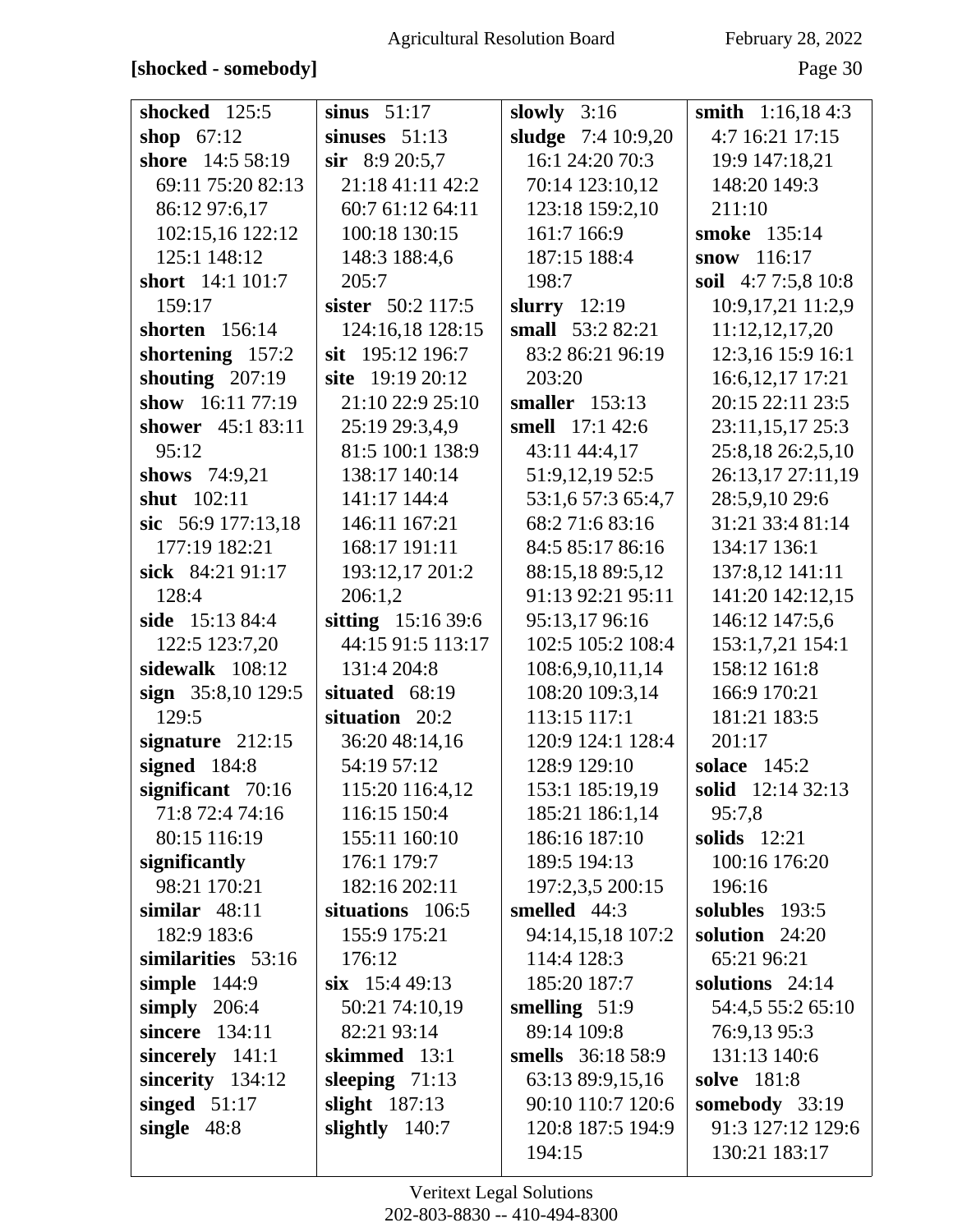# **[somebody - stockpiled]** Page 31

| 205:1              | spelled 76:6             | stank 184:14,18     | 75:14 160:21         |
|--------------------|--------------------------|---------------------|----------------------|
| someplace 41:2     | <b>spencer</b> 2:15 21:5 | 184:21              | 180:18 202:4         |
| 115:3 203:16       | 131:7                    | starliper $121:12$  | statements 138:1     |
| son 45:8 53:3 54:9 | spend 83:13 93:14        | 121:12              | states 39:1 60:9     |
| 73:2 83:10 122:9   | spent 122:15             | start 34:16 75:21   | 111:21 135:9         |
| 127:4 132:6        | spewed 65:7              | 104:3,3             | 143:1 148:4,5        |
| sons $68:12$       | spirit 97:9              | started 13:20       | 149:8 162:14         |
| soon 92:1 109:1    | splashing $73:19$        | 37:10 38:9 41:6     | 175:20 179:15        |
| 194:12             | split 107:11             | 42:8,17 51:13,16    | statewide 157:1      |
| sooner 145:8       | 165:14                   | 52:2,8,16 57:18     | stationed 93:5       |
| sore 91:18         | spoken 103:15            | 106:21 109:1        | 95:15                |
| sorry 20:7 30:15   | spot 74:12 105:8         | 188:14              | statute $189:17$     |
| 43:20 152:20       | 109:20                   | starting $93:2$     | statutes 146:17      |
| sort 137:6 193:15  | spray $92:8$             | 126:9               | statutorily 179:18   |
| sounding $41:8$    | sprayed 92:9             | starts 92:4 103:20  | stay 65:4 148:21     |
| sounds $61:13$     | spread 33:9 34:9         | state 4:21 5:10     | 165:7 192:7          |
| 65:12,16 145:4     | 42:12,14,16,20           | 9:17 28:17 35:6,9   | 207:21               |
| source 14:15 18:9  | 53:11,21 54:3,6          | 37:18 38:15 39:3    | staved 107:12        |
| 155:17 174:15      | 86:10 95:4,6             | 60:4,5,5 66:17      | stays 156:19         |
| 192:5              | 114:3 123:19             | 81:13 97:14 98:8    | stench 111:3         |
| sources 16:1 26:5  | 154:16 184:14            | 98:13,19 99:6,19    | stenographer         |
| 26:9 97:16 149:7   | 204:6                    | 100:4 119:2         | 152:17               |
| 172:14 187:15      | spreader 51:7            | 121:19 129:12       | stenographic         |
| 191:5,20           | spreading 38:8           | 135:10 136:21       | 212:7                |
| south 70:10        | 46:4 51:1,21             | 141:9 143:2 149:5   | stenographically     |
| sowed 157:5 158:3  | 59:12 69:19              | 149:7,11 150:9      | 212:6                |
| speak 3:15 29:13   | spring $33:9,20$         | 152:15 154:20       | steps 46:10 74:19    |
| 29:14 54:15        | 70:2,6 202:13            | 155:1 156:8 159:4   | steve 123:7          |
| 127:19,19 129:21   | 209:6                    | 169:1,13 170:15     | stimulating $11:13$  |
| 211:3              | springs $131:18$         | 171:10 172:2,6,9    | stinks $89:14$       |
| speaker $21:21$    | st $86:11$ 115:17        | 173:3,8 178:12      | stipulate $137:11$   |
| 24:13 29:1 66:15   | stackable 33:8           | 179:16 180:14,19    | 168:5                |
| 183:17 206:21      | staff $6:197:17$         | 182:11 189:11,13    | stipulated 31:17     |
| 207:6,12,17        | 32:13 137:4,9,19         | 191:7 197:16        | stipulating $170:16$ |
| speaking $3:14$    | 140:4 144:5 145:3        | 198:3 200:3,6       | 171:3                |
| 53:14 103:15       | stand 21:19 53:5         | 212:1,2             | stipulations 20:16   |
| 141:9 157:13       | 68:1 73:1 140:19         | state's 198:2 199:2 | 22:15 111:20         |
| specific $40:10$   | 140:19,20                | 199:6               | 143:18 147:11        |
| 196:17 205:3       | standard 81:1            | stated 50:7 83:18   | 212:9                |
| specifically 79:11 | 135:5 142:19             | 116:14 118:18       | stockpile 33:9       |
| 117:12 118:3       | standing $45:14$         | 129:16 143:7        | 68:4 152:6 161:13    |
| 148:10 181:3       | 108:12 114:2             | 171:20              | stockpiled 34:8      |
| 201:19             | standpoint 169:6         | statement 14:14     | 184:21               |
|                    |                          | 49:12,16 59:21      |                      |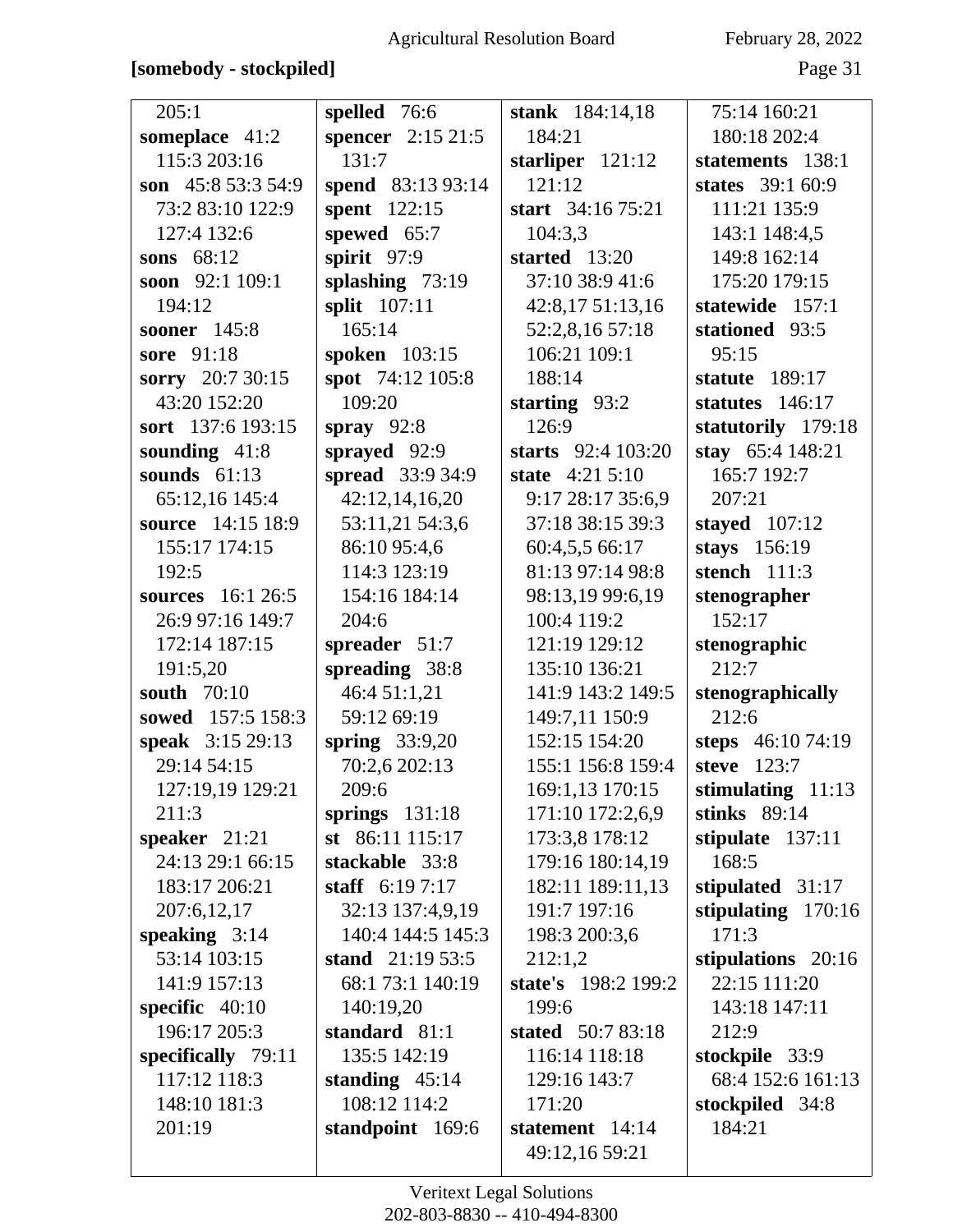# **[stockpiling - talbot]** Page 32

| stockpiling 32:18         | stroke 128:18,19  | substantially 47:6   | surrounded                  |
|---------------------------|-------------------|----------------------|-----------------------------|
| 90:1                      | strong $51:8,12$  | 136:16               | 125:20                      |
| stomach 128:4             | 64:5 70:20        | substantive 63:6     | surrounding                 |
| stood 74:12               | strongly $116:5$  | suffer 115:21        | 40:10                       |
| stop $45:1762:11$         | struck 48:1       | suffering $48:12,13$ | survey $59:16$              |
| 81:13 86:18 89:19         | structural 33:13  | 84:1                 | survive 39:9                |
| 93:3 128:5 150:15         | structure 16:13   | suing $167:13$       | sustained 50:17             |
| stopped $54:20$           | 34:10,11 164:12   | suite $21:6$         | 136:8                       |
| stops $72:15$             | structures 165:6  | suits 87:2 118:4     | swan 96:13                  |
| storage $23:17$           | 165:15            | summarize 35:19      | swarmed 67:5                |
| 25:18 27:18 31:21         | stuck $91:8$      | summary 208:4        | swatter $67:14$             |
| 32:1 33:6,12,13           | stuff $39:2045:2$ | summer $43:3$        | swear 6:1,6,9,11            |
| 34:3,4,5,7,10,11          | 62:6 65:19 67:17  | 44:15 67:3,11        | 89:8                        |
| 47:10,13 76:10,11         | 77:20 88:15 90:2  | 83:19 91:4 114:14    | sworn 6:7 130:21            |
| 121:14 135:18             | 90:3,5 95:1,10,21 | 123:16 184:16        | 131:1,21                    |
| 137:7 151:4,12            | 101:15 103:20     | 194:15               | symptoms 71:21              |
| 153:10,13 161:16          | 106:16 115:3      | sun 43:13 118:21     | system $107:15$             |
| 164:20 165:3,6,18         | 117:9 119:2       | 195:12 196:4,11      | 177:2                       |
| 199:9,10,11 204:1         | 162:14 184:14     | sunroom $52:4$       | systems 72:9                |
| 204:3 205:9,11,14         | 210:13            | supervisor 2:5       | $\mathbf t$                 |
| 206:7,13 208:5            | subject $132:9$   | supplement 11:8      |                             |
| store 32:2 147:7          | subjected 42:18   | 142:14               | <b>table</b> 14:7 35:6      |
| 150:5,13,18               | 43:17,19          | supplier $146:15$    | take 3:8 36:3,18            |
| 151:20 165:17             | submit $6:149:9$  | 169:6                | 40:12,16 41:20              |
| 188:18 205:16             | 79:19 173:9       | suppliers 118:3      | 49:13 56:3 93:4             |
| stored 25:9 29:5,8        | 191:20            | supply 103:19        | 95:12 104:14                |
| 40:5 42:8 65:17           | submits 133:15    | support $7:16$       | 109:21 120:18               |
| 72:12 77:9,21             | 191:6             | supporters 98:20     | 121:20 123:10               |
| 79:18 141:5,16            | submittals 133:12 | suppose 147:19       | 128:16 130:7                |
| 144:19 150:20             | 133:18            | sure 6:11 8:8 9:6    | 142:6 144:1                 |
| 153:2 185:13,14           | submitted 8:12    | 10:6,7 31:20         | 150:10 152:1                |
| 203:10,15 204:4           | 9:3 132:13 133:9  | 33:15 44:6 52:20     | 155:5 161:13,16             |
| 206:1 208:16              | 203:1 210:15      | 53:12 64:16 80:6     | 162:13 168:16               |
| storing $38:743:12$       | subsequently      | 82:2 86:8,17 89:5    | 172:1 173:4 174:4           |
| 77:3,5 205:15             | 138:8             | 90:14,21 99:17       | 174:17 176:7                |
| 206:4,6                   | subsides 89:11    | 112:14 119:18        | 188:21 191:17               |
| storm $116:17$            | subsoil $159:2$   | 128:20 148:2         | 192:15 198:12               |
| straight $74:17$          | substance 11:10   | 152:18 158:4         | 203:16 204:5                |
| 75:2                      | 99:13             | 173:10 175:17        | 207:8 210:6                 |
| stream 16:7,8 77:7        | substances 11:10  | 181:6 192:7          | <b>taken</b> 7:1 40:3       |
| 77:20 176:21              | 97:13,16,16 98:3  | 198:16 202:14        | 130:17                      |
| <b>street</b> 36:12 108:1 | 98:5,16 99:14     | surely 88:7          | takes 42:19 160:1           |
| 183:15 185:4              | 100:1,3,8         | surface $13:1$       | <b>talbot</b> $1:1,2,9$ 2:3 |
|                           |                   | 159:19               | 2:5,73:5,194:6,8            |
|                           |                   |                      | 4:13,17,19 6:18             |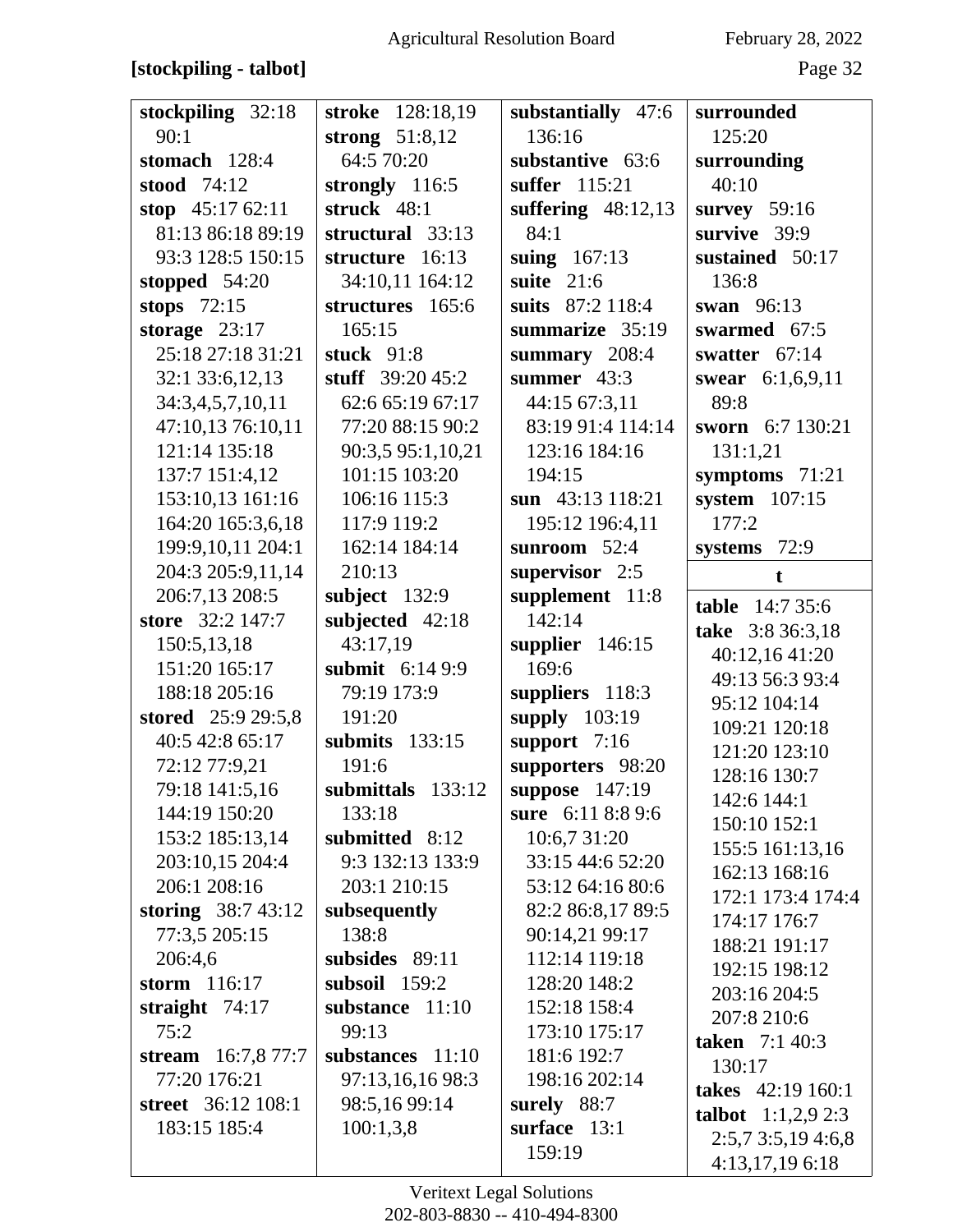# **[talbot - three]** Page 33

| 6:207:1219:13        | tells $43:11$             | tests $77:19$          | 118:13 126:4,10      |
|----------------------|---------------------------|------------------------|----------------------|
| 20:17 21:11 22:9     | temperatures              | <b>text</b> 43:20      | 149:15,18 153:4      |
| 22:17 31:1 35:15     | 72:14                     | <b>thank</b> $5:168:1$ | 153:12 154:5         |
| 37:17,19,21 38:4     | <b>temporarily</b> 34:7   | 14:17 16:15 24:18      | 159:1 162:8 168:2    |
| 38:21 39:17 46:18    | temporary 33:6,8          | 31:18 42:2 49:2,6      | 187:11 195:1         |
| 47:15 76:2 99:1      | 34:2,7                    | 49:8 59:2,3 62:12      | 196:1 205:13         |
| 122:18 135:1         | ten 78:4 93:17            | 62:19 63:9,16,17       | think $6:39:1,10$    |
| 138:6,20 139:2       | 107:13 114:12             | 63:18 66:3 68:9        | 21:11 22:19 24:18    |
| 141:8 142:10         | 130:7 164:13              | 75:6,10 82:6 83:7      | 28:13 29:1 31:12     |
| 144:11 166:17,19     | term $47:971:19$          | 85:20 90:8,15          | 34:15 40:17 41:21    |
| 166:21 168:7         | 71:20 206:13              | 99:9 100:17 101:1      | 44:8,20 48:7 59:8    |
| 212:3                | terms 33:12 99:2          | 105:4 106:10           | 59:20 76:5,15        |
| talk 6:12 13:11      | 112:3                     | 110:3 112:18           | 79:1,14 81:13        |
| 48:5 49:18 54:20     | terrible 67:5             | 113:1 115:5,11         | 89:15 96:1 99:12     |
| 62:9 63:11 66:15     | 128:4                     | 119:12,13,18           | 109:11 113:10,14     |
| 76:8,13 129:17       | terribly $43:5$           | 121:10 122:1           | 113:19 114:16        |
| 149:5 152:18         | 52:14                     | 127:14,16 129:15       | 115:2 116:14         |
| 164:2 167:16         | test 15:8 17:3            | 130:5,16 133:4         | 125:14 134:8,10      |
| 202:8                | 54:13 77:10               | 134:4 147:17           | 138:13 139:16        |
| <b>talked</b> 145:19 | <b>tested</b> 169:4       | 161:1 164:5            | 142:11 144:3,10      |
| 156:4 159:2 208:8    | 190:19 191:10             | 168:10 173:12          | 144:13 145:6,9,16    |
| 209:5                | 193:13,18                 | 186:10 188:1,5         | 160:20 167:7,18      |
| talking $6:2 10:13$  | testified 44:13           | 189:10 190:15          | 169:1,16 170:4       |
| 15:14 42:15 52:16    | 110:18 111:3              | 197:8 207:17           | 177:6 178:14,16      |
| 76:3 86:3 91:11      | 183:9                     | 211:1,4,5              | 181:11 182:2,15      |
| 113:17 135:21        | <b>testify</b> 19:8 130:2 | thanks 75:8            | 183:4,6,11 184:6     |
| 146:18 159:1         | 202:19                    | thanksgiving 56:7      | 185:21 188:11,17     |
| 162:8 201:11         | testifying 6:5            | 56:12,13 58:16         | 189:4 190:7,9        |
| $tall \quad 164:13$  | 130:13                    | 117:5                  | 193:10,10,14         |
| tape $45:7$          | testimony 20:20           | theirs $12:14$         | 195:15 197:13        |
| tarbutton 123:21     | 34:21 35:17 40:9          | theme $87:3$           | 201:9 205:6          |
| taylor $82:10$       | 47:8 66:2 75:9            | <b>thick</b> 114:17    | 210:10               |
| teacher 36:7         | 81:8,19 97:8              | <b>thicker</b> 176:20  | thinking 18:7        |
| team $90:9$          | 103:1 104:6               | thing $3:8,175:17$     | 20:18 43:4           |
| technically 197:1    | 110:14,18 111:7           | 10:19 16:5 37:2        | third $48:2052:13$   |
| technique 113:21     | 111:19 130:2              | 46:16,16 76:2          | 111:10 113:12        |
| tell 12:10 13:5      | 132:18 134:10             | 86:21 104:21           | thirdly $84:13$      |
| 24:8 45:7 48:1       | 137:15 144:15             | 114:8 148:12           | thought $75:13$      |
| 67:19 74:5 88:13     | 145:11,12,17              | 151:7 158:8 190:1      | 78:14 107:1 114:4    |
| 89:16 91:13 92:18    | 146:1,5 178:15            | 203:7                  | 114:5 125:11         |
| 93:9 95:1,5 96:5     | 183:8 202:16              | things $13:10 16:12$   | 183:16 185:20        |
| 97:1 185:2 196:13    | testing $77:11$           | 17:10 19:10 66:4       | thousand $164:18$    |
| telling $89:14$      | 145:17,19                 | 66:6 70:18 77:10       | <b>three</b> 7:8 9:6 |
| 183:12               |                           | 79:3,21 101:9          | 64:20 80:3 90:2      |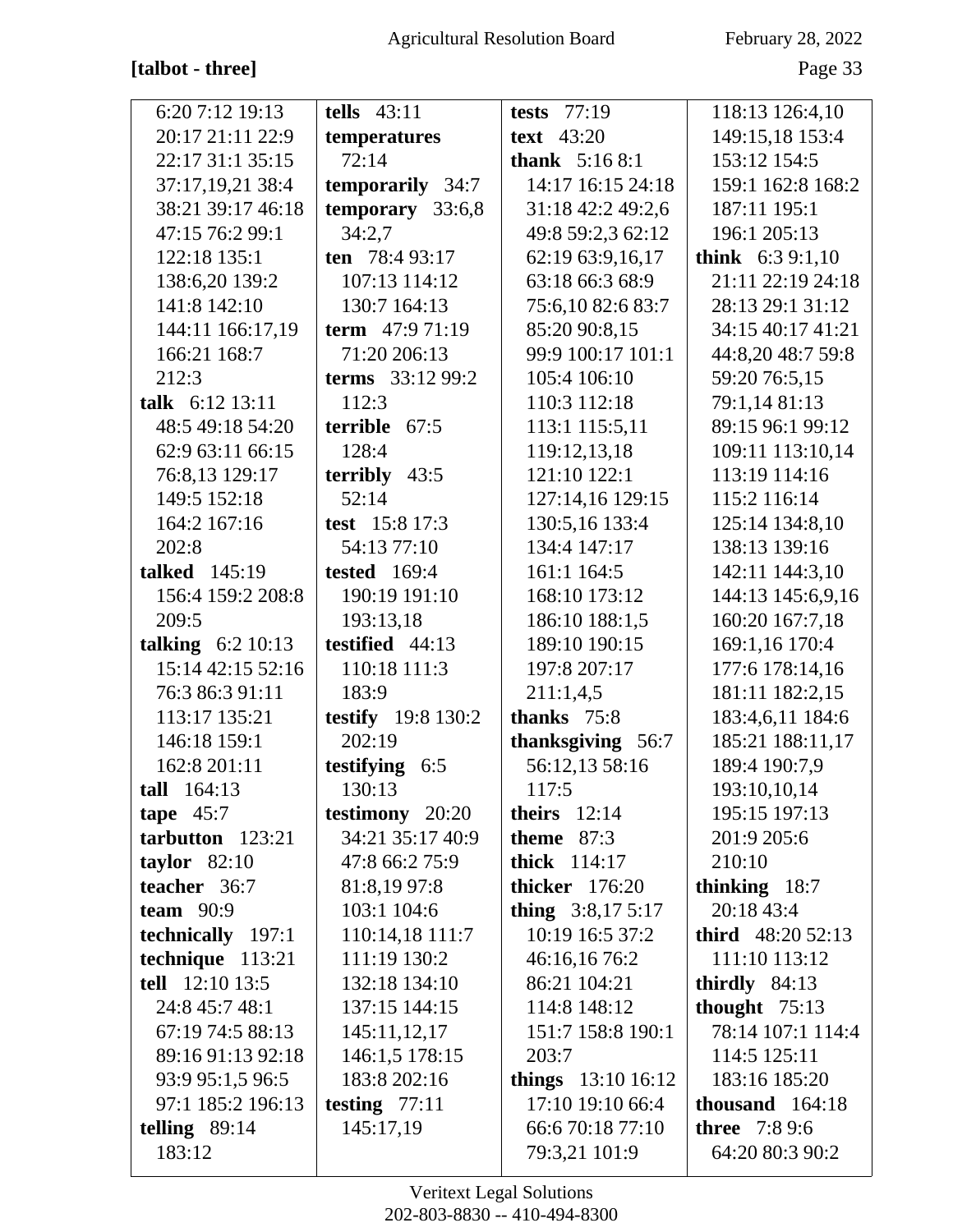# **[three - types]** Page 34

| 95:19 137:8 147:6          | tiny $67:694:19$          | tracking 98:16            | truck 91:8,14,16     |
|----------------------------|---------------------------|---------------------------|----------------------|
| 165:8 200:19               | 195:1                     | <b>tractor</b> 50:21 90:3 | 92:15,19 118:6,9     |
| 206:21                     | tiring $106:7$            | trade 118:16              | truckload 174:16     |
| <b>threw</b> 19:16 20:2    | <b>title</b> 11:7         | traditional 142:14        | <b>trucks</b> 128:21 |
| <b>throat</b> $45:1252:9$  | today $3:4,105:1$         | trailer 90:3              | 159:17               |
| 71:17 184:15               | 6:3,5 9:4 15:17           | training $91:3,4$         | true 69:11 121:19    |
| throw $51:14$              | 36:8,19 39:6,14           | 92:20                     | 130:3 174:4 212:8    |
| 152:19 198:2               | 42:6 53:9 68:13           | trampoline 102:17         | truly $71:8$         |
| throwing $160:3$           | 74:3 76:4 83:7            | transcribed 212:6         | try $33:133:5:18$    |
| thrown $51:5$              | 86:1,4 97:9               | transcript $3:1$          | 52:3,4,13 54:5       |
| till $26:12,12$ 142:3      | 102:21 103:10,15          | transcription             | 65:13 149:19,21      |
| 155:11 160:10,15           | 110:15 112:20             | 212:7                     | 150:10 154:13        |
| <b>tillage</b> 26:10 156:4 | 131:13 134:5              | transplant 116:1          | 165:6                |
| 156:14 158:12,17           | 135:21 144:16             | transport 118:8           | trying 13:12 63:15   |
| tilled 28:8                | 146:6,19 147:3            | 118:10 175:2              | 63:19 92:7 115:1     |
| time $3:149:12$            | 171:2 178:15              | transporting              | 140:15 145:5         |
| 14:20 26:3 34:14           | 183:3,8,10 203:3          | 174:12 175:4              | 148:21 156:7         |
| 35:2 36:3 40:5             | 204:9 210:12              | transports 72:18          | 159:14 173:10        |
| 42:13 53:10 54:16          | <b>today's</b> 139:20     | trappe $3:735:13$         | 175:12 192:6         |
| 62:12,21 64:3,8,8          | 140:2                     | 36:9,10 64:13             | 199:14               |
| 64:8 65:18 67:3            | told 39:12 51:20          | 78:10,17 82:11,14         | tunis $88:2$         |
| 70:9,12 72:1,21            | 53:2 54:11,14             | 88:20 90:17,18,19         | turbo 26:12 28:8     |
| 75:677:678:19              | 56:2 188:12               | 100:21 104:18             | 142:3                |
| 83:14 91:2 92:18           | 197:17                    | 105:7,18 108:5,11         | turn $9:16\,52:21$   |
| 93:18 105:4                | tolerable $50:10$         | 113:5 120:2               | 130:19               |
| 129:11 136:14              | tolerate $102:8,9$        | travis $1:143:19$         | <b>turned</b> 74:14  |
| 137:16 150:1,15            | <b>tom</b> $5:1010:10$    | treat 80:18 155:15        | 124:6                |
| 150:20 151:15              | tomato $17:13$            | treated $72:11$           | turning $15:21$      |
| 152:18 153:15              | tommy $2:12$              | treating $81:4$           | two 8:5 23:11,12     |
| 154:17 155:21              | top $90:10$ 154:16        | treatment 16:8            | 23:15 29:6 64:4      |
| 159:18 163:19              | 196:4,7                   | 32:21 78:3,6              | 70:8,11 72:18        |
| 175:19 184:16              | <b>total</b> 163:7        | 177:1,2 195:2,4           | 75:3 82:21 107:13    |
| 194:19 197:18              | totally $36:17,20$        | tremendous                | 109:11 120:11,12     |
| 212:4                      | 161:12 165:17             | 192:15                    | 141:11 152:18        |
| timer $41:8$               | touched 67:3              | tremendously              | 165:9,11,15          |
| times $24:1739:12$         | towels $52:4$             | 153:8                     | 178:21 179:2         |
| 50:10 55:19 72:19          | town $17:11$ 22:13        | trench $196:3$            | 183:4 188:12         |
| 72:20 85:10 91:13          | 23:13,19 36:9             | trenches 165:8            | 194:11 200:19        |
| 93:21 96:9 103:16          | 60:16 94:18 108:7         | tried $24:16\,55:5$       | 205:12 206:5         |
| 126:3 151:21               | 141:21                    | 85:11 91:21 93:20         | 207:1                |
| 200:18,21 202:2            | <b>towns</b> $44:4$ 148:1 | 96:7 145:1                | type 123:2 153:10    |
| 208:10                     | toxic $120:9$             | trips $57:11$             | 177:4,21 187:13      |
| timing $23:4$              | toys $67:15$              | trouble $21:21$           | types $87:5$         |
|                            |                           |                           |                      |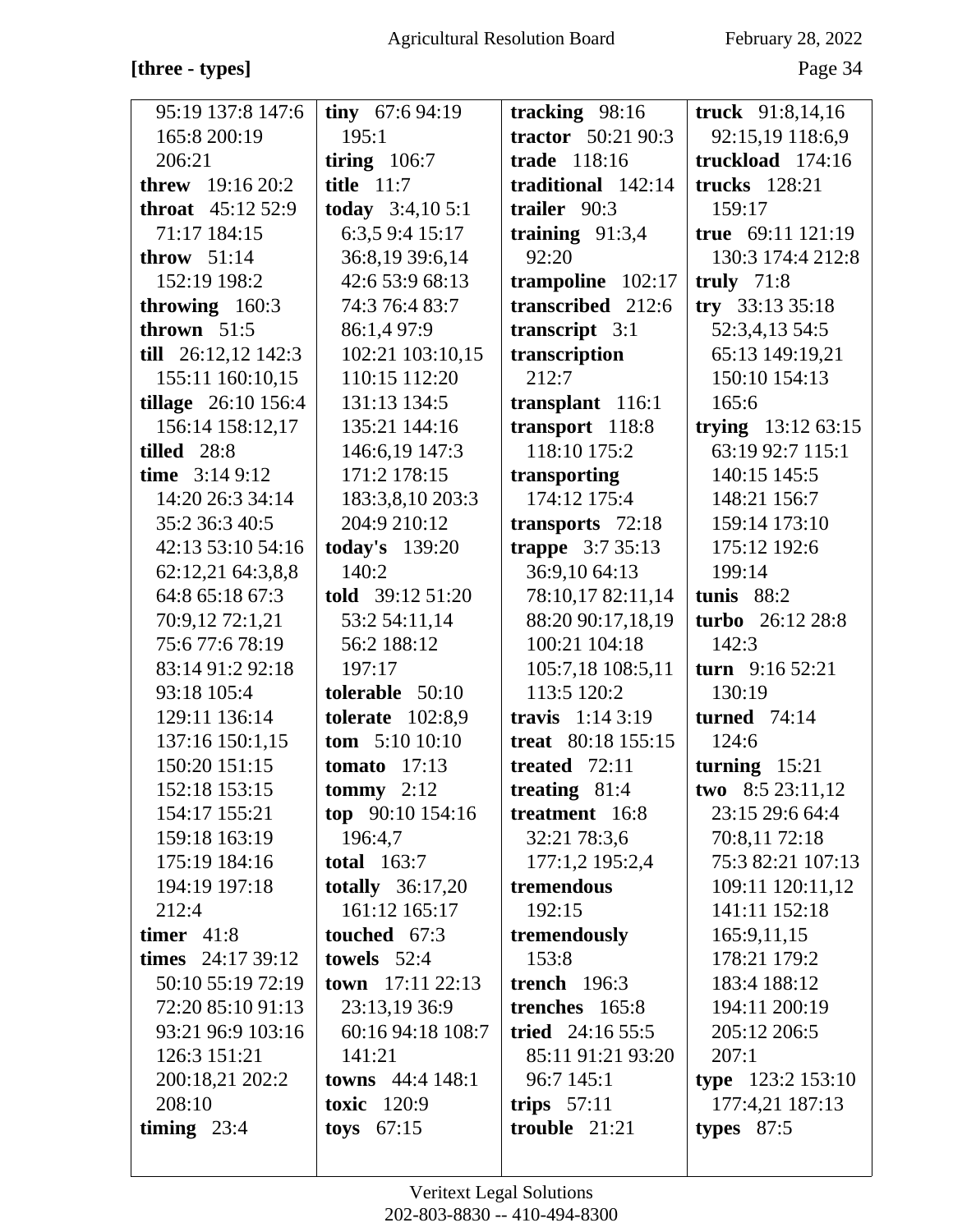[typically - warrant]

# February 28, 2022

Page 35

| typically 12:16                    | 178:5 194:10        | 146:11,14,19,21      | walk 127:10       |
|------------------------------------|---------------------|----------------------|-------------------|
| 154:15                             | underway 38:5       | 147:1,4 187:17       | walked 84:4       |
| tyson $148:6$                      | 45:21               | 189:7 195:9          | 194:13            |
| u                                  | unfortunately       | value $74:1$         | want 3:14 6:12    |
| unable $32:15$                     | 78:19               | <b>vape</b> 79:6     | 9:18 10:10 12:7   |
| unacceptable                       | unique $150:4$      | various $72:14,15$   | 14:20 16:11 31:4  |
| 116:15                             | 182:16              | vegetable 11:18      | 34:17 37:2,12     |
| unbearable 55:20                   | <b>united</b> 135:8 | vehicle 65:5         | 49:18 56:3,19     |
| unbelievable 42:9                  | 143:1 148:4         | vehicles 195:6       | 62:21 64:6 66:15  |
| 43:2 48:14                         | 179:15              | vendor 168:13        | 68:3 76:11 77:18  |
| uncalled 102:9                     | <b>units</b> 176:19 | 169:6,7              | 78:8 79:21 81:7   |
|                                    | unknown 119:9       | verbalize 45:14      | 86:7,19 88:11,15  |
| uncertainty 58:1                   | unmanipulated       | verification         | 88:17 89:2,18     |
| uncle 120:7,7<br>unclear $97:15$   | 11:18               | 191:14 193:16        | 90:8 91:3 95:5    |
|                                    | unreasonable        | verify 8:8           | 101:1 102:13,15   |
| uncontrolled<br>72:10 101:10       | 73:6                | vermiculite 12:1     | 103:7 106:6 110:2 |
| undecided 26:3                     | unusual 159:4       | versus 10:8 116:1    | 110:9 121:4,5,15  |
|                                    | upheld $19:14$      | 206:6                | 121:16,19 124:1   |
| underlying 87:3<br>understand 12:7 | upset $94:1$        | vertical 158:11      | 130:1 134:3       |
|                                    | upsets $44:18$      | veteran $113:11$     | 138:11 142:18     |
| 17:8 31:4 36:17                    | uptake $157:7$      | vibration $135:14$   | 144:3 145:21      |
| 36:21,21 37:1<br>44:17 54:6 63:9   | urban $79:8$        | vice $4:1$           | 154:9 159:15      |
| 69:17 82:18 83:3                   | $urge 81:2$         | <b>video</b> 45:8    | 161:4 162:3,7,16  |
|                                    | usage $60:8$        | violate $47:17$      | 162:16 163:10     |
| 87:12 88:2 89:7                    | use 16:9 32:12      | 111:13,15 136:21     | 166:15 167:15     |
| 103:12 104:7,15                    | 47:14 55:13 81:15   | violations 137:6     | 170:8,10 171:5,13 |
| 105:13 106:6                       | 84:15 101:19        | 143:8                | 175:16 184:6      |
| 109:17 117:19,20                   | 103:6 135:17        | virginia $84:19$     | 195:7 204:21      |
| 120:4 126:2,9                      | 136:12 153:12       | visit 117:2 164:11   | 205:4 207:20      |
| 130:20 151:14                      | 160:18 161:4        | 167:21               | 210:21            |
| 153:19 154:5                       | 165:1,18 166:20     | visitations 50:4     | wanted 14:3 27:3  |
| 169:5 173:1                        | 168:21 174:12       | visiting $124:15$    | 28:13 93:4 97:12  |
| 188:11 192:10,11                   | 175:10 192:4        | visits $19:18$       | 102:4,7 106:4     |
| 193:7 198:19                       | 207:3               | <b>volume</b> 159:15 | 124:10 138:16     |
| 200:12 207:7                       | uses 159:17 175:9   | 165:14               | 168:9 185:9 209:8 |
| 208:14                             | <b>usual</b> 201:11 | vomit 91:15,15       | 209:9             |
| understanding                      | usually $159:12$    | vomited 84:5         | wanting $125:9$   |
| 35:21 126:21                       | utilization 7:4     | voting $4:5$         | 154:10            |
| 154:3 166:11                       | 25:11               | W                    | wants 29:14 81:15 |
| 178:6 187:16                       | utilize $162:21$    |                      | 110:11 154:7      |
| 202:12 210:16                      | $\mathbf{V}$        | wait 65:13 130:14    | 160:15            |
| understands                        |                     | 170:8 185:8          | warmer $109:1$    |
| 173:11                             | valley 10:16 80:11  | waiting $53:3$       | warrant 45:19     |
| understood 3:15                    | 80:14 97:20 98:18   | wake 48:14           |                   |
| 123:20 152:8                       | 99:20,20 146:6,10   |                      |                   |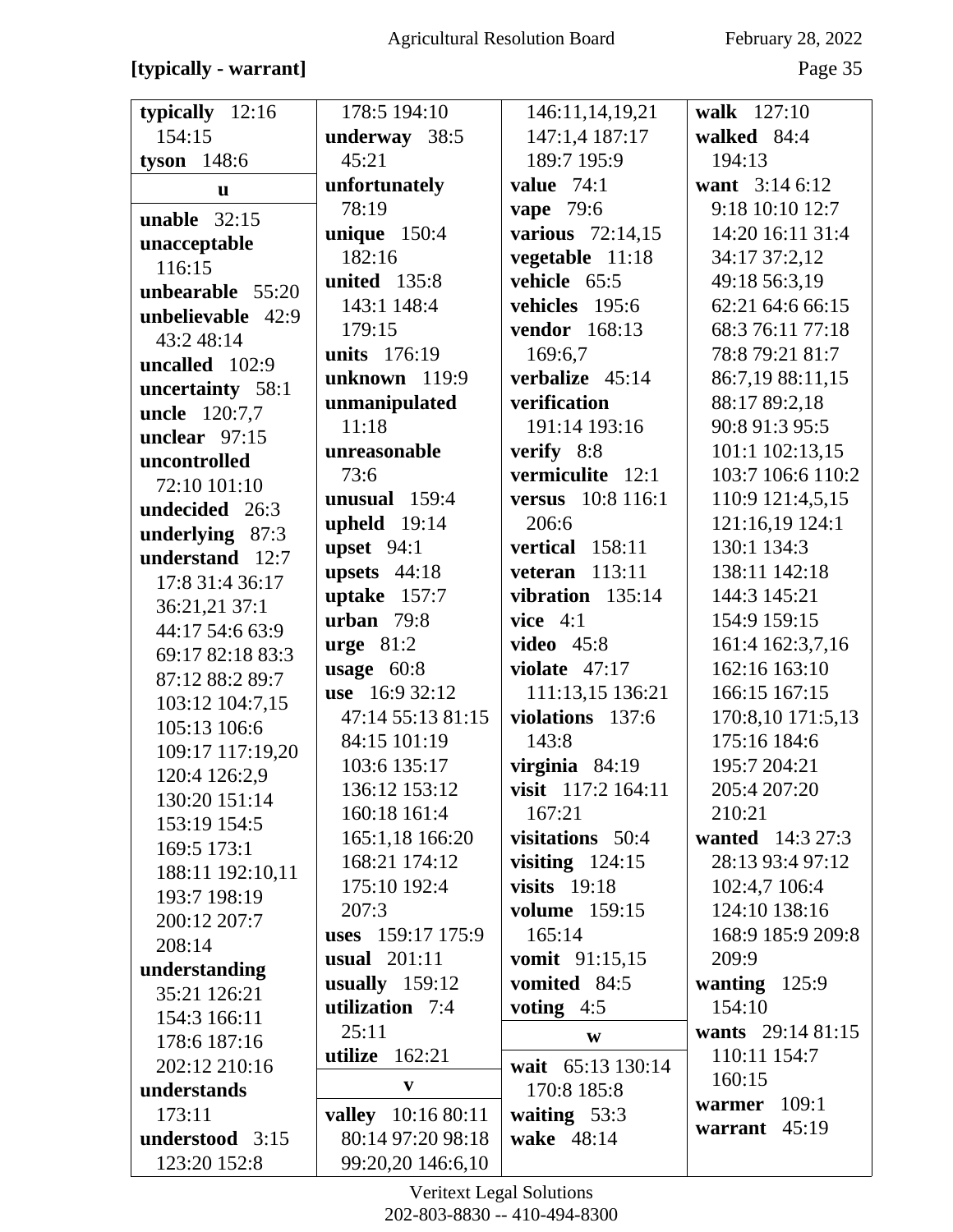# **[washed - written]** Page 36

| washed 117:6       | waterways 74:1     | wellington 96:14    | witnesses 6:7      |
|--------------------|--------------------|---------------------|--------------------|
| washer 95:13       | 77:17 145:18       | 113:5               | 183:20             |
| waste 16:7,7 32:13 | way 12:10 13:5     | wells 103:20        | wondered 86:10     |
| 39:15,19 40:21     | 17:2,7 37:2 39:2   | went 27:4 65:6      | 125:15             |
| 41:1 46:8,11       | 42:10 48:15 50:9   | 67:8 108:3 185:17   | wondering 20:11    |
| 47:13 62:6 72:11   | 52:21 76:6,9 85:1  | west 50:18          | 96:1 160:14        |
| 73:20 76:4,16      | 96:12,14,16,17     | western 102:15      | 172:21             |
| 77:11 78:20 79:15  | 102:10 103:7,7     | wet 92:6,7          | woods 122:5        |
| 81:5,14 155:13     | 105:6 109:12       | wetter 197:3        | 127:10             |
| 156:17,20 159:10   | 123:1 126:13,16    | whack $19:2$        | word 31:12,13,15   |
| 162:5,12 176:9,9   | 127:12 148:12      | wharf 92:20 94:15   | 195:15             |
| 176:18,21 177:5,7  | 154:7,11 157:4,16  | whatsoever 69:10    | wording $156:12$   |
| 177:11,13 189:6    | 159:19 165:8       | wheaton $113:3,4$   | words 48:11        |
| 206:8 207:3        | 178:11,18 180:13   | whiff $92:3$        | 191:13             |
| wastes 38:8        | 192:19 193:14      | white<br>72:17      | work 17:16 57:13   |
| wastewater 78:2,6  | 198:7,19 212:12    | wide 53:21          | 67:11 71:2 75:12   |
| 79:8 80:16 178:3   | we've 9:12 39:12   | wife $36:749:10,19$ | 87:6 90:9,13 91:2  |
| 195:2,3            | 39:21 50:5 65:1    | 51:19 52:8 113:6    | 93:20 106:4        |
| watch 10:17 23:2   | 80:11 82:14 90:11  | wildlife 84:13      | 123:17 148:8       |
| 23:7,9,18 24:20    | 99:12 113:5        | williams $64:12,12$ | 150:16 153:15      |
| 27:20 28:15 29:6   | 147:11 148:8       | 66:7 102:21         | 154:13 160:20      |
| 30:9 77:2 80:4     | 156:5 160:4 164:8  | willing 28:16 31:7  | worked 28:10       |
| 81:2 89:7 90:4     | 166:1 167:4,6      | 59:1 167:7 176:5    | 148:6 189:3        |
| 104:8,10 111:3     | 207:19             | wind $43:17\,50:9$  | working 50:15      |
| 134:15 137:12,18   | wear 118:4         | 51:3 96:15 108:6    | 80:12 154:8        |
| 141:2,4,16 161:5   | wearing $73:5$     | 190:8 195:21        | works 36:17 87:12  |
| 161:12,18 162:1,4  | weather 59:16      | 196:11 197:4        | 149:6,13 158:9     |
| 162:21 163:12,21   | 117:14 128:13      | 202:9               | 169:2              |
| 166:9,20 168:5,13  | 151:7,13,20 201:1  | window $21:20$      | world 113:12       |
| 170:12 181:16,19   | 202:5,6            | 62:2 91:7 94:2,4    | 176:6              |
| 182:1,4 183:13     | weeding $101:20$   | 156:15,15 157:2     | <b>worry</b> 89:8  |
| 185:15 186:14      | week 15:19,20      | 203:20              | worse<br>107:7,7   |
| 189:4,6,9 196:17   | 20:12 21:9,9 22:7  | windows $83:20,21$  | 108:15,18 184:19   |
| 196:18,20          | 22:8 72:18 93:17   | 85:692:12 195:6     | 184:20             |
| water 14:6 38:8    | 107:4              | winds 50:17 59:17   | worst 106:19       |
| 54:4,5 55:1 68:5   | weeks 64:20        | windy 50:16 61:11   | wrap 210:10        |
| 75:5,15 77:7,13    | 107:13             | 94:14 202:8         | wright 85:21 86:1  |
| 84:9,10 92:1,3     | welcome 3:4        | wintertime 92:4     | wright's 122:3,13  |
| 103:19 104:3       | welfare 37:19 38:1 | 202:13              | 123:5,8,13,20      |
| 131:12 193:4       | 39:5,11 47:18,18   | wise 13:17 194:3    | wrights $92:17$    |
| 195:11 196:7       | 58:8 111:14,15     | wish $56:2$         | writing 30:6 35:18 |
| waterway 73:20     | 137:1 178:13,14    | wishes $191:3$      | 210:17             |
| 99:21              | 180:16             | witness $131:1$     | written 6:21 160:4 |
|                    |                    | 212:13              | 179:6              |
|                    |                    |                     |                    |